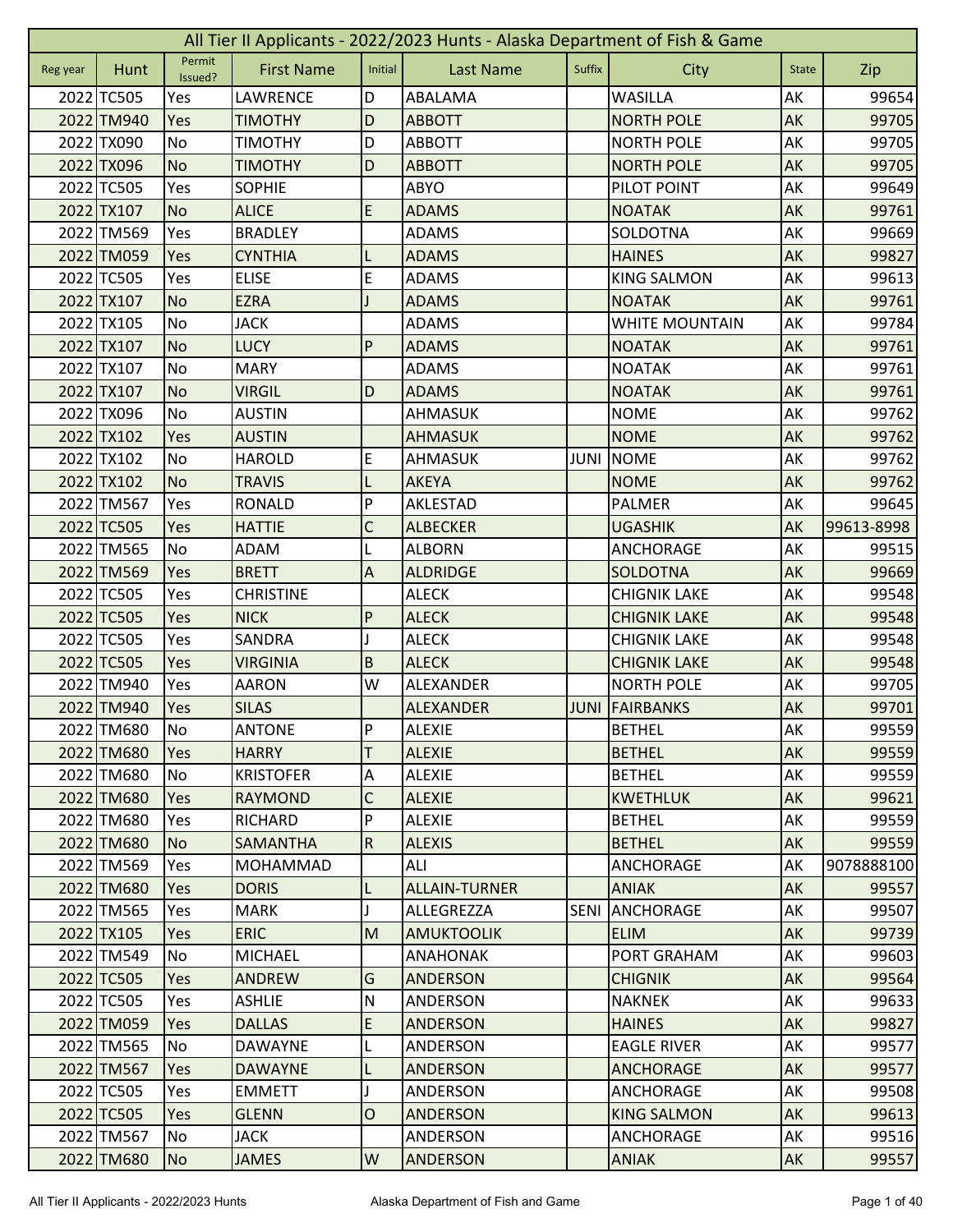| All Tier II Applicants - 2022/2023 Hunts - Alaska Department of Fish & Game |            |                   |                           |                         |                    |             |                       |              |            |
|-----------------------------------------------------------------------------|------------|-------------------|---------------------------|-------------------------|--------------------|-------------|-----------------------|--------------|------------|
| Reg year                                                                    | Hunt       | Permit<br>Issued? | <b>First Name</b>         | Initial                 | <b>Last Name</b>   | Suffix      | City                  | <b>State</b> | Zip        |
|                                                                             | 2022 TM567 | No                | <b>JEREMY</b>             |                         | ANDERSON           |             | <b>ANCHORAGE</b>      | AK           | 99518-1032 |
|                                                                             | 2022 TC505 | Yes               | <b>KARL</b>               | G                       | <b>ANDERSON</b>    |             | <b>NAKNEK</b>         | AK           | 99613      |
|                                                                             | 2022 TC505 | No                | <b>KASH</b>               | К                       | ANDERSON           |             | <b>NAKNEK</b>         | AK           | 99633      |
|                                                                             | 2022 TC505 | Yes               | <b>KOLTON</b>             | К                       | <b>ANDERSON</b>    |             | <b>NAKNEK</b>         | AK           | 99633      |
|                                                                             | 2022 TC505 | Yes               | <b>LISA</b>               |                         | ANDERSON           |             | <b>KING SALMON</b>    | AK           | 99613      |
|                                                                             | 2022 TC505 | Yes               | <b>NORMAN</b>             | L                       | <b>ANDERSON</b>    |             | <b>DILLINGHAM</b>     | AK           | 99576      |
|                                                                             | 2022 TC505 | No                | <b>SCOTT</b>              |                         | ANDERSON           |             | PORT HEIDEN           | AK           | 99549      |
|                                                                             | 2022 TC505 | Yes               | <b>SCOTT</b>              | W                       | <b>ANDERSON</b>    |             | <b>PORT HEIDEN</b>    | AK           | 99549      |
|                                                                             | 2022 TM680 | No                | <b>ALEX</b>               |                         | ANDREW             |             | <b>BETHEL</b>         | AK           | 99559      |
|                                                                             | 2022 TC505 | Yes               | <b>TEREK</b>              |                         | <b>ANELON</b>      |             | <b>PORT HEIDEN</b>    | AK           | 99549      |
|                                                                             | 2022 TC505 | Yes               | <b>MARTIN</b>             | E                       | ANGASAN            | <b>SENI</b> | <b>SOUTH NAKNEK</b>   | AK           | 99670      |
|                                                                             | 2022 TC505 | Yes               | <b>PETER</b>              |                         | ANGASAN            |             | <b>KING SALMON</b>    | AK           | 99613      |
|                                                                             | 2022 TX095 | No                | <b>DANIEL</b>             | К                       | ANGUSUC            |             | <b>NOME</b>           | AK           | 99762      |
|                                                                             | 2022 TX096 | <b>No</b>         | <b>DANIEL</b>             | К                       | <b>ANGUSUC</b>     |             | <b>NOME</b>           | AK           | 99762      |
|                                                                             | 2022 TX102 | No                | <b>DANIEL</b>             | К                       | <b>ANGUSUC</b>     |             | <b>NOME</b>           | AK           | 99762      |
|                                                                             | 2022 TM680 | Yes               | <b>JESSICA</b>            | A                       | <b>ANVIL</b>       |             | <b>ANIAK</b>          | AK           | 99557      |
|                                                                             | 2022 TM059 | Yes               | <b>WILLIAM</b>            | W                       | <b>ARCHER</b>      |             | <b>HAINES</b>         | AK           | 99827      |
|                                                                             | 2022 TX105 | <b>No</b>         | <b>IRVING</b>             | M                       | <b>ASHENFELTER</b> |             | <b>WHITE MOUNTAIN</b> | AK           | 99784      |
|                                                                             | 2022 TX096 | No                | <b>ROY</b>                | $\mathsf C$             | <b>ASHENFELTER</b> |             | <b>NOME</b>           | AK           | 99762      |
|                                                                             | 2022 TX102 | Yes               | <b>ROY</b>                | C                       | <b>ASHENFELTER</b> |             | <b>NOME</b>           | AK           | 99762      |
|                                                                             | 2022 TX105 | No                | <b>ROY</b>                | C                       | <b>ASHENFELTER</b> |             | <b>NOME</b>           | AK           | 99762      |
|                                                                             | 2022 TM680 | Yes               | <b>DEMETRI</b>            | T                       | <b>ASHEPAK</b>     |             | <b>BETHEL</b>         | AK           | 99559      |
|                                                                             | 2022 TC505 | Yes               | <b>DARRELL</b>            | ${\sf R}$               | ASPLUND            |             | <b>NAKNEK</b>         | AK           | 99633      |
|                                                                             | 2022 TM680 | Yes               | <b>BARBARA</b>            | A                       | <b>ATCHAK</b>      |             | <b>BETHEL</b>         | AK           | 99559      |
|                                                                             | 2022 TM680 | No                | <b>PETER</b>              | F                       | <b>ATCHAK</b>      |             | <b>BETHEL</b>         | AK           | 99559      |
|                                                                             | 2022 TX105 | <b>No</b>         | <b>DALE</b>               | V                       | <b>AUKONGAK</b>    |             | <b>GOLOVIN</b>        | AK           | 99762      |
|                                                                             | 2022 TX105 | No                | <b>JEREMIAH</b>           | V                       | <b>AUKONGAK</b>    |             | <b>GOLOVIN</b>        | AK           | 99762      |
|                                                                             | 2022 TM680 | Yes               | <b>DANIEL</b>             | $\sf B$                 | <b>AUSDAHL</b>     |             | <b>JUNI KALSKAG</b>   | AK           | 99607      |
|                                                                             | 2022 TM680 | Yes               | DANIEL                    | $\overline{\mathbf{a}}$ | AUSDAHL            |             | SENI KALSKAG          | AK           | 99607      |
|                                                                             | 2022 TM680 | Yes               | <b>MOSES</b>              | $\sf K$                 | <b>AYAGALRIA</b>   |             | JUNI BETHEL AK 99559  | AK           | 99559      |
|                                                                             | 2022 TM059 | Yes               | <b>ALBERT</b>             | B                       | <b>BADGLEY</b>     |             | <b>HAINES</b>         | AK           | 99827      |
|                                                                             | 2022 TM059 | Yes               | <b>NATALIIA</b>           |                         | <b>BAERTLE</b>     |             | <b>HAINES</b>         | AK           | 99827      |
|                                                                             | 2022 TM567 | Yes               | LARRY                     | S                       | <b>BAGLEY</b>      |             | <b>WASILLA</b>        | AK           | 99654      |
|                                                                             | 2022 TX095 | <b>No</b>         | <b>DOUGLAS</b>            | B                       | <b>BAILY</b>       |             | <b>HOMER</b>          | AK           | 99603      |
|                                                                             | 2022 TC505 | Yes               | <b>DONALD</b>             |                         | <b>BAKK</b>        |             | <b>NIKISKI</b>        | AK           | 99635      |
|                                                                             | 2022 TC505 | Yes               | <b>JARED</b>              | D                       | <b>BAKK</b>        |             | <b>NIKISKI</b>        | AK           | 99635      |
|                                                                             | 2022 TC505 | Yes               | <b>ASHLEY MARIE BALES</b> |                         | <b>BALES</b>       |             | <b>NAKNEK</b>         | AK           | 99633      |
|                                                                             | 2022 TM059 | Yes               | <b>LEONARD</b>            | $\mathsf{V}$            | <b>BANASZAK</b>    |             | <b>HAINES</b>         | AK           | 99827      |
|                                                                             | 2022 TM059 | Yes               | REED                      |                         | <b>BARBER</b>      |             | <b>HAINES</b>         | AK           | 99827      |
|                                                                             | 2022 TM567 | <b>No</b>         | <b>KEVIN</b>              |                         | <b>BARKSDALE</b>   |             | <b>WASILLA</b>        | AK           | 99687      |
|                                                                             | 2022 TM569 | Yes               | <b>KEVIN</b>              |                         | <b>BARKSDALE</b>   |             | <b>WASILLA</b>        | AK           | 99687      |
|                                                                             | 2022 TM567 | Yes               | <b>MARILYN</b>            | T                       | <b>BARKSDALE</b>   |             | <b>WASILLA</b>        | AK           | 99685      |
|                                                                             | 2022 TM567 | No                | <b>GEORGE</b>             | M                       | <b>BARRETT</b>     |             | ANCHORAGE             | AK           | 99502      |
|                                                                             | 2022 TM567 | <b>No</b>         | <b>SUE</b>                | E                       | <b>BARRETT</b>     |             | <b>ANCHORAGE</b>      | AK           | 99502      |
|                                                                             | 2022 TM940 | Yes               | <b>ALLEN</b>              |                         | <b>BARRETTE</b>    |             | <b>FAIRBANKS</b>      | AK           | 99709      |
|                                                                             | 2022 TC505 | <b>Yes</b>        | <b>WILLIAM</b>            | $\Lambda$               | <b>BARRICKMAN</b>  |             | <b>ANCHORAGE</b>      | AK           | 99502      |
|                                                                             | 2022 TC505 | Yes               | <b>AARON</b>              |                         | BARSAMIAN          |             | <b>STERLING</b>       | AK           | 99672      |
|                                                                             | 2022 TM565 | <b>No</b>         | <b>JEFFREY</b>            | $\overline{A}$          | <b>BARTLETT</b>    |             | SOLDOTNA              | AK           | 99669      |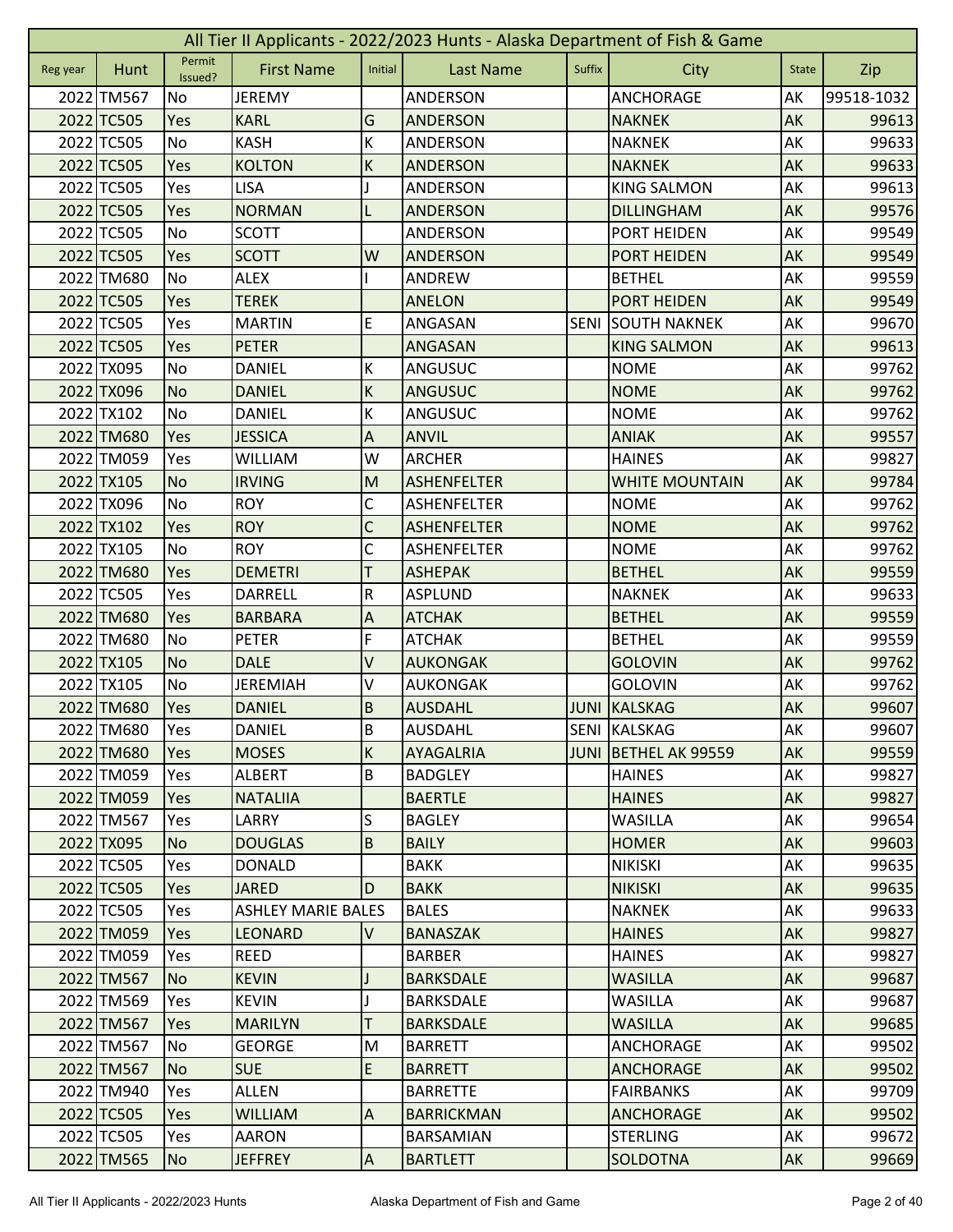|          | All Tier II Applicants - 2022/2023 Hunts - Alaska Department of Fish & Game |                   |                   |                           |                   |             |                     |              |            |  |  |
|----------|-----------------------------------------------------------------------------|-------------------|-------------------|---------------------------|-------------------|-------------|---------------------|--------------|------------|--|--|
| Reg year | Hunt                                                                        | Permit<br>Issued? | <b>First Name</b> | Initial                   | <b>Last Name</b>  | Suffix      | City                | <b>State</b> | Zip        |  |  |
|          | 2022 TC505                                                                  | Yes               | PHILLIP           | Α                         | <b>BASSIGNANI</b> |             | <b>ANCHORAGE</b>    | AK           | 99501      |  |  |
|          | 2022 TM059                                                                  | Yes               | <b>MARK</b>       | E                         | <b>BATTAION</b>   |             | <b>HAINES</b>       | AK           | 99827      |  |  |
|          | 2022 TX095                                                                  | No                | <b>LUCAS</b>      |                           | <b>BAUMAN</b>     |             | <b>NOME</b>         | AK           | 99762      |  |  |
|          | 2022 TX096                                                                  | <b>No</b>         | <b>LUCAS</b>      |                           | <b>BAUMAN</b>     |             | <b>NOME</b>         | AK           | 99762      |  |  |
|          | 2022 TX102                                                                  | No                | <b>LUCAS</b>      |                           | <b>BAUMAN</b>     |             | <b>NOME</b>         | AK           | 99762      |  |  |
|          | 2022 TX103                                                                  | <b>No</b>         | <b>LUCAS</b>      |                           | <b>BAUMAN</b>     |             | <b>NOME</b>         | AK           | 99762      |  |  |
|          | 2022 TX104                                                                  | No                | <b>LUCAS</b>      |                           | <b>BAUMAN</b>     |             | <b>NOME</b>         | AK           | 99762      |  |  |
|          | 2022 TX105                                                                  | <b>No</b>         | <b>LUCAS</b>      |                           | <b>BAUMAN</b>     |             | <b>NOME</b>         | AK           | 99762      |  |  |
|          | 2022 TM059                                                                  | Yes               | LAURENCE          |                           | <b>BECK</b>       |             | <b>HAINES</b>       | AK           | 99827      |  |  |
|          | 2022 TM680                                                                  | Yes               | <b>TIMOTHY</b>    | ${\sf P}$                 | <b>BEE</b>        |             | <b>BETHEL</b>       | AK           | 99559      |  |  |
|          | 2022 TM569                                                                  | Yes               | <b>MARK</b>       | W                         | <b>BELL</b>       |             | SOLDOTNA            | AK           | 99669      |  |  |
|          | 2022 TM059                                                                  | Yes               | <b>PATRICK</b>    |                           | <b>BELL</b>       |             | <b>HAINES</b>       | AK           | 99827      |  |  |
|          | 2022 TM059                                                                  | Yes               | <b>ROBERT</b>     | L                         | <b>BELL</b>       |             | <b>HAINES</b>       | AK           | 99827      |  |  |
|          | 2022 TM059                                                                  | <b>No</b>         | <b>RUSS</b>       | D                         | <b>BELL</b>       |             | <b>HAINES</b>       | AK           | 99827      |  |  |
|          | 2022 TM059                                                                  | Yes               | SHAWN             | $\boldsymbol{\mathsf{A}}$ | <b>BELL</b>       |             | <b>HAINES</b>       | АK           | 99827      |  |  |
|          | 2022 TM567                                                                  | Yes               | <b>GARY</b>       |                           | <b>BERENS</b>     |             | <b>WASILLA</b>      | AK           | 99687      |  |  |
|          | 2022 TX104                                                                  | No                | <b>DAVID</b>      |                           | <b>BERGMAN</b>    |             | <b>WASILLA</b>      | AK           | 99687      |  |  |
|          | 2022 TM059                                                                  | Yes               | <b>ROGER</b>      | L                         | <b>BERGSTRAND</b> |             | <b>HAINES</b>       | AK           | 99827      |  |  |
|          | 2022 TM680                                                                  | No                | <b>GIFFORD</b>    | M                         | <b>BERRY</b>      |             | <b>ANCHORAGE</b>    | AK           | 99508      |  |  |
|          | 2022 TM569                                                                  | Yes               | <b>DOUGLAS</b>    |                           | <b>BETZOLD</b>    |             | <b>BELUGA</b>       | AK           | 99695      |  |  |
|          | 2022 TM940                                                                  | Yes               | <b>BRYAN</b>      |                           | <b>BEUS</b>       |             | <b>FAIRBANKS</b>    | AK           | 99701      |  |  |
|          | 2022 TM565                                                                  | Yes               | <b>LARRY</b>      |                           | <b>BEYER</b>      |             | <b>SKWENTNA</b>     | AK           | 99667      |  |  |
|          | 2022 TM059                                                                  | Yes               | <b>HAROLD</b>     | D                         | <b>BIELESKI</b>   |             | <b>HAINES</b>       | AK           | 99827      |  |  |
|          | 2022 TX105                                                                  | <b>No</b>         | <b>BRANDON</b>    | L                         | <b>BLACKHAM</b>   |             | <b>KOTZEBUE</b>     | AK           | 99752      |  |  |
|          | 2022 TX106                                                                  | No                | <b>BRANDON</b>    |                           | <b>BLACKHAM</b>   |             | <b>KOTZEBUE</b>     | АK           | 99752      |  |  |
|          | 2022 TX107                                                                  | <b>No</b>         | <b>BRANDON</b>    |                           | <b>BLACKHAM</b>   |             | <b>KOTZEBUE</b>     | AK           | 99752      |  |  |
|          | 2022 TM565                                                                  | Yes               | <b>THOMAS</b>     | L                         | <b>BLADA</b>      |             | SKWENTNA            | AK           | 99667      |  |  |
|          | 2022 TC505                                                                  | Yes               | <b>SARAH</b>      |                           | <b>BLANNING</b>   |             | <b>WASILLA</b>      | AK           | 99623      |  |  |
|          | 2022 TC505                                                                  | Yes               | <b>STEPHANNIE</b> | R                         | <b>BLATCHFORD</b> |             | <b>KING SALMON</b>  | AK           | 99613      |  |  |
|          | 2022 TC505                                                                  | <b>Yes</b>        | <b>URIAH</b>      | H                         | <b>BLATCHFORD</b> |             | <b>KING SALMON</b>  | AK           | 99613      |  |  |
|          | 2022 TM059                                                                  | Yes               | <b>JAMES</b>      | M                         | <b>BLILIE</b>     |             | <b>HAINES</b>       | AK           | 99827      |  |  |
|          | 2022 TM680                                                                  | N <sub>o</sub>    | <b>CORI</b>       | L                         | <b>BOBBY</b>      |             | <b>ANIAK</b>        | AK           | 99557      |  |  |
|          | 2022 TM684                                                                  | Yes               | <b>DAVID</b>      | B                         | <b>BOBBY</b>      |             | <b>STONY RIVER</b>  | AK           | 99557      |  |  |
|          | 2022 TM565                                                                  | Yes               | <b>BRET</b>       | $\sf B$                   | <b>BOHN</b>       |             | <b>WASILLA</b>      | AK           | 99687      |  |  |
|          | 2022 TM565                                                                  | Yes               | <b>GLENN</b>      | L                         | <b>BOHN</b>       |             | WASILLA             | AK           | 99687      |  |  |
|          | 2022 TM680                                                                  | <b>Yes</b>        | <b>STEVEN</b>     | C                         | <b>BONEY</b>      |             | <b>BETHEL</b>       | <b>AK</b>    | 99559      |  |  |
|          | 2022 TX095                                                                  | No                | <b>GREGORY</b>    | ${\sf R}$                 | <b>BONHAM</b>     |             | <b>NOME</b>         | AK           | 99762      |  |  |
|          | 2022 TX102                                                                  | <b>No</b>         | <b>GREGORY</b>    | $\overline{R}$            | <b>BONHAM</b>     |             | <b>NOME</b>         | AK           | 99762      |  |  |
|          | 2022 TX103                                                                  | No                | <b>GREGORY</b>    | ${\sf R}$                 | <b>BONHAM</b>     |             | <b>NOME</b>         | AK           | 99762      |  |  |
|          | 2022 TC505                                                                  | Yes               | <b>FRED</b>       | E                         | <b>BONIN</b>      |             | <b>NAKNEK</b>       | AK           | 99633      |  |  |
|          | 2022 TX107                                                                  | No                | <b>JASON</b>      |                           | <b>BOOTH</b>      | JUNI        | <b>NOATAK</b>       | AK           | 99761-0000 |  |  |
|          | 2022 TC505                                                                  | Yes               | <b>SHELBY</b>     | ${\sf R}$                 | <b>BOOTHE</b>     |             | <b>KING SALMON</b>  | AK           | 99613      |  |  |
|          | 2022 TM059                                                                  | Yes               | MICHAEL           | $\overline{A}$            | <b>BORCIK</b>     |             | <b>HAINES</b>       | AK           | 99827      |  |  |
|          | 2022 TM565                                                                  | Yes               | <b>KENNETH</b>    | $\overline{\mathsf{R}}$   | <b>BORNER</b>     |             | <b>SKWENTNA</b>     | AK           | 99667      |  |  |
|          | 2022 TM680                                                                  | Yes               | <b>JOHN</b>       | B                         | <b>BOROWSKI</b>   | <b>SENI</b> | <b>CHUATHBALUK</b>  | AK           | 99557      |  |  |
|          | 2022 TC505                                                                  | Yes               | <b>CLINTON</b>    | G                         | <b>BOSKOFSKY</b>  |             | <b>CHIGNIK LAKE</b> | AK           | 99548      |  |  |
|          | 2022 TX096                                                                  | No                | <b>WILSON</b>     | S                         | <b>BOURDON</b>    |             | <b>NOME</b>         | AK           | 99762      |  |  |
|          | 2022 TX102                                                                  | <b>No</b>         | <b>WILSON</b>     | $\vert$ S                 | <b>BOURDON</b>    |             | <b>NOME</b>         | AK           | 99762      |  |  |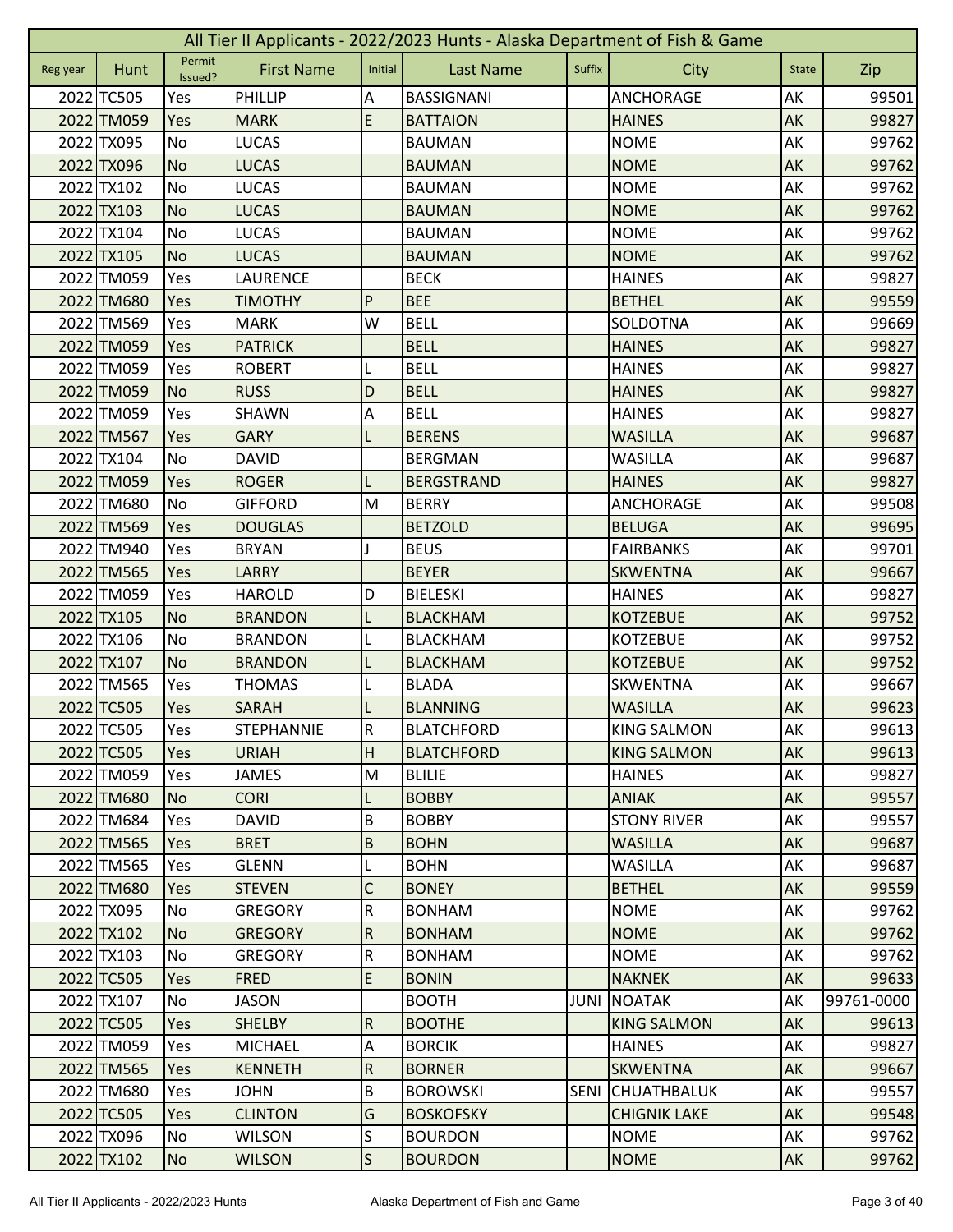|          | All Tier II Applicants - 2022/2023 Hunts - Alaska Department of Fish & Game |                   |                    |                                                                                                            |                       |             |                       |              |       |  |  |
|----------|-----------------------------------------------------------------------------|-------------------|--------------------|------------------------------------------------------------------------------------------------------------|-----------------------|-------------|-----------------------|--------------|-------|--|--|
| Reg year | Hunt                                                                        | Permit<br>Issued? | <b>First Name</b>  | Initial                                                                                                    | <b>Last Name</b>      | Suffix      | City                  | <b>State</b> | Zip   |  |  |
|          | 2022 TX103                                                                  | No                | <b>WILSON</b>      | S                                                                                                          | <b>BOURDON</b>        |             | <b>NOME</b>           | AK           | 99762 |  |  |
|          | 2022 TX105                                                                  | <b>No</b>         | <b>WILSON</b>      | S                                                                                                          | <b>BOURDON</b>        |             | <b>NOME</b>           | AK           | 99762 |  |  |
|          | 2022 TM940                                                                  | Yes               | <b>CHARLES</b>     | E                                                                                                          | <b>BOWMAN</b>         |             | <b>NORTH POLE</b>     | AK           | 99705 |  |  |
|          | 2022 TM940                                                                  | Yes               | <b>RICHARD</b>     | $\overline{A}$                                                                                             | <b>BOWMAN</b>         |             | <b>NENANA</b>         | AK           | 99760 |  |  |
|          | 2022 TM059                                                                  | Yes               | <b>KAREN</b>       |                                                                                                            | <b>BOYCE</b>          |             | SKAGWAY               | AK           | 99840 |  |  |
|          | 2022 TM059                                                                  | Yes               | <b>LUCINDA</b>     |                                                                                                            | <b>BOYCE</b>          |             | <b>HAINES</b>         | AK           | 99827 |  |  |
|          | 2022 TM059                                                                  | Yes               | <b>DONALD</b>      | L                                                                                                          | <b>BOYD</b>           |             | <b>HAINES</b>         | AK           | 99827 |  |  |
|          | 2022 TM565                                                                  | <b>No</b>         | <b>LARRY</b>       |                                                                                                            | <b>BOYD</b>           |             | <b>ANCHORAGE</b>      | AK           | 99516 |  |  |
|          | 2022 TM680                                                                  | No                | <b>TODD</b>        | A                                                                                                          | <b>BOYNTON</b>        |             | <b>ANIAK</b>          | AK           | 99557 |  |  |
|          | 2022 TM059                                                                  | Yes               | <b>CASEY</b>       |                                                                                                            | <b>BRADFORD</b>       |             | <b>HAINES</b>         | AK           | 99827 |  |  |
|          | 2022 TM059                                                                  | Yes               | <b>SCOTT</b>       | А                                                                                                          | <b>BRADFORD</b>       |             | <b>HAINES</b>         | AK           | 99827 |  |  |
|          | 2022 TM565                                                                  | Yes               | <b>DONALD</b>      | E                                                                                                          | <b>BRADSHAW</b>       | <b>JUNI</b> | PALMER                | AK           | 99645 |  |  |
|          | 2022 TC505                                                                  | Yes               | <b>CHARLES</b>     |                                                                                                            | <b>BRADY</b>          |             | SOLDOTNA              | AK           | 99669 |  |  |
|          | 2022 TM565                                                                  | Yes               | <b>TRACEY</b>      | S                                                                                                          | <b>BRASSARD</b>       |             | <b>ANCHORAGE</b>      | AK           | 99507 |  |  |
|          | 2022 TX095                                                                  | No                | <b>ELISABETH</b>   |                                                                                                            | <b>BRENNAN</b>        |             | <b>NOME</b>           | AK           | 99762 |  |  |
|          | 2022 TX096                                                                  | <b>No</b>         | <b>ELISABETH</b>   |                                                                                                            | <b>BRENNAN</b>        |             | <b>NOME</b>           | AK           | 99762 |  |  |
|          | 2022 TM569                                                                  | Yes               | <b>DOUGLAS</b>     | A                                                                                                          | <b>BREWER</b>         |             | <b>NIKISKI</b>        | AK           | 99635 |  |  |
|          | 2022 TC505                                                                  | Yes               | <b>TODD</b>        | $\boldsymbol{\mathsf{A}}$                                                                                  | <b>BREWER</b>         |             | <b>KING SALMON</b>    | AK           | 99613 |  |  |
|          | 2022 TM059                                                                  | Yes               | <b>SCOTT</b>       | C                                                                                                          | <b>BREWINGTON</b>     |             | <b>HAINES</b>         | AK           | 99827 |  |  |
|          | 2022 TM565                                                                  | Yes               | <b>TOM</b>         | $\mathsf B$                                                                                                | <b>BRION</b>          |             | <b>SKWENTNA</b>       | AK           | 99667 |  |  |
|          | 2022 TM565                                                                  | Yes               | <b>WILLIAM</b>     |                                                                                                            | <b>BRISKE</b>         |             | <b>WASILLA</b>        | AK           | 99654 |  |  |
|          | 2022 TX095                                                                  | <b>No</b>         | <b>LUIS</b>        |                                                                                                            | <b>BRIZUELA</b>       |             | <b>NOME</b>           | AK           | 99762 |  |  |
|          | 2022 TX096                                                                  | No                | LUIS               |                                                                                                            | <b>BRIZUELA</b>       |             | <b>NOME</b>           | AK           | 99762 |  |  |
|          | 2022 TX102                                                                  | <b>No</b>         | LUIS               |                                                                                                            | <b>BRIZUELA</b>       |             | <b>NOME</b>           | AK           | 99762 |  |  |
|          | 2022 TX103                                                                  | No                | <b>LUIS</b>        |                                                                                                            | <b>BRIZUELA</b>       |             | <b>NOME</b>           | AK           | 99762 |  |  |
|          | 2022 TM059                                                                  | Yes               | <b>CHRISTOPHER</b> | S                                                                                                          | <b>BROOKS</b>         |             | <b>HAINES</b>         | AK           | 99827 |  |  |
|          | 2022 TM569                                                                  | Yes               | SAMUEL             | P                                                                                                          | <b>BROW</b>           |             | SOLDOTNA              | AK           | 99669 |  |  |
|          | 2022 TM680                                                                  | <b>No</b>         | <b>JEREMIAH</b>    | D                                                                                                          | <b>BROWN</b>          |             | <b>ANIAK</b>          | AK           | 99557 |  |  |
|          | 2022 TM565                                                                  | No                | <b>KEVIN</b>       | $\mathsf{M}% _{T}=\mathsf{M}_{T}\!\left( a,b\right) ,\ \mathsf{M}_{T}=\mathsf{M}_{T}\!\left( a,b\right) ,$ | <b>BROWN</b>          |             | <b>WASILLA</b>        | AK           | 99654 |  |  |
|          | 2022 TM567                                                                  | Yes               | <b>MARK</b>        | $\overline{R}$                                                                                             | <b>BROWN</b>          |             | <b>WASILLA</b>        | AK           | 99623 |  |  |
|          | 2022 TM569                                                                  | No                | <b>MARK</b>        | ${\sf R}$                                                                                                  | <b>BROWN</b>          |             | <b>WASILLA</b>        | AK           | 99623 |  |  |
|          | 2022 TC505                                                                  | Yes               | <b>BRIAN</b>       |                                                                                                            | <b>BROWN-DYMKOSKI</b> |             | <b>EAGLE RIVER</b>    | AK           | 99577 |  |  |
|          | 2022 TX090                                                                  | Yes               | <b>NICHOLAS</b>    |                                                                                                            | <b>BRUCKNER</b>       |             | UNALAKLEET            | AK           | 99684 |  |  |
|          | 2022 TM565                                                                  | Yes               | <b>SHAWN</b>       | Τ                                                                                                          | <b>BRUNS</b>          |             | <b>HOMER</b>          | AK           | 99603 |  |  |
|          | 2022 TM565                                                                  | Yes               | <b>TIMOTHY</b>     | ${\sf R}$                                                                                                  | <b>BRUNS</b>          |             | <b>WASILLA</b>        | AK           | 99629 |  |  |
|          | 2022 TC505                                                                  | <b>Yes</b>        | <b>HEATHER</b>     | D                                                                                                          | <b>BUCHANAN</b>       |             | <b>WILLOW</b>         | <b>AK</b>    | 99688 |  |  |
|          | 2022 TM567                                                                  | No                | <b>HEATHER</b>     | D                                                                                                          | <b>BUCHANAN</b>       |             | <b>WILLOW</b>         | AK           | 99688 |  |  |
|          | 2022 TM569                                                                  | N <sub>o</sub>    | <b>HEATHER</b>     | D                                                                                                          | <b>BUCHANAN</b>       |             | <b>WILLOW</b>         | AK           | 99688 |  |  |
|          | 2022 TM680                                                                  | Yes               | <b>HEATHER</b>     | D                                                                                                          | <b>BUCHANAN</b>       |             | <b>WILLOW</b>         | AK           | 99688 |  |  |
|          | 2022 TM940                                                                  | <b>No</b>         | <b>HEATHER</b>     | D                                                                                                          | <b>BUCHANAN</b>       |             | <b>WILLOW</b>         | AK           | 99688 |  |  |
|          | 2022 TC505                                                                  | Yes               | <b>JAMES</b>       | E                                                                                                          | <b>BUCHANAN</b>       | JUNI        | <b>WILLOW</b>         | AK           | 99688 |  |  |
|          | 2022 TM567                                                                  | <b>No</b>         | <b>JAMES</b>       | E                                                                                                          | <b>BUCHANAN</b>       | <b>JUNI</b> | <b>WILLOW</b>         | AK           | 99688 |  |  |
|          | 2022 TM569                                                                  | No                | <b>JAMES</b>       | E                                                                                                          | <b>BUCHANAN</b>       | JUNI        | <b>WILLOW</b>         | AK           | 99688 |  |  |
|          | 2022 TM680                                                                  | <b>No</b>         | <b>JAMES</b>       | E                                                                                                          | <b>BUCHANAN</b>       | <b>JUNI</b> | <b>WILLOW</b>         | AK           | 99688 |  |  |
|          | 2022 TM940                                                                  | Yes               | <b>JAMES</b>       | E                                                                                                          | <b>BUCHANAN</b>       | JUNI        | <b>WILLOW</b>         | AK           | 99688 |  |  |
|          | 2022 TX102                                                                  | <b>No</b>         | <b>KRISCILLA</b>   | $\overline{R}$                                                                                             | <b>BUCK</b>           |             | <b>WHITE MOUNTAIN</b> | AK           | 99784 |  |  |
|          | 2022 TX105                                                                  | No                | <b>KRISCILLA</b>   | $\overline{\mathsf{R}}$                                                                                    | <b>BUCK</b>           |             | <b>WHITE MOUNTAIN</b> | AK           | 99784 |  |  |
|          | 2022 TC505                                                                  | Yes               | <b>ASHLEY</b>      | D                                                                                                          | <b>BUCKWALTER</b>     |             | <b>KING SALMON</b>    | AK           | 99613 |  |  |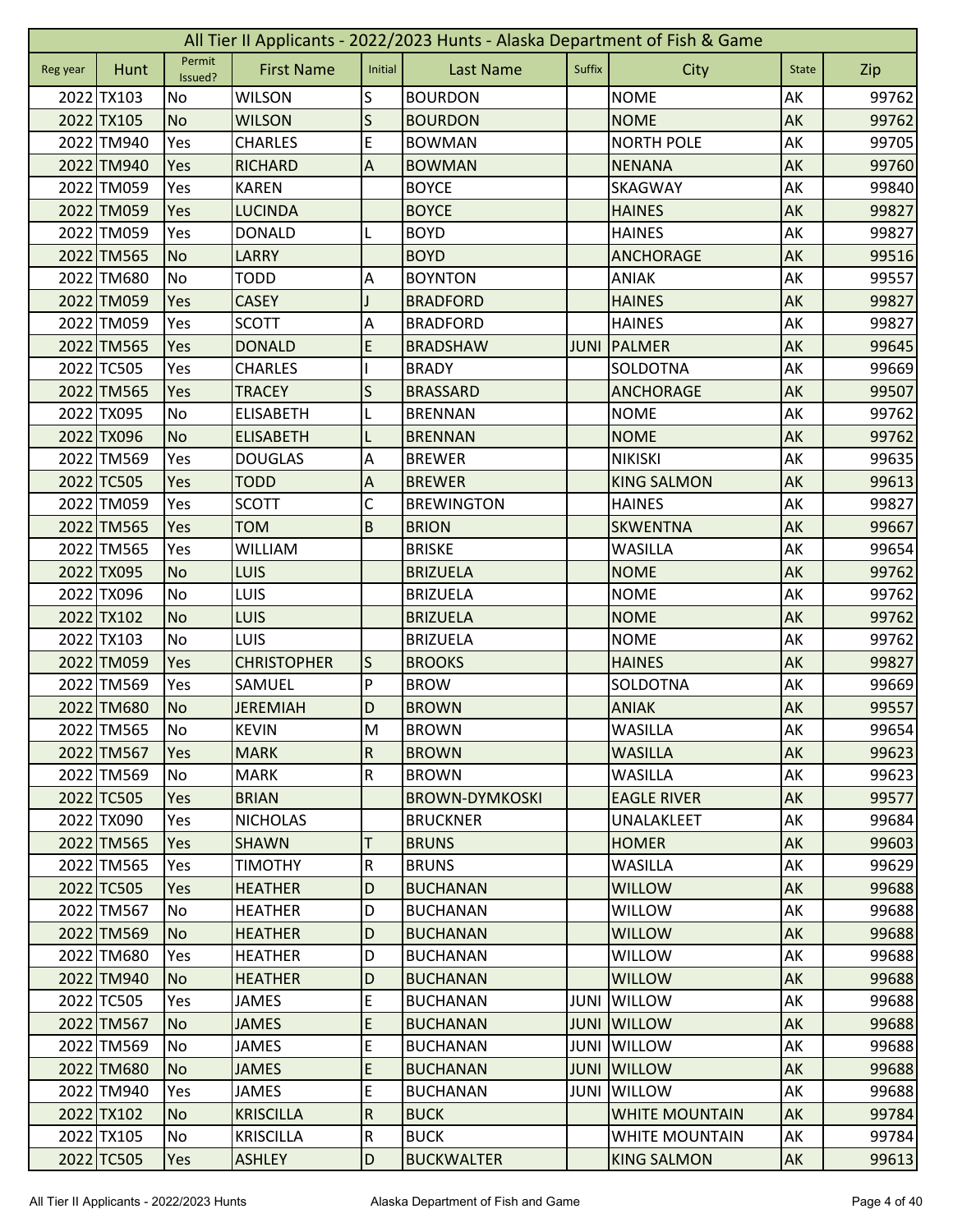| All Tier II Applicants - 2022/2023 Hunts - Alaska Department of Fish & Game |            |                   |                   |                |                   |        |                    |              |       |  |
|-----------------------------------------------------------------------------|------------|-------------------|-------------------|----------------|-------------------|--------|--------------------|--------------|-------|--|
| Reg year                                                                    | Hunt       | Permit<br>Issued? | <b>First Name</b> | Initial        | <b>Last Name</b>  | Suffix | City               | <b>State</b> | Zip   |  |
|                                                                             | 2022 TC505 | Yes               | <b>DANIEL</b>     | E              | <b>BUCKWALTER</b> |        | <b>HOMER</b>       | AK           | 99603 |  |
|                                                                             | 2022 TM567 | Yes               | <b>GARY</b>       | E              | <b>BUCY</b>       |        | <b>ANCHORAGE</b>   | AK           | 99515 |  |
|                                                                             | 2022 TM565 | Yes               | <b>KATHLEEN</b>   | Α              | <b>BUDD</b>       |        | PALMER             | AK           | 99645 |  |
|                                                                             | 2022 TM059 | <b>No</b>         | <b>BRIAN</b>      | D              | <b>BUDKE</b>      |        | <b>HAINES</b>      | AK           | 99827 |  |
|                                                                             | 2022 TM059 | <b>No</b>         | <b>JEANETTE</b>   | E              | <b>BUDKE</b>      |        | <b>HAINES</b>      | AK           | 99827 |  |
|                                                                             | 2022 TM567 | Yes               | <b>LINDA</b>      | L              | <b>BUHLER</b>     |        | <b>WASILLA</b>     | AK           | 99654 |  |
|                                                                             | 2022 TX096 | No                | <b>LORETTA</b>    | M              | <b>BULLARD</b>    |        | <b>NOME</b>        | AK           | 99762 |  |
|                                                                             | 2022 TX102 | <b>No</b>         | <b>LORETTA</b>    | M              | <b>BULLARD</b>    |        | <b>NOME</b>        | AK           | 99762 |  |
|                                                                             | 2022 TX105 | No                | <b>LORETTA</b>    | M              | <b>BULLARD</b>    |        | <b>NOME</b>        | AK           | 99762 |  |
|                                                                             | 2022 TC505 | Yes               | <b>DAVID</b>      |                | <b>BUMP</b>       |        | <b>KING SALMON</b> | AK           | 99613 |  |
|                                                                             | 2022 TC505 | Yes               | <b>MARION</b>     | D              | <b>BURGRAFF</b>   |        | <b>KING SALMON</b> | AK           | 99613 |  |
|                                                                             | 2022 TC505 | Yes               | <b>MATHEW</b>     | $\mathsf C$    | <b>BURGRAFF</b>   |        | <b>KING SALMON</b> | AK           | 99613 |  |
|                                                                             | 2022 TM680 | No                | <b>TRAVIS</b>     | O              | <b>BURKS</b>      |        | <b>BETHEL</b>      | AK           | 99559 |  |
|                                                                             | 2022 TX095 | Yes               | <b>AARON</b>      | ${\sf R}$      | <b>BURMEISTER</b> |        | <b>NOME</b>        | AK           | 99762 |  |
|                                                                             | 2022 TX096 | No                | AARON             | R              | <b>BURMEISTER</b> |        | <b>NOME</b>        | АK           | 99762 |  |
|                                                                             | 2022 TC505 | Yes               | <b>APRIL</b>      | M              | <b>BURNETT</b>    |        | <b>KING SALMON</b> | AK           | 99613 |  |
|                                                                             | 2022 TC505 | Yes               | <b>ROBERT</b>     | S              | <b>BURNETT</b>    |        | <b>KING SALMON</b> | AK           | 99613 |  |
|                                                                             | 2022 TM569 | Yes               | <b>TRAVIS</b>     | L              | <b>BURNETT</b>    |        | <b>ANCHORAGE</b>   | AK           | 99516 |  |
|                                                                             | 2022 TC505 | Yes               | <b>KARL</b>       | A              | <b>BURNS</b>      |        | <b>WASILLA</b>     | AK           | 99623 |  |
|                                                                             | 2022 TM567 | <b>No</b>         | <b>KARL</b>       | Α              | <b>BURNS</b>      |        | <b>WASILLA</b>     | AK           | 99623 |  |
|                                                                             | 2022 TM567 | Yes               | <b>KARL</b>       |                | <b>BURNS</b>      |        | <b>WASILLA</b>     | AK           | 99623 |  |
|                                                                             | 2022 TM567 | <b>No</b>         | <b>SARAH</b>      |                | <b>BURNS</b>      |        | <b>WASILLA</b>     | AK           | 99654 |  |
|                                                                             | 2022 TM567 | Yes               | <b>WILLIAM</b>    | К              | <b>BURNS</b>      |        | <b>WASILLA</b>     | AK           | 99654 |  |
|                                                                             | 2022 TX090 | Yes               | <b>BRISTOL</b>    | S              | <b>BURRESS</b>    |        | UNALAKLEET         | AK           | 99684 |  |
|                                                                             | 2022 TX105 | No                | <b>BRISTOL</b>    | S              | <b>BURRESS</b>    |        | UNALAKLEET         | AK           | 99684 |  |
|                                                                             | 2022 TX090 | <b>No</b>         | <b>PERRY</b>      |                | <b>BURRESS</b>    |        | <b>UNALAKLEET</b>  | AK           | 99684 |  |
|                                                                             | 2022 TC505 | Yes               | <b>JASON</b>      | $\sf B$        | <b>BUSH</b>       |        | <b>KING SALMON</b> | AK           | 99613 |  |
|                                                                             | 2022 TC505 | Yes               | <b>LAWILDA</b>    |                | <b>BUSH</b>       |        | <b>PORT HEIDEN</b> | AK           | 99549 |  |
|                                                                             | 2022 TX095 | <b>No</b>         | <b>KRISTOFFER</b> | N              | <b>BUSK</b>       |        | UNALAKLEET         | AK           | 99684 |  |
|                                                                             | 2022 TX096 | <b>Yes</b>        | <b>KRISTOFFER</b> | N              | <b>BUSK</b>       |        | UNALAKLEET         | AK           | 99684 |  |
|                                                                             | 2022 TM569 | Yes               | <b>CREIG</b>      | B              | <b>BUTLER</b>     |        | ANCHORAGE          | AK           | 99507 |  |
|                                                                             | 2022 TM059 | N <sub>o</sub>    | <b>EDWARD</b>     | ${\sf P}$      | <b>BUYARSKI</b>   |        | <b>JUNEAU</b>      | AK           | 99803 |  |
|                                                                             | 2022 TM059 | Yes               | <b>LAURENCE</b>   | A              | <b>BUZZELL</b>    |        | THIR HAINES        | AK           | 99827 |  |
|                                                                             | 2022 TM059 | Yes               | <b>RUSSELL</b>    | W              | <b>BYERLY</b>     |        | <b>HAINES</b>      | AK           | 99827 |  |
|                                                                             | 2022 TM565 | No                | <b>TRAVIS</b>     | P              | CALHOUNLAMOUREUX  |        | <b>ANCHORAGE</b>   | AK           | 99515 |  |
|                                                                             | 2022 TM567 | <b>No</b>         | <b>TRAVIS</b>     | P              | CALHOUNLAMOUREUX  |        | <b>ANCHORAGE</b>   | <b>AK</b>    | 99515 |  |
|                                                                             | 2022 TM569 | Yes               | <b>TRAVIS</b>     | P              | CALHOUNLAMOUREUX  |        | ANCHORAGE          | AK           | 99515 |  |
|                                                                             | 2022 TM059 | Yes               | <b>PAMELA</b>     | L              | <b>CALLAHAN</b>   |        | <b>JUNEUA</b>      | AK           | 99801 |  |
|                                                                             | 2022 TM059 | Yes               | <b>GEORGE</b>     | ${\sf R}$      | CAMPBELL          |        | <b>HAINES</b>      | AK           | 99827 |  |
|                                                                             | 2022 TM059 | Yes               | <b>SCOTT</b>      | $\overline{R}$ | <b>CANFIELD</b>   |        | <b>HAINES</b>      | AK           | 99827 |  |
|                                                                             | 2022 TC505 | Yes               | <b>BENJAMIN</b>   | T              | CAPO              |        | <b>NAKNEK</b>      | AK           | 99633 |  |
|                                                                             | 2022 TM569 | N <sub>o</sub>    | <b>CANDIE</b>     |                | <b>CARAWAY</b>    |        | <b>ANCHORAGE</b>   | AK           | 99515 |  |
|                                                                             | 2022 TM569 | Yes               | <b>JOSEPH</b>     |                | CARAWAY           |        | ANCHORAGE          | AK           | 99515 |  |
|                                                                             | 2022 TC505 | Yes               | <b>KRISTIAN</b>   | $\mathsf K$    | <b>CARLSON</b>    |        | <b>PORT HEIDEN</b> | AK           | 99549 |  |
|                                                                             | 2022 TM569 | Yes               | <b>JAMES</b>      | C              | <b>CARR</b>       |        | <b>WASILLA</b>     | AK           | 99654 |  |
|                                                                             | 2022 TM059 | Yes               | <b>PAUL</b>       | D              | <b>CARRINGTON</b> |        | <b>HAINES</b>      | AK           | 99827 |  |
|                                                                             | 2022 TC505 | Yes               | <b>ALICIA</b>     |                | CARSON            |        | <b>KING SALMON</b> | AK           | 99613 |  |
|                                                                             | 2022 TM059 | Yes               | <b>MICHAEL</b>    |                | <b>CARTER</b>     |        | <b>HAINES</b>      | AK           | 99827 |  |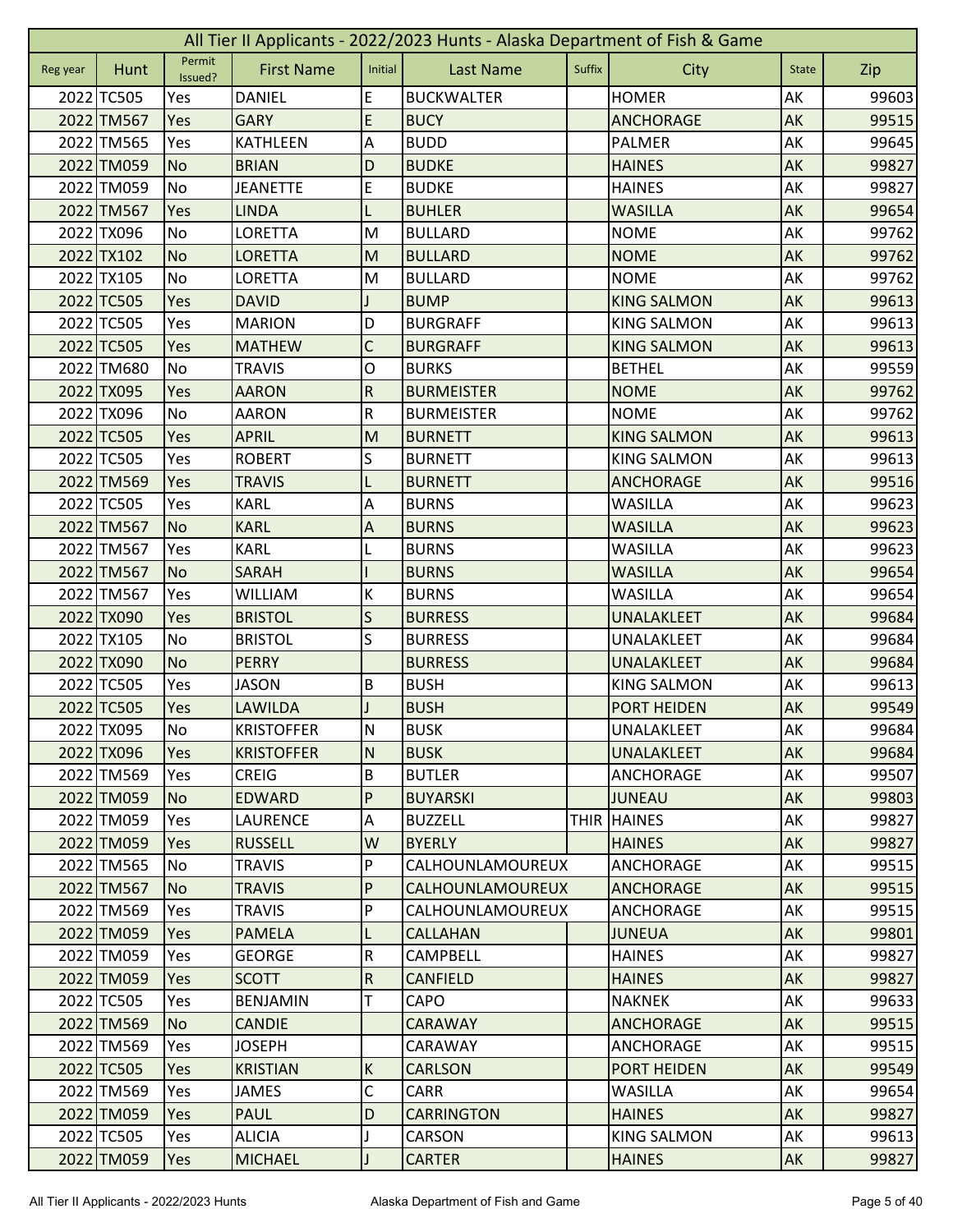| All Tier II Applicants - 2022/2023 Hunts - Alaska Department of Fish & Game |            |                   |                   |                         |                        |               |                        |              |            |  |
|-----------------------------------------------------------------------------|------------|-------------------|-------------------|-------------------------|------------------------|---------------|------------------------|--------------|------------|--|
| Reg year                                                                    | Hunt       | Permit<br>Issued? | <b>First Name</b> | Initial                 | <b>Last Name</b>       | <b>Suffix</b> | City                   | <b>State</b> | Zip        |  |
|                                                                             | 2022 TC505 | Yes               | <b>ANNETTE</b>    | M                       | <b>CARUSO</b>          |               | <b>KING SALMON</b>     | АK           | 99613      |  |
|                                                                             | 2022 TC505 | Yes               | <b>PETER</b>      |                         | <b>CARUSO</b>          |               | <b>FOUR ANCHORAGE</b>  | AK           | 99511      |  |
|                                                                             | 2022 TC505 | Yes               | <b>PETER</b>      |                         | CARUSO                 |               | THIR KING SALMON       | AK           | 99613      |  |
|                                                                             | 2022 TM569 | Yes               | DENNIS CASAGRAJ   |                         | CASAGRANDA             |               | <b>ANCHORAGE</b>       | AK           | 99518      |  |
|                                                                             | 2022 TM059 | Yes               | <b>PATRICK</b>    | E                       | <b>CAVELLIER</b>       |               | <b>HAINES</b>          | AK           | 99827      |  |
|                                                                             | 2022 TM059 | Yes               | <b>ROBERT</b>     | ${\sf R}$               | <b>CHADWELL</b>        |               | <b>HAINES</b>          | AK           | 99827      |  |
|                                                                             | 2022 TM680 | Yes               | <b>ALEX</b>       | А                       | <b>CHANEY</b>          |               | <b>NAPASKIAK</b>       | AK           | 99559      |  |
|                                                                             | 2022 TM680 | Yes               | <b>AMEDEE</b>     | Α                       | <b>CHANEY</b>          |               | <b>BETHEL</b>          | AK           | 99559      |  |
|                                                                             | 2022 TM680 | Yes               | <b>FREDERICK</b>  | A                       | <b>CHANEY</b>          | <b>JUNI</b>   | NAPASKIAK              | АK           | 99559      |  |
|                                                                             | 2022 TM059 | Yes               | <b>RICHARD</b>    |                         | <b>CHAPELL</b>         |               | <b>HAINES</b>          | AK           | 99827      |  |
|                                                                             | 2022 TM680 | Yes               | <b>JOSEPH</b>     | L                       | <b>CHARLES</b>         | <b>THIR</b>   | <b>ANIAK</b>           | AK           | 99557      |  |
|                                                                             | 2022 TM680 | Yes               | <b>JOSEPH</b>     | P                       | <b>CHARLES</b>         |               | <b>ANIAK</b>           | AK           | 99557      |  |
|                                                                             | 2022 TM680 | Yes               | <b>WILLIAM</b>    | R                       | <b>CHARLES</b>         |               | <b>BETHEL</b>          | AK           | 99559      |  |
|                                                                             | 2022 TM680 | Yes               | <b>GLENN</b>      | F                       | <b>CHARLIE</b>         |               | <b>NAPAKIAK</b>        | AK           | 99634      |  |
|                                                                             | 2022 TM059 | Yes               | <b>HENRY</b>      | Α                       | <b>CHATONY</b>         |               | <b>HAINES</b>          | AK           | 99827      |  |
|                                                                             | 2022 TM059 | Yes               | <b>DANIEL</b>     |                         | <b>CHAVEZ</b>          |               | <b>HAINES</b>          | AK           | 99827      |  |
|                                                                             | 2022 TC505 | Yes               | <b>CELESTEE</b>   | $\overline{\mathsf{R}}$ | <b>CHRISTENSEN</b>     |               | PORT HEIDEN            | AK           | 99549      |  |
|                                                                             | 2022 TC505 | Yes               | <b>DIANE</b>      |                         | <b>CHRISTENSEN</b>     |               | <b>PORT HEIDEN</b>     | AK           | 99549      |  |
|                                                                             | 2022 TC505 | Yes               | <b>EMIL</b>       |                         | <b>CHRISTENSEN</b>     |               | PORT HEIDEN            | AK           | 99549      |  |
|                                                                             | 2022 TC505 | <b>No</b>         | <b>JACLYN</b>     |                         | <b>CHRISTENSEN</b>     |               | PORT HEIDEN            | AK           | 99549      |  |
|                                                                             | 2022 TC505 | Yes               | <b>JACLYN</b>     |                         | <b>CHRISTENSEN</b>     |               | PORT HEIDEN            | АK           | 99549      |  |
|                                                                             | 2022 TC505 | Yes               | <b>JAMES</b>      |                         | <b>CHRISTENSEN</b>     |               | PORT HEIDEN            | AK           | 99549      |  |
|                                                                             | 2022 TC505 | Yes               | <b>JAMES</b>      | L                       | <b>CHRISTENSEN</b>     |               | PORT HEIDEN            | AK           | 99549      |  |
|                                                                             | 2022 TC505 | Yes               | <b>JOHN</b>       |                         | <b>CHRISTENSEN</b>     | <b>JUNI</b>   | <b>PORT HEIDEN</b>     | AK           | 99549      |  |
|                                                                             | 2022 TC505 | Yes               | <b>JOHN</b>       |                         | <b>CHRISTENSEN</b>     |               | THIR PORT HEIDEN       | АK           | 99549      |  |
|                                                                             | 2022 TC505 | Yes               | <b>KARINA</b>     |                         | <b>CHRISTENSEN</b>     |               | <b>PORT HEIDEN</b>     | AK           | 99549      |  |
|                                                                             | 2022 TC505 | Yes               | <b>MACARLO</b>    | $\mathsf{N}$            | <b>CHRISTENSEN</b>     | <b>JUNI</b>   | FAIRBANKS              | АK           | 99710      |  |
|                                                                             | 2022 TC505 | Yes               | <b>MAXINE</b>     | D                       | <b>CHRISTENSEN</b>     |               | <b>PORT HEIDEN</b>     | AK           | 99549      |  |
|                                                                             | 2022 TC505 | Yes               | <b>NATASHA</b>    | N                       | <b>CHRISTENSEN</b>     |               | PORT HEIDEN            | AK           | 99549      |  |
|                                                                             | 2022 TC505 | Yes               | TONI              | L                       | <b>CHRISTENSEN</b>     |               | <b>PORT HEIDEN</b>     | AK           | 99549      |  |
|                                                                             | 2022 TC505 | Yes               | AMBER             | К                       | <b>CHRISTENSEN-FOX</b> |               | <b>PORT HEIDEN</b>     | AK           | 99549      |  |
|                                                                             | 2022 TM565 | Yes               | <b>KATHRYN</b>    | E                       | <b>CHRISTY</b>         |               | <b>ANCHORAGE</b>       | AK           | 99515      |  |
|                                                                             | 2022 TM680 | Yes               | RICHARD           | P                       | <b>CILETTI</b>         |               | <b>ANIAK</b>           | AK           | 99557-0221 |  |
|                                                                             | 2022 TC505 | Yes               | <b>CLYDE</b>      | E                       | <b>CLARK</b>           |               | <b>NAKNEK</b>          | AK           | 99633      |  |
|                                                                             | 2022 TM059 | Yes               | <b>BRIAN</b>      |                         | <b>CLAY</b>            |               | <b>HAINES</b>          | АK           | 99827-0318 |  |
|                                                                             | 2022 TM940 | <b>Yes</b>        | <b>DEVAN</b>      |                         | <b>COLLIER</b>         |               | <b>THORNE BAY</b>      | AK           | 99919-0001 |  |
|                                                                             | 2022 TC505 | Yes               | <b>SCOTT</b>      | J                       | <b>COLLINS</b>         |               | <b>ANCHORAGE</b>       | AK           | 99504      |  |
|                                                                             | 2022 TM059 | Yes               | <b>BRYAN</b>      | C                       | <b>COMBS</b>           |               | <b>HAINES</b>          | AK           | 99827      |  |
|                                                                             | 2022 TM059 | Yes               | <b>CURTIS</b>     |                         | <b>COMBS</b>           |               | <b>HAINES</b>          | АK           | 99827      |  |
|                                                                             | 2022 TM567 | Yes               | <b>NANCY</b>      | L                       | <b>CONKLIN</b>         |               | <b>ALEXANDER CREEK</b> | AK           | 996950020  |  |
|                                                                             | 2022 TC505 | Yes               | <b>MYRA</b>       |                         | CONSTANTINE            |               | <b>CHIGNIK LAKE</b>    | AK           | 99548      |  |
|                                                                             | 2022 TM059 | Yes               | <b>RYAN</b>       | L                       | <b>COOK</b>            |               | <b>HAINES</b>          | <b>AK</b>    | 99827      |  |
|                                                                             | 2022 TM940 | No                | <b>AARON</b>      | L                       | <b>COOPER</b>          |               | <b>WASILLA</b>         | AK           | 99709      |  |
|                                                                             | 2022 TC505 | Yes               | <b>JAYSON</b>     |                         | <b>COOPER</b>          |               | <b>STERLING</b>        | AK           | 99672-9508 |  |
|                                                                             | 2022 TM940 | Yes               | <b>JENNIFER</b>   | L                       | <b>COOPER</b>          |               | <b>FAIRBANKS</b>       | AK           | 99709      |  |
|                                                                             | 2022 TM940 | Yes               | <b>MARY</b>       | $\mathsf A$             | <b>COOPER</b>          |               | <b>WASILLA</b>         | AK           | 99687      |  |
|                                                                             | 2022 TM059 | No                | SEAN              | $\sf B$                 | COPELAND               |               | <b>HAINES</b>          | AK           | 99827      |  |
|                                                                             | 2022 TM567 | <b>No</b>         | <b>DAVE</b>       | E                       | <b>COSSAIRT</b>        |               | <b>ANCHORAGE</b>       | AK           | 99515      |  |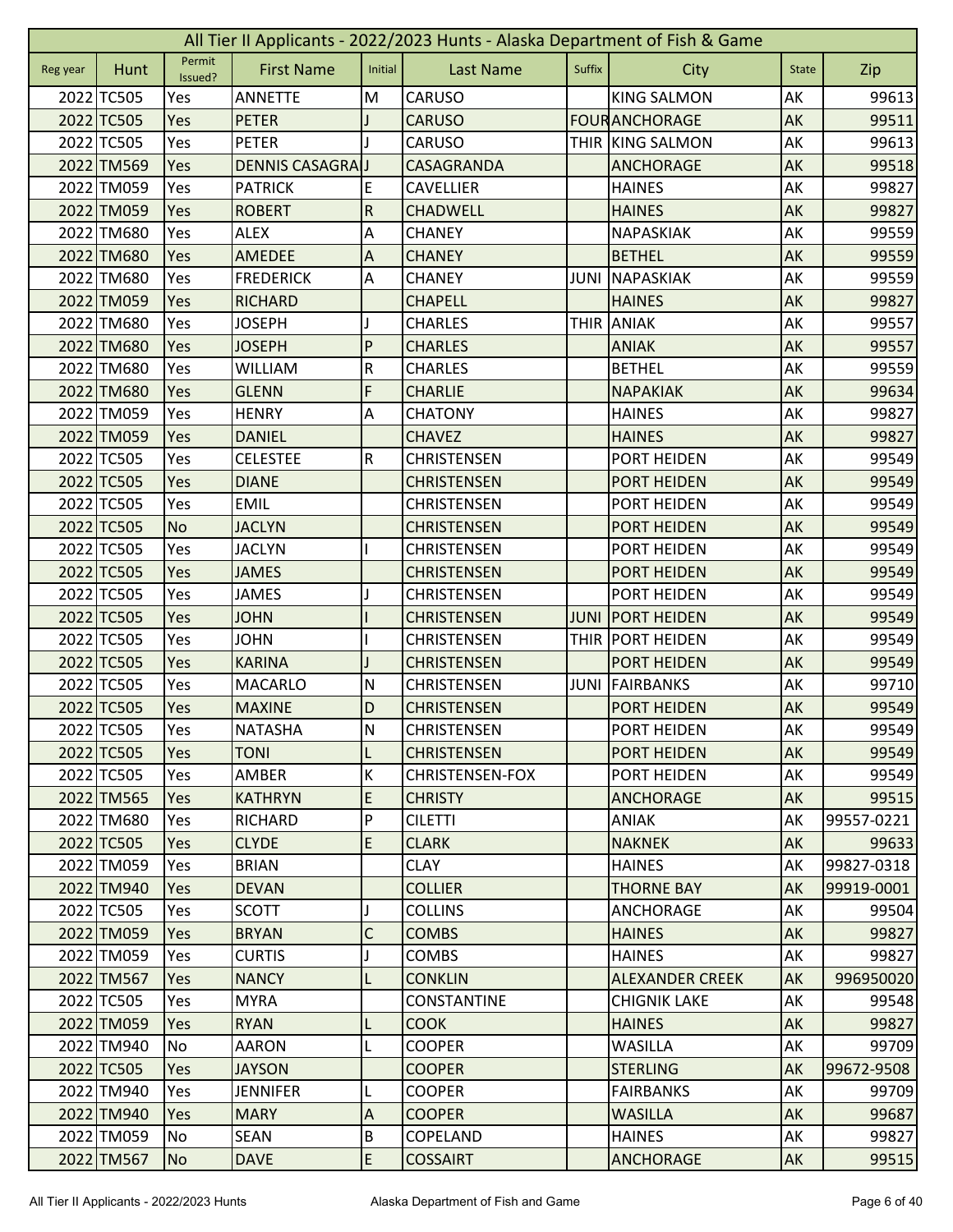|          | All Tier II Applicants - 2022/2023 Hunts - Alaska Department of Fish & Game |                   |                   |                           |                       |             |                       |              |            |  |  |
|----------|-----------------------------------------------------------------------------|-------------------|-------------------|---------------------------|-----------------------|-------------|-----------------------|--------------|------------|--|--|
| Reg year | Hunt                                                                        | Permit<br>Issued? | <b>First Name</b> | Initial                   | <b>Last Name</b>      | Suffix      | City                  | <b>State</b> | Zip        |  |  |
|          | 2022 TM567                                                                  | No                | <b>DONALD</b>     | E                         | <b>COSSAIRT</b>       |             | <b>ANCHORAGE</b>      | AK           | 99515      |  |  |
|          | 2022 TM567                                                                  | <b>No</b>         | <b>CHASE</b>      | M                         | <b>COSTANTI</b>       |             | <b>ANCGHORAGE</b>     | AK           | 99515      |  |  |
|          | 2022 TM567                                                                  | No                | <b>RYAN</b>       |                           | <b>COSTANTI</b>       |             | ANCHORAGE             | AK           | 99515      |  |  |
|          | 2022 TM567                                                                  | <b>No</b>         | <b>CHARLES</b>    | D                         | <b>COURTRIGHT</b>     | <b>SENI</b> | <b>EAGLE RIVER</b>    | AK           | 99577      |  |  |
|          | 2022 TM567                                                                  | <b>No</b>         | <b>ROBERT</b>     | H                         | <b>COUSER</b>         |             | ANCHORAGE             | AK           | 99516      |  |  |
|          | 2022 TM059                                                                  | Yes               | <b>TAYLOR</b>     | M                         | <b>COWAN</b>          |             | <b>HAINES</b>         | AK           | 99827      |  |  |
|          | 2022 TM059                                                                  | Yes               | <b>PATRICK</b>    | W                         | COWART                |             | <b>HAINES</b>         | AK           | 99827      |  |  |
|          | 2022 TX102                                                                  | <b>No</b>         | <b>STEFFEN</b>    | L                         | <b>COX</b>            |             | <b>NOME</b>           | AK           | 99762      |  |  |
|          | 2022 TX103                                                                  | No                | <b>STEFFEN</b>    |                           | COX                   |             | <b>NOME</b>           | AK           | 99762      |  |  |
|          | 2022 TX105                                                                  | <b>No</b>         | <b>STEFFEN</b>    | L                         | <b>COX</b>            |             | <b>NOME</b>           | AK           | 99762      |  |  |
|          | 2022 TM567                                                                  | Yes               | <b>CURT</b>       | D                         | <b>CROCKER</b>        |             | <b>ANCHORAGE</b>      | AK           | 99502      |  |  |
|          | 2022 TX102                                                                  | Yes               | <b>BRIAN</b>      | M                         | <b>CROCKETT</b>       |             | <b>BREVIG MISSION</b> | AK           | 99785      |  |  |
|          | 2022 TM565                                                                  | No                | <b>DEWAYNE</b>    | O                         | <b>CROUSE</b>         |             | <b>EAGLE RIVER</b>    | AK           | 99577-0972 |  |  |
|          | 2022 TM565                                                                  | <b>No</b>         | <b>GEOFFREY</b>   |                           | <b>CROUSE</b>         |             | <b>ANCHORAGE</b>      | AK           | 99502      |  |  |
|          | 2022 TC505                                                                  | Yes               | <b>DAVID</b>      | W                         | <b>CROWLEY</b>        |             | <b>KING SALMON</b>    | АK           | 99613      |  |  |
|          | 2022 TC505                                                                  | Yes               | <b>JILL</b>       |                           | <b>CROWLEY</b>        |             | <b>KING SALMON</b>    | AK           | 99613      |  |  |
|          | 2022 TM059                                                                  | Yes               | <b>MICHAEL</b>    | B                         | <b>CULICH</b>         |             | <b>HAINES</b>         | AK           | 99827      |  |  |
|          | 2022 TX104                                                                  | Yes               | <b>JARED</b>      |                           | <b>CUMMINGS</b>       |             | <b>KOTZEBUE</b>       | AK           | 99752      |  |  |
|          | 2022 TX107                                                                  | No                | <b>JARED</b>      |                           | <b>CUMMINGS</b>       |             | <b>KOTZEBUE</b>       | AK           | 99752      |  |  |
|          | 2022 TM567                                                                  | <b>No</b>         | <b>SCOTT</b>      | $\mathsf{N}$              | <b>CUNFER</b>         |             | <b>ANCHORAGE</b>      | AK           | 99515      |  |  |
|          | 2022 TM567                                                                  | No                | <b>MICHAEL</b>    | E                         | <b>CURRY</b>          |             | <b>CHUGIAK</b>        | AK           | 99567      |  |  |
|          | 2022 TM940                                                                  | Yes               | <b>SUSZAN</b>     |                           | <b>DALE</b>           |             | <b>ESTER</b>          | AK           | 99725      |  |  |
|          | 2022 TC505                                                                  | Yes               | <b>DEREK</b>      |                           | DALRYMPLE             |             | <b>KING SALMON</b>    | AK           | 99613      |  |  |
|          | 2022 TX090                                                                  | <b>No</b>         | <b>KATIE</b>      | M                         | <b>DANIELS</b>        |             | UNALAKLEET            | AK           | 99684      |  |  |
|          | 2022 TX090                                                                  | No                | <b>TIMOTHY</b>    | т                         | <b>DANIELS</b>        |             | UNALAKLEET            | AK           | 99684      |  |  |
|          | 2022 TX107                                                                  | <b>No</b>         | <b>JASON</b>      | E                         | <b>DAU</b>            |             | <b>KOTZEBUE</b>       | AK           | 99752      |  |  |
|          | 2022 TX107                                                                  | No                | JIM               |                           | <b>DAU</b>            |             | <b>KOTZEBUE</b>       | AK           | 99752      |  |  |
|          | 2022 TC505                                                                  | Yes               | <b>BRANDON</b>    | C                         | <b>DAUGHERTY</b>      |             | <b>KODIAK</b>         | AK           | 99615      |  |  |
|          | 2022 TM059                                                                  | No                | <b>MICHAEL</b>    | s                         | <b>DAVIDSON</b>       |             | <b>HAINES</b>         | AK           | 99827      |  |  |
|          | 2022 TX104                                                                  | <b>Yes</b>        | <b>ELMER</b>      | D                         | <b>DAVIS</b>          |             | <b>SHISHMAREF</b>     | AK           | 99772      |  |  |
|          | 2022 TM680                                                                  | Yes               | <b>BRUCE</b>      | $\sf H$                   | <b>DAY</b>            |             | <b>BETHEL</b>         | AK           | 99559      |  |  |
|          | 2022 TM059                                                                  | Yes               | <b>PETER</b>      | T                         | <b>DEGEN</b>          |             | <b>HAINES</b>         | AK           | 99827      |  |  |
|          | 2022 TM680                                                                  | <b>No</b>         | <b>GERALD</b>     |                           | <b>DEMIENTIEFF</b>    |             | THIR BETHEL           | AK           | 99559      |  |  |
|          | 2022 TM565                                                                  | N <sub>o</sub>    | <b>WAYNE</b>      | $\boldsymbol{\mathsf{A}}$ | <b>DERE</b>           |             | <b>ANCHORAGE</b>      | AK           | 99504      |  |  |
|          | 2022 TM567                                                                  | Yes               | <b>WAYNE</b>      | A                         | <b>DERE</b>           |             | ANCHORAGE             | AK           | 99504      |  |  |
|          | 2022 TX102                                                                  | <b>No</b>         | <b>PATRICK</b>    | $\overline{B}$            | <b>DEWANE</b>         |             | <b>NOME</b>           | <b>AK</b>    | 99762      |  |  |
|          | 2022 TX103                                                                  | No                | <b>PATRICK</b>    | $\sf B$                   | <b>DEWANE</b>         |             | <b>NOME</b>           | AK           | 99762      |  |  |
|          | 2022 TM940                                                                  | Yes               | <b>WAYNE</b>      | A                         | <b>DEWILDE-BROWER</b> |             | <b>ANCHORAGE</b>      | AK           | 99501      |  |  |
|          | 2022 TM059                                                                  | Yes               | <b>CHARLES</b>    | ${\sf R}$                 | <b>DEWITT</b>         |             | <b>HAINES</b>         | AK           | 99827      |  |  |
|          | 2022 TM059                                                                  | Yes               | <b>STUART</b>     |                           | <b>DEWITT</b>         |             | <b>HAINES</b>         | AK           | 99827      |  |  |
|          | 2022 TM567                                                                  | Yes               | <b>MARTIN</b>     | L                         | <b>DICKEY</b>         |             | <b>WASILLA</b>        | AK           | 99623      |  |  |
|          | 2022 TM680                                                                  | Yes               | <b>DAVID</b>      | G                         | <b>DIEHL</b>          |             | <b>ANIAK</b>          | AK           | 99557      |  |  |
|          | 2022 TM680                                                                  | Yes               | <b>RICHIE</b>     | F                         | <b>DIEHL</b>          |             | <b>ANIAK</b>          | AK           | 99557      |  |  |
|          | 2022 TM569                                                                  | Yes               | <b>JOSEPH</b>     | C                         | <b>DILLEY</b>         |             | <b>SOLDOTNA</b>       | AK           | 99669      |  |  |
|          | 2022 TM059                                                                  | Yes               | <b>DAVID</b>      | D                         | <b>DISBROW</b>        |             | <b>HAINES</b>         | AK           | 99827      |  |  |
|          | 2022 TM565                                                                  | Yes               | <b>MICHAEL</b>    |                           | <b>DONN</b>           |             | <b>PALMER</b>         | AK           | 99645      |  |  |
|          | 2022 TM565                                                                  | Yes               | <b>MICHAEL</b>    | $\mathsf C$               | <b>DONOFRIO</b>       |             | <b>WASILLA</b>        | AK           | 99654      |  |  |
|          | 2022 TM567                                                                  | <b>No</b>         | <b>MICHAEL</b>    | $\mathsf{C}$              | <b>DONOFRIO</b>       |             | <b>WASILLA</b>        | AK           | 99654      |  |  |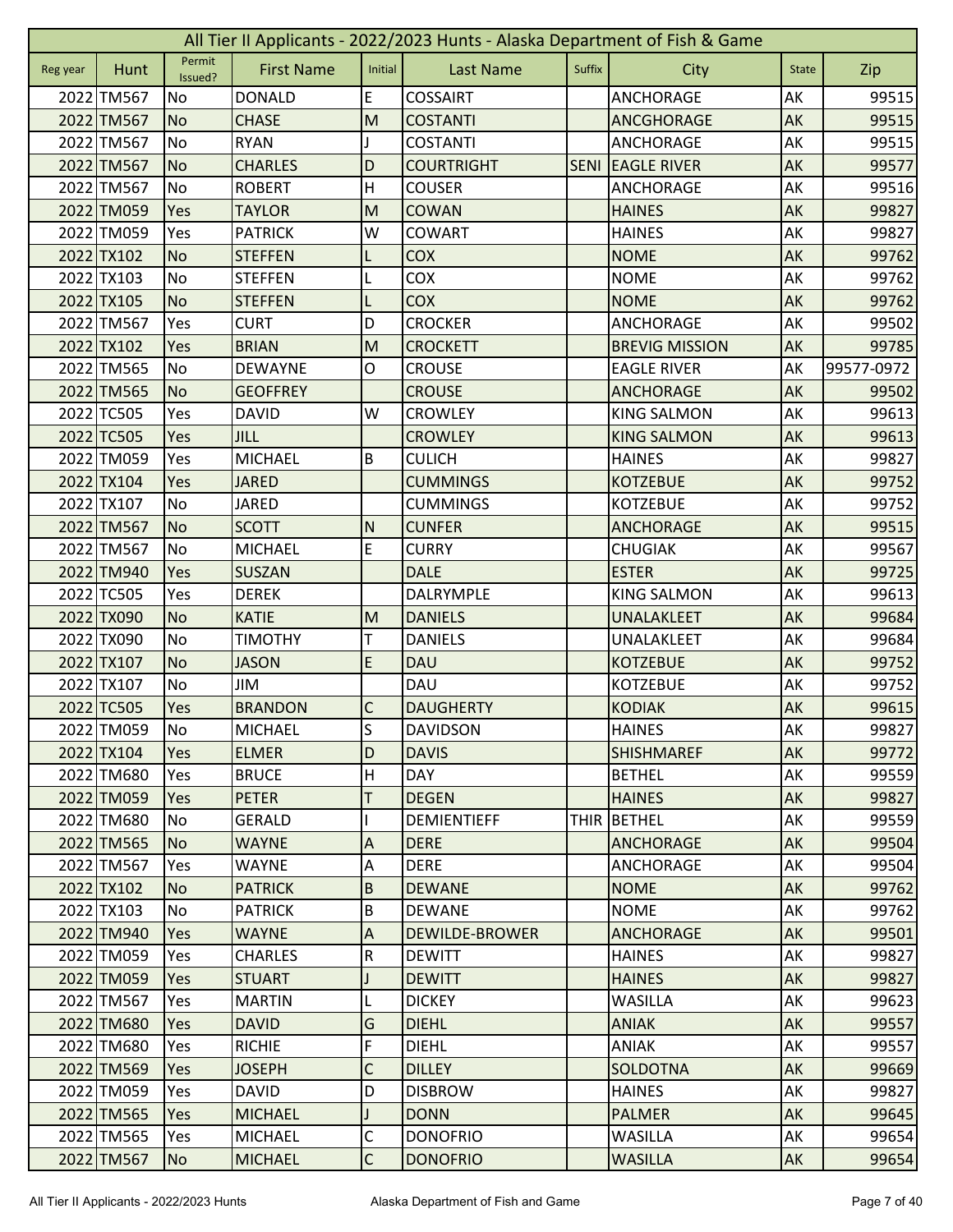| All Tier II Applicants - 2022/2023 Hunts - Alaska Department of Fish & Game |            |                   |                   |                           |                    |             |                     |              |       |
|-----------------------------------------------------------------------------|------------|-------------------|-------------------|---------------------------|--------------------|-------------|---------------------|--------------|-------|
| Reg year                                                                    | Hunt       | Permit<br>Issued? | <b>First Name</b> | Initial                   | <b>Last Name</b>   | Suffix      | City                | <b>State</b> | Zip   |
|                                                                             | 2022 TM567 | No                | <b>SHAWN</b>      |                           | <b>DOOLEY</b>      |             | <b>ANCH</b>         | AK           | 99507 |
|                                                                             | 2022 TM059 | Yes               | <b>MICHAEL</b>    |                           | <b>DORRIS</b>      |             | <b>HAINES</b>       | AK           | 99827 |
|                                                                             | 2022 TM059 | Yes               | <b>JAMES</b>      | D                         | <b>DOWNER</b>      |             | <b>HAINES</b>       | AK           | 99827 |
|                                                                             | 2022 TM569 | Yes               | <b>KEVIN</b>      | M                         | <b>DOYLE</b>       |             | <b>KENAI</b>        | AK           | 99611 |
|                                                                             | 2022 TM567 | Yes               | <b>MARIE</b>      | Υ                         | <b>DRAPER</b>      |             | <b>ANCHORAGE</b>    | AK           | 99519 |
|                                                                             | 2022 TM565 | Yes               | <b>JOHN</b>       | M                         | <b>DROZDOWSKI</b>  |             | <b>ANCHORAGE</b>    | AK           | 99501 |
|                                                                             | 2022 TM567 | No                | <b>JOHN</b>       | M                         | <b>DROZDOWSKI</b>  |             | <b>ANCHORAGE</b>    | AK           | 99501 |
|                                                                             | 2022 TM565 | Yes               | <b>JOHN</b>       | M                         | <b>DROZDOWSKI</b>  | <b>JUNI</b> | <b>ANCHORAGE</b>    | AK           | 99516 |
|                                                                             | 2022 TM567 | No                | <b>JOHN</b>       | M                         | <b>DROZDOWSKI</b>  | <b>JUNI</b> | ANCHORAGE           | AK           | 99516 |
|                                                                             | 2022 TM059 | <b>No</b>         | <b>JOSHUA</b>     | $\sf K$                   | <b>DRYDEN</b>      |             | <b>HAINES</b>       | AK           | 99827 |
|                                                                             | 2022 TM059 | Yes               | <b>RIKKI</b>      | L                         | <b>DUBOIS</b>      |             | <b>JUNEAU</b>       | AK           | 99801 |
|                                                                             | 2022 TM059 | Yes               | <b>NYGEL</b>      | ${\sf R}$                 | <b>DUFFY-WEBB</b>  |             | <b>HAINES</b>       | AK           | 99827 |
|                                                                             | 2022 TM059 | Yes               | <b>PATRICK</b>    | L                         | <b>DUNBAR</b>      | JUNI        | <b>HAINES</b>       | AK           | 99827 |
|                                                                             | 2022 TX090 | <b>No</b>         | <b>ASHLEY</b>     | A                         | <b>DUNKER</b>      |             | <b>NOME</b>         | AK           | 99762 |
|                                                                             | 2022 TX095 | No                | <b>ASHLEY</b>     | А                         | <b>DUNKER</b>      |             | <b>NOME</b>         | АK           | 99762 |
|                                                                             | 2022 TX096 | <b>No</b>         | <b>ASHLEY</b>     | A                         | <b>DUNKER</b>      |             | <b>NOME</b>         | AK           | 99762 |
|                                                                             | 2022 TX102 | No                | <b>ASHLEY</b>     | A                         | <b>DUNKER</b>      |             | <b>NOME</b>         | AK           | 99762 |
|                                                                             | 2022 TX103 | <b>No</b>         | <b>ASHLEY</b>     | $\boldsymbol{\mathsf{A}}$ | <b>DUNKER</b>      |             | <b>NOME</b>         | AK           | 99762 |
|                                                                             | 2022 TX104 | No                | <b>ASHLEY</b>     | A                         | <b>DUNKER</b>      |             | <b>NOME</b>         | AK           | 99762 |
|                                                                             | 2022 TX105 | <b>No</b>         | <b>ASHLEY</b>     | A                         | <b>DUNKER</b>      |             | <b>NOME</b>         | AK           | 99762 |
|                                                                             | 2022 TX090 | No                | <b>WILLIAM</b>    | ${\sf R}$                 | <b>DUNKER</b>      |             | <b>NOME</b>         | AK           | 99762 |
|                                                                             | 2022 TX095 | <b>No</b>         | <b>WILLIAM</b>    | ${\sf R}$                 | <b>DUNKER</b>      |             | <b>NOME</b>         | AK           | 99762 |
|                                                                             | 2022 TX096 | No                | <b>WILLIAM</b>    | ${\sf R}$                 | <b>DUNKER</b>      |             | <b>NOME</b>         | AK           | 99762 |
|                                                                             | 2022 TX102 | <b>No</b>         | <b>WILLIAM</b>    | $\overline{R}$            | <b>DUNKER</b>      |             | <b>NOME</b>         | AK           | 99762 |
|                                                                             | 2022 TX103 | No                | <b>WILLIAM</b>    | ${\sf R}$                 | <b>DUNKER</b>      |             | <b>NOME</b>         | AK           | 99762 |
|                                                                             | 2022 TX104 | <b>No</b>         | <b>WILLIAM</b>    | ${\sf R}$                 | <b>DUNKER</b>      |             | <b>NOME</b>         | AK           | 99762 |
|                                                                             | 2022 TX105 | No                | <b>WILLIAM</b>    | ${\sf R}$                 | <b>DUNKER</b>      |             | <b>NOME</b>         | AK           | 99762 |
|                                                                             | 2022 TC505 | Yes               | <b>ORION</b>      |                           | <b>DUNN</b>        |             | <b>SOUTH NAKNEK</b> | AK           | 99670 |
|                                                                             | 2022 TM059 | Yes               | <b>JUDITH</b>     | E                         | <b>DURAND</b>      |             | <b>HAINES</b>       | AK           | 99827 |
|                                                                             | 2022 TM059 | <b>No</b>         | <b>MICHAEL</b>    | L                         | <b>DURAND</b>      |             | <b>HAINES</b>       | AK           | 99827 |
|                                                                             | 2022 TX106 | No                | <b>NATHAN</b>     |                           | <b>DUTTON</b>      |             | <b>KOTZEBUE</b>     | AK           | 99752 |
|                                                                             | 2022 TX107 | N <sub>o</sub>    | <b>NATHAN</b>     |                           | <b>DUTTON</b>      |             | <b>KOTZEBUE</b>     | AK           | 99752 |
|                                                                             | 2022 TC505 | Yes               | <b>RICHARD</b>    | K                         | <b>DYKEMA</b>      |             | SOLDOTNA            | AK           | 99669 |
|                                                                             | 2022 TM569 | Yes               | <b>RONALD</b>     |                           | <b>EAGLEY</b>      |             | <b>ANCHORAGE</b>    | AK           | 99517 |
|                                                                             | 2022 TX102 | No                | <b>ROD</b>        |                           | <b>EAKIN</b>       |             | <b>KOTZEBUE</b>     | AK           | 99752 |
|                                                                             | 2022 TX105 | <b>No</b>         | <b>ROD</b>        |                           | <b>EAKIN</b>       |             | <b>KOTZEBUE</b>     | <b>AK</b>    | 99752 |
|                                                                             | 2022 TX106 | No                | <b>ROD</b>        |                           | <b>EAKIN</b>       |             | <b>KOTZEBUE</b>     | AK           | 99752 |
|                                                                             | 2022 TX107 | <b>No</b>         | <b>ROD</b>        |                           | <b>EAKIN</b>       |             | <b>KOTZEBUE</b>     | AK           | 99752 |
|                                                                             | 2022 TX095 | No                | <b>JOHN</b>       | A                         | EARTHMAN           | <b>JUNI</b> | <b>NOME</b>         | AK           | 99762 |
|                                                                             | 2022 TX096 | <b>No</b>         | <b>JOHN</b>       | $\boldsymbol{\mathsf{A}}$ | <b>EARTHMAN</b>    | <b>JUNI</b> | <b>NOME</b>         | AK           | 99762 |
|                                                                             | 2022 TX102 | No                | <b>JOHN</b>       | A                         | EARTHMAN           | <b>JUNI</b> | <b>NOME</b>         | AK           | 99762 |
|                                                                             | 2022 TM565 | <b>No</b>         | <b>BRENNAN</b>    | M                         | <b>EASLEY</b>      |             | <b>WASILLA</b>      | AK           | 99654 |
|                                                                             | 2022 TM565 | Yes               | <b>DANIEL</b>     | W                         | <b>EASLEY</b>      |             | <b>PALMER</b>       | AK           | 99645 |
|                                                                             | 2022 TX090 | Yes               | <b>GARY</b>       | G                         | <b>ECKENWEILER</b> |             | UNALAKLEET          | AK           | 99684 |
|                                                                             | 2022 TX105 | No                | <b>GARY</b>       | G                         | <b>ECKENWEILER</b> |             | UNALAKLEET          | AK           | 99684 |
|                                                                             | 2022 TX090 | <b>No</b>         | <b>KIRA</b>       | N                         | <b>ECKENWEILER</b> |             | UNALAKLEET          | AK           | 99684 |
|                                                                             | 2022 TX105 | No                | <b>KIRA</b>       | ${\sf N}$                 | <b>ECKENWEILER</b> |             | UNALAKLEET          | AK           | 99684 |
|                                                                             | 2022 TX090 | <b>No</b>         | <b>WILLA</b>      | W                         | <b>ECKENWEILER</b> |             | UNALAKLEET          | AK           | 99684 |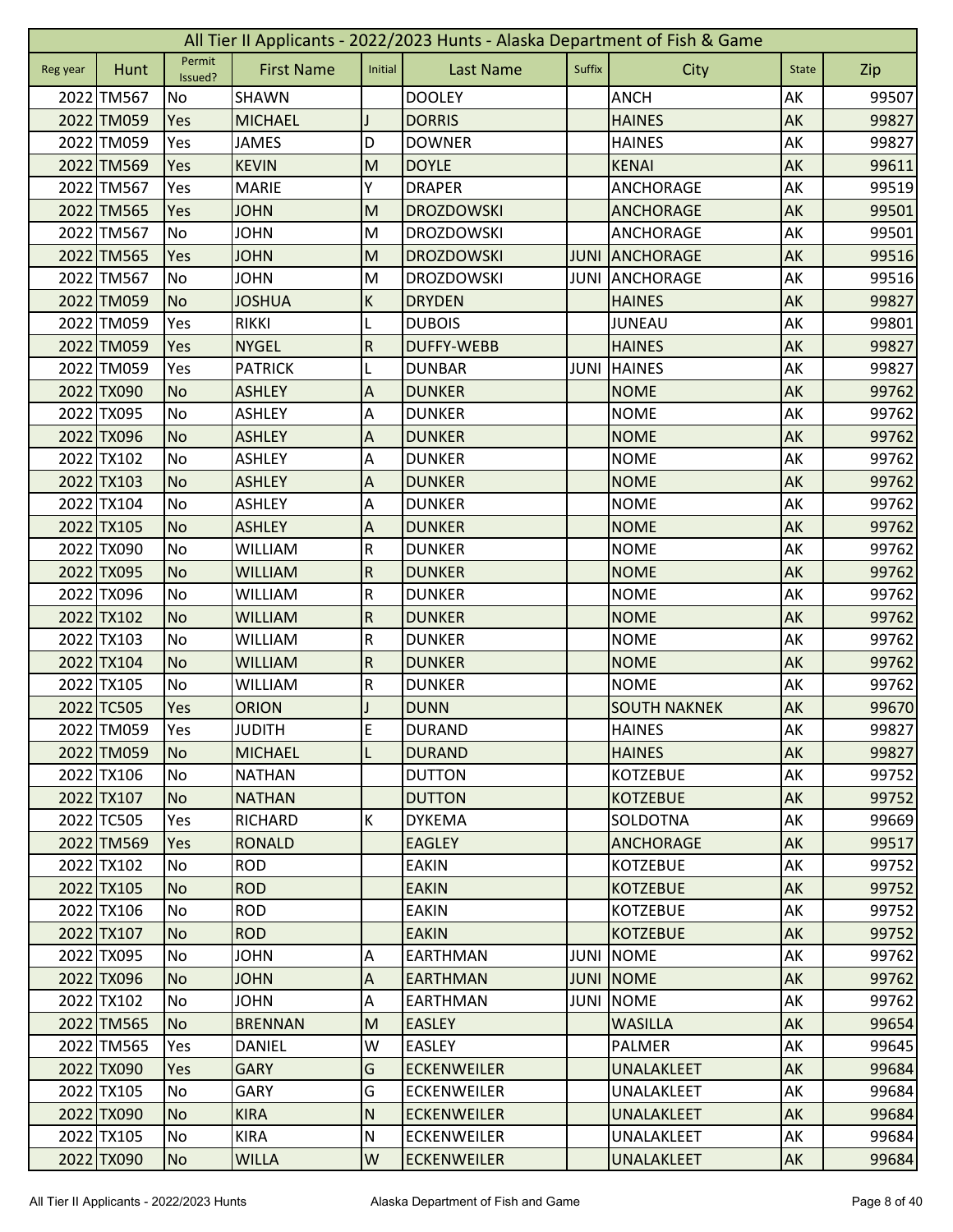|          | All Tier II Applicants - 2022/2023 Hunts - Alaska Department of Fish & Game |                   |                   |                           |                    |             |                     |              |            |  |
|----------|-----------------------------------------------------------------------------|-------------------|-------------------|---------------------------|--------------------|-------------|---------------------|--------------|------------|--|
| Reg year | Hunt                                                                        | Permit<br>Issued? | <b>First Name</b> | Initial                   | <b>Last Name</b>   | Suffix      | City                | <b>State</b> | Zip        |  |
|          | 2022 TX105                                                                  | No                | <b>WILLA</b>      | W                         | <b>ECKENWEILER</b> |             | UNALAKLEET          | AK           | 99684      |  |
|          | 2022 TC505                                                                  | Yes               | <b>PATRICIA</b>   |                           | <b>EDEL</b>        |             | <b>KING SALMON</b>  | AK           | 99613      |  |
|          | 2022 TX095                                                                  | No                | <b>NICOLE</b>     | ${\sf R}$                 | <b>EDMISON</b>     |             | <b>KOTZEBUE</b>     | AK           | 99752      |  |
|          | 2022 TX096                                                                  | <b>No</b>         | <b>NICOLE</b>     | ${\sf R}$                 | <b>EDMISON</b>     |             | <b>KOTZEBUE</b>     | AK           | 99752      |  |
|          | 2022 TX104                                                                  | No                | <b>NICOLE</b>     | $\overline{\mathsf{R}}$   | <b>EDMISON</b>     |             | <b>KOTZEBUE</b>     | AK           | 99752      |  |
|          | 2022 TX106                                                                  | <b>No</b>         | <b>NICOLE</b>     | ${\sf R}$                 | <b>EDMISON</b>     |             | <b>KOTZEBUE</b>     | AK           | 99752      |  |
|          | 2022 TX107                                                                  | No                | <b>NICOLE</b>     | ${\sf R}$                 | <b>EDMISON</b>     |             | <b>KOTZEBUE</b>     | AK           | 99752      |  |
|          | 2022 TM059                                                                  | Yes               | <b>MARK</b>       | $\boldsymbol{\mathsf{A}}$ | <b>EDWARDS</b>     |             | <b>HAINES</b>       | AK           | 99827      |  |
|          | 2022 TX104                                                                  | No                | LAWRENCE          | D                         | <b>EGGART</b>      |             | <b>NOME</b>         | AK           | 99762      |  |
|          | 2022 TM059                                                                  | Yes               | <b>KERI</b>       | M                         | <b>EGGLESTON</b>   |             | <b>HAINES</b>       | AK           | 99827      |  |
|          | 2022 TC505                                                                  | Yes               | <b>HAROLD</b>     | ${\sf R}$                 | <b>EGLI</b>        |             | <b>KING SALMON</b>  | AK           | 99613      |  |
|          | 2022 TC505                                                                  | Yes               | <b>LARECE</b>     |                           | <b>EGLI</b>        |             | <b>NAKNEK</b>       | AK           | 99633      |  |
|          | 2022 TM680                                                                  | Yes               | <b>LEVI</b>       |                           | <b>EGOAK</b>       |             | <b>BETHEL</b>       | AK           | 99559      |  |
|          | 2022 TM680                                                                  | Yes               | <b>LOTT</b>       | M                         | <b>EGOAK</b>       |             | <b>AKIAK</b>        | AK           | 99552      |  |
|          | 2022 TM680                                                                  | Yes               | RAY               | M                         | <b>EGOAK</b>       |             | AKIAK               | AK           | 99552      |  |
|          | 2022 TM567                                                                  | Yes               | <b>ALAN</b>       |                           | <b>EISCHENS</b>    |             | <b>WASILLA</b>      | AK           | 99654      |  |
|          | 2022 TM680                                                                  | Yes               | <b>CARLIE</b>     | К                         | <b>EKAMRAK</b>     |             | AKIACHAK            | AK           | 99551      |  |
|          | 2022 TM680                                                                  | Yes               | <b>WILLIE</b>     |                           | <b>EKAMRAK</b>     |             | <b>AKIACHAK</b>     | AK           | 99551      |  |
|          | 2022 TC505                                                                  | Yes               | <b>ANISHIA</b>    |                           | <b>ELBIE</b>       |             | <b>SOUTH NAKNEK</b> | AK           | 99670      |  |
|          | 2022 TC505                                                                  | Yes               | <b>JEFFREY</b>    |                           | <b>ELBIE</b>       | <b>JUNI</b> | <b>ANCHORAGE</b>    | AK           | 99516      |  |
|          | 2022 TC505                                                                  | Yes               | <b>JEFFREY</b>    |                           | <b>ELBIE</b>       | <b>SENI</b> | <b>SOUTH NAKNEK</b> | AK           | 99670      |  |
|          | 2022 TC505                                                                  | Yes               | <b>LYDIA</b>      | ${\sf R}$                 | <b>EMORY</b>       |             | <b>NAKNEK</b>       | AK           | 99633      |  |
|          | 2022 TC505                                                                  | Yes               | <b>MICAELA</b>    | ${\sf R}$                 | <b>EMORY</b>       |             | <b>NAKNEK</b>       | AK           | 99633      |  |
|          | 2022 TC505                                                                  | Yes               | <b>WILLIAM</b>    | S                         | <b>EMORY</b>       |             | <b>NAKNEK</b>       | AK           | 99633      |  |
|          | 2022 TX104                                                                  | Yes               | <b>BARRET</b>     | A                         | <b>ENINGOWUK</b>   |             | SHISHMAREF          | АK           | 99772      |  |
|          | 2022 TC505                                                                  | Yes               | <b>MAURICE</b>    | $\sf K$                   | <b>ENRIGHT</b>     |             | <b>UGASHIK</b>      | AK           | 99613      |  |
|          | 2022 TM567                                                                  | <b>No</b>         | <b>BRIAN</b>      | D                         | <b>ERICKSON</b>    |             | ANCHORAGE           | AK           | 99507      |  |
|          | 2022 TX090                                                                  | <b>No</b>         | <b>DONNA</b>      |                           | <b>ERICKSON</b>    |             | UNALAKLEET          | AK           | 99684      |  |
|          | 2022 TX095                                                                  | <b>No</b>         | <b>JAMES</b>      | W                         | <b>ERICKSON</b>    |             | <b>NOME</b>         | AK           | 99762      |  |
|          | 2022 TX096                                                                  | <b>No</b>         | <b>JAMES</b>      | W                         | <b>ERICKSON</b>    |             | <b>NOME</b>         | AK           | 99762      |  |
|          | 2022 TX102                                                                  | No                | <b>JAMES</b>      | W                         | <b>ERICKSON</b>    |             | <b>NOME</b>         | AK           | 99762      |  |
|          | 2022 TX090                                                                  | Yes               | <b>JEFFREY</b>    | D                         | <b>ERICKSON</b>    |             | UNALAKLEET          | AK           | 99684      |  |
|          | 2022 TX090                                                                  | No                | <b>TALON</b>      |                           | <b>ERICKSON</b>    |             | UNALAKLEET          | AK           | 99684      |  |
|          | 2022 TX095                                                                  | <b>No</b>         | <b>COREY</b>      | $\boldsymbol{\mathsf{A}}$ | <b>ERIKSON</b>     |             | <b>NOME</b>         | AK           | 99762      |  |
|          | 2022 TX096                                                                  | No                | <b>COREY</b>      | Α                         | <b>ERIKSON</b>     |             | <b>NOME</b>         | AK           | 99762      |  |
|          | 2022 TX103                                                                  | <b>No</b>         | <b>COREY</b>      | $\boldsymbol{\mathsf{A}}$ | <b>ERIKSON</b>     |             | <b>NOME</b>         | <b>AK</b>    | 99762      |  |
|          | 2022 TX095                                                                  | No                | SON               | A                         | <b>ERIKSON</b>     |             | <b>NOME</b>         | AK           | 99762      |  |
|          | 2022 TX096                                                                  | <b>No</b>         | <b>SON</b>        | A                         | <b>ERIKSON</b>     |             | <b>NOME</b>         | AK           | 99762      |  |
|          | 2022 TX103                                                                  | No                | SON               | A                         | <b>ERIKSON</b>     |             | <b>NOME</b>         | AK           | 99762      |  |
|          | 2022 TX095                                                                  | <b>No</b>         | <b>YOUNG</b>      | $\boldsymbol{\mathsf{A}}$ | <b>ERIKSON</b>     |             | <b>NOME</b>         | AK           | 99762      |  |
|          | 2022 TX096                                                                  | No                | <b>YOUNG</b>      | $\boldsymbol{\mathsf{A}}$ | <b>ERIKSON</b>     |             | <b>NOME</b>         | AK           | 99762      |  |
|          | 2022 TX103                                                                  | <b>No</b>         | <b>YOUNG</b>      | $\boldsymbol{\mathsf{A}}$ | <b>ERIKSON</b>     |             | <b>NOME</b>         | AK           | 99762      |  |
|          | 2022 TM059                                                                  | Yes               | <b>MICHAEL</b>    | J                         | <b>ERNY</b>        |             | <b>HAINES</b>       | AK           | 99827      |  |
|          | 2022 TM059                                                                  | Yes               | <b>PAUL</b>       |                           | <b>ERNY</b>        |             | <b>HAINES</b>       | AK           | 99827      |  |
|          | 2022 TM680                                                                  | Yes               | <b>JOHN</b>       | L                         | <b>EVAN</b>        |             | SECOLOWER KALSKAG   | AK           | 99626-0063 |  |
|          | 2022 TM680                                                                  | <b>No</b>         | <b>JOHNNIE</b>    |                           | <b>EVAN</b>        |             | <b>TUNTUTULIAK</b>  | AK           | 99680      |  |
|          | 2022 TM680                                                                  | Yes               | <b>MARTHA</b>     | Α                         | <b>EVAN</b>        |             | <b>KALSKAG</b>      | AK           | 99607      |  |
|          | 2022 TM680                                                                  | Yes               | <b>FANNIE</b>     |                           | <b>EVAN-WADE</b>   |             | <b>BETHEL</b>       | AK           | 99559      |  |
|          |                                                                             |                   |                   |                           |                    |             |                     |              |            |  |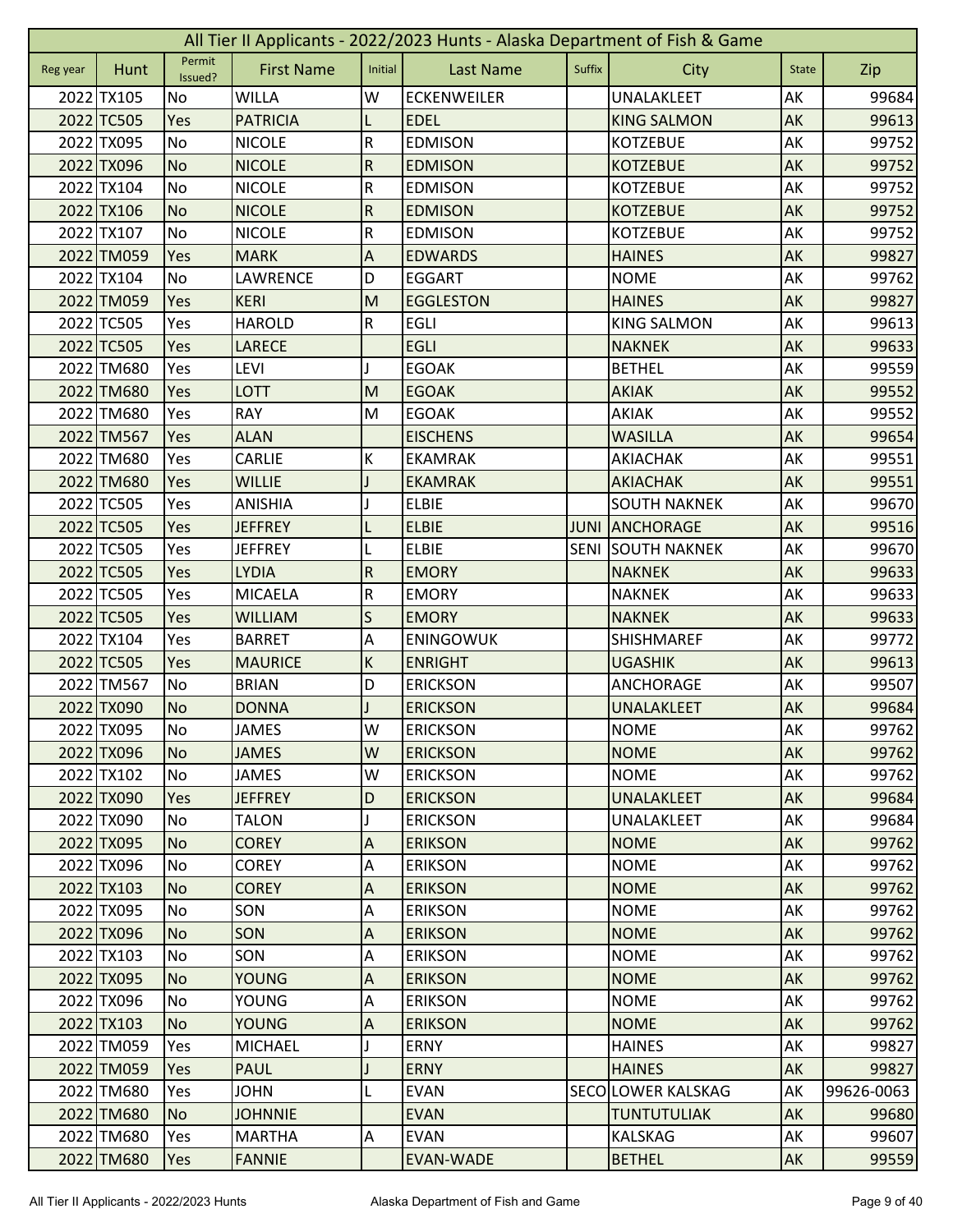| Permit<br><b>First Name</b><br><b>Last Name</b><br>Suffix<br>Initial<br><b>City</b><br>Hunt<br><b>State</b><br>Zip<br>Reg year<br>Issued?<br>P<br><b>STEVEN</b><br><b>EVON</b><br><b>SENI</b><br>KWETHLUK<br>AK<br>2022 TM680<br>99621<br>Yes<br><b>FAEO</b><br>2022 TM565<br><b>JOHN</b><br>D<br><b>WASILLA</b><br>AK<br>99687<br>Yes<br>2022 TM565<br>M<br><b>FAEO</b><br>AK<br>99687<br>Yes<br><b>JOHN</b><br><b>WASILLA</b><br><b>FAST</b><br>2022 TM567<br><b>No</b><br><b>ADAM</b><br><b>WASILLA</b><br>AK<br>99654<br>B<br>AK<br>2022 TM567<br>Yes<br><b>BILL</b><br><b>FAST</b><br><b>WASILLA</b><br>99517<br>E<br>2022 TM680<br><b>HARRY</b><br><b>FAULKNER</b><br><b>BETHEL</b><br>AK<br>99559<br>Yes<br><b>JUNI</b><br>2022 TM680<br>D<br>AK<br>Yes<br><b>JEANNINE</b><br><b>FAULKNER</b><br><b>BETHEL</b><br>99559<br>2022 TM565<br>AK<br>Yes<br><b>JIM</b><br><b>FAYE</b><br><b>ANCHORAGE</b><br>99503<br>2022 TM059<br><b>ERIC</b><br><b>FERRIN</b><br>AK<br>99827<br>Yes<br>M<br><b>HAINES</b><br>2022 TM059<br><b>KIMBERLY</b><br>AK<br>Yes<br>Α<br><b>FERRIN</b><br><b>JUNEAU</b><br>99801<br>2022 TM059<br>99801<br><b>TYLER</b><br><b>FERRIN</b><br><b>JUNEAU</b><br>AK<br>Yes<br>E<br>2022 TM059<br>AK<br>99827<br>Yes<br><b>ZACKERY</b><br><b>FERRIN</b><br><b>HAINES</b><br>2022 TX107<br><b>KOTZEBUE</b><br>AK<br>No<br><b>JOSHUA</b><br><b>FILLIBLE</b><br>99752<br>$\overline{R}$<br>2022 TM059<br>Yes<br>AK<br><b>WILLIAM</b><br><b>FINLAY</b><br><b>HAINES</b><br>99827<br>2022 TM680<br>С<br>AK<br>Yes<br><b>MICHAEL</b><br><b>FISHER</b><br><b>KWETHLUK</b><br>99621<br>2022 TM680<br>D<br>AK<br><b>SIMEON</b><br><b>FISHER</b><br><b>KWETHLUK</b><br>99621<br>Yes<br>2022 TM059<br><b>FITZPATRICK</b><br><b>HAINES</b><br>AK<br>99827<br>Yes<br><b>DANIEL</b><br>2022 TM565<br><b>SKWENTNA</b><br>AK<br>99667<br>Yes<br><b>CALVIN</b><br><b>FLANIGAN</b><br>2022 TC505<br>AK<br>Yes<br>AMY<br><b>FLEAGLE</b><br>PORT HEIDEN<br>99549<br>2022 TC505<br>Yes<br><b>ANDREW</b><br>W<br><b>FLEAGLE</b><br>PORT HEIDEN<br>AK<br>99549<br>AK<br>2022 TM567<br>SHAWN<br><b>FLORIO</b><br>99515<br>No<br>A<br>ANCHORAGE<br>2022 TM565<br><b>CHRISTOPHER</b><br>AK<br>99515<br><b>No</b><br><b>FLOWERS</b><br><b>ANCHORAGE</b><br>L<br>2022 TM567<br>No<br><b>CHRISTOPHER</b><br><b>FLOWERS</b><br><b>ANCHORAGE</b><br>AK<br>99515<br>L<br>2022 TM569<br>AK<br>Yes<br><b>CHRISTOPHER</b><br>L<br><b>FLOWERS</b><br><b>ANCHORAGE</b><br>99515 |
|------------------------------------------------------------------------------------------------------------------------------------------------------------------------------------------------------------------------------------------------------------------------------------------------------------------------------------------------------------------------------------------------------------------------------------------------------------------------------------------------------------------------------------------------------------------------------------------------------------------------------------------------------------------------------------------------------------------------------------------------------------------------------------------------------------------------------------------------------------------------------------------------------------------------------------------------------------------------------------------------------------------------------------------------------------------------------------------------------------------------------------------------------------------------------------------------------------------------------------------------------------------------------------------------------------------------------------------------------------------------------------------------------------------------------------------------------------------------------------------------------------------------------------------------------------------------------------------------------------------------------------------------------------------------------------------------------------------------------------------------------------------------------------------------------------------------------------------------------------------------------------------------------------------------------------------------------------------------------------------------------------------------------------------------------------------------------------------------------------------------------------------------------------------------------------------------------------------------------------------------------------------------------------------------------------------------------------------------------------------------------------------------------------------------------------------------------------------|
|                                                                                                                                                                                                                                                                                                                                                                                                                                                                                                                                                                                                                                                                                                                                                                                                                                                                                                                                                                                                                                                                                                                                                                                                                                                                                                                                                                                                                                                                                                                                                                                                                                                                                                                                                                                                                                                                                                                                                                                                                                                                                                                                                                                                                                                                                                                                                                                                                                                                  |
|                                                                                                                                                                                                                                                                                                                                                                                                                                                                                                                                                                                                                                                                                                                                                                                                                                                                                                                                                                                                                                                                                                                                                                                                                                                                                                                                                                                                                                                                                                                                                                                                                                                                                                                                                                                                                                                                                                                                                                                                                                                                                                                                                                                                                                                                                                                                                                                                                                                                  |
|                                                                                                                                                                                                                                                                                                                                                                                                                                                                                                                                                                                                                                                                                                                                                                                                                                                                                                                                                                                                                                                                                                                                                                                                                                                                                                                                                                                                                                                                                                                                                                                                                                                                                                                                                                                                                                                                                                                                                                                                                                                                                                                                                                                                                                                                                                                                                                                                                                                                  |
|                                                                                                                                                                                                                                                                                                                                                                                                                                                                                                                                                                                                                                                                                                                                                                                                                                                                                                                                                                                                                                                                                                                                                                                                                                                                                                                                                                                                                                                                                                                                                                                                                                                                                                                                                                                                                                                                                                                                                                                                                                                                                                                                                                                                                                                                                                                                                                                                                                                                  |
|                                                                                                                                                                                                                                                                                                                                                                                                                                                                                                                                                                                                                                                                                                                                                                                                                                                                                                                                                                                                                                                                                                                                                                                                                                                                                                                                                                                                                                                                                                                                                                                                                                                                                                                                                                                                                                                                                                                                                                                                                                                                                                                                                                                                                                                                                                                                                                                                                                                                  |
|                                                                                                                                                                                                                                                                                                                                                                                                                                                                                                                                                                                                                                                                                                                                                                                                                                                                                                                                                                                                                                                                                                                                                                                                                                                                                                                                                                                                                                                                                                                                                                                                                                                                                                                                                                                                                                                                                                                                                                                                                                                                                                                                                                                                                                                                                                                                                                                                                                                                  |
|                                                                                                                                                                                                                                                                                                                                                                                                                                                                                                                                                                                                                                                                                                                                                                                                                                                                                                                                                                                                                                                                                                                                                                                                                                                                                                                                                                                                                                                                                                                                                                                                                                                                                                                                                                                                                                                                                                                                                                                                                                                                                                                                                                                                                                                                                                                                                                                                                                                                  |
|                                                                                                                                                                                                                                                                                                                                                                                                                                                                                                                                                                                                                                                                                                                                                                                                                                                                                                                                                                                                                                                                                                                                                                                                                                                                                                                                                                                                                                                                                                                                                                                                                                                                                                                                                                                                                                                                                                                                                                                                                                                                                                                                                                                                                                                                                                                                                                                                                                                                  |
|                                                                                                                                                                                                                                                                                                                                                                                                                                                                                                                                                                                                                                                                                                                                                                                                                                                                                                                                                                                                                                                                                                                                                                                                                                                                                                                                                                                                                                                                                                                                                                                                                                                                                                                                                                                                                                                                                                                                                                                                                                                                                                                                                                                                                                                                                                                                                                                                                                                                  |
|                                                                                                                                                                                                                                                                                                                                                                                                                                                                                                                                                                                                                                                                                                                                                                                                                                                                                                                                                                                                                                                                                                                                                                                                                                                                                                                                                                                                                                                                                                                                                                                                                                                                                                                                                                                                                                                                                                                                                                                                                                                                                                                                                                                                                                                                                                                                                                                                                                                                  |
|                                                                                                                                                                                                                                                                                                                                                                                                                                                                                                                                                                                                                                                                                                                                                                                                                                                                                                                                                                                                                                                                                                                                                                                                                                                                                                                                                                                                                                                                                                                                                                                                                                                                                                                                                                                                                                                                                                                                                                                                                                                                                                                                                                                                                                                                                                                                                                                                                                                                  |
|                                                                                                                                                                                                                                                                                                                                                                                                                                                                                                                                                                                                                                                                                                                                                                                                                                                                                                                                                                                                                                                                                                                                                                                                                                                                                                                                                                                                                                                                                                                                                                                                                                                                                                                                                                                                                                                                                                                                                                                                                                                                                                                                                                                                                                                                                                                                                                                                                                                                  |
|                                                                                                                                                                                                                                                                                                                                                                                                                                                                                                                                                                                                                                                                                                                                                                                                                                                                                                                                                                                                                                                                                                                                                                                                                                                                                                                                                                                                                                                                                                                                                                                                                                                                                                                                                                                                                                                                                                                                                                                                                                                                                                                                                                                                                                                                                                                                                                                                                                                                  |
|                                                                                                                                                                                                                                                                                                                                                                                                                                                                                                                                                                                                                                                                                                                                                                                                                                                                                                                                                                                                                                                                                                                                                                                                                                                                                                                                                                                                                                                                                                                                                                                                                                                                                                                                                                                                                                                                                                                                                                                                                                                                                                                                                                                                                                                                                                                                                                                                                                                                  |
|                                                                                                                                                                                                                                                                                                                                                                                                                                                                                                                                                                                                                                                                                                                                                                                                                                                                                                                                                                                                                                                                                                                                                                                                                                                                                                                                                                                                                                                                                                                                                                                                                                                                                                                                                                                                                                                                                                                                                                                                                                                                                                                                                                                                                                                                                                                                                                                                                                                                  |
|                                                                                                                                                                                                                                                                                                                                                                                                                                                                                                                                                                                                                                                                                                                                                                                                                                                                                                                                                                                                                                                                                                                                                                                                                                                                                                                                                                                                                                                                                                                                                                                                                                                                                                                                                                                                                                                                                                                                                                                                                                                                                                                                                                                                                                                                                                                                                                                                                                                                  |
|                                                                                                                                                                                                                                                                                                                                                                                                                                                                                                                                                                                                                                                                                                                                                                                                                                                                                                                                                                                                                                                                                                                                                                                                                                                                                                                                                                                                                                                                                                                                                                                                                                                                                                                                                                                                                                                                                                                                                                                                                                                                                                                                                                                                                                                                                                                                                                                                                                                                  |
|                                                                                                                                                                                                                                                                                                                                                                                                                                                                                                                                                                                                                                                                                                                                                                                                                                                                                                                                                                                                                                                                                                                                                                                                                                                                                                                                                                                                                                                                                                                                                                                                                                                                                                                                                                                                                                                                                                                                                                                                                                                                                                                                                                                                                                                                                                                                                                                                                                                                  |
|                                                                                                                                                                                                                                                                                                                                                                                                                                                                                                                                                                                                                                                                                                                                                                                                                                                                                                                                                                                                                                                                                                                                                                                                                                                                                                                                                                                                                                                                                                                                                                                                                                                                                                                                                                                                                                                                                                                                                                                                                                                                                                                                                                                                                                                                                                                                                                                                                                                                  |
|                                                                                                                                                                                                                                                                                                                                                                                                                                                                                                                                                                                                                                                                                                                                                                                                                                                                                                                                                                                                                                                                                                                                                                                                                                                                                                                                                                                                                                                                                                                                                                                                                                                                                                                                                                                                                                                                                                                                                                                                                                                                                                                                                                                                                                                                                                                                                                                                                                                                  |
|                                                                                                                                                                                                                                                                                                                                                                                                                                                                                                                                                                                                                                                                                                                                                                                                                                                                                                                                                                                                                                                                                                                                                                                                                                                                                                                                                                                                                                                                                                                                                                                                                                                                                                                                                                                                                                                                                                                                                                                                                                                                                                                                                                                                                                                                                                                                                                                                                                                                  |
|                                                                                                                                                                                                                                                                                                                                                                                                                                                                                                                                                                                                                                                                                                                                                                                                                                                                                                                                                                                                                                                                                                                                                                                                                                                                                                                                                                                                                                                                                                                                                                                                                                                                                                                                                                                                                                                                                                                                                                                                                                                                                                                                                                                                                                                                                                                                                                                                                                                                  |
|                                                                                                                                                                                                                                                                                                                                                                                                                                                                                                                                                                                                                                                                                                                                                                                                                                                                                                                                                                                                                                                                                                                                                                                                                                                                                                                                                                                                                                                                                                                                                                                                                                                                                                                                                                                                                                                                                                                                                                                                                                                                                                                                                                                                                                                                                                                                                                                                                                                                  |
|                                                                                                                                                                                                                                                                                                                                                                                                                                                                                                                                                                                                                                                                                                                                                                                                                                                                                                                                                                                                                                                                                                                                                                                                                                                                                                                                                                                                                                                                                                                                                                                                                                                                                                                                                                                                                                                                                                                                                                                                                                                                                                                                                                                                                                                                                                                                                                                                                                                                  |
|                                                                                                                                                                                                                                                                                                                                                                                                                                                                                                                                                                                                                                                                                                                                                                                                                                                                                                                                                                                                                                                                                                                                                                                                                                                                                                                                                                                                                                                                                                                                                                                                                                                                                                                                                                                                                                                                                                                                                                                                                                                                                                                                                                                                                                                                                                                                                                                                                                                                  |
| 2022 TM569<br>${\sf R}$<br>AK<br>99635<br>Yes<br><b>THOMAS</b><br><b>FLYNN</b><br><b>NIKISKI</b>                                                                                                                                                                                                                                                                                                                                                                                                                                                                                                                                                                                                                                                                                                                                                                                                                                                                                                                                                                                                                                                                                                                                                                                                                                                                                                                                                                                                                                                                                                                                                                                                                                                                                                                                                                                                                                                                                                                                                                                                                                                                                                                                                                                                                                                                                                                                                                 |
| 2022 TM059<br>AK<br>Yes<br><b>DAVID</b><br><b>FOLLETTI</b><br><b>HAINES</b><br>99827                                                                                                                                                                                                                                                                                                                                                                                                                                                                                                                                                                                                                                                                                                                                                                                                                                                                                                                                                                                                                                                                                                                                                                                                                                                                                                                                                                                                                                                                                                                                                                                                                                                                                                                                                                                                                                                                                                                                                                                                                                                                                                                                                                                                                                                                                                                                                                             |
| 2022 TM059<br>AK<br>Yes<br><b>FREDRICK</b><br>D<br><b>FOLLETTI</b><br><b>HAINES</b><br>99827                                                                                                                                                                                                                                                                                                                                                                                                                                                                                                                                                                                                                                                                                                                                                                                                                                                                                                                                                                                                                                                                                                                                                                                                                                                                                                                                                                                                                                                                                                                                                                                                                                                                                                                                                                                                                                                                                                                                                                                                                                                                                                                                                                                                                                                                                                                                                                     |
| S<br>2022 TM059<br>99827<br>Yes<br><b>MARK</b><br><b>FONTENOT</b><br><b>HAINES</b><br>AK                                                                                                                                                                                                                                                                                                                                                                                                                                                                                                                                                                                                                                                                                                                                                                                                                                                                                                                                                                                                                                                                                                                                                                                                                                                                                                                                                                                                                                                                                                                                                                                                                                                                                                                                                                                                                                                                                                                                                                                                                                                                                                                                                                                                                                                                                                                                                                         |
| 2022 TM059<br><b>FONTENOT</b><br><b>No</b><br><b>REBECCA</b><br><b>HAINES</b><br>99827<br>AK<br>H                                                                                                                                                                                                                                                                                                                                                                                                                                                                                                                                                                                                                                                                                                                                                                                                                                                                                                                                                                                                                                                                                                                                                                                                                                                                                                                                                                                                                                                                                                                                                                                                                                                                                                                                                                                                                                                                                                                                                                                                                                                                                                                                                                                                                                                                                                                                                                |
| $\mathsf S$<br>2022 TM059<br><b>FORD</b><br>AK<br>99827<br><b>MICHAEL</b><br><b>HAINES</b><br><b>No</b>                                                                                                                                                                                                                                                                                                                                                                                                                                                                                                                                                                                                                                                                                                                                                                                                                                                                                                                                                                                                                                                                                                                                                                                                                                                                                                                                                                                                                                                                                                                                                                                                                                                                                                                                                                                                                                                                                                                                                                                                                                                                                                                                                                                                                                                                                                                                                          |
| J<br>AK<br>99827<br>2022 TM059<br>Yes<br><b>KYLE</b><br><b>FOSSMAN</b><br><b>HAINES</b>                                                                                                                                                                                                                                                                                                                                                                                                                                                                                                                                                                                                                                                                                                                                                                                                                                                                                                                                                                                                                                                                                                                                                                                                                                                                                                                                                                                                                                                                                                                                                                                                                                                                                                                                                                                                                                                                                                                                                                                                                                                                                                                                                                                                                                                                                                                                                                          |
| 2022 TM059<br><b>STEVEN</b><br>M<br><b>FOSSMAN</b><br><b>HAINES</b><br>AK<br>99827<br>Yes                                                                                                                                                                                                                                                                                                                                                                                                                                                                                                                                                                                                                                                                                                                                                                                                                                                                                                                                                                                                                                                                                                                                                                                                                                                                                                                                                                                                                                                                                                                                                                                                                                                                                                                                                                                                                                                                                                                                                                                                                                                                                                                                                                                                                                                                                                                                                                        |
| P<br>AK<br>2022 TM569<br><b>GARY</b><br><b>FOSTER</b><br><b>WILLOW</b><br>99688<br>Yes                                                                                                                                                                                                                                                                                                                                                                                                                                                                                                                                                                                                                                                                                                                                                                                                                                                                                                                                                                                                                                                                                                                                                                                                                                                                                                                                                                                                                                                                                                                                                                                                                                                                                                                                                                                                                                                                                                                                                                                                                                                                                                                                                                                                                                                                                                                                                                           |
| 2022 TM680<br><b>EVON</b><br>$\boldsymbol{\mathsf{A}}$<br><b>FOX</b><br>BETHEL<br>AK<br>99559<br>Yes<br><b>JUNI</b>                                                                                                                                                                                                                                                                                                                                                                                                                                                                                                                                                                                                                                                                                                                                                                                                                                                                                                                                                                                                                                                                                                                                                                                                                                                                                                                                                                                                                                                                                                                                                                                                                                                                                                                                                                                                                                                                                                                                                                                                                                                                                                                                                                                                                                                                                                                                              |
| 2022 TC505<br>${\sf N}$<br><b>FOX</b><br>PORT HEIDEN<br>AK<br>99549<br>Yes<br><b>MORGAN</b>                                                                                                                                                                                                                                                                                                                                                                                                                                                                                                                                                                                                                                                                                                                                                                                                                                                                                                                                                                                                                                                                                                                                                                                                                                                                                                                                                                                                                                                                                                                                                                                                                                                                                                                                                                                                                                                                                                                                                                                                                                                                                                                                                                                                                                                                                                                                                                      |
| 2022 TM565<br>AK<br><b>No</b><br><b>BARRY</b><br><b>FRANCOIS</b><br><b>WASILLA</b><br>99623                                                                                                                                                                                                                                                                                                                                                                                                                                                                                                                                                                                                                                                                                                                                                                                                                                                                                                                                                                                                                                                                                                                                                                                                                                                                                                                                                                                                                                                                                                                                                                                                                                                                                                                                                                                                                                                                                                                                                                                                                                                                                                                                                                                                                                                                                                                                                                      |
| 2022 TM567<br>99623<br><b>BARRY</b><br><b>FRANCOIS</b><br><b>WASILLA</b><br>AK<br>No                                                                                                                                                                                                                                                                                                                                                                                                                                                                                                                                                                                                                                                                                                                                                                                                                                                                                                                                                                                                                                                                                                                                                                                                                                                                                                                                                                                                                                                                                                                                                                                                                                                                                                                                                                                                                                                                                                                                                                                                                                                                                                                                                                                                                                                                                                                                                                             |
| <b>AK</b><br>2022 TM569<br>J<br><b>WASILLA</b><br>99623<br>Yes<br><b>BARRY</b><br><b>FRANCOIS</b>                                                                                                                                                                                                                                                                                                                                                                                                                                                                                                                                                                                                                                                                                                                                                                                                                                                                                                                                                                                                                                                                                                                                                                                                                                                                                                                                                                                                                                                                                                                                                                                                                                                                                                                                                                                                                                                                                                                                                                                                                                                                                                                                                                                                                                                                                                                                                                |
| 2022 TM565<br>$\sf B$<br><b>FRANCOIS</b><br><b>SENI</b><br><b>WASILLA</b><br>AK<br>99629<br>No<br>JAMES                                                                                                                                                                                                                                                                                                                                                                                                                                                                                                                                                                                                                                                                                                                                                                                                                                                                                                                                                                                                                                                                                                                                                                                                                                                                                                                                                                                                                                                                                                                                                                                                                                                                                                                                                                                                                                                                                                                                                                                                                                                                                                                                                                                                                                                                                                                                                          |
| $\overline{B}$<br><b>SENI</b><br>AK<br>2022 TM567<br><b>JAMES</b><br><b>FRANCOIS</b><br><b>WASILLA</b><br>99629<br><b>No</b>                                                                                                                                                                                                                                                                                                                                                                                                                                                                                                                                                                                                                                                                                                                                                                                                                                                                                                                                                                                                                                                                                                                                                                                                                                                                                                                                                                                                                                                                                                                                                                                                                                                                                                                                                                                                                                                                                                                                                                                                                                                                                                                                                                                                                                                                                                                                     |
| $\sf B$<br>2022 TM569<br><b>SENI</b><br>AK<br>Yes<br><b>FRANCOIS</b><br><b>WASILLA</b><br>99629<br>JAMES                                                                                                                                                                                                                                                                                                                                                                                                                                                                                                                                                                                                                                                                                                                                                                                                                                                                                                                                                                                                                                                                                                                                                                                                                                                                                                                                                                                                                                                                                                                                                                                                                                                                                                                                                                                                                                                                                                                                                                                                                                                                                                                                                                                                                                                                                                                                                         |
| ${\sf R}$<br>2022 TM565<br>AK<br>99654<br><b>MERLE</b><br><b>FRANK</b><br><b>WASILLA</b><br>Yes                                                                                                                                                                                                                                                                                                                                                                                                                                                                                                                                                                                                                                                                                                                                                                                                                                                                                                                                                                                                                                                                                                                                                                                                                                                                                                                                                                                                                                                                                                                                                                                                                                                                                                                                                                                                                                                                                                                                                                                                                                                                                                                                                                                                                                                                                                                                                                  |
| AK<br>2022 TM565<br><b>FRANK</b><br><b>WASILLA</b><br>99654<br>Yes<br><b>RODNEY</b><br>L                                                                                                                                                                                                                                                                                                                                                                                                                                                                                                                                                                                                                                                                                                                                                                                                                                                                                                                                                                                                                                                                                                                                                                                                                                                                                                                                                                                                                                                                                                                                                                                                                                                                                                                                                                                                                                                                                                                                                                                                                                                                                                                                                                                                                                                                                                                                                                         |
| $\overline{A}$<br>99827<br>2022 TM059<br><b>CRAIG</b><br><b>FRANKE</b><br><b>HAINES</b><br>AK<br>Yes                                                                                                                                                                                                                                                                                                                                                                                                                                                                                                                                                                                                                                                                                                                                                                                                                                                                                                                                                                                                                                                                                                                                                                                                                                                                                                                                                                                                                                                                                                                                                                                                                                                                                                                                                                                                                                                                                                                                                                                                                                                                                                                                                                                                                                                                                                                                                             |
| 2022 TC505<br>AK<br>Yes<br><b>WILLIAM</b><br><b>FRANTZ</b><br><b>WASILLA</b><br>99623                                                                                                                                                                                                                                                                                                                                                                                                                                                                                                                                                                                                                                                                                                                                                                                                                                                                                                                                                                                                                                                                                                                                                                                                                                                                                                                                                                                                                                                                                                                                                                                                                                                                                                                                                                                                                                                                                                                                                                                                                                                                                                                                                                                                                                                                                                                                                                            |
| 2022 TM059<br><b>FROST</b><br>AK<br>99827-1211<br>Yes<br><b>JORDAN</b><br><b>HAINES</b>                                                                                                                                                                                                                                                                                                                                                                                                                                                                                                                                                                                                                                                                                                                                                                                                                                                                                                                                                                                                                                                                                                                                                                                                                                                                                                                                                                                                                                                                                                                                                                                                                                                                                                                                                                                                                                                                                                                                                                                                                                                                                                                                                                                                                                                                                                                                                                          |
| 2022 TM680<br>$\mathsf R$<br><b>FRYER</b><br>ANIAK<br>AK<br>99557<br>Yes<br><b>THOMAS</b>                                                                                                                                                                                                                                                                                                                                                                                                                                                                                                                                                                                                                                                                                                                                                                                                                                                                                                                                                                                                                                                                                                                                                                                                                                                                                                                                                                                                                                                                                                                                                                                                                                                                                                                                                                                                                                                                                                                                                                                                                                                                                                                                                                                                                                                                                                                                                                        |
| 2022 TX095<br><b>NOME</b><br><b>No</b><br><b>GARRICK</b><br><b>FULLER</b><br>AK<br>99762                                                                                                                                                                                                                                                                                                                                                                                                                                                                                                                                                                                                                                                                                                                                                                                                                                                                                                                                                                                                                                                                                                                                                                                                                                                                                                                                                                                                                                                                                                                                                                                                                                                                                                                                                                                                                                                                                                                                                                                                                                                                                                                                                                                                                                                                                                                                                                         |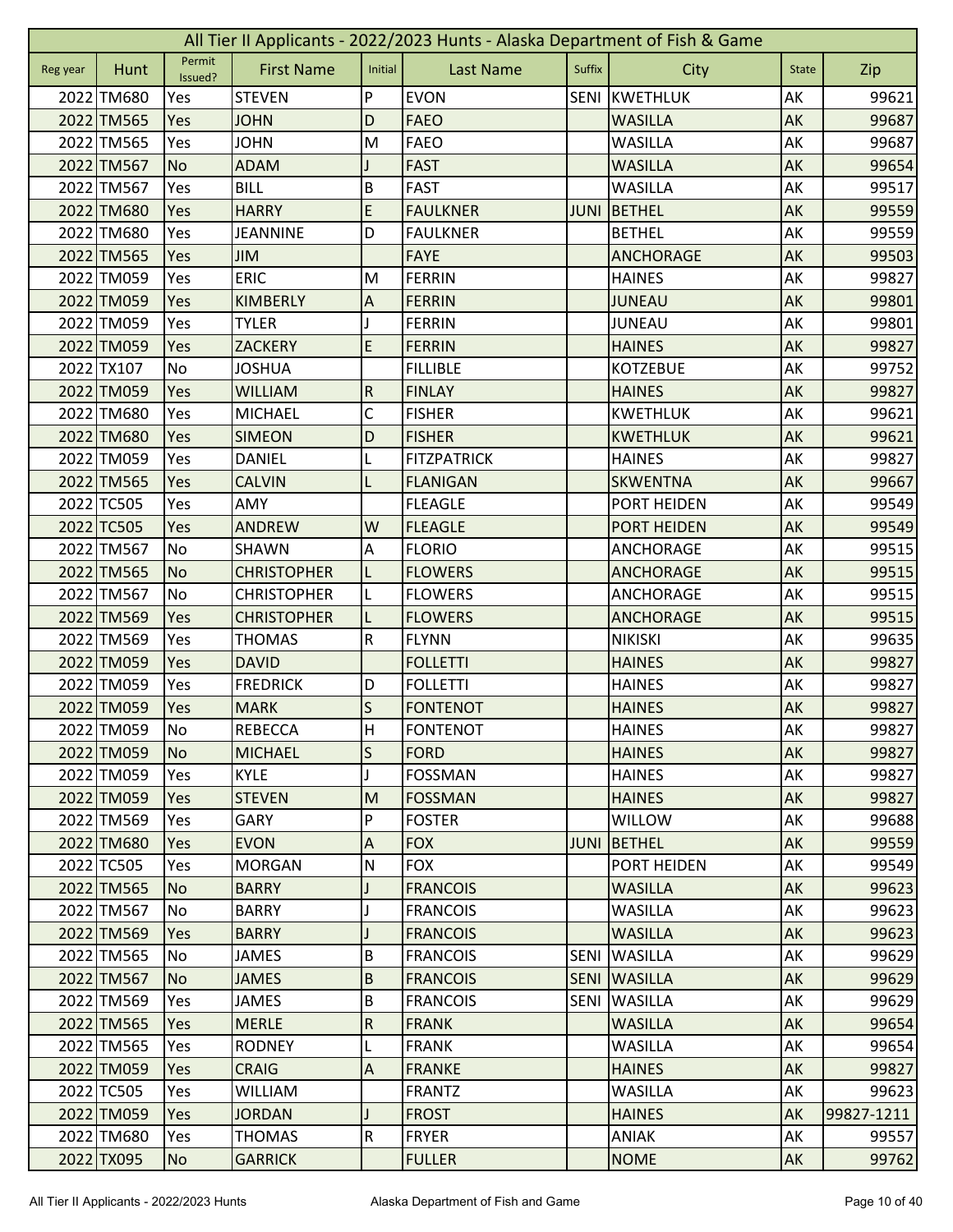|          | All Tier II Applicants - 2022/2023 Hunts - Alaska Department of Fish & Game |                   |                   |                         |                  |        |                    |              |            |  |
|----------|-----------------------------------------------------------------------------|-------------------|-------------------|-------------------------|------------------|--------|--------------------|--------------|------------|--|
| Reg year | Hunt                                                                        | Permit<br>Issued? | <b>First Name</b> | Initial                 | <b>Last Name</b> | Suffix | City               | <b>State</b> | Zip        |  |
|          | 2022 TX096                                                                  | No                | <b>GARRICK</b>    |                         | <b>FULLER</b>    |        | <b>NOME</b>        | AK           | 99762      |  |
|          | 2022 TX102                                                                  | <b>No</b>         | <b>GARRICK</b>    |                         | <b>FULLER</b>    |        | <b>NOME</b>        | AK           | 99762      |  |
|          | 2022 TX103                                                                  | No                | <b>GARRICK</b>    |                         | <b>FULLER</b>    |        | <b>NOME</b>        | AK           | 99762      |  |
|          | 2022 TX104                                                                  | <b>No</b>         | <b>GARRICK</b>    |                         | <b>FULLER</b>    |        | <b>NOME</b>        | AK           | 99762      |  |
|          | 2022 TX105                                                                  | No                | <b>GARRICK</b>    |                         | <b>FULLER</b>    |        | <b>NOME</b>        | AK           | 99762      |  |
|          | 2022 TX106                                                                  | <b>No</b>         | <b>GARRICK</b>    |                         | <b>FULLER</b>    |        | <b>NOME</b>        | AK           | 99762      |  |
|          | 2022 TM565                                                                  | Yes               | KELLY             |                         | <b>FUNDEEN</b>   |        | ANCHORAGE          | AK           | 99507      |  |
|          | 2022 TM565                                                                  | <b>No</b>         | <b>MARK</b>       | $\mathsf E$             | <b>FUNDEEN</b>   |        | <b>ANCHORGE</b>    | AK           | 99518      |  |
|          | 2022 TM567                                                                  | Yes               | <b>PAUL</b>       | S                       | <b>GABBERT</b>   |        | <b>PALMER</b>      | AK           | 99645      |  |
|          | 2022 TM059                                                                  | Yes               | <b>GABRIELLE</b>  | D                       | <b>GALINSKI</b>  |        | <b>HAINES</b>      | AK           | 99827      |  |
|          | 2022 TM059                                                                  | Yes               | <b>MARJORIE</b>   | L                       | <b>GALINSKI</b>  |        | <b>HAINES</b>      | AK           | 99827      |  |
|          | 2022 TM059                                                                  | Yes               | <b>TONY</b>       | A                       | <b>GALINSKI</b>  |        | <b>HAINES</b>      | AK           | 99827-1115 |  |
|          | 2022 TM567                                                                  | Yes               | TIM               | L                       | <b>GALLAGHER</b> |        | <b>WASILLA</b>     | AK           | 99687      |  |
|          | 2022 TM059                                                                  | Yes               | <b>MICHAEL</b>    | $\mathsf{O}$            | <b>GANEY</b>     |        | <b>HAINES</b>      | AK           | 99827      |  |
|          | 2022 TX107                                                                  | Yes               | <b>JOHN</b>       | D                       | <b>GAROUTTE</b>  |        | <b>KOTZEBUE</b>    | АK           | 99752      |  |
|          | 2022 TM680                                                                  | Yes               | <b>COURTNEY</b>   |                         | <b>GEERDTS</b>   |        | <b>BETHEL</b>      | AK           | 99559      |  |
|          | 2022 TM680                                                                  | <b>No</b>         | <b>JOLENE</b>     | M                       | <b>GEERHART</b>  |        | <b>BETHEL</b>      | AK           | 99559      |  |
|          | 2022 TC505                                                                  | Yes               | <b>ADRIANNE</b>   | $\mathsf C$             | <b>GEHRING</b>   |        | <b>NAKNEK</b>      | AK           | 99633      |  |
|          | 2022 TM569                                                                  | Yes               | <b>CURT</b>       |                         | <b>GEOFFRION</b> |        | <b>KENAI</b>       | AK           | 99611      |  |
|          | 2022 TM565                                                                  | Yes               | <b>RAYMOND</b>    | S                       | <b>GEORGE</b>    |        | <b>WASILLA</b>     | AK           | 99654      |  |
|          | 2022 TM567                                                                  | No                | <b>RAYMOND</b>    | S                       | <b>GEORGE</b>    |        | <b>WASILLA</b>     | AK           | 99654      |  |
|          | 2022 TX095                                                                  | <b>No</b>         | <b>SARA</b>       | ${\sf R}$               | <b>GERMAIN</b>   |        | <b>NOME</b>        | AK           | 99762      |  |
|          | 2022 TX102                                                                  | No                | SARA              | ${\sf R}$               | <b>GERMAIN</b>   |        | <b>NOME</b>        | AK           | 99762      |  |
|          | 2022 TM059                                                                  | Yes               | <b>DAVID</b>      | E                       | <b>GHAN</b>      |        | <b>HAINES</b>      | AK           | 99827      |  |
|          | 2022 TM059                                                                  | Yes               | <b>JASON</b>      | E                       | <b>GHAN</b>      |        | <b>HAINES</b>      | AK           | 99827      |  |
|          | 2022 TM565                                                                  | Yes               | <b>ADRIAN</b>     | $\sf K$                 | <b>GIANI</b>     |        | <b>WASILLA</b>     | AK           | 99687-1670 |  |
|          | 2022 TM567                                                                  | No                | <b>ADRIAN</b>     | $\sf K$                 | <b>GIANI</b>     |        | <b>WASILLA</b>     | AK           | 99687-1670 |  |
|          | 2022 TM567                                                                  | Yes               | <b>LYLE</b>       |                         | <b>GIERCZAK</b>  |        | <b>ANCHORAGE</b>   | AK           | 99517      |  |
|          | 2022 TM565                                                                  | <b>No</b>         | MICHAEL           | J                       | <b>GILBERT</b>   |        | WASILLA            | AK           | 99623      |  |
|          | 2022 TM567                                                                  | <b>No</b>         | <b>MICHAEL</b>    | J                       | <b>GILBERT</b>   |        | <b>WASILLA</b>     | AK           | 99623      |  |
|          | 2022 TM940                                                                  | Yes               | <b>MICHAEL</b>    |                         | <b>GILBERT</b>   |        | <b>WASILLA</b>     | AK           | 99623      |  |
|          | 2022 TM565                                                                  | Yes               | <b>ZACHARY</b>    | F                       | <b>GILMAN</b>    |        | <b>WASILLA</b>     | AK           | 99623-0625 |  |
|          | 2022 TX106                                                                  | No                | <b>STACEY</b>     |                         | <b>GLASER</b>    |        | <b>KOTZEBUE</b>    | AK           | 99752      |  |
|          | 2022 TX107                                                                  | No                | <b>STACEY</b>     | L                       | <b>GLASER</b>    |        | <b>KOTZEBUE</b>    | AK           | 99752      |  |
|          | 2022 TM567                                                                  | Yes               | <b>DUANE</b>      | T                       | <b>GLUTH</b>     |        | ANCHORAGE          | AK           | 99504      |  |
|          | 2022 TM680                                                                  | <b>Yes</b>        | <b>ELLEN</b>      | $\overline{B}$          | <b>GOLLEY</b>    |        | <b>CHUATHBALUK</b> | <b>AK</b>    | 99557      |  |
|          | 2022 TM680                                                                  | Yes               | <b>JOSEPH</b>     | W                       | <b>GOLLEY</b>    |        | <b>CHUATHBALUK</b> | AK           | 99557      |  |
|          | 2022 TM680                                                                  | Yes               | <b>ROBERT</b>     | $\overline{A}$          | <b>GOLLEY</b>    | JUNI   | <b>CHUATHBALUK</b> | AK           | 99557      |  |
|          | 2022 TX095                                                                  | No                | <b>COLE</b>       |                         | <b>GORN</b>      |        | <b>NOME</b>        | AK           | 99762      |  |
|          | 2022 TX096                                                                  | <b>No</b>         | <b>COLE</b>       |                         | <b>GORN</b>      |        | <b>NOME</b>        | AK           | 99762      |  |
|          | 2022 TX095                                                                  | Yes               | <b>TONY</b>       |                         | <b>GORN</b>      |        | <b>NOME</b>        | AK           | 99762      |  |
|          | 2022 TX096                                                                  | <b>No</b>         | <b>TONY</b>       |                         | <b>GORN</b>      |        | <b>NOME</b>        | AK           | 99762      |  |
|          | 2022 TM059                                                                  | Yes               | <b>DARRYL</b>     | $\overline{\mathsf{R}}$ | <b>GRAHAM</b>    |        | <b>HAINES</b>      | AK           | 99827      |  |
|          | 2022 TM565                                                                  | Yes               | <b>MARK</b>       |                         | <b>GRAHAM</b>    |        | <b>ANCHORAGE</b>   | AK           | 99507      |  |
|          | 2022 TM569                                                                  | Yes               | <b>ALEX</b>       | M                       | <b>GRAUVOGEL</b> |        | ANCHORAGE          | AK           | 99519      |  |
|          | 2022 TM567                                                                  | <b>No</b>         | <b>ERIC</b>       |                         | <b>GRAUVOGEL</b> |        | <b>ANCHORAGE</b>   | AK           | 99515      |  |
|          | 2022 TM569                                                                  | Yes               | <b>ERIC</b>       |                         | <b>GRAUVOGEL</b> |        | ANCHORAGE          | AK           | 99515      |  |
|          | 2022 TX095                                                                  | <b>No</b>         | <b>BERNICE</b>    |                         | <b>GRAY</b>      |        | <b>NOME</b>        | AK           | 99762      |  |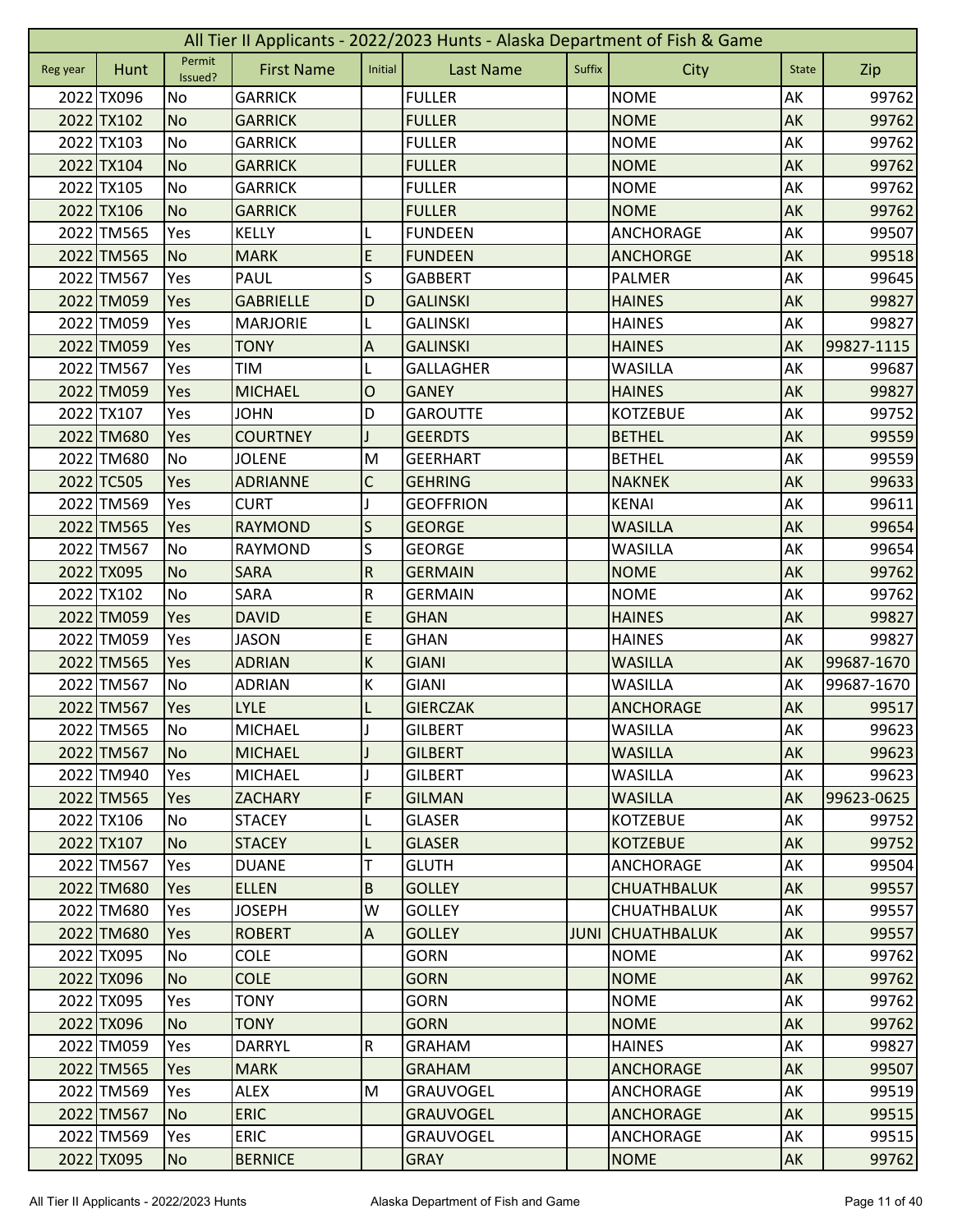|          | All Tier II Applicants - 2022/2023 Hunts - Alaska Department of Fish & Game |                   |                   |                |                    |             |                       |              |       |  |  |
|----------|-----------------------------------------------------------------------------|-------------------|-------------------|----------------|--------------------|-------------|-----------------------|--------------|-------|--|--|
| Reg year | Hunt                                                                        | Permit<br>Issued? | <b>First Name</b> | Initial        | <b>Last Name</b>   | Suffix      | City                  | <b>State</b> | Zip   |  |  |
|          | 2022 TX096                                                                  | No                | <b>BERNICE</b>    |                | <b>GRAY</b>        |             | <b>NOME</b>           | AK           | 99762 |  |  |
|          | 2022 TX102                                                                  | <b>No</b>         | <b>BERNICE</b>    |                | <b>GRAY</b>        |             | <b>NOME</b>           | AK           | 99762 |  |  |
|          | 2022 TX103                                                                  | No                | <b>BERNICE</b>    |                | <b>GRAY</b>        |             | <b>NOME</b>           | AK           | 99762 |  |  |
|          | 2022 TX105                                                                  | <b>No</b>         | <b>BERNICE</b>    |                | <b>GRAY</b>        |             | <b>NOME</b>           | AK           | 99762 |  |  |
|          | 2022 TX095                                                                  | No                | <b>CHASE</b>      | E              | <b>GRAY</b>        |             | <b>NOME</b>           | AK           | 99762 |  |  |
|          | 2022 TX096                                                                  | <b>No</b>         | <b>CHASE</b>      | $\mathsf E$    | <b>GRAY</b>        |             | <b>NOME</b>           | AK           | 99762 |  |  |
|          | 2022 TX102                                                                  | No                | CHASE             | E              | <b>GRAY</b>        |             | <b>NOME</b>           | AK           | 99762 |  |  |
|          | 2022 TX103                                                                  | <b>No</b>         | <b>CHASE</b>      | E              | <b>GRAY</b>        |             | <b>NOME</b>           | AK           | 99762 |  |  |
|          | 2022 TX104                                                                  | No                | <b>CHASE</b>      | E              | <b>GRAY</b>        |             | <b>NOME</b>           | AK           | 99762 |  |  |
|          | 2022 TX105                                                                  | <b>No</b>         | <b>CHASE</b>      | E              | <b>GRAY</b>        |             | <b>NOME</b>           | AK           | 99762 |  |  |
|          | 2022 TX095                                                                  | No                | <b>NICHOLAS</b>   |                | <b>GRAY</b>        |             | <b>WHITE MOUNTAIN</b> | AK           | 99784 |  |  |
|          | 2022 TX096                                                                  | Yes               | <b>NICHOLAS</b>   |                | <b>GRAY</b>        |             | <b>WHITE MOUNTAIN</b> | AK           | 99784 |  |  |
|          | 2022 TX102                                                                  | No                | <b>NICHOLAS</b>   |                | <b>GRAY</b>        |             | <b>WHITE MOUNTAIN</b> | АK           | 99784 |  |  |
|          | 2022 TX103                                                                  | <b>No</b>         | <b>NICHOLAS</b>   |                | <b>GRAY</b>        |             | <b>WHITE MOUNTAIN</b> | AK           | 99784 |  |  |
|          | 2022 TX104                                                                  | No                | <b>NICHOLAS</b>   |                | <b>GRAY</b>        |             | <b>WHITE MOUNTAIN</b> | AK           | 99784 |  |  |
|          | 2022 TX105                                                                  | <b>No</b>         | <b>NICHOLAS</b>   |                | <b>GRAY</b>        |             | <b>WHITE MOUNTAIN</b> | AK           | 99784 |  |  |
|          | 2022 TX106                                                                  | No                | <b>NICHOLAS</b>   |                | <b>GRAY</b>        |             | <b>WHITE MOUNTAIN</b> | AK           | 99784 |  |  |
|          | 2022 TX095                                                                  | <b>No</b>         | <b>THOMAS</b>     |                | <b>GRAY</b>        |             | <b>NOME</b>           | AK           | 99762 |  |  |
|          | 2022 TX096                                                                  | No                | <b>THOMAS</b>     |                | <b>GRAY</b>        |             | <b>NOME</b>           | AK           | 99762 |  |  |
|          | 2022 TX102                                                                  | <b>No</b>         | <b>THOMAS</b>     |                | <b>GRAY</b>        |             | <b>NOME</b>           | AK           | 99762 |  |  |
|          | 2022 TX103                                                                  | No                | <b>THOMAS</b>     |                | <b>GRAY</b>        |             | <b>NOME</b>           | AK           | 99762 |  |  |
|          | 2022 TX105                                                                  | <b>No</b>         | <b>THOMAS</b>     |                | <b>GRAY</b>        |             | <b>NOME</b>           | AK           | 99762 |  |  |
|          | 2022 TX105                                                                  | No                | <b>WILLIAM</b>    |                | <b>GRAY</b>        |             | <b>WHITE MOUNTAIN</b> | AK           | 99784 |  |  |
|          | 2022 TM567                                                                  | <b>No</b>         | <b>CURT</b>       | H              | <b>GREEN</b>       | <b>FIRS</b> | <b>WASILLA</b>        | AK           | 99623 |  |  |
|          | 2022 TM565                                                                  | Yes               | <b>DANIEL</b>     | H              | <b>GREEN</b>       |             | <b>CHUGIAK</b>        | AK           | 99567 |  |  |
|          | 2022 TX105                                                                  | <b>No</b>         | <b>HOWARD</b>     | P              | <b>GREGG</b>       | <b>THIR</b> | <b>WHITE MOUNTAIN</b> | AK           | 99784 |  |  |
|          | 2022 TX095                                                                  | No                | <b>JONATHAN</b>   | P              | <b>GREGG</b>       |             | <b>NOME</b>           | AK           | 99762 |  |  |
|          | 2022 TX106                                                                  | <b>No</b>         | <b>WALTER</b>     | E              | <b>GREGG</b>       |             | <b>KOTZEBUE</b>       | AK           | 99752 |  |  |
|          | 2022 TX107                                                                  | <b>No</b>         | <b>WALTER</b>     | E              | GREGG              |             | JUNI KOTZEBUE         | AK           | 99752 |  |  |
|          | 2022 TX106                                                                  | <b>No</b>         | <b>WALTER</b>     | E              | <b>GREGG</b>       |             | THIR KOTZEBUE         | AK           | 99752 |  |  |
|          | 2022 TX107                                                                  | No                | <b>WALTER</b>     | E              | <b>GREGG</b>       |             | THIR KOTZEBUE         | AK           | 99752 |  |  |
|          | 2022 TX105                                                                  | <b>No</b>         | <b>YVONNE</b>     | $\overline{R}$ | <b>GREGG</b>       |             | <b>WHITE MOUNTAIN</b> | AK           | 99784 |  |  |
|          | 2022 TM680                                                                  | Yes               | CONSTANTINE       | ${\sf R}$      | <b>GREGORY</b>     |             | <b>KALSKAG</b>        | AK           | 99607 |  |  |
|          | 2022 TM680                                                                  | Yes               | <b>JAMES</b>      | $\mathsf A$    | <b>GREGORY</b>     | <b>SENI</b> | KALSKAG               | AK           | 99607 |  |  |
|          | 2022 TM680                                                                  | Yes               | <b>PETER</b>      | A              | <b>GREGORY</b>     |             | <b>TULUKSAK</b>       | AK           | 99679 |  |  |
|          | 2022 TC505                                                                  | <b>Yes</b>        | <b>ADAM</b>       |                | <b>GRENDA</b>      |             | <b>KING SALMON</b>    | <b>AK</b>    | 99613 |  |  |
|          | 2022 TC505                                                                  | Yes               | <b>KATRINA</b>    |                | <b>GRENDA</b>      |             | <b>KING SALMON</b>    | AK           | 99613 |  |  |
|          | 2022 TC505                                                                  | Yes               | <b>TANA</b>       |                | <b>GRENDA</b>      |             | <b>KING SALMON</b>    | AK           | 99613 |  |  |
|          | 2022 TM059                                                                  | Yes               | <b>CELESTE</b>    | F              | <b>GRIMES</b>      |             | <b>HAINES</b>         | AK           | 99827 |  |  |
|          | 2022 TM059                                                                  | Yes               | <b>JOSHUA</b>     |                | <b>GRIMM</b>       |             | <b>HAINES</b>         | AK           | 99827 |  |  |
|          | 2022 TX090                                                                  | No                | <b>VANCE</b>      | E              | <b>GRISHKOWSKY</b> |             | UNALAKLEET            | AK           | 99684 |  |  |
|          | 2022 TC505                                                                  | Yes               | <b>DARLENE</b>    | G              | <b>GROAT</b>       |             | <b>NAKNEK</b>         | AK           | 99633 |  |  |
|          | 2022 TC505                                                                  | Yes               | <b>GUY</b>        | С              | <b>GROAT</b>       | <b>THIR</b> | <b>NAKNEK</b>         | AK           | 99633 |  |  |
|          | 2022 TM059                                                                  | Yes               | <b>KENNETH</b>    | H              | <b>GROSS</b>       |             | <b>HAINES</b>         | AK           | 99827 |  |  |
|          | 2022 TM059                                                                  | Yes               | <b>WILLIAM</b>    | D              | <b>GROSS</b>       |             | THIR HAINES           | AK           | 99827 |  |  |
|          | 2022 TM059                                                                  | <b>No</b>         | <b>AVERY</b>      |                | <b>GROSSARDT</b>   |             | <b>JUNEAU</b>         | AK           | 99801 |  |  |
|          | 2022 TX106                                                                  | No                | <b>JOSEPH</b>     | $\sf B$        | <b>GROVES</b>      |             | <b>KOTZEBUE</b>       | AK           | 99752 |  |  |
|          | 2022 TX107                                                                  | <b>No</b>         | <b>JOSEPH</b>     | B              | <b>GROVES</b>      |             | <b>KOTZEBUE</b>       | AK           | 99752 |  |  |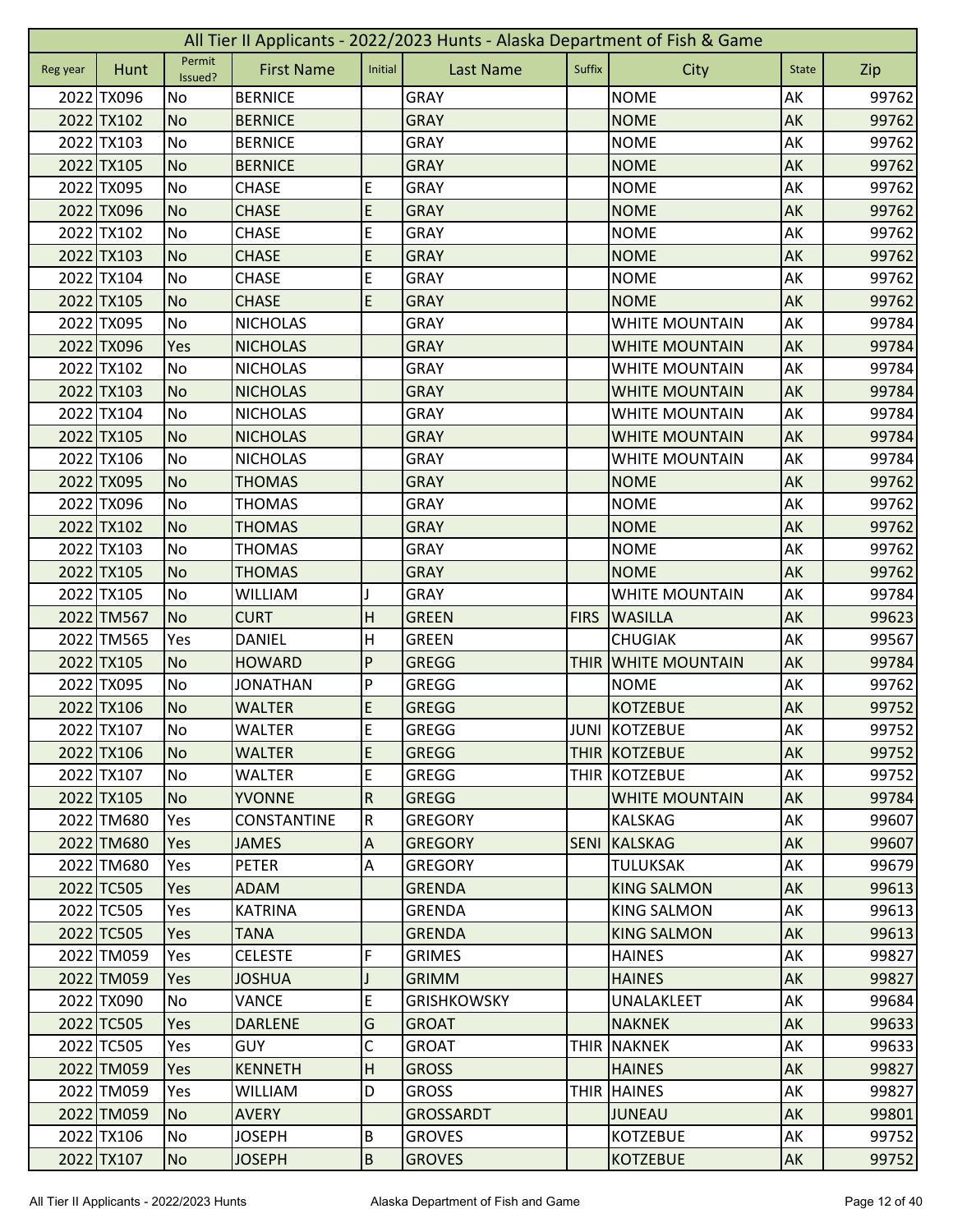|          | All Tier II Applicants - 2022/2023 Hunts - Alaska Department of Fish & Game |                   |                   |                           |                  |             |                       |              |            |  |  |
|----------|-----------------------------------------------------------------------------|-------------------|-------------------|---------------------------|------------------|-------------|-----------------------|--------------|------------|--|--|
| Reg year | Hunt                                                                        | Permit<br>Issued? | <b>First Name</b> | Initial                   | <b>Last Name</b> | Suffix      | City                  | <b>State</b> | Zip        |  |  |
|          | 2022 TM680                                                                  | Yes               | <b>JAMES</b>      |                           | <b>GUINN</b>     |             | <b>BETHEL</b>         | AK           | 99559      |  |  |
|          | 2022 TM059                                                                  | No                | <b>RICHARD</b>    | P                         | <b>GUNICK</b>    |             | <b>HAINES</b>         | AK           | 99827      |  |  |
|          | 2022 TC505                                                                  | Yes               | <b>RICHARD</b>    | A                         | <b>GUTHRIE</b>   |             | ANCHORAGE             | АK           | 99522      |  |  |
|          | 2022 TM565                                                                  | <b>No</b>         | <b>RICHARD</b>    | $\overline{A}$            | <b>GUTHRIE</b>   |             | <b>ANCHORAGE</b>      | AK           | 99522      |  |  |
|          | 2022 TM567                                                                  | <b>No</b>         | <b>RICHARD</b>    | A                         | <b>GUTHRIE</b>   |             | ANCHORAGE             | AK           | 99522      |  |  |
|          | 2022 TM569                                                                  | Yes               | <b>RICHARD</b>    | $\boldsymbol{\mathsf{A}}$ | <b>GUTHRIE</b>   |             | <b>ANCHORAGE</b>      | AK           | 99522      |  |  |
|          | 2022 TM567                                                                  | Yes               | <b>JACK</b>       | Н                         | <b>HAAG</b>      |             | <b>ANCHORAGE</b>      | AK           | 99517      |  |  |
|          | 2022 TM567                                                                  | Yes               | <b>LEO</b>        | ${\sf R}$                 | <b>HAAG</b>      | <b>JUNI</b> | <b>ANCHORAGE</b>      | AK           | 99503      |  |  |
|          | 2022 TM059                                                                  | Yes               | <b>JOHN</b>       | G                         | <b>HAGEN</b>     |             | <b>HAINES</b>         | AK           | 99827      |  |  |
|          | 2022 TX102                                                                  | <b>No</b>         | <b>PATRICK</b>    |                           | <b>HAHN</b>      |             | <b>NOME</b>           | AK           | 99762      |  |  |
|          | 2022 TM059                                                                  | <b>No</b>         | <b>JACOB</b>      | A                         | <b>HAKALA</b>    |             | <b>HAINES</b>         | AK           | 99827      |  |  |
|          | 2022 TM565                                                                  | Yes               | <b>KENNETH</b>    | $\sf V$                   | <b>HALE</b>      |             | <b>PALMER</b>         | AK           | 99645      |  |  |
|          | 2022 TM059                                                                  | Yes               | <b>RILEY</b>      |                           | <b>HALL</b>      |             | <b>HAINES</b>         | AK           | 99827      |  |  |
|          | 2022 TM059                                                                  | Yes               | <b>JEFFRY</b>     | D                         | <b>HAMILTON</b>  |             | <b>HAINES</b>         | AK           | 99827-1705 |  |  |
|          | 2022 TX105                                                                  | Yes               | <b>JACOB</b>      | S                         | <b>HANNON</b>    |             | <b>KOYUK</b>          | AK           | 99753      |  |  |
|          | 2022 TC505                                                                  | Yes               | <b>BARBARA</b>    |                           | <b>HANSEN</b>    |             | <b>NAKNEK</b>         | AK           | 99633      |  |  |
|          | 2022 TX104                                                                  | No                | <b>CREED</b>      | Χ                         | <b>HANSEN</b>    |             | <b>KOTZEBUE</b>       | AK           | 99752      |  |  |
|          | 2022 TX106                                                                  | <b>No</b>         | <b>CREED</b>      | $\mathsf{\overline{X}}$   | <b>HANSEN</b>    |             | <b>KOTZEBUE</b>       | AK           | 99752      |  |  |
|          | 2022 TX107                                                                  | No                | <b>CREED</b>      | X                         | <b>HANSEN</b>    |             | <b>KOTZEBUE</b>       | AK           | 99752      |  |  |
|          | 2022 TX095                                                                  | <b>No</b>         | <b>DANIEL</b>     | Α                         | <b>HANSEN</b>    |             | KOTZEBUE, AK          | AK           | 99752      |  |  |
|          | 2022 TX096                                                                  | No                | <b>DANIEL</b>     | A                         | <b>HANSEN</b>    |             | KOTZEBUE, AK          | AK           | 99752      |  |  |
|          | 2022 TX104                                                                  | <b>No</b>         | <b>DANIEL</b>     | A                         | <b>HANSEN</b>    |             | KOTZEBUE, AK          | AK           | 99752      |  |  |
|          | 2022 TX106                                                                  | No                | <b>DANIEL</b>     | A                         | <b>HANSEN</b>    |             | KOTZEBUE, AK          | AK           | 99752      |  |  |
|          | 2022 TX107                                                                  | <b>No</b>         | <b>DANIEL</b>     | A                         | <b>HANSEN</b>    |             | KOTZEBUE, AK          | AK           | 99752      |  |  |
|          | 2022 TM059                                                                  | No                | EMMANUEL          | ${\sf R}$                 | <b>HANSEN</b>    |             | <b>HAINES</b>         | AK           | 99827      |  |  |
|          | 2022 TM565                                                                  | Yes               | <b>MARK</b>       | $\overline{A}$            | <b>HANSEN</b>    |             | <b>WILLOW</b>         | AK           | 99688      |  |  |
|          | 2022 TM059                                                                  | Yes               | <b>SCOTT</b>      | ${\sf R}$                 | <b>HANSEN</b>    |             | <b>HAINES</b>         | AK           | 99827      |  |  |
|          | 2022 TM059                                                                  | Yes               | <b>VINCENT</b>    | G                         | <b>HANSEN</b>    |             | <b>HAINES</b>         | AK           | 99827      |  |  |
|          | 2022 TX090                                                                  | <b>No</b>         | <b>WARREN</b>     |                           | <b>HANSEN</b>    |             | <b>NOME</b>           | AK           | 99762      |  |  |
|          | 2022 TX095                                                                  | <b>No</b>         | <b>WARREN</b>     |                           | <b>HANSEN</b>    |             | <b>NOME</b>           | AK           | 99762      |  |  |
|          | 2022 TX096                                                                  | No                | <b>WARREN</b>     |                           | <b>HANSEN</b>    |             | <b>NOME</b>           | AK           | 99762      |  |  |
|          | 2022 TX102                                                                  | <b>No</b>         | <b>WARREN</b>     |                           | <b>HANSEN</b>    |             | <b>NOME</b>           | AK           | 99762      |  |  |
|          | 2022 TX103                                                                  | No                | WARREN            |                           | <b>HANSEN</b>    |             | <b>NOME</b>           | AK           | 99762      |  |  |
|          | 2022 TX104                                                                  | <b>No</b>         | <b>WARREN</b>     |                           | <b>HANSEN</b>    |             | <b>NOME</b>           | AK           | 99762      |  |  |
|          | 2022 TX105                                                                  | No                | <b>WARREN</b>     |                           | <b>HANSEN</b>    |             | <b>NOME</b>           | AK           | 99762      |  |  |
|          | 2022 TC505                                                                  | Yes               | <b>WENDY</b>      |                           | <b>HANSEN</b>    |             | <b>NAKNEK</b>         | <b>AK</b>    | 99633      |  |  |
|          | 2022 TM567                                                                  | Yes               | <b>JEFFREY</b>    | ${\sf R}$                 | <b>HANSON</b>    |             | ANCHORAGE             | AK           | 99504      |  |  |
|          | 2022 TM569                                                                  | Yes               | <b>WILLIAM</b>    | D                         | <b>HANSON</b>    |             | <b>SOLDOTNA</b>       | AK           | 99669      |  |  |
|          | 2022 TM565                                                                  | No                | <b>THOMAS</b>     |                           | <b>HARDWICK</b>  |             | ANCHORAGE             | AK           | 99517      |  |  |
|          | 2022 TX105                                                                  | <b>Yes</b>        | <b>DANIEL</b>     | H                         | <b>HARRELSON</b> |             | <b>WHITE MOUNTAIN</b> | AK           | 99784      |  |  |
|          | 2022 TM059                                                                  | Yes               | <b>ROBERT</b>     | W                         | <b>HARRIS</b>    |             | <b>HAINES</b>         | AK           | 99827      |  |  |
|          | 2022 TM565                                                                  | N <sub>o</sub>    | <b>HERBERT</b>    | $\mathsf S$               | <b>HARRISON</b>  |             | <b>WILLOW</b>         | <b>AK</b>    | 99688      |  |  |
|          | 2022 TM059                                                                  | Yes               | GLEN              | $\overline{A}$            | <b>HART</b>      |             | <b>HAINES</b>         | AK           | 99827      |  |  |
|          | 2022 TM059                                                                  | <b>Yes</b>        | <b>JAMES</b>      | E                         | <b>HART</b>      |             | <b>HAINES</b>         | AK           | 99827      |  |  |
|          | 2022 TM059                                                                  | Yes               | <b>THEODORE</b>   | $\overline{A}$            | <b>HART</b>      |             | <b>HAINES</b>         | AK           | 99827      |  |  |
|          | 2022 TM567                                                                  | <b>No</b>         | <b>JACOB</b>      |                           | <b>HARTLEY</b>   |             | <b>ANCHORAGE</b>      | AK           | 99507      |  |  |
|          | 2022 TM565                                                                  | Yes               | <b>JEROME</b>     | K                         | <b>HARTLEY</b>   |             | <b>TALKEETNA</b>      | AK           | 99676      |  |  |
|          | 2022 TM565                                                                  | Yes               | <b>JOE</b>        | D                         | <b>HARTLEY</b>   |             | <b>EAGLE RIVER</b>    | AK           | 99577      |  |  |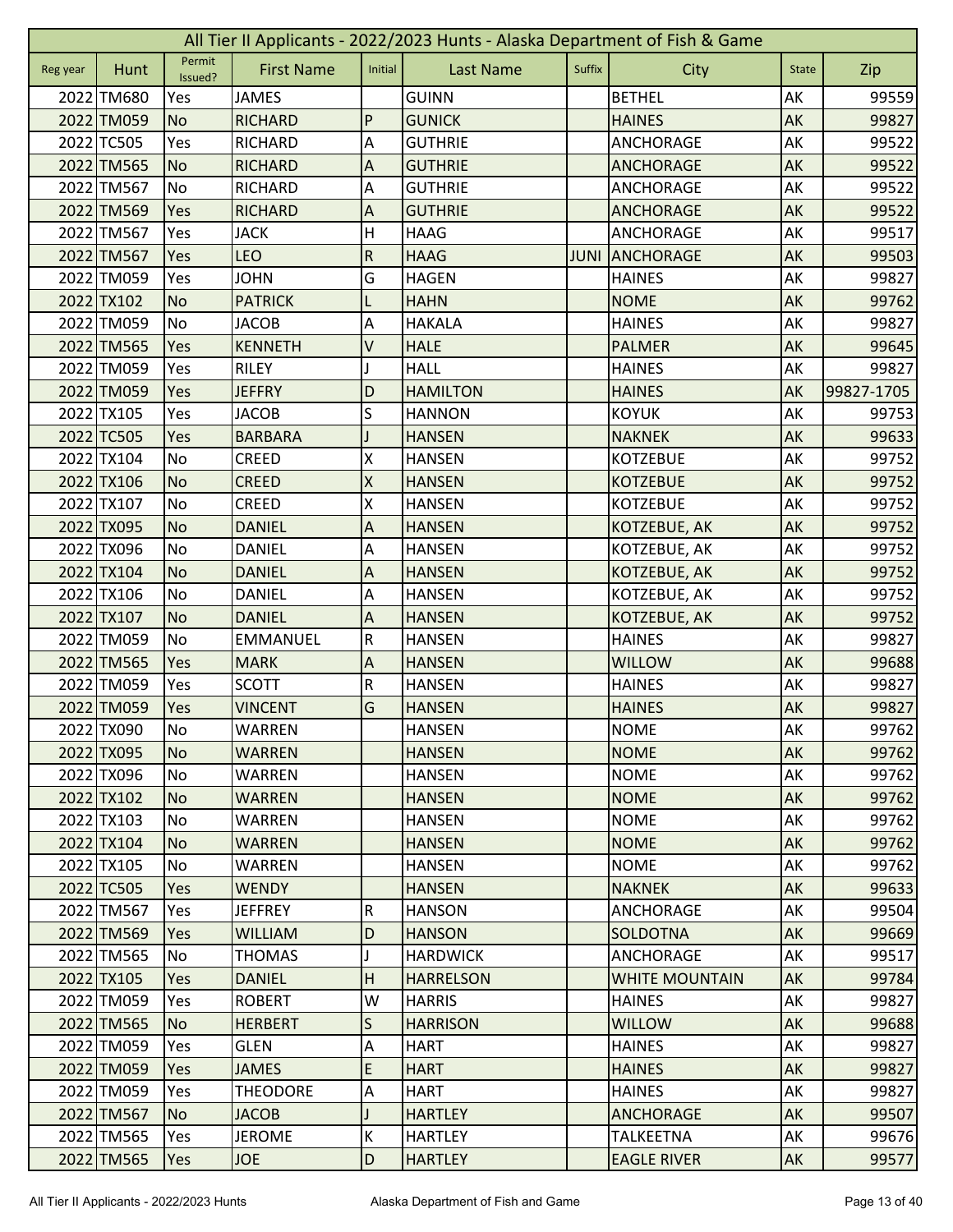| Permit<br><b>First Name</b><br>Suffix<br>Initial<br><b>Last Name</b><br>City<br>Hunt<br>Zip<br>Reg year<br><b>State</b><br>Issued?<br>AK<br>2022 TM567<br><b>DAVID</b><br>H<br><b>HARTMAN</b><br><b>ANCHORAGE</b><br>99507<br>No<br>2022 TM059<br><b>HASTY</b><br>99835<br><b>No</b><br><b>TED</b><br>A<br><b>SITKA</b><br>AK<br>E<br>AK<br>2022 TM567<br><b>NELSON</b><br><b>HAUTANEN</b><br><b>ANCHORAGE</b><br>99502<br>No<br>H<br>2022 TC505<br><b>HENRY</b><br><b>HAZENBERG</b><br><b>NAKNEK</b><br>AK<br>99633<br>Yes<br>AK<br>2022 TX095<br>No<br><b>DAVID</b><br><b>HEAD</b><br><b>NOME</b><br>99762<br>2022 TX096<br><b>NOME</b><br>AK<br><b>No</b><br><b>DAVID</b><br><b>HEAD</b><br>99762<br>2022 TX102<br><b>NOME</b><br>99762<br>No<br><b>DAVID</b><br><b>HEAD</b><br>AK<br>2022 TC505<br>G<br>AK<br>99633<br>Yes<br><b>LYLE</b><br><b>HEATH</b><br><b>NAKNEK</b><br>2022 TM059<br>99827<br>Yes<br><b>JULIA</b><br><b>HEINZ</b><br><b>HAINES</b><br>AK<br>${\sf R}$<br>AK<br>2022 TM567<br>Yes<br><b>RAELENE</b><br><b>HELIN</b><br><b>WASILLA</b><br>99623<br>2022 TM567<br><b>SCOTT</b><br>M<br><b>HELIN</b><br><b>WASILLA</b><br>AK<br>99623<br>Yes<br>$\sf B$<br>2022 TM059<br><b>HENDERSON</b><br><b>HAINES</b><br>AK<br>99827<br>Yes<br><b>ROYAL</b><br><b>JUNI</b><br>2022 TM569<br>Α<br>AK<br>Yes<br><b>KEITH</b><br><b>HENDRICKSON</b><br>PALMER<br>99645<br>2022 TX105<br><b>No</b><br><b>BRENDA</b><br><b>GOLOVIN</b><br>AK<br>99762<br><b>HENRY</b><br>2022 TX105<br>No<br>A<br>AK<br>99762<br><b>HANK</b><br><b>HENRY</b><br><b>GOLOVIN</b><br>2022 TM059<br><b>IRA</b><br><b>AK</b><br>99827<br>Yes<br><b>HENRY</b><br><b>HAINES</b><br>2022 TX106<br>No<br><b>ISAAC</b><br>AK<br>99752<br><b>HENRY</b><br><b>KOTZEBUE</b><br>2022 TX107<br><b>No</b><br><b>ISAAC</b><br>AK<br>99752<br><b>HENRY</b><br><b>KOTZEBUE</b><br>X<br>AK<br>2022 TX104<br><b>No</b><br><b>JOHNATHON</b><br><b>KOTZEBUE</b><br>99752<br><b>HENRY</b><br>$\overline{\mathsf{x}}$<br>2022 TX106<br>AK<br><b>No</b><br><b>JOHNATHON</b><br><b>HENRY</b><br><b>KOTZEBUE</b><br>99752<br>2022 TX107<br>X<br>99752<br>No<br><b>JOHNATHON</b><br><b>HENRY</b><br><b>KOTZEBUE</b><br>AK<br>2022 TX105 | All Tier II Applicants - 2022/2023 Hunts - Alaska Department of Fish & Game |     |              |   |              |             |         |    |       |  |  |
|---------------------------------------------------------------------------------------------------------------------------------------------------------------------------------------------------------------------------------------------------------------------------------------------------------------------------------------------------------------------------------------------------------------------------------------------------------------------------------------------------------------------------------------------------------------------------------------------------------------------------------------------------------------------------------------------------------------------------------------------------------------------------------------------------------------------------------------------------------------------------------------------------------------------------------------------------------------------------------------------------------------------------------------------------------------------------------------------------------------------------------------------------------------------------------------------------------------------------------------------------------------------------------------------------------------------------------------------------------------------------------------------------------------------------------------------------------------------------------------------------------------------------------------------------------------------------------------------------------------------------------------------------------------------------------------------------------------------------------------------------------------------------------------------------------------------------------------------------------------------------------------------------------------------------------------------------------------------------------------------------------------------------------------------------------------------------------------------------------------------------------------------------------------------------------------------------|-----------------------------------------------------------------------------|-----|--------------|---|--------------|-------------|---------|----|-------|--|--|
|                                                                                                                                                                                                                                                                                                                                                                                                                                                                                                                                                                                                                                                                                                                                                                                                                                                                                                                                                                                                                                                                                                                                                                                                                                                                                                                                                                                                                                                                                                                                                                                                                                                                                                                                                                                                                                                                                                                                                                                                                                                                                                                                                                                                   |                                                                             |     |              |   |              |             |         |    |       |  |  |
|                                                                                                                                                                                                                                                                                                                                                                                                                                                                                                                                                                                                                                                                                                                                                                                                                                                                                                                                                                                                                                                                                                                                                                                                                                                                                                                                                                                                                                                                                                                                                                                                                                                                                                                                                                                                                                                                                                                                                                                                                                                                                                                                                                                                   |                                                                             |     |              |   |              |             |         |    |       |  |  |
|                                                                                                                                                                                                                                                                                                                                                                                                                                                                                                                                                                                                                                                                                                                                                                                                                                                                                                                                                                                                                                                                                                                                                                                                                                                                                                                                                                                                                                                                                                                                                                                                                                                                                                                                                                                                                                                                                                                                                                                                                                                                                                                                                                                                   |                                                                             |     |              |   |              |             |         |    |       |  |  |
|                                                                                                                                                                                                                                                                                                                                                                                                                                                                                                                                                                                                                                                                                                                                                                                                                                                                                                                                                                                                                                                                                                                                                                                                                                                                                                                                                                                                                                                                                                                                                                                                                                                                                                                                                                                                                                                                                                                                                                                                                                                                                                                                                                                                   |                                                                             |     |              |   |              |             |         |    |       |  |  |
|                                                                                                                                                                                                                                                                                                                                                                                                                                                                                                                                                                                                                                                                                                                                                                                                                                                                                                                                                                                                                                                                                                                                                                                                                                                                                                                                                                                                                                                                                                                                                                                                                                                                                                                                                                                                                                                                                                                                                                                                                                                                                                                                                                                                   |                                                                             |     |              |   |              |             |         |    |       |  |  |
|                                                                                                                                                                                                                                                                                                                                                                                                                                                                                                                                                                                                                                                                                                                                                                                                                                                                                                                                                                                                                                                                                                                                                                                                                                                                                                                                                                                                                                                                                                                                                                                                                                                                                                                                                                                                                                                                                                                                                                                                                                                                                                                                                                                                   |                                                                             |     |              |   |              |             |         |    |       |  |  |
|                                                                                                                                                                                                                                                                                                                                                                                                                                                                                                                                                                                                                                                                                                                                                                                                                                                                                                                                                                                                                                                                                                                                                                                                                                                                                                                                                                                                                                                                                                                                                                                                                                                                                                                                                                                                                                                                                                                                                                                                                                                                                                                                                                                                   |                                                                             |     |              |   |              |             |         |    |       |  |  |
|                                                                                                                                                                                                                                                                                                                                                                                                                                                                                                                                                                                                                                                                                                                                                                                                                                                                                                                                                                                                                                                                                                                                                                                                                                                                                                                                                                                                                                                                                                                                                                                                                                                                                                                                                                                                                                                                                                                                                                                                                                                                                                                                                                                                   |                                                                             |     |              |   |              |             |         |    |       |  |  |
|                                                                                                                                                                                                                                                                                                                                                                                                                                                                                                                                                                                                                                                                                                                                                                                                                                                                                                                                                                                                                                                                                                                                                                                                                                                                                                                                                                                                                                                                                                                                                                                                                                                                                                                                                                                                                                                                                                                                                                                                                                                                                                                                                                                                   |                                                                             |     |              |   |              |             |         |    |       |  |  |
|                                                                                                                                                                                                                                                                                                                                                                                                                                                                                                                                                                                                                                                                                                                                                                                                                                                                                                                                                                                                                                                                                                                                                                                                                                                                                                                                                                                                                                                                                                                                                                                                                                                                                                                                                                                                                                                                                                                                                                                                                                                                                                                                                                                                   |                                                                             |     |              |   |              |             |         |    |       |  |  |
|                                                                                                                                                                                                                                                                                                                                                                                                                                                                                                                                                                                                                                                                                                                                                                                                                                                                                                                                                                                                                                                                                                                                                                                                                                                                                                                                                                                                                                                                                                                                                                                                                                                                                                                                                                                                                                                                                                                                                                                                                                                                                                                                                                                                   |                                                                             |     |              |   |              |             |         |    |       |  |  |
|                                                                                                                                                                                                                                                                                                                                                                                                                                                                                                                                                                                                                                                                                                                                                                                                                                                                                                                                                                                                                                                                                                                                                                                                                                                                                                                                                                                                                                                                                                                                                                                                                                                                                                                                                                                                                                                                                                                                                                                                                                                                                                                                                                                                   |                                                                             |     |              |   |              |             |         |    |       |  |  |
|                                                                                                                                                                                                                                                                                                                                                                                                                                                                                                                                                                                                                                                                                                                                                                                                                                                                                                                                                                                                                                                                                                                                                                                                                                                                                                                                                                                                                                                                                                                                                                                                                                                                                                                                                                                                                                                                                                                                                                                                                                                                                                                                                                                                   |                                                                             |     |              |   |              |             |         |    |       |  |  |
|                                                                                                                                                                                                                                                                                                                                                                                                                                                                                                                                                                                                                                                                                                                                                                                                                                                                                                                                                                                                                                                                                                                                                                                                                                                                                                                                                                                                                                                                                                                                                                                                                                                                                                                                                                                                                                                                                                                                                                                                                                                                                                                                                                                                   |                                                                             |     |              |   |              |             |         |    |       |  |  |
|                                                                                                                                                                                                                                                                                                                                                                                                                                                                                                                                                                                                                                                                                                                                                                                                                                                                                                                                                                                                                                                                                                                                                                                                                                                                                                                                                                                                                                                                                                                                                                                                                                                                                                                                                                                                                                                                                                                                                                                                                                                                                                                                                                                                   |                                                                             |     |              |   |              |             |         |    |       |  |  |
|                                                                                                                                                                                                                                                                                                                                                                                                                                                                                                                                                                                                                                                                                                                                                                                                                                                                                                                                                                                                                                                                                                                                                                                                                                                                                                                                                                                                                                                                                                                                                                                                                                                                                                                                                                                                                                                                                                                                                                                                                                                                                                                                                                                                   |                                                                             |     |              |   |              |             |         |    |       |  |  |
|                                                                                                                                                                                                                                                                                                                                                                                                                                                                                                                                                                                                                                                                                                                                                                                                                                                                                                                                                                                                                                                                                                                                                                                                                                                                                                                                                                                                                                                                                                                                                                                                                                                                                                                                                                                                                                                                                                                                                                                                                                                                                                                                                                                                   |                                                                             |     |              |   |              |             |         |    |       |  |  |
|                                                                                                                                                                                                                                                                                                                                                                                                                                                                                                                                                                                                                                                                                                                                                                                                                                                                                                                                                                                                                                                                                                                                                                                                                                                                                                                                                                                                                                                                                                                                                                                                                                                                                                                                                                                                                                                                                                                                                                                                                                                                                                                                                                                                   |                                                                             |     |              |   |              |             |         |    |       |  |  |
|                                                                                                                                                                                                                                                                                                                                                                                                                                                                                                                                                                                                                                                                                                                                                                                                                                                                                                                                                                                                                                                                                                                                                                                                                                                                                                                                                                                                                                                                                                                                                                                                                                                                                                                                                                                                                                                                                                                                                                                                                                                                                                                                                                                                   |                                                                             |     |              |   |              |             |         |    |       |  |  |
|                                                                                                                                                                                                                                                                                                                                                                                                                                                                                                                                                                                                                                                                                                                                                                                                                                                                                                                                                                                                                                                                                                                                                                                                                                                                                                                                                                                                                                                                                                                                                                                                                                                                                                                                                                                                                                                                                                                                                                                                                                                                                                                                                                                                   |                                                                             |     |              |   |              |             |         |    |       |  |  |
|                                                                                                                                                                                                                                                                                                                                                                                                                                                                                                                                                                                                                                                                                                                                                                                                                                                                                                                                                                                                                                                                                                                                                                                                                                                                                                                                                                                                                                                                                                                                                                                                                                                                                                                                                                                                                                                                                                                                                                                                                                                                                                                                                                                                   |                                                                             |     |              |   |              |             |         |    |       |  |  |
|                                                                                                                                                                                                                                                                                                                                                                                                                                                                                                                                                                                                                                                                                                                                                                                                                                                                                                                                                                                                                                                                                                                                                                                                                                                                                                                                                                                                                                                                                                                                                                                                                                                                                                                                                                                                                                                                                                                                                                                                                                                                                                                                                                                                   |                                                                             |     |              |   |              |             |         |    |       |  |  |
|                                                                                                                                                                                                                                                                                                                                                                                                                                                                                                                                                                                                                                                                                                                                                                                                                                                                                                                                                                                                                                                                                                                                                                                                                                                                                                                                                                                                                                                                                                                                                                                                                                                                                                                                                                                                                                                                                                                                                                                                                                                                                                                                                                                                   |                                                                             | Yes | <b>WAYNE</b> | T | <b>HENRY</b> | <b>JUNI</b> | GOLOVIN | AK | 99762 |  |  |
| B<br>2022 TX105<br>No<br><b>ANNETTE</b><br><b>GOLOVIN</b><br>AK<br>99762<br><b>HENRY-AUKONGAK</b>                                                                                                                                                                                                                                                                                                                                                                                                                                                                                                                                                                                                                                                                                                                                                                                                                                                                                                                                                                                                                                                                                                                                                                                                                                                                                                                                                                                                                                                                                                                                                                                                                                                                                                                                                                                                                                                                                                                                                                                                                                                                                                 |                                                                             |     |              |   |              |             |         |    |       |  |  |
| 2022 TM680<br><b>No</b><br>AK<br>99559<br><b>TECUMSEH</b><br><b>HENSLEY</b><br><b>BETHEL</b>                                                                                                                                                                                                                                                                                                                                                                                                                                                                                                                                                                                                                                                                                                                                                                                                                                                                                                                                                                                                                                                                                                                                                                                                                                                                                                                                                                                                                                                                                                                                                                                                                                                                                                                                                                                                                                                                                                                                                                                                                                                                                                      |                                                                             |     |              |   |              |             |         |    |       |  |  |
| 2022 TM565<br>AK<br>Yes<br><b>CINDI</b><br>Α<br><b>HERMAN</b><br><b>WILLOW</b><br>99688                                                                                                                                                                                                                                                                                                                                                                                                                                                                                                                                                                                                                                                                                                                                                                                                                                                                                                                                                                                                                                                                                                                                                                                                                                                                                                                                                                                                                                                                                                                                                                                                                                                                                                                                                                                                                                                                                                                                                                                                                                                                                                           |                                                                             |     |              |   |              |             |         |    |       |  |  |
| $\mathsf E$<br>2022 TM680<br><b>ROBERT</b><br><b>HERRON</b><br><b>BETHEL</b><br>AK<br>99559<br>Yes                                                                                                                                                                                                                                                                                                                                                                                                                                                                                                                                                                                                                                                                                                                                                                                                                                                                                                                                                                                                                                                                                                                                                                                                                                                                                                                                                                                                                                                                                                                                                                                                                                                                                                                                                                                                                                                                                                                                                                                                                                                                                                |                                                                             |     |              |   |              |             |         |    |       |  |  |
| $\mathsf E$<br>2022 TM680<br><b>ROBERT</b><br><b>HERRON</b><br><b>JUNI</b><br>BETHEL<br>AK<br>99559-1054<br>Yes                                                                                                                                                                                                                                                                                                                                                                                                                                                                                                                                                                                                                                                                                                                                                                                                                                                                                                                                                                                                                                                                                                                                                                                                                                                                                                                                                                                                                                                                                                                                                                                                                                                                                                                                                                                                                                                                                                                                                                                                                                                                                   |                                                                             |     |              |   |              |             |         |    |       |  |  |
| E<br>2022 TM059<br>Yes<br><b>DON</b><br><b>HESS</b><br><b>HAINES</b><br>99827<br>AK                                                                                                                                                                                                                                                                                                                                                                                                                                                                                                                                                                                                                                                                                                                                                                                                                                                                                                                                                                                                                                                                                                                                                                                                                                                                                                                                                                                                                                                                                                                                                                                                                                                                                                                                                                                                                                                                                                                                                                                                                                                                                                               |                                                                             |     |              |   |              |             |         |    |       |  |  |
| 2022 TM549<br>No<br><b>BRIAN</b><br>$\overline{\mathsf{A}}$<br><b>HETRICK</b><br>AK<br>NANWALEK<br>99603                                                                                                                                                                                                                                                                                                                                                                                                                                                                                                                                                                                                                                                                                                                                                                                                                                                                                                                                                                                                                                                                                                                                                                                                                                                                                                                                                                                                                                                                                                                                                                                                                                                                                                                                                                                                                                                                                                                                                                                                                                                                                          |                                                                             |     |              |   |              |             |         |    |       |  |  |
| F<br>2022 TM549<br>AK<br><b>HETRICK</b><br><b>PORT GRAHAM</b><br>99603<br>IN <sub>O</sub><br><b>DANIEL</b>                                                                                                                                                                                                                                                                                                                                                                                                                                                                                                                                                                                                                                                                                                                                                                                                                                                                                                                                                                                                                                                                                                                                                                                                                                                                                                                                                                                                                                                                                                                                                                                                                                                                                                                                                                                                                                                                                                                                                                                                                                                                                        |                                                                             |     |              |   |              |             |         |    |       |  |  |
| E<br>AK<br>2022 TM940<br>Yes<br><b>TIMOTHY</b><br><b>HEWETTE</b><br>ANCHORAGE<br>99511                                                                                                                                                                                                                                                                                                                                                                                                                                                                                                                                                                                                                                                                                                                                                                                                                                                                                                                                                                                                                                                                                                                                                                                                                                                                                                                                                                                                                                                                                                                                                                                                                                                                                                                                                                                                                                                                                                                                                                                                                                                                                                            |                                                                             |     |              |   |              |             |         |    |       |  |  |
| $\mathsf E$<br>2022 TX107<br><b>TIMOTHY</b><br><b>HEWETTE</b><br>AK<br>99511<br>N <sub>o</sub><br>ANCHORAGE                                                                                                                                                                                                                                                                                                                                                                                                                                                                                                                                                                                                                                                                                                                                                                                                                                                                                                                                                                                                                                                                                                                                                                                                                                                                                                                                                                                                                                                                                                                                                                                                                                                                                                                                                                                                                                                                                                                                                                                                                                                                                       |                                                                             |     |              |   |              |             |         |    |       |  |  |
| 2022 TM549<br><b>KOLBY</b><br>A<br><b>HICKEL</b><br>AK<br>99515<br><b>No</b><br>ANCHORAGE                                                                                                                                                                                                                                                                                                                                                                                                                                                                                                                                                                                                                                                                                                                                                                                                                                                                                                                                                                                                                                                                                                                                                                                                                                                                                                                                                                                                                                                                                                                                                                                                                                                                                                                                                                                                                                                                                                                                                                                                                                                                                                         |                                                                             |     |              |   |              |             |         |    |       |  |  |
| 2022 TM059<br>W<br><b>FORREST</b><br><b>HICKMAN</b><br><b>HAINES</b><br>AK<br>99827<br>Yes                                                                                                                                                                                                                                                                                                                                                                                                                                                                                                                                                                                                                                                                                                                                                                                                                                                                                                                                                                                                                                                                                                                                                                                                                                                                                                                                                                                                                                                                                                                                                                                                                                                                                                                                                                                                                                                                                                                                                                                                                                                                                                        |                                                                             |     |              |   |              |             |         |    |       |  |  |
| 2022 TM059<br>AK<br>99827<br><b>WILLIAM</b><br><b>HICKMAN</b><br><b>HAINES</b><br>Yes                                                                                                                                                                                                                                                                                                                                                                                                                                                                                                                                                                                                                                                                                                                                                                                                                                                                                                                                                                                                                                                                                                                                                                                                                                                                                                                                                                                                                                                                                                                                                                                                                                                                                                                                                                                                                                                                                                                                                                                                                                                                                                             |                                                                             |     |              |   |              |             |         |    |       |  |  |
| B<br><b>AK</b><br>2022 TM567<br><b>Yes</b><br><b>PALMER</b><br>99645<br>KENNETH<br><b>HIGHTOWER</b>                                                                                                                                                                                                                                                                                                                                                                                                                                                                                                                                                                                                                                                                                                                                                                                                                                                                                                                                                                                                                                                                                                                                                                                                                                                                                                                                                                                                                                                                                                                                                                                                                                                                                                                                                                                                                                                                                                                                                                                                                                                                                               |                                                                             |     |              |   |              |             |         |    |       |  |  |
| C<br>2022 TM567<br><b>WILLIAM</b><br><b>HIGHTOWER</b><br><b>EAGLE RIVER</b><br>AK<br>99577<br>Yes                                                                                                                                                                                                                                                                                                                                                                                                                                                                                                                                                                                                                                                                                                                                                                                                                                                                                                                                                                                                                                                                                                                                                                                                                                                                                                                                                                                                                                                                                                                                                                                                                                                                                                                                                                                                                                                                                                                                                                                                                                                                                                 |                                                                             |     |              |   |              |             |         |    |       |  |  |
| 2022 TC505<br><b>BARBARA</b><br><b>HILL</b><br>AK<br>99633-0269<br>Yes<br><b>NAKNEK</b>                                                                                                                                                                                                                                                                                                                                                                                                                                                                                                                                                                                                                                                                                                                                                                                                                                                                                                                                                                                                                                                                                                                                                                                                                                                                                                                                                                                                                                                                                                                                                                                                                                                                                                                                                                                                                                                                                                                                                                                                                                                                                                           |                                                                             |     |              |   |              |             |         |    |       |  |  |
| <b>HILL</b><br>AK<br>2022 TM680<br><b>CHRISTINA</b><br><b>BETHEL</b><br>99559<br>Yes                                                                                                                                                                                                                                                                                                                                                                                                                                                                                                                                                                                                                                                                                                                                                                                                                                                                                                                                                                                                                                                                                                                                                                                                                                                                                                                                                                                                                                                                                                                                                                                                                                                                                                                                                                                                                                                                                                                                                                                                                                                                                                              |                                                                             |     |              |   |              |             |         |    |       |  |  |
| T<br>2022 TC505<br><b>DAMIAN</b><br><b>HILL</b><br>AK<br>99633<br>Yes<br><b>NAKNEK</b>                                                                                                                                                                                                                                                                                                                                                                                                                                                                                                                                                                                                                                                                                                                                                                                                                                                                                                                                                                                                                                                                                                                                                                                                                                                                                                                                                                                                                                                                                                                                                                                                                                                                                                                                                                                                                                                                                                                                                                                                                                                                                                            |                                                                             |     |              |   |              |             |         |    |       |  |  |
| 2022 TC505<br>M<br><b>HILL</b><br>AK<br>Yes<br><b>DIANE</b><br><b>NAKNEK</b><br>99633                                                                                                                                                                                                                                                                                                                                                                                                                                                                                                                                                                                                                                                                                                                                                                                                                                                                                                                                                                                                                                                                                                                                                                                                                                                                                                                                                                                                                                                                                                                                                                                                                                                                                                                                                                                                                                                                                                                                                                                                                                                                                                             |                                                                             |     |              |   |              |             |         |    |       |  |  |
| 2022 TC505<br>M<br><b>HILL</b><br><b>GABRIELLA</b><br><b>NAKNEK</b><br>AK<br>99633<br>Yes                                                                                                                                                                                                                                                                                                                                                                                                                                                                                                                                                                                                                                                                                                                                                                                                                                                                                                                                                                                                                                                                                                                                                                                                                                                                                                                                                                                                                                                                                                                                                                                                                                                                                                                                                                                                                                                                                                                                                                                                                                                                                                         |                                                                             |     |              |   |              |             |         |    |       |  |  |
| W<br><b>HILL</b><br>AK<br>2022 TM567<br><b>JOHNNIE</b><br><b>FOUR WASILLA</b><br>99687<br>Yes                                                                                                                                                                                                                                                                                                                                                                                                                                                                                                                                                                                                                                                                                                                                                                                                                                                                                                                                                                                                                                                                                                                                                                                                                                                                                                                                                                                                                                                                                                                                                                                                                                                                                                                                                                                                                                                                                                                                                                                                                                                                                                     |                                                                             |     |              |   |              |             |         |    |       |  |  |
| 2022 TC505<br>D<br><b>KARL</b><br><b>HILL</b><br><b>IGIUGIG</b><br>AK<br>99613<br>Yes                                                                                                                                                                                                                                                                                                                                                                                                                                                                                                                                                                                                                                                                                                                                                                                                                                                                                                                                                                                                                                                                                                                                                                                                                                                                                                                                                                                                                                                                                                                                                                                                                                                                                                                                                                                                                                                                                                                                                                                                                                                                                                             |                                                                             |     |              |   |              |             |         |    |       |  |  |
| 2022 TM680<br><b>HILL</b><br>AK<br>Yes<br><b>LLOYD</b><br><b>ANIAK</b><br>99557                                                                                                                                                                                                                                                                                                                                                                                                                                                                                                                                                                                                                                                                                                                                                                                                                                                                                                                                                                                                                                                                                                                                                                                                                                                                                                                                                                                                                                                                                                                                                                                                                                                                                                                                                                                                                                                                                                                                                                                                                                                                                                                   |                                                                             |     |              |   |              |             |         |    |       |  |  |
| F<br>2022 TC505<br><b>HILL</b><br><b>WILLIAM</b><br><b>NAKNEK</b><br>AK<br>99633<br>Yes                                                                                                                                                                                                                                                                                                                                                                                                                                                                                                                                                                                                                                                                                                                                                                                                                                                                                                                                                                                                                                                                                                                                                                                                                                                                                                                                                                                                                                                                                                                                                                                                                                                                                                                                                                                                                                                                                                                                                                                                                                                                                                           |                                                                             |     |              |   |              |             |         |    |       |  |  |
| F<br>2022 TM565<br><b>VICTOR</b><br><b>HILLSTROM</b><br><b>WASILLA</b><br>AK<br>99654-8450<br>Yes                                                                                                                                                                                                                                                                                                                                                                                                                                                                                                                                                                                                                                                                                                                                                                                                                                                                                                                                                                                                                                                                                                                                                                                                                                                                                                                                                                                                                                                                                                                                                                                                                                                                                                                                                                                                                                                                                                                                                                                                                                                                                                 |                                                                             |     |              |   |              |             |         |    |       |  |  |
| D<br>2022 TC505<br><b>TIM</b><br><b>HINER</b><br><b>SOLDOTNA</b><br>AK<br>Yes<br>99669                                                                                                                                                                                                                                                                                                                                                                                                                                                                                                                                                                                                                                                                                                                                                                                                                                                                                                                                                                                                                                                                                                                                                                                                                                                                                                                                                                                                                                                                                                                                                                                                                                                                                                                                                                                                                                                                                                                                                                                                                                                                                                            |                                                                             |     |              |   |              |             |         |    |       |  |  |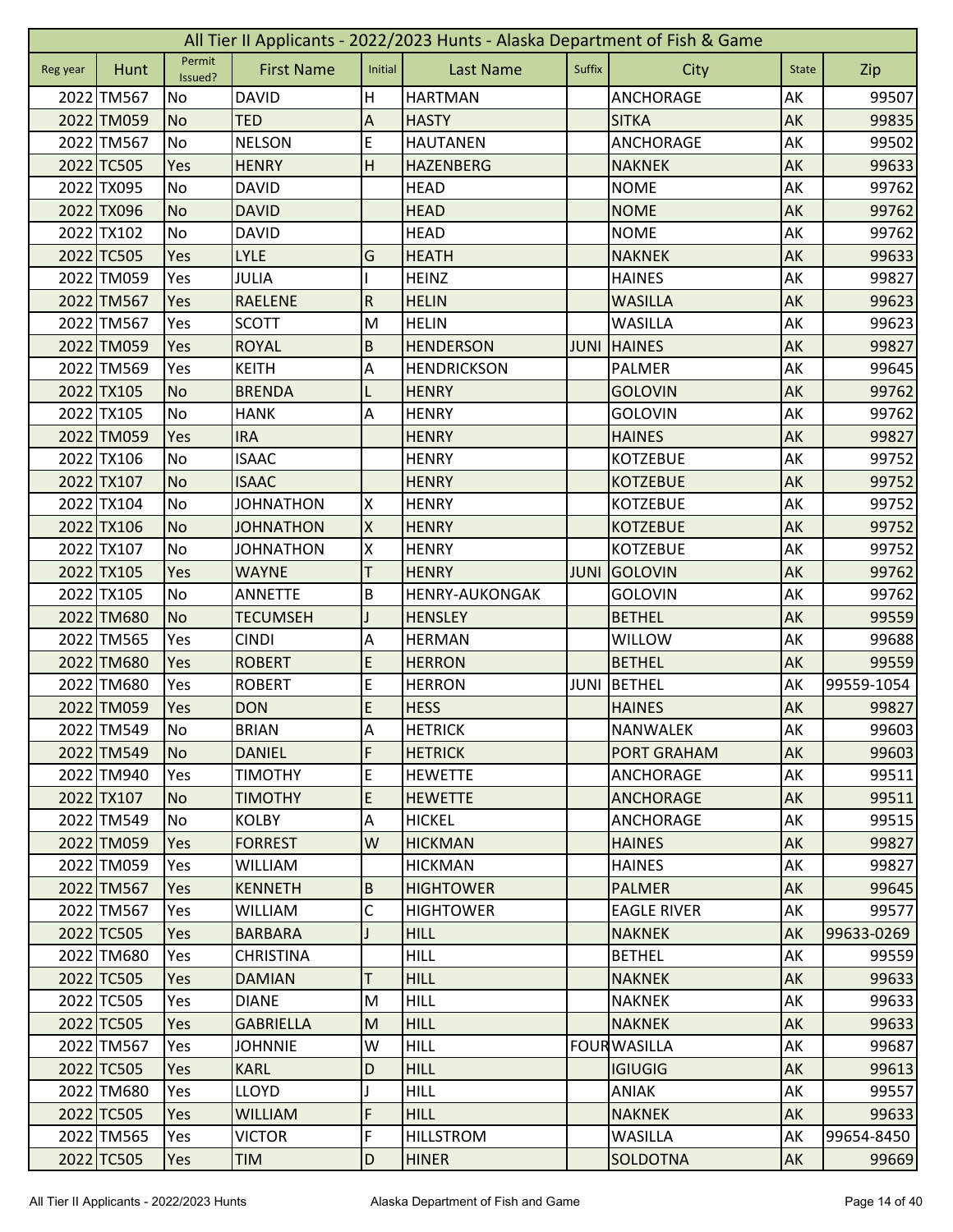|          | All Tier II Applicants - 2022/2023 Hunts - Alaska Department of Fish & Game |                   |                    |                         |                  |             |                        |              |       |  |  |
|----------|-----------------------------------------------------------------------------|-------------------|--------------------|-------------------------|------------------|-------------|------------------------|--------------|-------|--|--|
| Reg year | Hunt                                                                        | Permit<br>Issued? | <b>First Name</b>  | Initial                 | <b>Last Name</b> | Suffix      | City                   | <b>State</b> | Zip   |  |  |
|          | 2022 TM940                                                                  | Yes               | <b>PETER</b>       | O                       | <b>HJELM</b>     |             | <b>STEVENS VILLAGE</b> | AK           | 99774 |  |  |
|          | 2022 TC505                                                                  | Yes               | <b>KAYLYNN</b>     | B                       | <b>HOBSON</b>    |             | PERRYVILLE             | AK           | 99648 |  |  |
|          | 2022 TM680                                                                  | Yes               | <b>AMANDA</b>      | D                       | <b>HOELDT</b>    |             | <b>ANIAK</b>           | AK           | 99557 |  |  |
|          | 2022 TM680                                                                  | Yes               | <b>DAVID</b>       | W                       | <b>HOELDT</b>    |             | <b>ANIAK</b>           | AK           | 99557 |  |  |
|          | 2022 TM680                                                                  | Yes               | <b>DWAYNE</b>      | M                       | <b>HOFFMAN</b>   |             | <b>KALSKAG</b>         | AK           | 99607 |  |  |
|          | 2022 TM680                                                                  | Yes               | <b>GREGORY</b>     | т                       | <b>HOFFMAN</b>   | <b>JUNI</b> | BETHEL                 | AK           | 99559 |  |  |
|          | 2022 TM680                                                                  | Yes               | <b>JEFFERY</b>     | P                       | <b>HOFFMAN</b>   |             | <b>BETHEL</b>          | AK           | 99559 |  |  |
|          | 2022 TM680                                                                  | Yes               | <b>LYMAN</b>       | F                       | <b>HOFFMAN</b>   |             | <b>BETHEL</b>          | AK           | 99559 |  |  |
|          | 2022 TM680                                                                  | Yes               | <b>MELODY</b>      | M                       | <b>HOFFMAN</b>   |             | <b>BETHEL</b>          | AK           | 99559 |  |  |
|          | 2022 TM680                                                                  | Yes               | <b>RONALD</b>      | $\overline{B}$          | <b>HOFFMAN</b>   |             | <b>BETHEL</b>          | AK           | 99559 |  |  |
|          | 2022 TM680                                                                  | Yes               | <b>TERRY</b>       | т                       | <b>HOFFMAN</b>   | <b>SENI</b> | <b>ANIAK</b>           | AK           | 99557 |  |  |
|          | 2022 TM680                                                                  | Yes               | <b>THOMAS</b>      | E                       | <b>HOFFMAN</b>   |             | <b>BETHEL</b>          | <b>AK</b>    | 99559 |  |  |
|          | 2022 TM567                                                                  | Yes               | <b>ALAN</b>        | T                       | <b>HOHN</b>      |             | <b>SUTTON</b>          | AK           | 99674 |  |  |
|          | 2022 TC505                                                                  | Yes               | <b>JAMES</b>       | $\overline{R}$          | <b>HOLIEN</b>    |             | <b>KLAWOCK</b>         | <b>AK</b>    | 99925 |  |  |
|          | 2022 TM567                                                                  | Yes               | CONRAD             | W                       | <b>HOLLER</b>    |             | WASILLA                | AK           | 99654 |  |  |
|          | 2022 TM567                                                                  | <b>No</b>         | <b>DOUGLAS</b>     | W                       | <b>HOLLER</b>    |             | <b>WASILLA</b>         | <b>AK</b>    | 99654 |  |  |
|          | 2022 TM569                                                                  | Yes               | <b>DOUGLAS</b>     | W                       | <b>HOLLER</b>    |             | <b>WASILLA</b>         | AK           | 99654 |  |  |
|          | 2022 TC505                                                                  | Yes               | <b>DOREEN</b>      | S                       | <b>HOLM</b>      |             | <b>PORT HEIDEN</b>     | AK           | 99549 |  |  |
|          | 2022 TC505                                                                  | Yes               | <b>DOREEN</b>      | S                       | <b>HOLM</b>      |             | PORT HEIDEN            | AK           | 99549 |  |  |
|          | 2022 TC505                                                                  | Yes               | <b>JOHN</b>        | M                       | <b>HOLM</b>      |             | <b>WASILLA</b>         | AK           | 99687 |  |  |
|          | 2022 TC505                                                                  | Yes               | <b>MICHAEL</b>     |                         | <b>HOLM</b>      |             | <b>PORT HEIDEN</b>     | AK           | 99549 |  |  |
|          | 2022 TC505                                                                  | Yes               | <b>NICHOLAS</b>    | S                       | <b>HOLMES</b>    |             | <b>KING SALMON</b>     | <b>AK</b>    | 99613 |  |  |
|          | 2022 TM567                                                                  | Yes               | <b>KIRBY</b>       | W                       | <b>HOLTMAN</b>   |             | <b>CHUGIAK</b>         | AK           | 99567 |  |  |
|          | 2022 TX104                                                                  | <b>No</b>         | <b>RANDY</b>       | L                       | <b>HOLWEGER</b>  |             | <b>SHISHMAREF</b>      | <b>AK</b>    | 99772 |  |  |
|          | 2022 TX095                                                                  | No                | <b>DUDLEY</b>      |                         | <b>HOMELVIG</b>  |             | <b>NOME</b>            | AK           | 99762 |  |  |
|          | 2022 TX096                                                                  | <b>No</b>         | <b>DUDLEY</b>      |                         | <b>HOMELVIG</b>  |             | <b>NOME</b>            | AK           | 99762 |  |  |
|          | 2022 TX102                                                                  | No                | <b>DUDLEY</b>      |                         | <b>HOMELVIG</b>  |             | <b>NOME</b>            | AK           | 99762 |  |  |
|          | 2022 TX103                                                                  | <b>No</b>         | <b>DUDLEY</b>      |                         | <b>HOMELVIG</b>  |             | <b>NOME</b>            | AK           | 99762 |  |  |
|          | 2022 TX104                                                                  | <b>No</b>         | <b>DUDLEY</b>      |                         | <b>HOMELVIG</b>  |             | <b>NOME</b>            | AK           | 99762 |  |  |
|          | 2022 TX105                                                                  | <b>No</b>         | <b>DUDLEY</b>      |                         | <b>HOMELVIG</b>  |             | <b>NOME</b>            | <b>AK</b>    | 99762 |  |  |
|          | 2022 TM059                                                                  | Yes               | <b>SHANE</b>       | D                       | <b>HORTON</b>    |             | <b>HAINES</b>          | AK           | 99827 |  |  |
|          | 2022 TM059                                                                  | Yes               | <b>TYRELL</b>      | $\mathsf{S}$            | <b>HORTON</b>    |             | <b>HAINES</b>          | AK           | 99827 |  |  |
|          | 2022 TM059                                                                  | No                | <b>CHRISTOPHER</b> |                         | <b>HOTCH</b>     |             | <b>HAINES</b>          | AK           | 99827 |  |  |
|          | 2022 TM059                                                                  | Yes               | <b>VINCENT</b>     | W                       | <b>HOTCH</b>     |             | <b>KLUKWAN</b>         | AK           | 99827 |  |  |
|          | 2022 TM567                                                                  | No                | EARL               | L                       | <b>HOUSER</b>    |             | <b>SUTTON-ALPINE</b>   | AK           | 99674 |  |  |
|          | 2022 TM567                                                                  | <b>No</b>         | <b>RANDALL</b>     | H                       | <b>HOWARD</b>    |             | <b>ANCHORAGE</b>       | <b>AK</b>    | 99515 |  |  |
|          | 2022 TM569                                                                  | Yes               | RANDALL            | H                       | <b>HOWARD</b>    |             | ANCHORAGE              | AK           | 99515 |  |  |
|          | 2022 TC505                                                                  | Yes               | <b>EARL</b>        | L                       | <b>HUBB</b>      |             | <b>KING SALMON</b>     | AK           | 99613 |  |  |
|          | 2022 TM059                                                                  | Yes               | <b>LINDA</b>       | L                       | <b>HUBER</b>     |             | <b>HAINES</b>          | AK           | 99827 |  |  |
|          | 2022 TX090                                                                  | <b>No</b>         | <b>JESSIE</b>      | S                       | <b>HUETT</b>     |             | <b>SEWARD</b>          | AK           | 99664 |  |  |
|          | 2022 TM059                                                                  | Yes               | <b>LYLE</b>        | $\overline{\mathsf{N}}$ | <b>HUFF</b>      |             | <b>HAINES</b>          | AK           | 99827 |  |  |
|          | 2022 TX090                                                                  | <b>No</b>         | <b>LETTY</b>       |                         | <b>HUGHES</b>    |             | <b>NOME</b>            | <b>AK</b>    | 99762 |  |  |
|          | 2022 TX095                                                                  | No                | <b>LETTY</b>       | T                       | <b>HUGHES</b>    |             | <b>NOME</b>            | AK           | 99762 |  |  |
|          | 2022 TX096                                                                  | No                | <b>LETTY</b>       | $\mathbf{I}$            | <b>HUGHES</b>    |             | <b>NOME</b>            | AK           | 99762 |  |  |
|          | 2022 TX102                                                                  | No                | <b>LETTY</b>       | L                       | <b>HUGHES</b>    |             | <b>NOME</b>            | AK           | 99762 |  |  |
|          | 2022 TX103                                                                  | <b>No</b>         | <b>LETTY</b>       |                         | <b>HUGHES</b>    |             | <b>NOME</b>            | AK           | 99762 |  |  |
|          | 2022 TX105                                                                  | No                | LETTY              |                         | <b>HUGHES</b>    |             | <b>NOME</b>            | AK           | 99762 |  |  |
|          | 2022 TM059                                                                  | Yes               | <b>NORMAN</b>      | G                       | <b>HUGHES</b>    |             | <b>HAINES</b>          | AK           | 99827 |  |  |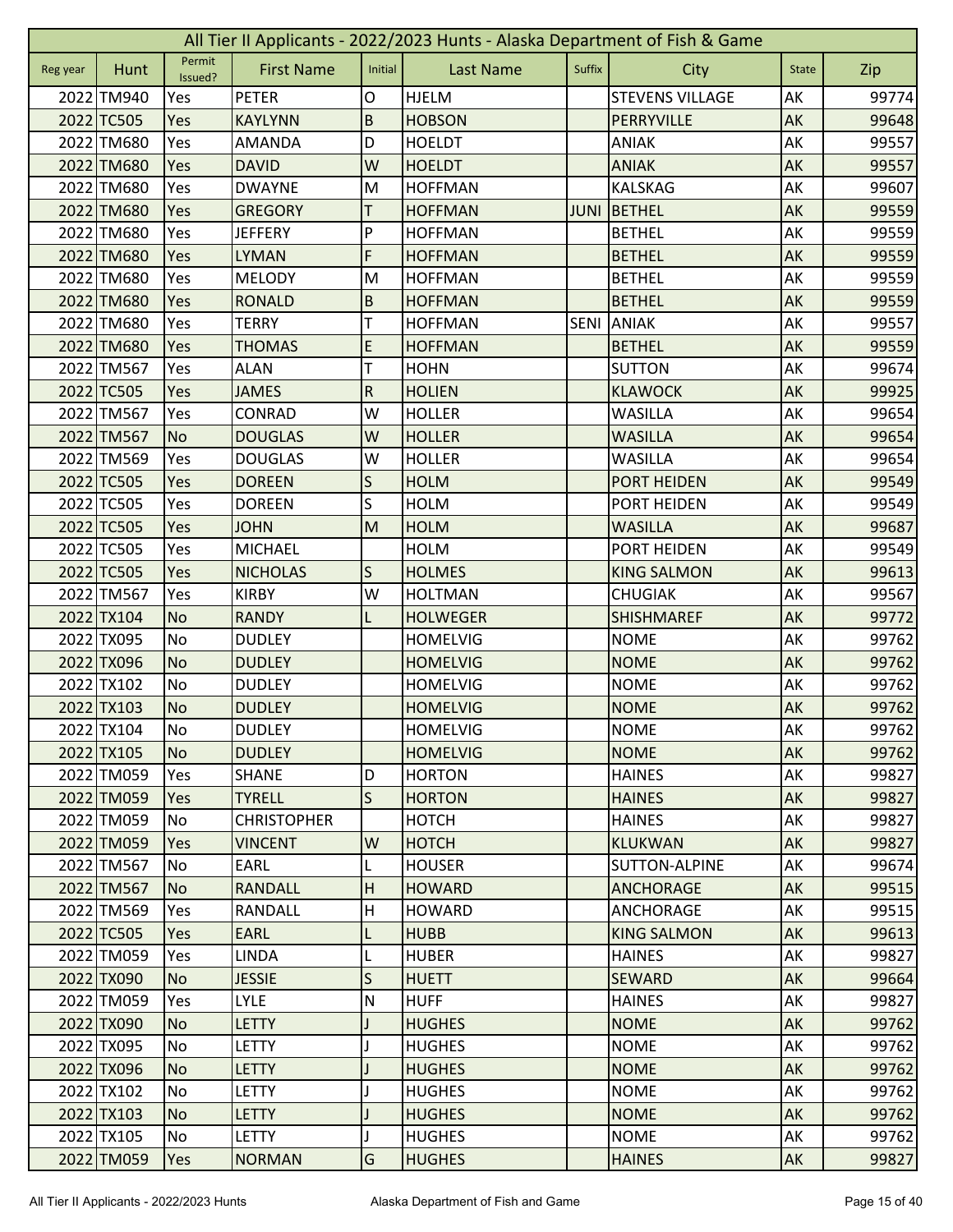|          | All Tier II Applicants - 2022/2023 Hunts - Alaska Department of Fish & Game |                   |                   |                           |                  |             |                      |              |            |  |  |
|----------|-----------------------------------------------------------------------------|-------------------|-------------------|---------------------------|------------------|-------------|----------------------|--------------|------------|--|--|
| Reg year | Hunt                                                                        | Permit<br>Issued? | <b>First Name</b> | Initial                   | <b>Last Name</b> | Suffix      | City                 | <b>State</b> | Zip        |  |  |
|          | 2022 TX090                                                                  | Yes               | <b>PATRICIA</b>   | R                         | <b>HUHTA</b>     |             | UNALAKLEET           | AK           | 99684      |  |  |
|          | 2022 TX105                                                                  | <b>No</b>         | <b>PATRICIA</b>   | ${\sf R}$                 | <b>HUHTA</b>     |             | <b>UNALAKLEET</b>    | AK           | 99684      |  |  |
|          | 2022 TX090                                                                  | No                | <b>REESE</b>      | S                         | <b>HUHTA</b>     |             | UNALAKLEET           | AK           | 99684      |  |  |
|          | 2022 TX105                                                                  | <b>No</b>         | <b>REESE</b>      | S                         | <b>HUHTA</b>     |             | UNALAKLEET           | AK           | 99684      |  |  |
|          | 2022 TM565                                                                  | Yes               | <b>DANIEL</b>     | $\overline{\mathsf{R}}$   | <b>HULL</b>      |             | WASILLA              | AK           | 99623      |  |  |
|          | 2022 TM565                                                                  | Yes               | <b>MARK</b>       | E                         | <b>HULL</b>      |             | <b>WASILLA</b>       | AK           | 99687      |  |  |
|          | 2022 TM567                                                                  | <b>No</b>         | <b>MARK</b>       | E                         | <b>HULL</b>      |             | <b>WASILLA</b>       | AK           | 99687      |  |  |
|          | 2022 TX107                                                                  | <b>No</b>         | <b>TROY</b>       | M                         | <b>HUMPHREYS</b> |             | <b>KOTZEBUE</b>      | AK           | 99752      |  |  |
|          | 2022 TM059                                                                  | Yes               | LARRY             | R                         | <b>HURA</b>      |             | <b>HAINES</b>        | AK           | 99827      |  |  |
|          | 2022 TM059                                                                  | Yes               | <b>LYNDSEY</b>    | M                         | <b>HURA</b>      |             | <b>HAINES</b>        | AK           | 99827      |  |  |
|          | 2022 TC505                                                                  | Yes               | <b>THOMAS</b>     | C                         | <b>HUTTON</b>    |             | <b>KODIAK</b>        | AK           | 99615      |  |  |
|          | 2022 TM569                                                                  | Yes               | <b>DANIEL</b>     | $\mathsf{C}$              | <b>HUTTUNEN</b>  |             | <b>WASILLA</b>       | AK           | 99687      |  |  |
|          | 2022 TX107                                                                  | No                | <b>ERNEST</b>     |                           | <b>HYATT</b>     |             | <b>KOTZEBUE</b>      | АK           | 99752      |  |  |
|          | 2022 TX107                                                                  | <b>No</b>         | <b>MARY</b>       | S                         | <b>HYATT</b>     |             | <b>KOTZEBUE</b>      | AK           | 99752      |  |  |
|          | 2022 TM565                                                                  | <b>No</b>         | <b>DEVIN</b>      | P                         | <b>HYDE</b>      |             | WASILLA              | AK           | 99623-1049 |  |  |
|          | 2022 TM567                                                                  | <b>No</b>         | <b>DEVIN</b>      | P                         | <b>HYDE</b>      |             | <b>WASILLA</b>       | AK           | 99623-1049 |  |  |
|          | 2022 TM569                                                                  | Yes               | <b>DEVIN</b>      | P                         | <b>HYDE</b>      |             | <b>WASILLA</b>       | AK           | 99623-1049 |  |  |
|          | 2022 TX106                                                                  | Yes               | <b>EDWIN</b>      | ${\sf R}$                 | <b>ITEN</b>      |             | <b>KOTZEBUE</b>      | AK           | 99752      |  |  |
|          | 2022 TX107                                                                  | <b>No</b>         | <b>EDWIN</b>      | ${\sf R}$                 | <b>ITEN</b>      |             | <b>KOTZEBUE</b>      | АK           | 99752      |  |  |
|          | 2022 TX090                                                                  | <b>No</b>         | <b>ALEXANDER</b>  | Α                         | <b>IVANOFF</b>   |             | UNALAKLEET           | AK           | 99684      |  |  |
|          | 2022 TX090                                                                  | <b>No</b>         | <b>FRED</b>       |                           | <b>IVANOFF</b>   |             | UNALAKLEET           | AK           | 99684      |  |  |
|          | 2022 TX095                                                                  | <b>No</b>         | <b>FRED</b>       |                           | <b>IVANOFF</b>   |             | <b>UNALAKLEET</b>    | AK           | 99684      |  |  |
|          | 2022 TX090                                                                  | No                | <b>HEIDI</b>      | К                         | <b>IVANOFF</b>   |             | UNALAKLEET           | AK           | 99684      |  |  |
|          | 2022 TX090                                                                  | <b>No</b>         | <b>HENRY</b>      |                           | <b>IVANOFF</b>   | <b>SENI</b> | <b>UNALAKLEET</b>    | AK           | 99684      |  |  |
|          | 2022 TX090                                                                  | No                | <b>HERBERT</b>    | J                         | <b>IVANOFF</b>   |             | UNALAKLEET           | AK           | 99684      |  |  |
|          | 2022 TX090                                                                  | <b>No</b>         | YANNITA           |                           | <b>IVANOFF</b>   |             | <b>UNALAKLEET</b>    | AK           | 99684      |  |  |
|          | 2022 TM680                                                                  | Yes               | CAMERON           | W                         | <b>JACKSON</b>   |             | <b>AKIAK</b>         | AK           | 99552      |  |  |
|          | 2022 TM680                                                                  | Yes               | SAMMY             | G                         | <b>JACKSON</b>   | <b>FIRS</b> | <b>AKIAK</b>         | AK           | 99552      |  |  |
|          | 2022 TM940                                                                  | Yes               | <b>TRACY</b>      | $\overline{\mathsf{A}}$   | <b>JACKSON</b>   |             | <b>NORTH POLE</b>    | AK           | 99705      |  |  |
|          | 2022 TM059                                                                  | <b>Yes</b>        | <b>ZACHARY</b>    | E                         | <b>JACOBS</b>    |             | <b>HAINES</b>        | <b>AK</b>    | 99827      |  |  |
|          | 2022 TM565                                                                  | Yes               | <b>ANTHONY</b>    | P                         | <b>JACOBSON</b>  |             | <b>WASILLA</b>       | AK           | 99687      |  |  |
|          | 2022 TM059                                                                  | Yes               | <b>ZACHARY</b>    | $\mathsf{A}$              | <b>JACOBSON</b>  |             | <b>HAINES</b>        | AK           | 99827      |  |  |
|          | 2022 TX095                                                                  | No                | <b>HEATHER</b>    |                           | <b>JAMESON</b>   |             | <b>NOME</b>          | AK           | 99762      |  |  |
|          | 2022 TX096                                                                  | <b>No</b>         | <b>HEATHER</b>    |                           | <b>JAMESON</b>   |             | <b>NOME</b>          | AK           | 99762      |  |  |
|          | 2022 TX105                                                                  | No                | <b>HEATHER</b>    |                           | <b>JAMESON</b>   |             | <b>NOME</b>          | AK           | 99762      |  |  |
|          | 2022 TX096                                                                  | <b>No</b>         | <b>KALEB</b>      | D                         | <b>JANKE</b>     |             | <b>NOME</b>          | AK           | 99762      |  |  |
|          | 2022 TM684                                                                  | Yes               | <b>NORMAN</b>     | $\overline{\mathsf{R}}$   | <b>JAPHET</b>    |             | <b>BETHEL</b>        | AK           | 99559      |  |  |
|          | 2022 TM680                                                                  | N <sub>o</sub>    | <b>ANDREW</b>     |                           | <b>JASPER</b>    |             | <b>BETHEL</b>        | AK           | 99559      |  |  |
|          | 2022 TM680                                                                  | No                | ian               | Т                         | <b>JASPER</b>    |             | AKIAK                | АK           | 99552      |  |  |
|          | 2022 TM680                                                                  | Yes               | <b>JOHN</b>       |                           | <b>JASPER</b>    |             | <b>SENI AKIAK</b>    | AK           | 99552      |  |  |
|          | 2022 TM680                                                                  | Yes               | <b>JOHN</b>       |                           | <b>JASPER</b>    |             | <b>JUNI AKIAK</b>    | AK           | 99552      |  |  |
|          | 2022 TM059                                                                  | Yes               | <b>CHARLES</b>    | $\overline{R}$            | <b>JEFFERSON</b> | <b>JUNI</b> | <b>HAINES</b>        | AK           | 99827      |  |  |
|          | 2022 TM567                                                                  | No                | <b>ERIC</b>       | С                         | <b>JENSEN</b>    |             | <b>KENAI</b>         | AK           | 99611      |  |  |
|          | 2022 TM059                                                                  | Yes               | <b>ROBERT</b>     | L                         | <b>JENSEN</b>    | <b>THIR</b> | <b>HAINES</b>        | AK           | 99827      |  |  |
|          | 2022 TM565                                                                  | No                | <b>STEVEN</b>     | P                         | <b>JENSEN</b>    |             | WASILLA              | AK           | 99654      |  |  |
|          | 2022 TM059                                                                  | Yes               | <b>ALLAN</b>      | $\sf K$                   | <b>JOBBINS</b>   |             | <b>HAINES</b>        | AK           | 99827      |  |  |
|          | 2022 TM680                                                                  | Yes               | <b>CHADWIN</b>    |                           | <b>JOHN</b>      |             | ANIAK                | AK           | 99557      |  |  |
|          | 2022 TM680                                                                  | Yes               | <b>SARAH</b>      | $\boldsymbol{\mathsf{A}}$ | <b>JOHN</b>      |             | <b>CROOKED CREEK</b> | <b>AK</b>    | 99575      |  |  |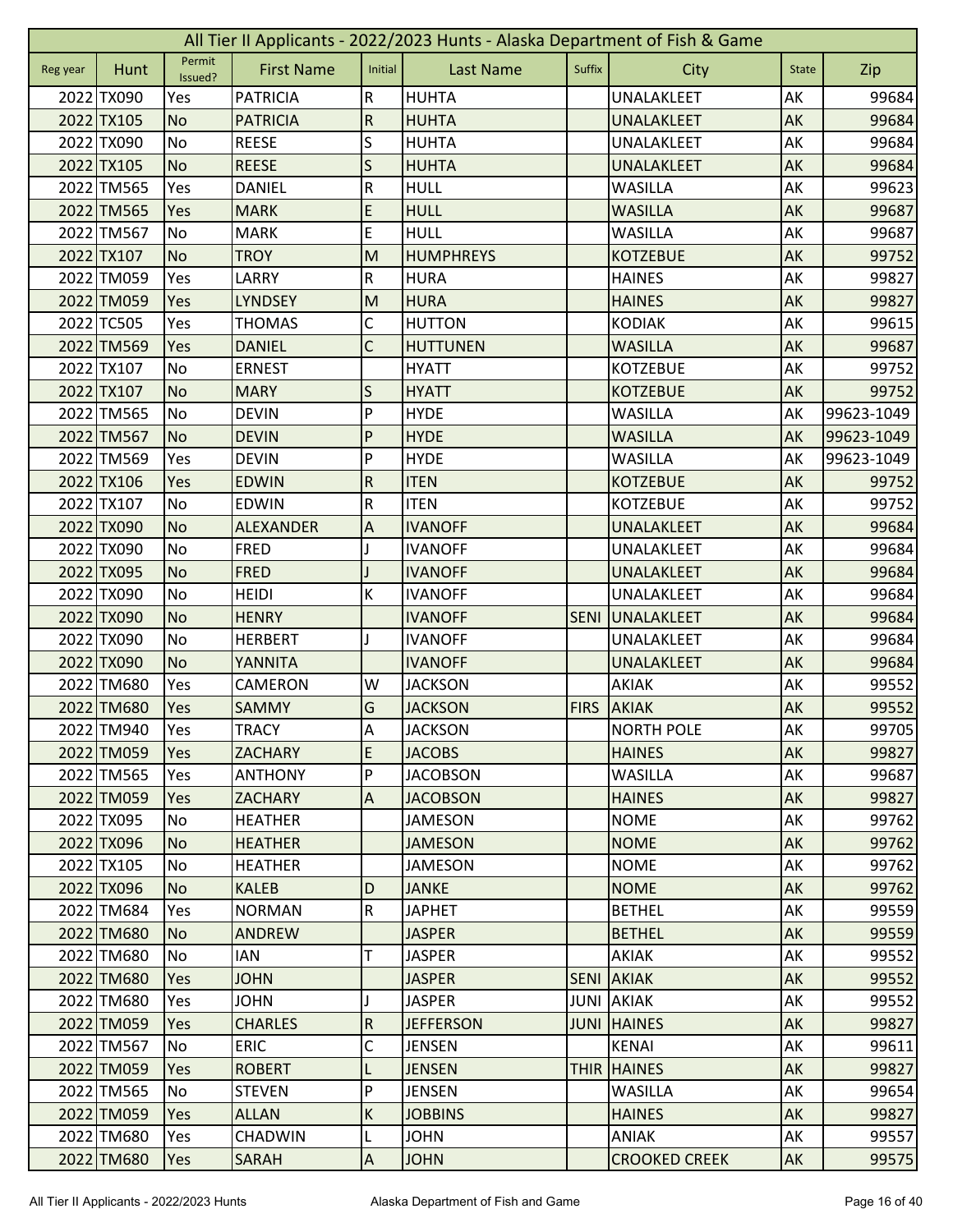|          | All Tier II Applicants - 2022/2023 Hunts - Alaska Department of Fish & Game |                   |                   |                           |                  |             |                    |              |       |  |  |
|----------|-----------------------------------------------------------------------------|-------------------|-------------------|---------------------------|------------------|-------------|--------------------|--------------|-------|--|--|
| Reg year | Hunt                                                                        | Permit<br>Issued? | <b>First Name</b> | Initial                   | <b>Last Name</b> | Suffix      | City               | <b>State</b> | Zip   |  |  |
|          | 2022 TM567                                                                  | No                | <b>ERIC</b>       | E                         | <b>JOHNSON</b>   |             | <b>EAGLE RIVER</b> | AK           | 99577 |  |  |
|          | 2022 TM567                                                                  | Yes               | <b>GEORGE</b>     |                           | <b>JOHNSON</b>   |             | <b>ANCHORAGE</b>   | AK           | 99515 |  |  |
|          | 2022 TM059                                                                  | No                | <b>JEFF</b>       | D                         | <b>JOHNSON</b>   | <b>JUNI</b> | <b>HAINES</b>      | AK           | 99827 |  |  |
|          | 2022 TM059                                                                  | Yes               | <b>MARLYS</b>     |                           | <b>JOHNSON</b>   |             | <b>HAINES</b>      | AK           | 99827 |  |  |
|          | 2022 TM565                                                                  | Yes               | <b>ROBERT</b>     | D                         | <b>JOHNSON</b>   |             | <b>ANCH</b>        | AK           | 99507 |  |  |
|          | 2022 TX090                                                                  | <b>No</b>         | <b>SHYLER</b>     |                           | <b>JOHNSON</b>   |             | <b>UNALAKLEET</b>  | AK           | 99684 |  |  |
|          | 2022 TX095                                                                  | No                | <b>AIDEN</b>      |                           | <b>JONES</b>     |             | <b>NOME</b>        | AK           | 99762 |  |  |
|          | 2022 TX096                                                                  | <b>No</b>         | <b>AIDEN</b>      |                           | <b>JONES</b>     |             | <b>NOME</b>        | AK           | 99762 |  |  |
|          | 2022 TX105                                                                  | No                | <b>AIDEN</b>      |                           | <b>JONES</b>     |             | <b>NOME</b>        | AK           | 99762 |  |  |
|          | 2022 TX095                                                                  | <b>No</b>         | <b>AUSTIN</b>     | M                         | <b>JONES</b>     |             | <b>NOME</b>        | AK           | 99762 |  |  |
|          | 2022 TX096                                                                  | No                | <b>AUSTIN</b>     | M                         | <b>JONES</b>     |             | <b>NOME</b>        | AK           | 99762 |  |  |
|          | 2022 TX102                                                                  | <b>No</b>         | <b>AUSTIN</b>     | M                         | <b>JONES</b>     |             | <b>NOME</b>        | AK           | 99762 |  |  |
|          | 2022 TX105                                                                  | No                | <b>AUSTIN</b>     | M                         | <b>JONES</b>     |             | <b>NOME</b>        | AK           | 99762 |  |  |
|          | 2022 TC505                                                                  | Yes               | <b>CHARLIE</b>    | S                         | <b>JONES</b>     |             | <b>NAKNEK</b>      | AK           | 99633 |  |  |
|          | 2022 TC505                                                                  | Yes               | <b>DEBORAH</b>    | $\mathsf{N}$              | <b>JONES</b>     |             | <b>NAKNEK</b>      | АK           | 99633 |  |  |
|          | 2022 TX107                                                                  | <b>No</b>         | <b>IVAN</b>       | Z                         | <b>JONES</b>     |             | <b>NOATAK</b>      | AK           | 99761 |  |  |
|          | 2022 TX096                                                                  | No                | <b>JENNIFER</b>   | A                         | <b>JONES</b>     |             | <b>NOME</b>        | AK           | 99762 |  |  |
|          | 2022 TX105                                                                  | <b>No</b>         | <b>JENNIFER</b>   | $\boldsymbol{\mathsf{A}}$ | <b>JONES</b>     |             | <b>NOME</b>        | AK           | 99762 |  |  |
|          | 2022 TX096                                                                  | No                | <b>LEESA</b>      | C                         | <b>JONES</b>     |             | <b>NOME</b>        | AK           | 99762 |  |  |
|          | 2022 TM680                                                                  | Yes               | <b>PATRICK</b>    | W                         | <b>JONES</b>     |             | <b>BETHEL</b>      | AK           | 99559 |  |  |
|          | 2022 TX096                                                                  | No                | <b>SHANE</b>      | W                         | <b>JONES</b>     |             | <b>NOME</b>        | AK           | 99762 |  |  |
|          | 2022 TC505                                                                  | Yes               | <b>SYLVESTER</b>  | A                         | <b>JONES</b>     |             | <b>NAKNEK</b>      | AK           | 99633 |  |  |
|          | 2022 TX090                                                                  | No                | WESLEY            | W                         | <b>JONES</b>     |             | UNALAKLEET         | AK           | 99684 |  |  |
|          | 2022 TX095                                                                  | <b>No</b>         | <b>WYATT</b>      | $\boldsymbol{\mathsf{A}}$ | <b>JONES</b>     |             | <b>NOME</b>        | AK           | 99762 |  |  |
|          | 2022 TX096                                                                  | No                | <b>WYATT</b>      | A                         | <b>JONES</b>     |             | <b>NOME</b>        | AK           | 99762 |  |  |
|          | 2022 TX105                                                                  | <b>No</b>         | <b>WYATT</b>      | A                         | <b>JONES</b>     |             | <b>NOME</b>        | AK           | 99762 |  |  |
|          | 2022 TM059                                                                  | No                | <b>LANCE</b>      | L                         | JORGENSON-GEISE  |             | <b>HAINES</b>      | AK           | 99827 |  |  |
|          | 2022 TM059                                                                  | Yes               | <b>ROY</b>        | M                         | <b>JOSEPHSON</b> |             | <b>HAINES</b>      | AK           | 99827 |  |  |
|          | 2022 TM059                                                                  | Yes               | <b>JIM</b>        |                           | <b>JURGELEIT</b> |             | <b>HAINES</b>      | AK           | 99827 |  |  |
|          | 2022 TM059                                                                  | <b>Yes</b>        | <b>LAWRENCE</b>   | $\overline{A}$            | <b>JURGELEIT</b> |             | <b>HAINES</b>      | AK           | 99827 |  |  |
|          | 2022 TM680                                                                  | Yes               | <b>JOHN</b>       |                           | <b>KALILA</b>    | SENI        | <b>ANIAK</b>       | AK           | 99557 |  |  |
|          | 2022 TC505                                                                  | Yes               | <b>EUNICE</b>     | $\overline{A}$            | <b>KALMAKOFF</b> |             | PORT HEIDEN        | AK           | 99549 |  |  |
|          | 2022 TC505                                                                  | Yes               | <b>MICARLO</b>    |                           | <b>KALMAKOFF</b> |             | PILOT POINT        | AK           | 99649 |  |  |
|          | 2022 TC505                                                                  | Yes               | <b>MICARLO</b>    |                           | <b>KALMAKOFF</b> |             | PILOT POINT        | AK           | 99649 |  |  |
|          | 2022 TC505                                                                  | Yes               | <b>MICHAEL</b>    |                           | <b>KALMAKOFF</b> |             | PORT HEIDEN        | AK           | 99549 |  |  |
|          | 2022 TC505                                                                  | Yes               | <b>RYAN</b>       | $\overline{A}$            | <b>KALMAKOFF</b> |             | <b>PORT HEIDEN</b> | <b>AK</b>    | 99549 |  |  |
|          | 2022 TC505                                                                  | Yes               | <b>TISHA</b>      | L                         | <b>KALMAKOFF</b> |             | <b>PORT HEIDEN</b> | AK           | 99549 |  |  |
|          | 2022 TC505                                                                  | Yes               | <b>VALARIE</b>    | A                         | <b>KALMAKOFF</b> |             | PERRYVILLE         | AK           | 99648 |  |  |
|          | 2022 TM680                                                                  | Yes               | <b>JOE</b>        | F                         | <b>KAMEROFF</b>  | <b>JUNI</b> | <b>ANIAK</b>       | AK           | 99557 |  |  |
|          | 2022 TM680                                                                  | Yes               | <b>LENORE</b>     | $\boldsymbol{\mathsf{A}}$ | <b>KAMEROFF</b>  |             | <b>ANIAK</b>       | AK           | 99557 |  |  |
|          | 2022 TM680                                                                  | Yes               | <b>NICHOLAS</b>   | H                         | <b>KAMEROFF</b>  | JUNI        | <b>ANIAK</b>       | AK           | 99557 |  |  |
|          | 2022 TX106                                                                  | Yes               | <b>SETH</b>       |                           | <b>KANTNER</b>   |             | <b>KOTZEBUE</b>    | AK           | 99752 |  |  |
|          | 2022 TX107                                                                  | No                | <b>SETH</b>       |                           | <b>KANTNER</b>   |             | <b>KOTZEBUE</b>    | AK           | 99752 |  |  |
|          | 2022 TX090                                                                  | <b>No</b>         | <b>JALEN</b>      | $\overline{\mathsf{R}}$   | <b>KATCHATAG</b> |             | UNALAKLEET         | AK           | 99684 |  |  |
|          | 2022 TM059                                                                  | Yes               | <b>CHERYL</b>     | A                         | <b>KATZEEK</b>   |             | <b>HAINES</b>      | AK           | 99827 |  |  |
|          | 2022 TM059                                                                  | Yes               | <b>JAMIE</b>      | $\boldsymbol{\mathsf{A}}$ | <b>KATZEEK</b>   |             | <b>HAINES</b>      | AK           | 99827 |  |  |
|          | 2022 TM059                                                                  | Yes               | <b>JANICE</b>     |                           | <b>KATZEEK</b>   |             | <b>HAINES</b>      | AK           | 99827 |  |  |
|          | 2022 TM059                                                                  | Yes               | <b>LAWRENCE</b>   | B                         | <b>KATZEEK</b>   | <b>FIRS</b> | <b>HAINES</b>      | AK           | 99827 |  |  |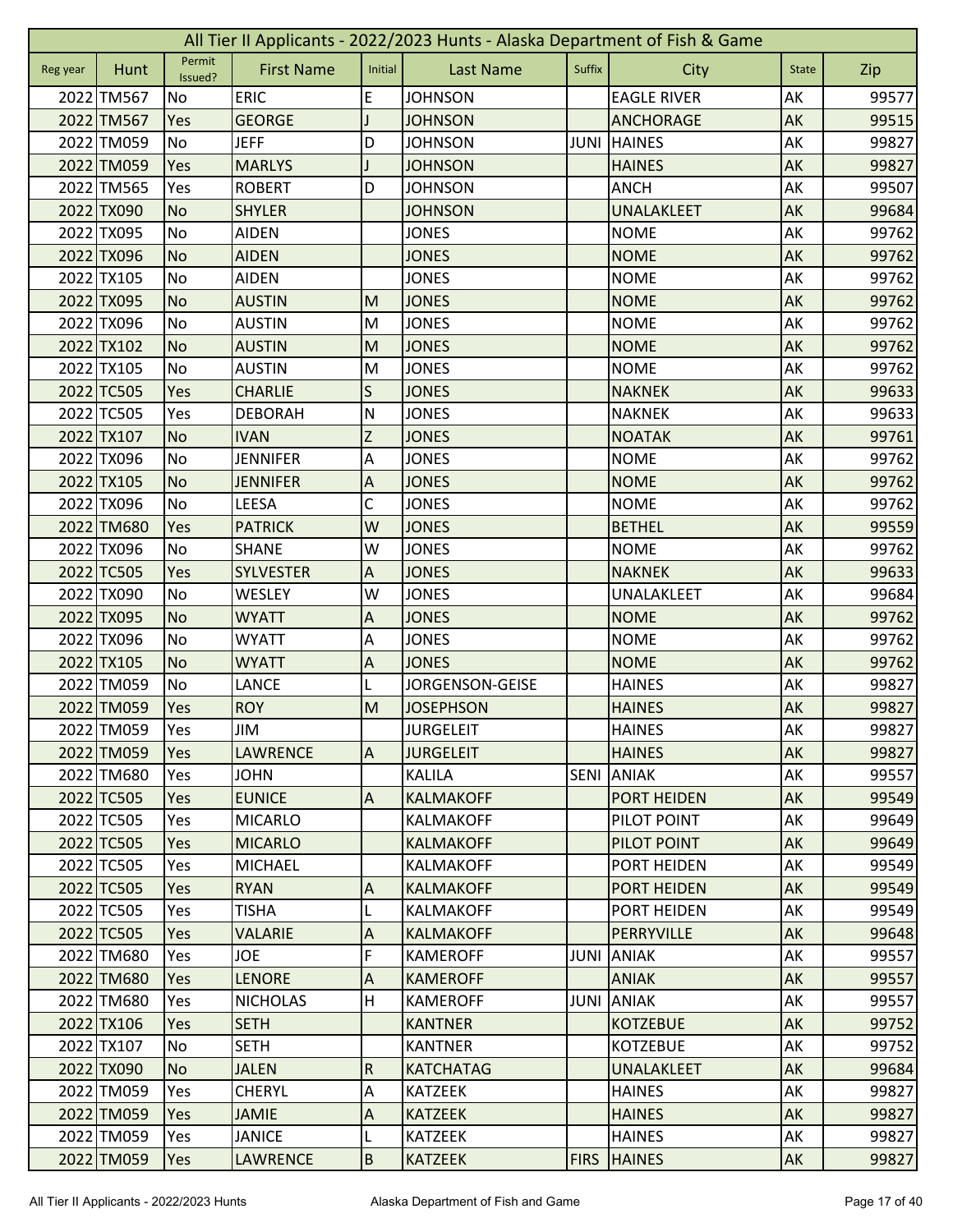|          | All Tier II Applicants - 2022/2023 Hunts - Alaska Department of Fish & Game |                   |                   |                           |                     |        |                    |              |       |  |  |
|----------|-----------------------------------------------------------------------------|-------------------|-------------------|---------------------------|---------------------|--------|--------------------|--------------|-------|--|--|
| Reg year | Hunt                                                                        | Permit<br>Issued? | <b>First Name</b> | Initial                   | <b>Last Name</b>    | Suffix | City               | <b>State</b> | Zip   |  |  |
|          | 2022 TM059                                                                  | Yes               | <b>PETER</b>      | т                         | <b>KATZEEK</b>      |        | <b>HAINES</b>      | AK           | 99827 |  |  |
|          | 2022 TM059                                                                  | No                | <b>TERESA</b>     | A                         | <b>KATZEEK</b>      |        | <b>HAINES</b>      | AK           | 99827 |  |  |
|          | 2022 TM059                                                                  | Yes               | <b>TOM</b>        | D                         | <b>KATZEEK</b>      |        | <b>HAINES</b>      | AK           | 99827 |  |  |
|          | 2022 TM565                                                                  | <b>No</b>         | <b>WILLIAM</b>    | $\boldsymbol{\mathsf{A}}$ | <b>KAYS</b>         |        | <b>WASILLA</b>     | AK           | 99623 |  |  |
|          | 2022 TM567                                                                  | <b>No</b>         | <b>DANIEL</b>     |                           | <b>KEANE</b>        |        | PALMER             | AK           | 99645 |  |  |
|          | 2022 TM567                                                                  | Yes               | <b>LISA</b>       | D                         | <b>KEANE</b>        |        | <b>PALMER</b>      | AK           | 99645 |  |  |
|          | 2022 TM680                                                                  | <b>No</b>         | <b>JAMES</b>      | ${\sf R}$                 | <b>KEENE</b>        |        | <b>KASIGLUK</b>    | AK           | 99621 |  |  |
|          | 2022 TM565                                                                  | <b>No</b>         | <b>ANGIE</b>      |                           | <b>KEENER</b>       |        | <b>PALMER</b>      | AK           | 99645 |  |  |
|          | 2022 TM567                                                                  | No                | <b>ANGIE</b>      |                           | <b>KEENER</b>       |        | <b>PALMER</b>      | AK           | 99645 |  |  |
|          | 2022 TM565                                                                  | Yes               | <b>JOHN</b>       |                           | <b>KEENER</b>       |        | <b>PALMER</b>      | AK           | 99645 |  |  |
|          | 2022 TM567                                                                  | No                | <b>JOHN</b>       |                           | <b>KEENER</b>       |        | PALMER             | AK           | 99645 |  |  |
|          | 2022 TM567                                                                  | Yes               | <b>ALISHA</b>     | L                         | <b>KEIZER-WEISS</b> |        | <b>ANCHORAGE</b>   | AK           | 99515 |  |  |
|          | 2022 TM680                                                                  | Yes               | <b>BRYAN</b>      | J                         | <b>KELILA</b>       |        | <b>ANIAK</b>       | AK           | 99557 |  |  |
|          | 2022 TM680                                                                  | Yes               | <b>JULIA</b>      | M                         | <b>KELILA</b>       |        | <b>ANIAK</b>       | <b>AK</b>    | 99557 |  |  |
|          | 2022 TM680                                                                  | Yes               | KIMBERLY          | R                         | <b>KELILA</b>       |        | <b>EAGLE RIVER</b> | AK           | 99577 |  |  |
|          | 2022 TM680                                                                  | Yes               | <b>SHERMAN</b>    | D                         | <b>KELILA</b>       |        | <b>ANIAK</b>       | AK           | 99557 |  |  |
|          | 2022 TM059                                                                  | Yes               | <b>GARY</b>       | E                         | <b>KELLER</b>       |        | <b>HAINES</b>      | AK           | 99827 |  |  |
|          | 2022 TM059                                                                  | <b>No</b>         | <b>ADDISON</b>    | $\sf B$                   | <b>KELLY</b>        |        | <b>HAINES</b>      | AK           | 99827 |  |  |
|          | 2022 TM059                                                                  | Yes               | <b>ELIAS</b>      | L                         | <b>KELLY</b>        |        | <b>HAINES</b>      | AK           | 99827 |  |  |
|          | 2022 TM059                                                                  | <b>No</b>         | <b>ROBERT</b>     | L                         | <b>KELLY</b>        |        | <b>HAINES</b>      | AK           | 99827 |  |  |
|          | 2022 TM567                                                                  | No                | <b>ROSALIE</b>    | Α                         | <b>KELLY</b>        |        | <b>PALMER</b>      | AK           | 99645 |  |  |
|          | 2022 TX090                                                                  | <b>No</b>         | <b>ETHAN</b>      | $\mathsf C$               | <b>KELSO</b>        |        | <b>NOME</b>        | AK           | 99762 |  |  |
|          | 2022 TX095                                                                  | No                | <b>ETHAN</b>      | C                         | <b>KELSO</b>        |        | <b>NOME</b>        | AK           | 99762 |  |  |
|          | 2022 TX096                                                                  | <b>No</b>         | <b>ETHAN</b>      | $\mathsf C$               | <b>KELSO</b>        |        | <b>NOME</b>        | AK           | 99762 |  |  |
|          | 2022 TX102                                                                  | No                | <b>ETHAN</b>      | C                         | <b>KELSO</b>        |        | <b>NOME</b>        | AK           | 99762 |  |  |
|          | 2022 TX103                                                                  | <b>No</b>         | <b>ETHAN</b>      | $\mathsf{C}$              | <b>KELSO</b>        |        | <b>NOME</b>        | AK           | 99762 |  |  |
|          | 2022 TX104                                                                  | No                | <b>ETHAN</b>      | C                         | <b>KELSO</b>        |        | <b>NOME</b>        | AK           | 99762 |  |  |
|          | 2022 TX105                                                                  | <b>No</b>         | <b>ETHAN</b>      | $\mathsf C$               | <b>KELSO</b>        |        | <b>NOME</b>        | AK           | 99762 |  |  |
|          | 2022 TX106                                                                  | No                | <b>ETHAN</b>      | $\mathsf{C}$              | <b>KELSO</b>        |        | <b>NOME</b>        | AK           | 99762 |  |  |
|          | 2022 TX095                                                                  | Yes               | <b>KATIE</b>      | $\overline{A}$            | <b>KELSO</b>        |        | <b>NOME</b>        | AK           | 99762 |  |  |
|          | 2022 TX096                                                                  | No                | <b>KATIE</b>      | $\boldsymbol{\mathsf{A}}$ | <b>KELSO</b>        |        | <b>NOME</b>        | AK           | 99762 |  |  |
|          | 2022 TX090                                                                  | <b>No</b>         | <b>MARK</b>       | W                         | <b>KELSO</b>        |        | <b>NOME</b>        | AK           | 99762 |  |  |
|          | 2022 TX095                                                                  | No                | <b>MARK</b>       | W                         | <b>KELSO</b>        |        | <b>NOME</b>        | AK           | 99762 |  |  |
|          | 2022 TX096                                                                  | <b>No</b>         | <b>MARK</b>       | W                         | <b>KELSO</b>        |        | <b>NOME</b>        | AK           | 99762 |  |  |
|          | 2022 TX102                                                                  | No                | <b>MARK</b>       | W                         | <b>KELSO</b>        |        | <b>NOME</b>        | AK           | 99762 |  |  |
|          | 2022 TX103                                                                  | <b>No</b>         | <b>MARK</b>       | W                         | <b>KELSO</b>        |        | <b>NOME</b>        | AK           | 99762 |  |  |
|          | 2022 TX104                                                                  | No                | <b>MARK</b>       | W                         | <b>KELSO</b>        |        | <b>NOME</b>        | AK           | 99762 |  |  |
|          | 2022 TX105                                                                  | <b>No</b>         | <b>MARK</b>       | W                         | <b>KELSO</b>        |        | <b>NOME</b>        | <b>AK</b>    | 99762 |  |  |
|          | 2022 TX106                                                                  | No                | <b>MARK</b>       | W                         | <b>KELSO</b>        |        | <b>NOME</b>        | AK           | 99762 |  |  |
|          | 2022 TM569                                                                  | Yes               | <b>ROBERT</b>     | $\mathsf S$               | <b>KENNEDY</b>      |        | <b>ANCHORAGE</b>   | AK           | 99516 |  |  |
|          | 2022 TM569                                                                  | Yes               | <b>ROSS</b>       |                           | <b>KENNEDY</b>      |        | ANCHORAGE          | AK           | 99515 |  |  |
|          | 2022 TM569                                                                  | <b>No</b>         | <b>SARAH</b>      | E                         | <b>KENNEDY</b>      |        | <b>ANCHORAGE</b>   | AK           | 99516 |  |  |
|          | 2022 TM565                                                                  | Yes               | <b>WALTER</b>     | F                         | <b>KEPHART</b>      |        | ANCHORAGE          | AK           | 99502 |  |  |
|          | 2022 TM059                                                                  | Yes               | <b>KIP</b>        |                           | <b>KERMOIAN</b>     |        | <b>HAINES</b>      | AK           | 99827 |  |  |
|          | 2022 TM940                                                                  | Yes               | <b>JAMES</b>      | К                         | <b>KIMURA</b>       |        | <b>FAIRBANKS</b>   | AK           | 99709 |  |  |
|          | 2022 TC505                                                                  | Yes               | <b>AUSTIN</b>     | J                         | <b>KING</b>         |        | <b>KING SALMON</b> | AK           | 99613 |  |  |
|          | 2022 TC505                                                                  | Yes               | <b>MASON</b>      | E                         | <b>KING</b>         |        | <b>NAKNEK</b>      | AK           | 99633 |  |  |
|          | 2022 TX096                                                                  | <b>No</b>         | <b>SIMON</b>      | N                         | <b>KINNEEN</b>      |        | <b>NOME</b>        | AK           | 99762 |  |  |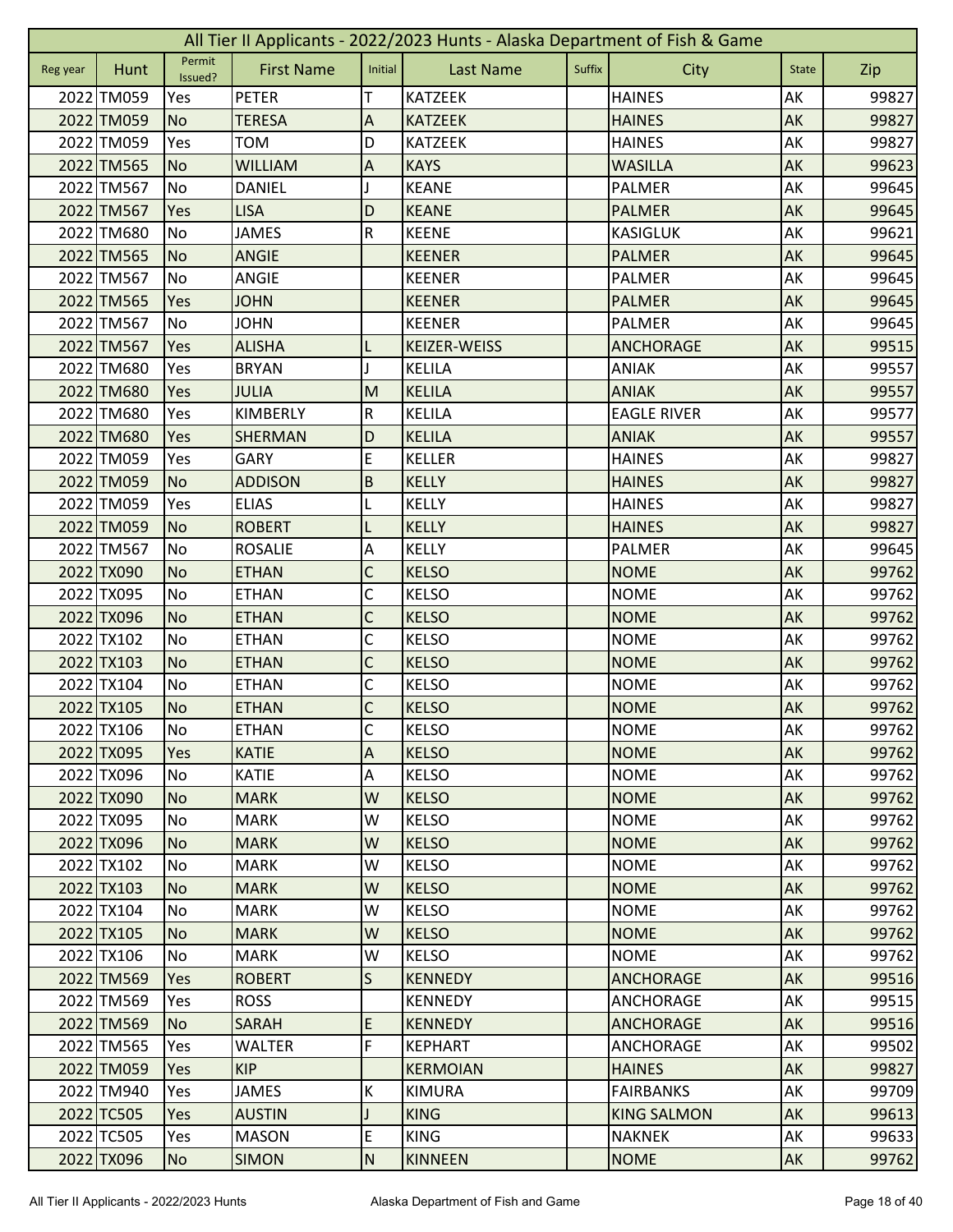|          | All Tier II Applicants - 2022/2023 Hunts - Alaska Department of Fish & Game |                   |                   |                           |                   |             |                      |              |       |  |  |
|----------|-----------------------------------------------------------------------------|-------------------|-------------------|---------------------------|-------------------|-------------|----------------------|--------------|-------|--|--|
| Reg year | Hunt                                                                        | Permit<br>Issued? | <b>First Name</b> | Initial                   | <b>Last Name</b>  | Suffix      | City                 | <b>State</b> | Zip   |  |  |
|          | 2022 TX102                                                                  | No                | <b>SIMON</b>      | N                         | <b>KINNEEN</b>    |             | <b>NOME</b>          | AK           | 99762 |  |  |
|          | 2022 TX105                                                                  | <b>No</b>         | <b>SIMON</b>      | N                         | <b>KINNEEN</b>    |             | <b>NOME</b>          | AK           | 99762 |  |  |
|          | 2022 TX106                                                                  | No                | <b>SIMON</b>      | N                         | <b>KINNEEN</b>    |             | <b>NOME</b>          | AK           | 99762 |  |  |
|          | 2022 TX107                                                                  | <b>No</b>         | <b>ROBERT</b>     |                           | <b>KIRK</b>       |             | <b>NOATAK</b>        | AK           | 99761 |  |  |
|          | 2022 TM940                                                                  | Yes               | <b>WILLIAM</b>    | D                         | <b>KISKEN</b>     |             | <b>FAIRBANKS</b>     | AK           | 99708 |  |  |
|          | 2022 TM565                                                                  | Yes               | <b>GABRIEL</b>    | Τ                         | <b>KITTER</b>     |             | <b>WASILLA</b>       | AK           | 99654 |  |  |
|          | 2022 TM940                                                                  | Yes               | <b>WADE</b>       | S                         | <b>KLEVEN</b>     |             | ANCHORAGE            | AK           | 99516 |  |  |
|          | 2022 TC505                                                                  | Yes               | <b>JOEY</b>       | ${\sf R}$                 | <b>KLUTSCH</b>    |             | <b>KING SALMON</b>   | AK           | 99613 |  |  |
|          | 2022 TM567                                                                  | Yes               | <b>HERMAN</b>     | C                         | <b>KNOTT</b>      |             | ANCHORAGE            | AK           | 99515 |  |  |
|          | 2022 TM567                                                                  | Yes               | LOUIS             | M                         | <b>KNUDSEN</b>    |             | <b>ANCHORAGE</b>     | AK           | 99516 |  |  |
|          | 2022 TM059                                                                  | Yes               | <b>MORGAN</b>     | L                         | <b>KNUTSON</b>    |             | <b>HAINES</b>        | AK           | 99827 |  |  |
|          | 2022 TM059                                                                  | Yes               | <b>NICHOLAS</b>   |                           | <b>KOKOTOVICH</b> | <b>JUNI</b> | <b>HAINES</b>        | AK           | 99827 |  |  |
|          | 2022 TM565                                                                  | Yes               | <b>CHARLES</b>    | D                         | <b>KOLB</b>       |             | <b>EAGLE RIVER</b>   | AK           | 99577 |  |  |
|          | 2022 TM565                                                                  | Yes               | <b>JOHN</b>       | $\overline{\mathsf{R}}$   | <b>KOMPSIE</b>    |             | <b>ANCHORAGE</b>     | AK           | 99522 |  |  |
|          | 2022 TM059                                                                  | Yes               | RANDALL           |                           | <b>KONRAD</b>     |             | <b>HAINES</b>        | АK           | 99827 |  |  |
|          | 2022 TC505                                                                  | Yes               | <b>ALOYS</b>      |                           | <b>KOPUN</b>      | <b>JUNI</b> | <b>CHIGNIK</b>       | AK           | 99577 |  |  |
|          | 2022 TC505                                                                  | Yes               | <b>ARLENE</b>     | G                         | <b>KOPUN</b>      |             | <b>CHIGNIK</b>       | AK           | 99577 |  |  |
|          | 2022 TC505                                                                  | <b>No</b>         | <b>ANALISE</b>    | D                         | <b>KOSBRUK</b>    |             | PERRYVILLE           | AK           | 99648 |  |  |
|          | 2022 TC505                                                                  | Yes               | <b>BORIS</b>      | ${\sf R}$                 | <b>KOSBRUK</b>    | JUNI        | PERRYVILLE           | AK           | 99648 |  |  |
|          | 2022 TC505                                                                  | Yes               | <b>DANIEL</b>     | P                         | <b>KOSBRUK</b>    |             | PERRYVILLE           | AK           | 99648 |  |  |
|          | 2022 TC505                                                                  | Yes               | <b>DEVIN</b>      | C                         | <b>KOSBRUK</b>    |             | PERRYVILLE           | AK           | 99648 |  |  |
|          | 2022 TC505                                                                  | Yes               | <b>ERIC</b>       | D                         | <b>KOSBRUK</b>    |             | PERRYVILLE           | AK           | 99648 |  |  |
|          | 2022 TC505                                                                  | Yes               | <b>EVELYN</b>     |                           | <b>KOSBRUK</b>    |             | PERRYVILLE           | AK           | 99648 |  |  |
|          | 2022 TC505                                                                  | Yes               | <b>GERALD</b>     | $\overline{B}$            | <b>KOSBRUK</b>    |             | PERRYVILLE           | AK           | 99648 |  |  |
|          | 2022 TC505                                                                  | Yes               | <b>GERDA</b>      | A                         | <b>KOSBRUK</b>    |             | PORT HEIDEN, AK      | АK           | 99549 |  |  |
|          | 2022 TC505                                                                  | Yes               | <b>HARRY</b>      | $\boldsymbol{\mathsf{A}}$ | <b>KOSBRUK</b>    | <b>JUNI</b> | PERRYVILLE           | AK           | 99648 |  |  |
|          | 2022 TC505                                                                  | Yes               | <b>IAN</b>        | W                         | <b>KOSBRUK</b>    |             | PORT HEIDEN, AK      | AK           | 99549 |  |  |
|          | 2022 TC505                                                                  | Yes               | <b>JOSHUA</b>     |                           | <b>KOSBRUK</b>    |             | <b>PORT HEIDEN</b>   | AK           | 99549 |  |  |
|          | 2022 TC505                                                                  | Yes               | <b>KATLYNN</b>    | J                         | <b>KOSBRUK</b>    |             | PERRYVILLE           | AK           | 99648 |  |  |
|          | 2022 TC505                                                                  | <b>Yes</b>        | <b>LILLIONNA</b>  | R.                        | <b>KOSBRUK</b>    |             | <b>PORT HEIDEN</b>   | AK           | 99549 |  |  |
|          | 2022 TC505                                                                  | Yes               | <b>MARK</b>       |                           | <b>KOSBRUK</b>    | <b>SENI</b> | <b>PORT HEIDEN</b>   | AK           | 99549 |  |  |
|          | 2022 TC505                                                                  | Yes               | <b>MARK</b>       |                           | <b>KOSBRUK</b>    | <b>JUNI</b> | <b>PORT HEIDEN</b>   | AK           | 99549 |  |  |
|          | 2022 TC505                                                                  | Yes               | <b>PATRICK</b>    | E                         | <b>KOSBRUK</b>    |             | PERRYVILLE           | AK           | 99648 |  |  |
|          | 2022 TC505                                                                  | Yes               | <b>RENE</b>       | M                         | <b>KOSBRUK</b>    |             | PERRYVILLE           | AK           | 99648 |  |  |
|          | 2022 TC505                                                                  | Yes               | <b>TERRENCE</b>   |                           | <b>KOSBRUK</b>    |             | PERRYVILLE           | AK           | 99648 |  |  |
|          | 2022 TM567                                                                  | <b>No</b>         | <b>TRAVIS</b>     | $\overline{R}$            | <b>KOSO</b>       |             | <b>WASILLA</b>       | <b>AK</b>    | 99623 |  |  |
|          | 2022 TX102                                                                  | No                | <b>PATRICK</b>    |                           | <b>KOTONGAN</b>   |             | <b>NOME</b>          | AK           | 99762 |  |  |
|          | 2022 TX103                                                                  | <b>No</b>         | <b>PATRICK</b>    |                           | <b>KOTONGAN</b>   |             | <b>NOME</b>          | AK           | 99762 |  |  |
|          | 2022 TX107                                                                  | No                | LANCE             | N                         | <b>KRAMER</b>     |             | <b>KOTZEBUE</b>      | AK           | 99752 |  |  |
|          | 2022 TC505                                                                  | Yes               | <b>EDWARD</b>     |                           | <b>KRAUSE</b>     |             | <b>CHIGNIK</b>       | AK           | 99564 |  |  |
|          | 2022 TM059                                                                  | Yes               | <b>KENNETH</b>    |                           | <b>KREITZER</b>   |             | <b>JUNEAU</b>        | AK           | 99801 |  |  |
|          | 2022 TM565                                                                  | N <sub>o</sub>    | <b>JASON</b>      | S                         | <b>KRESGE</b>     |             | <b>TRAPPER CREEK</b> | AK           | 99683 |  |  |
|          | 2022 TC505                                                                  | Yes               | <b>CALEB</b>      | L                         | <b>KRESL</b>      |             | <b>KING SALMON</b>   | AK           | 99613 |  |  |
|          | 2022 TM940                                                                  | Yes               | <b>KEVIN</b>      | J                         | <b>KRISKA</b>     |             | <b>FAIRBANKS</b>     | AK           | 99712 |  |  |
|          | 2022 TM680                                                                  | No                | <b>WILLIAM</b>    | R                         | <b>KRISTOVICH</b> | JUNI        | <b>ANCHORAGE</b>     | AK           | 99518 |  |  |
|          | 2022 TM569                                                                  | Yes               | <b>JONATHAN</b>   | M                         | <b>KRONBACH</b>   |             | <b>EAGLE RIVER</b>   | AK           | 99577 |  |  |
|          | 2022 TM567                                                                  | Yes               | <b>MICHAEL</b>    |                           | <b>KUKOWSKI</b>   |             | ANCHORAGE            | AK           | 99511 |  |  |
|          | 2022 TM567                                                                  | <b>No</b>         | <b>KATHERYN</b>   |                           | <b>KUSH</b>       |             | <b>WASILLA</b>       | AK           | 99623 |  |  |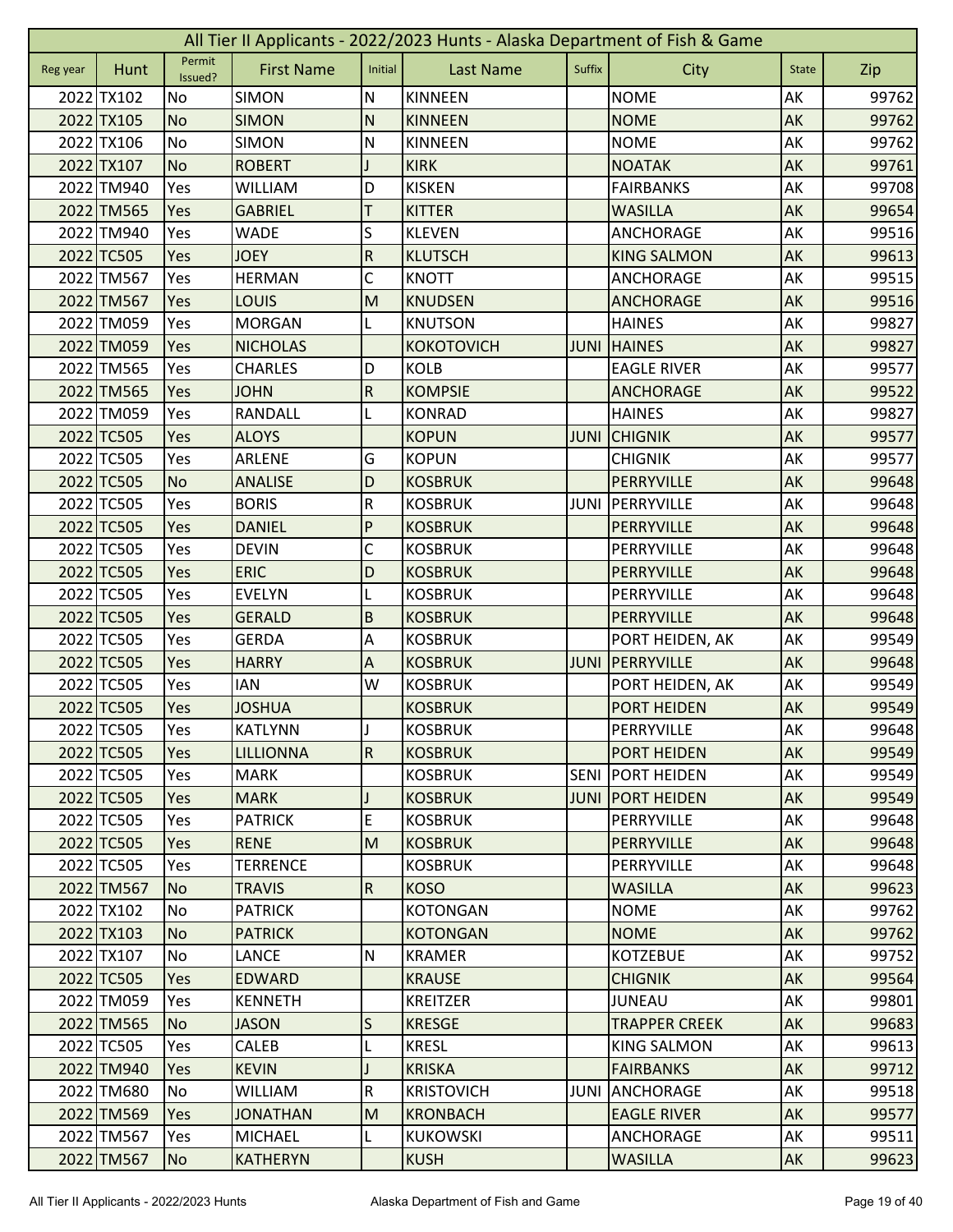|          | All Tier II Applicants - 2022/2023 Hunts - Alaska Department of Fish & Game |                   |                   |                           |                   |             |                         |              |            |  |  |
|----------|-----------------------------------------------------------------------------|-------------------|-------------------|---------------------------|-------------------|-------------|-------------------------|--------------|------------|--|--|
| Reg year | Hunt                                                                        | Permit<br>Issued? | <b>First Name</b> | Initial                   | <b>Last Name</b>  | Suffix      | City                    | <b>State</b> | Zip        |  |  |
|          | 2022 TM567                                                                  | Yes               | <b>PETER</b>      | M                         | <b>KUSH</b>       |             | <b>WASILLA</b>          | AK           | 99623      |  |  |
|          | 2022 TM680                                                                  | Yes               | <b>ALFRED</b>     | D                         | <b>KVAMME</b>     |             | <b>SENI ANIAK</b>       | AK           | 99557      |  |  |
|          | 2022 TM680                                                                  | Yes               | <b>FRANCINE</b>   | L                         | <b>KVAMME</b>     |             | <b>ANIAK</b>            | AK           | 99557      |  |  |
|          | 2022 TM680                                                                  | Yes               | <b>MELVIN</b>     | Т                         | <b>KVAMME</b>     |             | <b>BETHEL</b>           | AK           | 99559      |  |  |
|          | 2022 TC505                                                                  | Yes               | <b>CYRUS</b>      | C                         | <b>KVASNIKOFF</b> |             | <b>KING SALMON</b>      | AK           | 99613      |  |  |
|          | 2022 TX095                                                                  | <b>No</b>         | <b>KYLE</b>       | ${\sf R}$                 | <b>KYLE</b>       |             | <b>NOME</b>             | AK           | 99762      |  |  |
|          | 2022 TM567                                                                  | Yes               | <b>DONALD</b>     | L                         | <b>LAABS</b>      |             | <b>ANCHORAGE</b>        | AK           | 99516      |  |  |
|          | 2022 TM059                                                                  | <b>No</b>         | <b>RYAN</b>       |                           | LAINE             |             | <b>SUTTON</b>           | AK           | 99674      |  |  |
|          | 2022 TM059                                                                  | Yes               | <b>THEODORE</b>   | M                         | LAMBERT           |             | <b>HAINES</b>           | AK           | 99827      |  |  |
|          | 2022 TM569                                                                  | Yes               | <b>JEFFREY</b>    | Α                         | <b>LAMM</b>       |             | <b>WASILLA</b>          | AK           | 99654-     |  |  |
|          | 2022 TM567                                                                  | Yes               | <b>GUS</b>        | W                         | LAMOUREUX         |             | WASILLA                 | AK           | 99623      |  |  |
|          | 2022 TM567                                                                  | <b>No</b>         | <b>KOREEN</b>     | K                         | LAMOUREUX         |             | <b>WASILLA</b>          | AK           | 99623      |  |  |
|          | 2022 TM567                                                                  | Yes               | PAUL              | G                         | LAMOUREUX         |             | ANCHORAGE               | АK           | 99502      |  |  |
|          | 2022 TC505                                                                  | Yes               | <b>ISAAC</b>      | M                         | <b>LANDECKER</b>  |             | <b>ANCHORAGE</b>        | AK           | 99503      |  |  |
|          | 2022 TX095                                                                  | No                | <b>SCOTTY</b>     |                           | LANE              |             | <b>NORTH POLE</b>       | AK           | 99705      |  |  |
|          | 2022 TX096                                                                  | <b>No</b>         | <b>SCOTTY</b>     |                           | LANE              |             | <b>NORTH POLE</b>       | AK           | 99705      |  |  |
|          | 2022 TX102                                                                  | <b>No</b>         | <b>SCOTTY</b>     | I                         | LANE              |             | <b>NORTH POLE</b>       | AK           | 99705      |  |  |
|          | 2022 TM680                                                                  | Yes               | <b>CRYSTAL</b>    | A                         | <b>LANG</b>       |             | <b>ANIAK</b>            | AK           | 99557      |  |  |
|          | 2022 TM680                                                                  | Yes               | <b>DOMINICK</b>   | P                         | LANG              |             | <b>ANIAK</b>            | AK           | 99557      |  |  |
|          | 2022 TM680                                                                  | Yes               | <b>JESSE</b>      | C                         | <b>LANG</b>       | <b>SENI</b> | <b>ANIAK</b>            | AK           | 99557      |  |  |
|          | 2022 TM565                                                                  | Yes               | <b>JAMES</b>      | F                         | LANIER            |             | <b>CHUGIAK</b>          | AK           | 99567      |  |  |
|          | 2022 TM680                                                                  | Yes               | <b>ARTHUR</b>     |                           | <b>LARAUX</b>     |             | <b>BETHEL</b>           | AK           | 99559      |  |  |
|          | 2022 TM680                                                                  | Yes               | <b>DANNY</b>      | К                         | LARAUX            |             | <b>BETHEL</b>           | AK           | 99559      |  |  |
|          | 2022 TM680                                                                  | <b>No</b>         | <b>MARY</b>       | A                         | <b>LARAUX</b>     |             | <b>BETHEL</b>           | AK           | 99559      |  |  |
|          | 2022 TM940                                                                  | Yes               | LAURA             | F                         | LARICCIA          |             | <b>KENAI</b>            | AK           | 99611      |  |  |
|          | 2022 TM567                                                                  | Yes               | <b>PAUL</b>       | D                         | <b>LARKEY</b>     |             | <b>WASILLA</b>          | AK           | 99654      |  |  |
|          | 2022 TM680                                                                  | Yes               | <b>JACKIE</b>     | B                         | LARSON            |             | NAPASKIAK               | AK           | 99559      |  |  |
|          | 2022 TM059                                                                  | Yes               | <b>KENT</b>       | M                         | <b>LARSON</b>     |             | <b>HAINES</b>           | AK           | 99827      |  |  |
|          | 2022 TM565                                                                  | No                | <b>DAVID</b>      | W                         | <b>LASTER</b>     |             | <b>CHUGIAK</b>          | AK           | 99567      |  |  |
|          | 2022 TM565                                                                  | <b>Yes</b>        | <b>CALVIN</b>     |                           | <b>LAUWERS</b>    |             | <b>ANCHORAGE</b>        | <b>AK</b>    | 99502-1867 |  |  |
|          | 2022 TM567                                                                  | No                | <b>CALVIN</b>     |                           | <b>LAUWERS</b>    |             | <b>ANCHORAGE</b>        | AK           | 99502-1867 |  |  |
|          | 2022 TM940                                                                  | Yes               | <b>ELWIN</b>      |                           | <b>LAWLER</b>     |             | <b>FAIRBANKS</b>        | AK           | 99712      |  |  |
|          | 2022 TM567                                                                  | <b>No</b>         | <b>RYAN</b>       | G                         | <b>LEADERS</b>    |             | <b>WASILLA</b>          | AK           | 99654      |  |  |
|          | 2022 TX095                                                                  | Yes               | <b>CHARLES</b>    | F                         | <b>LEAN</b>       |             | <b>NOME</b>             | AK           | 99762      |  |  |
|          | 2022 TX096                                                                  | No                | <b>CHARLES</b>    | F                         | <b>LEAN</b>       |             | <b>NOME</b>             | AK           | 99762      |  |  |
|          | 2022 TX102                                                                  | <b>No</b>         | <b>CHARLES</b>    | F                         | <b>LEAN</b>       |             | <b>NOME</b>             | AK           | 99762      |  |  |
|          | 2022 TM680                                                                  | Yes               | <b>MARK</b>       | D                         | LEARY             |             | <b>BETHEL</b>           | AK           | 99559      |  |  |
|          | 2022 TM680                                                                  | Yes               | <b>MEGAN</b>      | D                         | <b>LEARY</b>      |             | <b>ANIAK</b>            | AK           | 99557      |  |  |
|          | 2022 TM680                                                                  | No                | SHELLY            | P                         | LEARY             |             | ANCHORAGE               | AK           | 99517      |  |  |
|          | 2022 TM680                                                                  | Yes               | <b>GEORGE</b>     | C                         | <b>LEE</b>        |             | THIR BETHEL             | AK           | 99559      |  |  |
|          | 2022 TM565                                                                  | Yes               | <b>KENNETH</b>    | C                         | <b>LEE</b>        |             | <b>SECO EAGLE RIVER</b> | AK           | 99577      |  |  |
|          | 2022 TC505                                                                  | Yes               | <b>MARGRET</b>    | $\boldsymbol{\mathsf{A}}$ | <b>LEE</b>        |             | <b>NAKNEK</b>           | AK           | 99633      |  |  |
|          | 2022 TC505                                                                  | Yes               | <b>ROBERT</b>     | W                         | <b>LEE</b>        |             | <b>NAKNEK</b>           | AK           | 99633      |  |  |
|          | 2022 TM680                                                                  | Yes               | <b>WALTER</b>     | G                         | LEE               | <b>SENI</b> | <b>ANIAK</b>            | AK           | 99557      |  |  |
|          | 2022 TX096                                                                  | No                | <b>KYLE</b>       | ${\sf R}$                 | LEFEBVRE          |             | <b>NOME</b>             | AK           | 99762      |  |  |
|          | 2022 TM680                                                                  | No                | <b>BRIAN</b>      |                           | <b>LEFFERTS</b>   |             | <b>BETHEL</b>           | AK           | 99559      |  |  |
|          | 2022 TM059                                                                  | Yes               | <b>ERIK</b>       | С                         | <b>LEMBKE</b>     |             | <b>HAINES</b>           | AK           | 99827      |  |  |
|          | 2022 TM059                                                                  | Yes               | PHILLIP           | $\mathsf{C}$              | <b>LENDE</b>      |             | <b>JUNI HAINES</b>      | AK           | 99827      |  |  |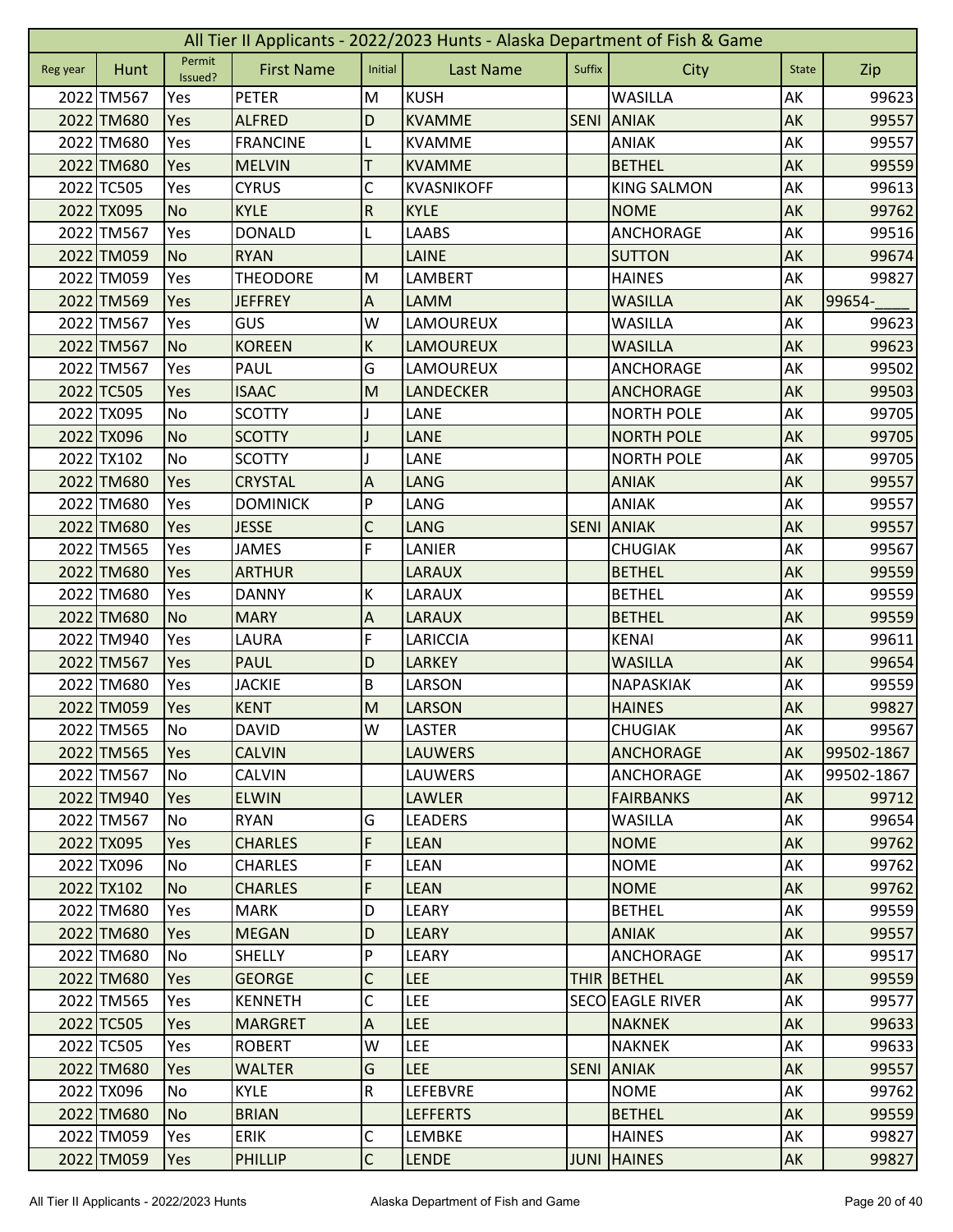| Permit<br><b>First Name</b><br>Initial<br><b>Last Name</b><br>Suffix<br>Hunt<br>City<br><b>State</b><br>Zip<br>Reg year<br>Issued?<br>2022 TC505<br><b>NINA</b><br><b>ANCHORAGE</b><br>AK<br>LESEMANN<br>99508<br>Yes<br>2022 TM680<br><b>NICK</b><br><b>LEVI</b><br>AK<br>Yes<br>H<br>LOWER KALSKAG<br>99626<br>${\sf R}$<br>2022 TM567<br>No<br>LEWIS<br>AK<br>99687<br><b>DANNY</b><br><b>WASILLA</b><br>2022 TC505<br>$\overline{A}$<br>Yes<br><b>TAWNIE</b><br><b>LEWIS</b><br><b>NAKNEK</b><br>AK<br>99633<br>AK<br>2022 TM567<br>No<br>LILLO<br><b>GARY</b><br><b>EAGLE RIVER</b><br>99577-9705<br>2022 TX105<br>Yes<br>A<br><b>LINCOLN</b><br>99784<br><b>DAVIS</b><br><b>WHITE MOUNTAIN</b><br>AK<br>2022 TC505<br>$\mathsf{N}$<br><b>LIND</b><br>AK<br>99549-9025<br>Yes<br>ANDREW<br><b>JUNI</b><br><b>PORT HEIDEN</b><br>2022 TC505<br>$\mathsf{N}$<br><b>PORT HEIDEN</b><br>AK<br>Yes<br><b>ANDREW</b><br><b>LIND</b><br><b>SENI</b><br>99549<br>2022 TC505<br><b>LIND</b><br>99549-9025<br>Yes<br><b>CLARISE</b><br>A<br>PORT HEIDEN<br>AK |
|----------------------------------------------------------------------------------------------------------------------------------------------------------------------------------------------------------------------------------------------------------------------------------------------------------------------------------------------------------------------------------------------------------------------------------------------------------------------------------------------------------------------------------------------------------------------------------------------------------------------------------------------------------------------------------------------------------------------------------------------------------------------------------------------------------------------------------------------------------------------------------------------------------------------------------------------------------------------------------------------------------------------------------------------------------|
|                                                                                                                                                                                                                                                                                                                                                                                                                                                                                                                                                                                                                                                                                                                                                                                                                                                                                                                                                                                                                                                          |
|                                                                                                                                                                                                                                                                                                                                                                                                                                                                                                                                                                                                                                                                                                                                                                                                                                                                                                                                                                                                                                                          |
|                                                                                                                                                                                                                                                                                                                                                                                                                                                                                                                                                                                                                                                                                                                                                                                                                                                                                                                                                                                                                                                          |
|                                                                                                                                                                                                                                                                                                                                                                                                                                                                                                                                                                                                                                                                                                                                                                                                                                                                                                                                                                                                                                                          |
|                                                                                                                                                                                                                                                                                                                                                                                                                                                                                                                                                                                                                                                                                                                                                                                                                                                                                                                                                                                                                                                          |
|                                                                                                                                                                                                                                                                                                                                                                                                                                                                                                                                                                                                                                                                                                                                                                                                                                                                                                                                                                                                                                                          |
|                                                                                                                                                                                                                                                                                                                                                                                                                                                                                                                                                                                                                                                                                                                                                                                                                                                                                                                                                                                                                                                          |
|                                                                                                                                                                                                                                                                                                                                                                                                                                                                                                                                                                                                                                                                                                                                                                                                                                                                                                                                                                                                                                                          |
|                                                                                                                                                                                                                                                                                                                                                                                                                                                                                                                                                                                                                                                                                                                                                                                                                                                                                                                                                                                                                                                          |
|                                                                                                                                                                                                                                                                                                                                                                                                                                                                                                                                                                                                                                                                                                                                                                                                                                                                                                                                                                                                                                                          |
| 2022 TC505<br>$\mathsf{O}$<br><b>LIND</b><br>AK<br>99548<br>Yes<br><b>DONALD</b><br><b>CHIGNIK LAKE</b>                                                                                                                                                                                                                                                                                                                                                                                                                                                                                                                                                                                                                                                                                                                                                                                                                                                                                                                                                  |
| 2022 TC505<br><b>MIRANDA</b><br><b>LIND</b><br>PORT HEIDEN<br>AK<br>99549<br>Yes                                                                                                                                                                                                                                                                                                                                                                                                                                                                                                                                                                                                                                                                                                                                                                                                                                                                                                                                                                         |
| 2022 TC505<br><b>LIND</b><br>AK<br>99549<br>Yes<br><b>NATALIE</b><br>PORT HEIDEN                                                                                                                                                                                                                                                                                                                                                                                                                                                                                                                                                                                                                                                                                                                                                                                                                                                                                                                                                                         |
| S<br>2022 TC505<br><b>LIND</b><br>AK<br>Yes<br><b>RONA</b><br><b>CHIGNIK LAKE</b><br>99548                                                                                                                                                                                                                                                                                                                                                                                                                                                                                                                                                                                                                                                                                                                                                                                                                                                                                                                                                               |
| 2022 TM567<br><b>No</b><br><b>LINDOW</b><br>AK<br><b>JEFFREY</b><br><b>ANCHORAGE</b><br>99502                                                                                                                                                                                                                                                                                                                                                                                                                                                                                                                                                                                                                                                                                                                                                                                                                                                                                                                                                            |
| 2022 TM567<br>AK<br>No<br><b>JOHN</b><br>M<br><b>LINDOW</b><br>99502<br>ANCHORAGE                                                                                                                                                                                                                                                                                                                                                                                                                                                                                                                                                                                                                                                                                                                                                                                                                                                                                                                                                                        |
| 2022 TM567<br>D<br>AK<br>99669<br>Yes<br><b>TONY</b><br><b>LINDOW</b><br><b>SOLDOTNA</b>                                                                                                                                                                                                                                                                                                                                                                                                                                                                                                                                                                                                                                                                                                                                                                                                                                                                                                                                                                 |
| 2022 TM680<br>Yes<br><b>SENI</b><br>AK<br>ANDREW<br>LITTLEFISH<br><b>LOWER KALSKAG</b><br>99626                                                                                                                                                                                                                                                                                                                                                                                                                                                                                                                                                                                                                                                                                                                                                                                                                                                                                                                                                          |
| 2022 TX102<br><b>No</b><br><b>TYLOR</b><br><b>NOME</b><br>AK<br>99762<br>LITTLEJOHN                                                                                                                                                                                                                                                                                                                                                                                                                                                                                                                                                                                                                                                                                                                                                                                                                                                                                                                                                                      |
| 2022 TX105<br><b>No</b><br><b>LOCK</b><br><b>GOLOVIN</b><br>AK<br><b>SHARON</b><br>L<br>99762                                                                                                                                                                                                                                                                                                                                                                                                                                                                                                                                                                                                                                                                                                                                                                                                                                                                                                                                                            |
| 2022 TM059<br>Yes<br><b>FREDERICK</b><br>N<br><b>LOFASO</b><br><b>HAINES</b><br>AK<br>99827                                                                                                                                                                                                                                                                                                                                                                                                                                                                                                                                                                                                                                                                                                                                                                                                                                                                                                                                                              |
| AK<br>2022 TM680<br>AKIACHAK<br>99551<br>Yes<br><b>JONATHAN</b><br>LOMACK                                                                                                                                                                                                                                                                                                                                                                                                                                                                                                                                                                                                                                                                                                                                                                                                                                                                                                                                                                                |
| 2022 TM059<br><b>LONG</b><br>AK<br>Yes<br><b>DAVID</b><br><b>HAINES</b><br>99827                                                                                                                                                                                                                                                                                                                                                                                                                                                                                                                                                                                                                                                                                                                                                                                                                                                                                                                                                                         |
| 2022 TM059<br>C<br>LONG<br><b>DAYTON</b><br><b>HAINES</b><br>AK<br>99827<br>Yes                                                                                                                                                                                                                                                                                                                                                                                                                                                                                                                                                                                                                                                                                                                                                                                                                                                                                                                                                                          |
| AK<br>2022 TM567<br>Yes<br><b>BENJAMIN</b><br><b>LONGESKI</b><br><b>JUNI</b><br><b>WASILLA</b><br>99623                                                                                                                                                                                                                                                                                                                                                                                                                                                                                                                                                                                                                                                                                                                                                                                                                                                                                                                                                  |
| 2022 TM567<br><b>WASILLA</b><br>AK<br>99652<br>Yes<br><b>JASON</b><br><b>LONGESKI</b>                                                                                                                                                                                                                                                                                                                                                                                                                                                                                                                                                                                                                                                                                                                                                                                                                                                                                                                                                                    |
| $\sf K$<br>2022 TX106<br><b>JUNI</b><br>AK<br><b>No</b><br><b>WILLIAM</b><br><b>LONGLEY</b><br>KOTZEBUE<br>99752                                                                                                                                                                                                                                                                                                                                                                                                                                                                                                                                                                                                                                                                                                                                                                                                                                                                                                                                         |
| К<br>2022 TX107<br>KOTZEBUE<br>AK<br>No<br><b>WILLIAM</b><br>LONGLEY<br><b>JUNI</b><br>99752                                                                                                                                                                                                                                                                                                                                                                                                                                                                                                                                                                                                                                                                                                                                                                                                                                                                                                                                                             |
| 2022 TC505<br><b>LONS</b><br>99633<br>Yes<br><b>DESTINY</b><br>M<br><b>NAKNEK</b><br>AK                                                                                                                                                                                                                                                                                                                                                                                                                                                                                                                                                                                                                                                                                                                                                                                                                                                                                                                                                                  |
| 2022 TC505<br>Yes<br><b>TRAVIS</b><br><b>LONS</b><br>AK<br><b>KING SALMON</b><br>99613<br>W                                                                                                                                                                                                                                                                                                                                                                                                                                                                                                                                                                                                                                                                                                                                                                                                                                                                                                                                                              |
| $\mathsf{S}$<br>2022 TM059<br><b>LOOMIS</b><br>AK<br>99827<br><b>CRAIG</b><br><b>HAINES</b><br>Yes                                                                                                                                                                                                                                                                                                                                                                                                                                                                                                                                                                                                                                                                                                                                                                                                                                                                                                                                                       |
| $\boldsymbol{\mathsf{A}}$<br><b>LOPEZ</b><br>AK<br>2022 TC505<br>Yes<br><b>JESSE</b><br><b>KING SALMON</b><br>99613                                                                                                                                                                                                                                                                                                                                                                                                                                                                                                                                                                                                                                                                                                                                                                                                                                                                                                                                      |
| 2022 TM059<br><b>DAVID</b><br>L<br><b>LORENTZ</b><br><b>HAINES</b><br>AK<br>99827<br>Yes                                                                                                                                                                                                                                                                                                                                                                                                                                                                                                                                                                                                                                                                                                                                                                                                                                                                                                                                                                 |
| AK<br>2022 TM940<br><b>JUSTIN</b><br><b>LOVEJOY</b><br><b>FAIRBANKS</b><br>99712-1284<br>Yes                                                                                                                                                                                                                                                                                                                                                                                                                                                                                                                                                                                                                                                                                                                                                                                                                                                                                                                                                             |
| 2022 TC505<br>V<br><b>LUCKHURST</b><br>AK<br>99576<br>Yes<br><b>VASILLII</b><br><b>DILLINGHAM</b>                                                                                                                                                                                                                                                                                                                                                                                                                                                                                                                                                                                                                                                                                                                                                                                                                                                                                                                                                        |
| 2022 TM565<br>W<br><b>LUCORE</b><br>AK<br>99645<br><b>GIRARD</b><br>PALMER<br>Yes                                                                                                                                                                                                                                                                                                                                                                                                                                                                                                                                                                                                                                                                                                                                                                                                                                                                                                                                                                        |
| $\mathsf T$<br>2022 TM565<br>AK<br><b>No</b><br><b>JEFFRIE</b><br><b>LUCORE</b><br><b>PALMER</b><br>99645                                                                                                                                                                                                                                                                                                                                                                                                                                                                                                                                                                                                                                                                                                                                                                                                                                                                                                                                                |
| P<br>2022 TC505<br><b>LUDVICK</b><br>AK<br><b>MARY</b><br><b>KING SALMON</b><br>99613<br>Yes                                                                                                                                                                                                                                                                                                                                                                                                                                                                                                                                                                                                                                                                                                                                                                                                                                                                                                                                                             |
| $\boldsymbol{\mathsf{A}}$<br>2022 TM567<br><b>CHRIS</b><br><b>LUITEN</b><br><b>ANCHORAGE</b><br>AK<br>99504-0000<br>Yes                                                                                                                                                                                                                                                                                                                                                                                                                                                                                                                                                                                                                                                                                                                                                                                                                                                                                                                                  |
| 2022 TC505<br><b>KASIE</b><br>M<br><b>LUKE</b><br><b>KING SALMON</b><br>AK<br>99613<br>Yes                                                                                                                                                                                                                                                                                                                                                                                                                                                                                                                                                                                                                                                                                                                                                                                                                                                                                                                                                               |
| M<br><b>LUX</b><br>AK<br>2022 TC505<br><b>JASON</b><br><b>KING SALMON</b><br>99613<br>Yes                                                                                                                                                                                                                                                                                                                                                                                                                                                                                                                                                                                                                                                                                                                                                                                                                                                                                                                                                                |
| 2022 TM059<br>W<br>AK<br>No<br><b>NELS</b><br><b>LYNCH</b><br><b>HAINES</b><br>99827                                                                                                                                                                                                                                                                                                                                                                                                                                                                                                                                                                                                                                                                                                                                                                                                                                                                                                                                                                     |
| 2022 TX095<br>${\sf R}$<br><b>NOME</b><br>AK<br>99762<br><b>No</b><br><b>ISABEL</b><br><b>MACCAY</b>                                                                                                                                                                                                                                                                                                                                                                                                                                                                                                                                                                                                                                                                                                                                                                                                                                                                                                                                                     |
| ${\sf R}$<br>AK<br>2022 TX096<br><b>ISABEL</b><br><b>MACCAY</b><br><b>NOME</b><br>99762<br>No                                                                                                                                                                                                                                                                                                                                                                                                                                                                                                                                                                                                                                                                                                                                                                                                                                                                                                                                                            |
| AK<br>2022 TC505<br><b>DONALD</b><br><b>MACK</b><br><b>SOUTH NAKNEK</b><br>99670<br>Yes                                                                                                                                                                                                                                                                                                                                                                                                                                                                                                                                                                                                                                                                                                                                                                                                                                                                                                                                                                  |
| 2022 TC505<br>AK<br>Yes<br>PAMELA<br><b>MACK</b><br><b>WASILLA</b><br>99687                                                                                                                                                                                                                                                                                                                                                                                                                                                                                                                                                                                                                                                                                                                                                                                                                                                                                                                                                                              |
| 2022 TM565<br><b>MACKEY</b><br><b>WASILLA</b><br>AK<br>Yes<br><b>DEAN</b><br>A<br>99654                                                                                                                                                                                                                                                                                                                                                                                                                                                                                                                                                                                                                                                                                                                                                                                                                                                                                                                                                                  |
| S<br>2022 TM565<br><b>DENISE</b><br><b>WASILLA</b><br>AK<br>99654<br>No<br><b>MACKEY</b>                                                                                                                                                                                                                                                                                                                                                                                                                                                                                                                                                                                                                                                                                                                                                                                                                                                                                                                                                                 |
| 2022 TM059<br>Yes<br><b>MICHAEL</b><br><b>MACKOWIAK</b><br><b>HAINES</b><br>AK<br>99827                                                                                                                                                                                                                                                                                                                                                                                                                                                                                                                                                                                                                                                                                                                                                                                                                                                                                                                                                                  |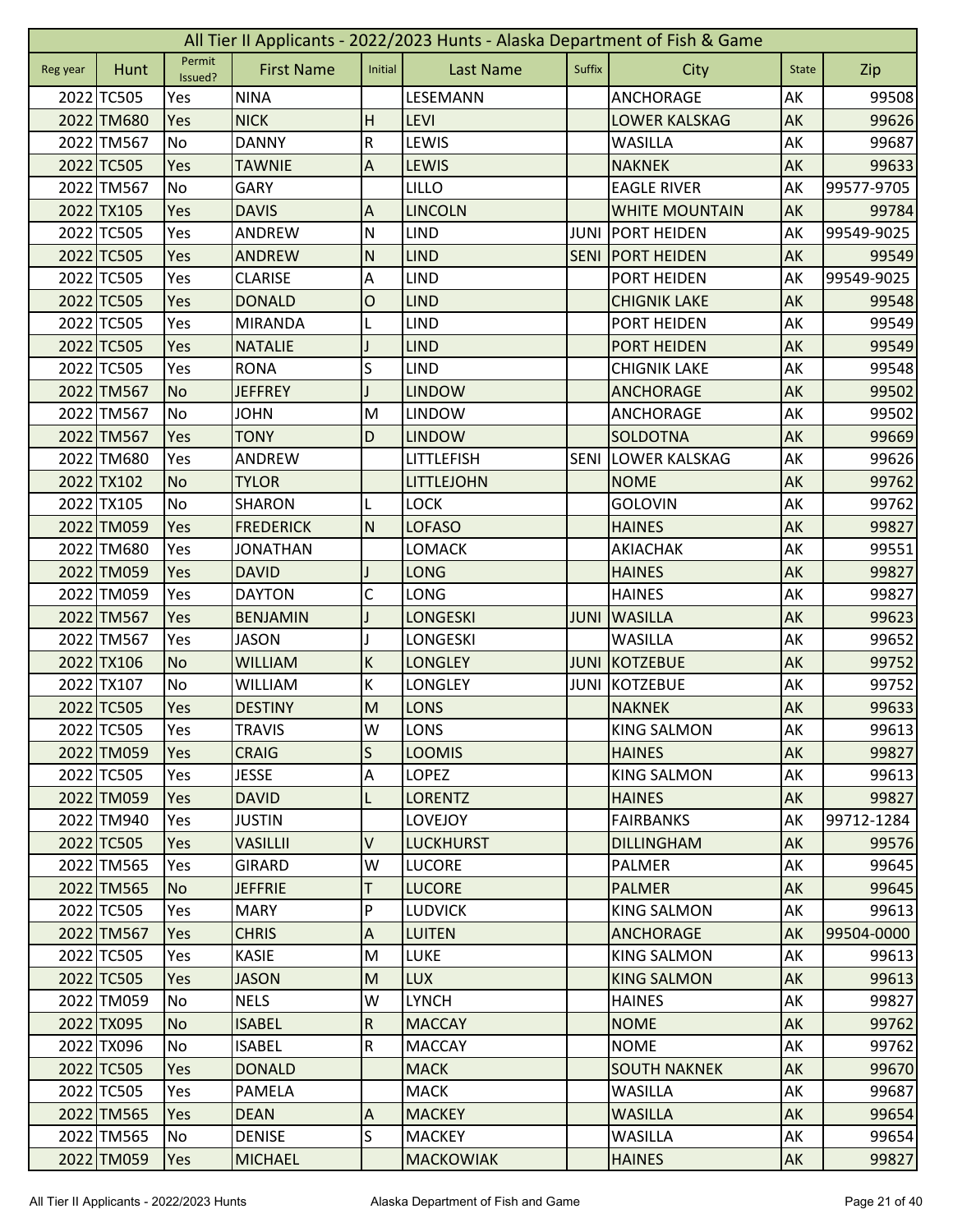|          | All Tier II Applicants - 2022/2023 Hunts - Alaska Department of Fish & Game |                   |                   |              |                   |             |                    |              |       |  |
|----------|-----------------------------------------------------------------------------|-------------------|-------------------|--------------|-------------------|-------------|--------------------|--------------|-------|--|
| Reg year | Hunt                                                                        | Permit<br>Issued? | <b>First Name</b> | Initial      | <b>Last Name</b>  | Suffix      | City               | <b>State</b> | Zip   |  |
|          | 2022 TX095                                                                  | Yes               | <b>CHASE</b>      | D            | <b>MADDEN</b>     |             | <b>NOME</b>        | AK           | 99762 |  |
|          | 2022 TX096                                                                  | <b>No</b>         | <b>CHASE</b>      | D            | <b>MADDEN</b>     |             | <b>NOME</b>        | AK           | 99762 |  |
|          | 2022 TX102                                                                  | No                | <b>CHASE</b>      | D            | <b>MADDEN</b>     |             | <b>NOME</b>        | AK           | 99762 |  |
|          | 2022 TX104                                                                  | <b>No</b>         | <b>CHASE</b>      | D            | <b>MADDEN</b>     |             | <b>NOME</b>        | AK           | 99762 |  |
|          | 2022 TX105                                                                  | <b>No</b>         | <b>CHASE</b>      | D            | <b>MADDEN</b>     |             | <b>NOME</b>        | AK           | 99762 |  |
|          | 2022 TX095                                                                  | <b>No</b>         | <b>ROBERT</b>     | W            | <b>MADDEN</b>     | <b>JUNI</b> | <b>NOME</b>        | AK           | 99762 |  |
|          | 2022 TX096                                                                  | <b>No</b>         | <b>ROBERT</b>     | W            | <b>MADDEN</b>     | <b>JUNI</b> | <b>NOME</b>        | AK           | 99762 |  |
|          | 2022 TX102                                                                  | <b>No</b>         | <b>ROBERT</b>     | W            | <b>MADDEN</b>     | <b>JUNI</b> | <b>NOME</b>        | AK           | 99762 |  |
|          | 2022 TM680                                                                  | Yes               | <b>CURT</b>       | Α            | <b>MADSON</b>     |             | <b>BETHEL</b>      | AK           | 99559 |  |
|          | 2022 TM565                                                                  | Yes               | <b>ROBERT</b>     | F            | <b>MADSON</b>     |             | <b>ANCHORAGE</b>   | AK           | 99522 |  |
|          | 2022 TM940                                                                  | Yes               | <b>JOSEPH</b>     | B            | <b>MAES</b>       |             | <b>KASILOF</b>     | AK           | 99610 |  |
|          | 2022 TM569                                                                  | Yes               | <b>QUINN</b>      | F            | <b>MALCOLM</b>    |             | <b>ANCHORAGE</b>   | AK           | 99507 |  |
|          | 2022 TM059                                                                  | Yes               | <b>RONALD</b>     | A            | <b>MALONE</b>     |             | <b>HAINES</b>      | AK           | 99827 |  |
|          | 2022 TX095                                                                  | <b>No</b>         | <b>JACOB</b>      | A            | <b>MANNIX</b>     |             | <b>NOME</b>        | AK           | 99762 |  |
|          | 2022 TX096                                                                  | No                | <b>JACOB</b>      | Α            | <b>MANNIX</b>     |             | <b>NOME</b>        | AK           | 99762 |  |
|          | 2022 TX102                                                                  | <b>No</b>         | <b>JACOB</b>      | A            | <b>MANNIX</b>     |             | <b>NOME</b>        | AK           | 99762 |  |
|          | 2022 TM565                                                                  | Yes               | <b>RICK</b>       | E            | <b>MANRIQUE</b>   |             | PALMER             | AK           | 99645 |  |
|          | 2022 TX095                                                                  | <b>No</b>         | <b>JOSHUA</b>     | $\mathsf{P}$ | <b>MARBLE</b>     |             | <b>NOME</b>        | AK           | 99762 |  |
|          | 2022 TX096                                                                  | No                | <b>JOSHUA</b>     | P            | <b>MARBLE</b>     |             | <b>NOME</b>        | AK           | 99762 |  |
|          | 2022 TX102                                                                  | <b>No</b>         | <b>JOSHUA</b>     | P            | <b>MARBLE</b>     |             | <b>NOME</b>        | AK           | 99762 |  |
|          | 2022 TX103                                                                  | <b>No</b>         | <b>JOSHUA</b>     | P            | <b>MARBLE</b>     |             | <b>NOME</b>        | AK           | 99762 |  |
|          | 2022 TX104                                                                  | <b>No</b>         | <b>JOSHUA</b>     | ${\sf P}$    | <b>MARBLE</b>     |             | <b>NOME</b>        | AK           | 99762 |  |
|          | 2022 TX105                                                                  | No                | <b>JOSHUA</b>     | P            | <b>MARBLE</b>     |             | <b>NOME</b>        | AK           | 99762 |  |
|          | 2022 TM565                                                                  | <b>No</b>         | <b>KIMBERLY</b>   | $\mathsf C$  | <b>MARCUCCI</b>   |             | <b>ANCHORAGE</b>   | AK           | 99508 |  |
|          | 2022 TC505                                                                  | Yes               | <b>STEPHEN</b>    | P            | <b>MARK</b>       |             | <b>KING SALMON</b> | AK           | 99613 |  |
|          | 2022 TM059                                                                  | Yes               | <b>TERRANCE</b>   | L            | <b>MARTELL</b>    |             | <b>HAINES</b>      | AK           | 99827 |  |
|          | 2022 TC505                                                                  | Yes               | <b>KEVIN</b>      | G            | <b>MARTIN</b>     |             | <b>ANCHORAGE</b>   | AK           | 99502 |  |
|          | 2022 TM059                                                                  | Yes               | <b>ROBERT</b>     | W            | <b>MARTIN</b>     |             | <b>JUNI HAINES</b> | AK           | 99827 |  |
|          | 2022 TM059                                                                  | Yes               | RONALD            | L            | <b>MARTIN</b>     |             | <b>HAINES</b>      | AK           | 99827 |  |
|          | 2022 TX095                                                                  | <b>No</b>         | <b>BRIAN</b>      | M            | <b>MARVIN</b>     |             | <b>NOME</b>        | AK           | 99762 |  |
|          | 2022 TX096                                                                  | No                | <b>BRIAN</b>      | M            | <b>MARVIN</b>     |             | <b>NOME</b>        | AK           | 99762 |  |
|          | 2022 TX102                                                                  | <b>No</b>         | <b>BRIAN</b>      | M            | <b>MARVIN</b>     |             | <b>NOME</b>        | AK           | 99762 |  |
|          | 2022 TX104                                                                  | No                | <b>BRIAN</b>      | M            | <b>MARVIN</b>     |             | <b>NOME</b>        | AK           | 99762 |  |
|          | 2022 TX105                                                                  | <b>No</b>         | <b>BRIAN</b>      | M            | <b>MARVIN</b>     |             | <b>NOME</b>        | AK           | 99762 |  |
|          | 2022 TX106                                                                  | No                | <b>BRIAN</b>      | M            | <b>MARVIN</b>     |             | <b>NOME</b>        | AK           | 99762 |  |
|          | 2022 TM565                                                                  | <b>No</b>         | <b>BRENT</b>      |              | <b>MASON</b>      |             | <b>EAGLE RIVER</b> | AK           | 99577 |  |
|          | 2022 TM059                                                                  | No                | <b>JAKE</b>       | A            | <b>MASON</b>      |             | <b>HAINES</b>      | AK           | 99827 |  |
|          | 2022 TM565                                                                  | Yes               | <b>JIMMY</b>      | ${\sf R}$    | <b>MASON</b>      |             | <b>WILLOW</b>      | AK           | 99688 |  |
|          | 2022 TM565                                                                  | No                | <b>DOUGLAS</b>    | A            | <b>MASSIE</b>     |             | WASILLA            | AK           | 99687 |  |
|          | 2022 TX090                                                                  | <b>No</b>         | <b>DONALD</b>     | L            | <b>MASTERS</b>    |             | <b>UNALAKLEET</b>  | AK           | 99684 |  |
|          | 2022 TC505                                                                  | Yes               | <b>HENRY</b>      |              | <b>MATSON</b>     |             | PORT HEIDEN        | AK           | 99549 |  |
|          | 2022 TC505                                                                  | Yes               | <b>HOLLY</b>      |              | <b>MATSON</b>     |             | <b>PORT HEIDEN</b> | AK           | 99549 |  |
|          | 2022 TC505                                                                  | Yes               | <b>TIMOTHY</b>    | $\sf B$      | <b>MATSON</b>     |             | <b>NAKNEK</b>      | AK           | 99633 |  |
|          | 2022 TM059                                                                  | <b>No</b>         | <b>RONALD</b>     | L            | <b>MAUDLIN</b>    |             | <b>HAINES</b>      | AK           | 99827 |  |
|          | 2022 TM680                                                                  | Yes               | <b>STEPHEN</b>    |              | <b>MAXIE</b>      |             | NAPASKIAK          | AK           | 99559 |  |
|          | 2022 TM565                                                                  | Yes               | <b>SAMUEL</b>     | L            | <b>MAXWELL</b>    |             | <b>ANCHORAGE</b>   | AK           | 99517 |  |
|          | 2022 TM940                                                                  | Yes               | <b>RANDY</b>      | A            | <b>MAYO</b>       |             | <b>FAIRBANKS</b>   | AK           | 99707 |  |
|          |                                                                             |                   |                   |              |                   |             |                    |              |       |  |
|          | 2022 TM059                                                                  | Yes               | <b>ADAM</b>       |              | <b>MCALLISTER</b> |             | <b>HAINES</b>      | AK           | 99827 |  |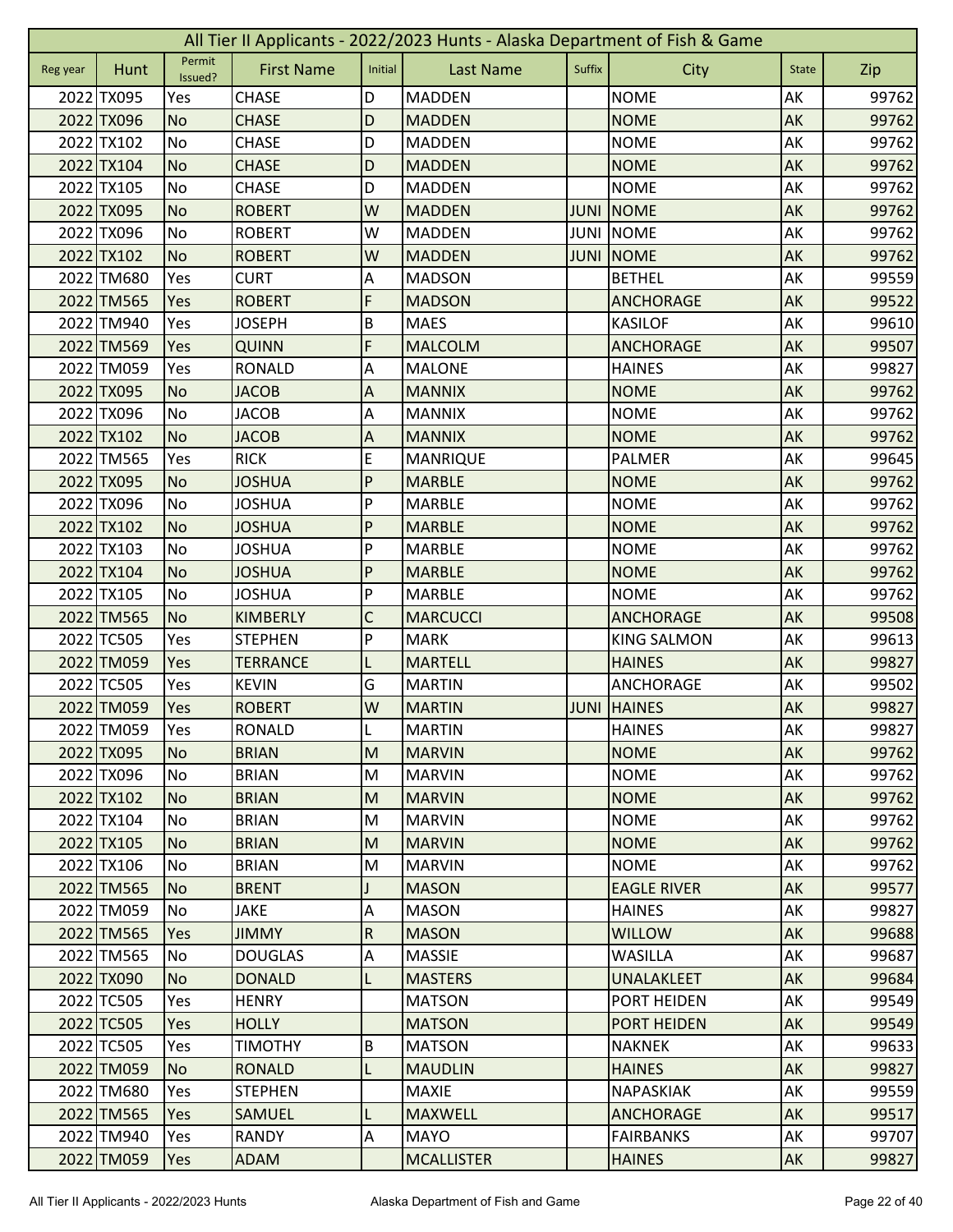|          | All Tier II Applicants - 2022/2023 Hunts - Alaska Department of Fish & Game |                   |                    |                         |                    |             |                       |              |       |  |  |
|----------|-----------------------------------------------------------------------------|-------------------|--------------------|-------------------------|--------------------|-------------|-----------------------|--------------|-------|--|--|
| Reg year | Hunt                                                                        | Permit<br>Issued? | <b>First Name</b>  | Initial                 | <b>Last Name</b>   | Suffix      | City                  | <b>State</b> | Zip   |  |  |
|          | 2022 TC505                                                                  | Yes               | <b>NATHAN</b>      |                         | <b>MCARTHUR</b>    |             | <b>BUCKEYE</b>        | ΑZ           | 85326 |  |  |
|          | 2022 TC505                                                                  | Yes               | <b>ROSANNA</b>     | M                       | <b>MCATHUR</b>     |             | <b>BUCKEYE</b>        | <b>AZ</b>    | 85326 |  |  |
|          | 2022 TM567                                                                  | Yes               | <b>ROBERT</b>      | E.                      | <b>MCCAIN</b>      |             | WILLOW,               | AK           | 99688 |  |  |
|          | 2022 TX107                                                                  | <b>No</b>         | <b>TERRENCE</b>    |                         | <b>MCCALL</b>      |             | <b>KOTZEBUE</b>       | AK           | 99752 |  |  |
|          | 2022 TX095                                                                  | No                | ANDREW             | B                       | <b>MCCANN</b>      |             | <b>NOME</b>           | AK           | 99762 |  |  |
|          | 2022 TX096                                                                  | <b>No</b>         | <b>ANDREW</b>      | $\sf B$                 | <b>MCCANN</b>      |             | <b>NOME</b>           | AK           | 99762 |  |  |
|          | 2022 TX102                                                                  | No                | ANDREW             | B                       | <b>MCCANN</b>      |             | <b>NOME</b>           | AK           | 99762 |  |  |
|          | 2022 TM680                                                                  | <b>No</b>         | <b>WILLIAM</b>     |                         | <b>MCCARR</b>      | <b>JUNI</b> | BETHEL                | AK           | 99559 |  |  |
|          | 2022 TM549                                                                  | No                | CARL               | P                       | <b>MCCLARRINON</b> |             | PORT GRAHAM           | AK           | 99603 |  |  |
|          | 2022 TM565                                                                  | Yes               | <b>RONALD</b>      | E                       | <b>MCCLURG</b>     |             | <b>WASILLA</b>        | AK           | 99623 |  |  |
|          | 2022 TC505                                                                  | Yes               | <b>DELISSA</b>     |                         | <b>MCCORMICK</b>   |             | <b>CHIGNIK LAGOON</b> | AK           | 99565 |  |  |
|          | 2022 TC505                                                                  | Yes               | <b>CHRISTOPHER</b> | M                       | <b>MCDONNELL</b>   |             | <b>NAKNEK</b>         | AK           | 99633 |  |  |
|          | 2022 TM567                                                                  | Yes               | <b>DANIEL</b>      |                         | <b>MCDOWELL</b>    |             | <b>WASILLA</b>        | AK           | 99654 |  |  |
|          | 2022 TM567                                                                  | Yes               | <b>ROBERT</b>      |                         | <b>MCELHANEY</b>   |             | <b>ANCHORAGE</b>      | AK           | 99503 |  |  |
|          | 2022 TC505                                                                  | Yes               | <b>JAMES</b>       | С                       | <b>MCFARLAND</b>   |             | <b>KING SALMON</b>    | АK           | 99613 |  |  |
|          | 2022 TM569                                                                  | Yes               | <b>MERRILL</b>     | M                       | <b>MCGAHAN</b>     |             | <b>NIKISKI</b>        | AK           | 99635 |  |  |
|          | 2022 TM565                                                                  | Yes               | <b>JOHN</b>        | P                       | <b>MCGRATH</b>     |             | <b>CHUGIAK</b>        | AK           | 99567 |  |  |
|          | 2022 TM565                                                                  | Yes               | <b>DAVID</b>       | W                       | <b>MCHOES</b>      |             | <b>SKWENTNA</b>       | AK           | 99667 |  |  |
|          | 2022 TM567                                                                  | No                | <b>CHRISTOPHER</b> | D                       | <b>MCHUGH</b>      |             | <b>ANCHORAGE</b>      | AK           | 99516 |  |  |
|          | 2022 TM569                                                                  | Yes               | <b>BRIAN</b>       | G                       | <b>MCINTOSH</b>    |             | SOLDOTNA              | AK           | 99669 |  |  |
|          | 2022 TM567                                                                  | No                | <b>LEE</b>         |                         | <b>MCKNIGHT</b>    |             | <b>WASILLA</b>        | AK           | 99623 |  |  |
|          | 2022 TM059                                                                  | Yes               | <b>SEAN</b>        | P                       | <b>MCLAUGHLIN</b>  |             | <b>HAINES</b>         | AK           | 99827 |  |  |
|          | 2022 TM565                                                                  | Yes               | <b>DANIEL</b>      | W                       | <b>MCMULLEN</b>    |             | <b>SKWENTNA</b>       | AK           | 99667 |  |  |
|          | 2022 TM549                                                                  | <b>No</b>         | <b>JEFFREY</b>     | A                       | <b>MCMULLEN</b>    |             | <b>PORT GRAHAM</b>    | AK           | 99603 |  |  |
|          | 2022 TM549                                                                  | Yes               | <b>LYDIA</b>       | Α                       | <b>MCMULLEN</b>    |             | PORT GRAHAM           | AK           | 99603 |  |  |
|          | 2022 TM549                                                                  | <b>No</b>         | <b>QUENTIN</b>     | H                       | <b>MCMULLEN</b>    |             | <b>PORT GRAHAM</b>    | AK           | 99603 |  |  |
|          | 2022 TM059                                                                  | <b>No</b>         | EDWARD             | $\overline{\mathsf{R}}$ | <b>MCQUAID</b>     |             | <b>HAINES</b>         | AK           | 99827 |  |  |
|          | 2022 TM680                                                                  | No                | <b>MICHAEL</b>     |                         | <b>MEEKS</b>       |             | <b>BETHEL</b>         | AK           | 99559 |  |  |
|          | 2022 TM549                                                                  | Yes               | <b>BILLY</b>       |                         | <b>MEGANACK</b>    |             | PORT GRAHAM           | AK           | 99603 |  |  |
|          | 2022 TM549                                                                  | <b>No</b>         | <b>NICHOLAS</b>    | W                       | <b>MEGANACK</b>    |             | <b>PORT GRAHAM</b>    | AK           | 99603 |  |  |
|          | 2022 TM549                                                                  | No                | <b>WALTER</b>      |                         | <b>MEGANACK</b>    | <b>JUNI</b> | <b>PORT GRAHAM</b>    | AK           | 99603 |  |  |
|          | 2022 TM549                                                                  | N <sub>o</sub>    | <b>ZETH</b>        | ${\sf R}$               | <b>MEGANACK</b>    |             | <b>PORT GRAHAM</b>    | AK           | 99603 |  |  |
|          | 2022 TM567                                                                  | Yes               | <b>MARTIN</b>      |                         | <b>MEISLER</b>     |             | WILLOW                | AK           | 99688 |  |  |
|          | 2022 TM569                                                                  | Yes               | <b>WILLIAM</b>     | L                       | <b>MELTON</b>      |             | <b>PALMER</b>         | AK           | 99645 |  |  |
|          | 2022 TM549                                                                  | No                | <b>GREGORY</b>     | H                       | <b>MELVIN</b>      |             | <b>KENAI</b>          | AK           | 99611 |  |  |
|          | 2022 TX102                                                                  | <b>No</b>         | <b>GREGORY</b>     | H                       | <b>MELVIN</b>      |             | <b>KENAI</b>          | <b>AK</b>    | 99611 |  |  |
|          | 2022 TX095                                                                  | No                | EARL               |                         | <b>MERCHANT</b>    | <b>THIR</b> | <b>NOME</b>           | AK           | 99762 |  |  |
|          | 2022 TX096                                                                  | No                | <b>EARL</b>        |                         | <b>MERCHANT</b>    |             | <b>THIR NOME</b>      | AK           | 99762 |  |  |
|          | 2022 TX102                                                                  | Yes               | EARL               |                         | <b>MERCHANT</b>    |             | <b>THIR NOME</b>      | AK           | 99762 |  |  |
|          | 2022 TX104                                                                  | <b>No</b>         | <b>EARL</b>        |                         | <b>MERCHANT</b>    |             | <b>THIR NOME</b>      | AK           | 99762 |  |  |
|          | 2022 TX105                                                                  | No                | EARL               |                         | <b>MERCHANT</b>    |             | <b>THIR NOME</b>      | AK           | 99762 |  |  |
|          | 2022 TX106                                                                  | <b>No</b>         | <b>EARL</b>        |                         | <b>MERCHANT</b>    | <b>THIR</b> | <b>NOME</b>           | AK           | 99762 |  |  |
|          | 2022 TM059                                                                  | Yes               | <b>JANIS</b>       | M                       | <b>MERRIMAN</b>    |             | <b>HAINES</b>         | AK           | 99827 |  |  |
|          | 2022 TM565                                                                  | Yes               | <b>RICHARD</b>     | E                       | <b>METZGER</b>     |             | <b>WASILLA</b>        | AK           | 99687 |  |  |
|          | 2022 TX096                                                                  | No                | <b>PATRICK</b>     | E                       | <b>MEYER</b>       |             | <b>NOME</b>           | AK           | 99762 |  |  |
|          | 2022 TM565                                                                  | N <sub>o</sub>    | <b>MATTHEW</b>     | ${\sf P}$               | <b>MICHETTI</b>    |             | <b>ANCHORAGE</b>      | AK           | 99515 |  |  |
|          | 2022 TM565                                                                  | Yes               | <b>BENJAMIN</b>    |                         | <b>MIEBS</b>       |             | PALMER                | AK           | 99645 |  |  |
|          | 2022 TM565                                                                  | Yes               | <b>DIANNA</b>      | L                       | <b>MIEBS</b>       |             | <b>PALMER</b>         | AK           | 99645 |  |  |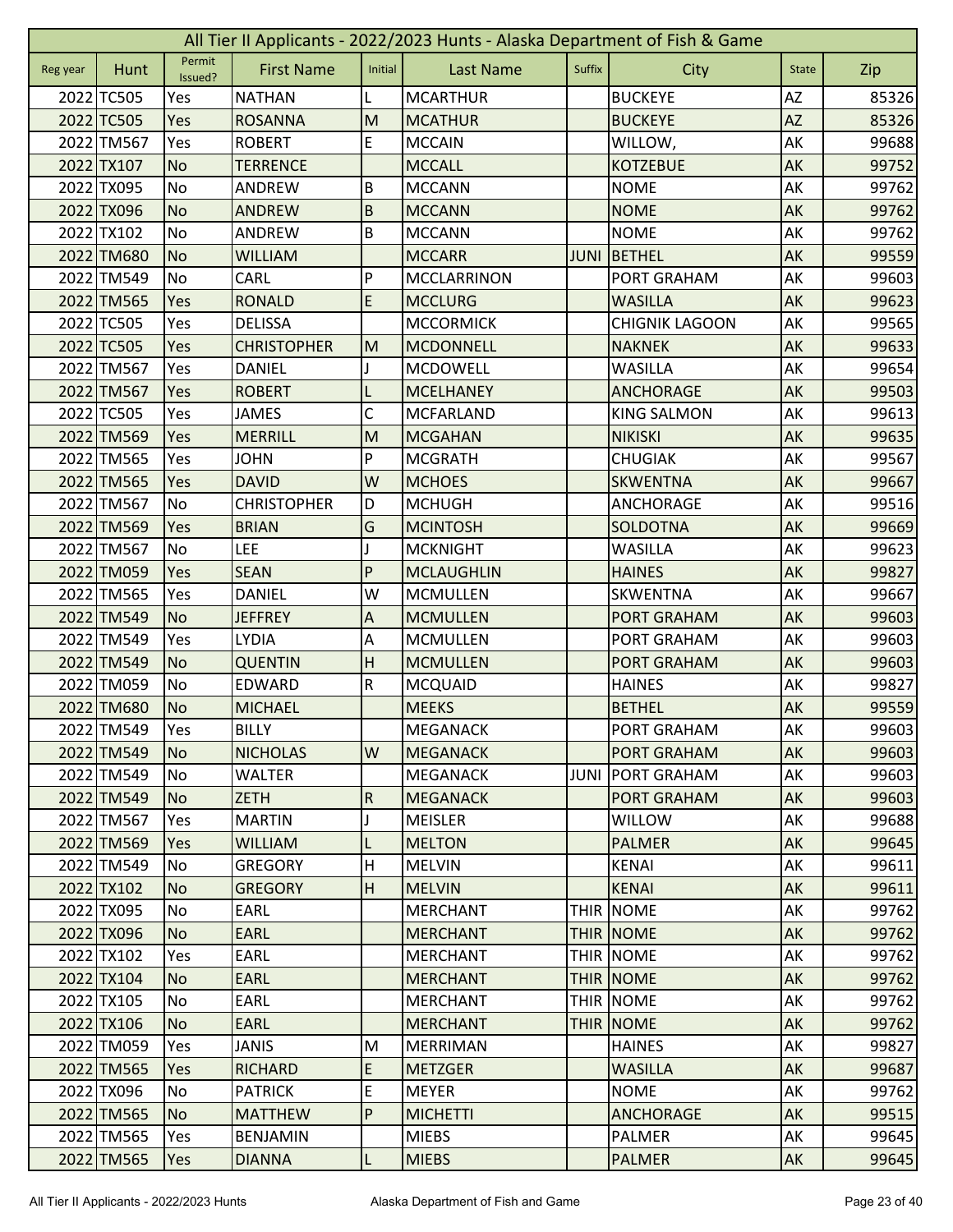|          | All Tier II Applicants - 2022/2023 Hunts - Alaska Department of Fish & Game |                   |                   |                           |                        |             |                    |              |            |  |  |
|----------|-----------------------------------------------------------------------------|-------------------|-------------------|---------------------------|------------------------|-------------|--------------------|--------------|------------|--|--|
| Reg year | Hunt                                                                        | Permit<br>Issued? | <b>First Name</b> | Initial                   | <b>Last Name</b>       | Suffix      | City               | <b>State</b> | Zip        |  |  |
|          | 2022 TM565                                                                  | Yes               | <b>FRANK</b>      | G                         | <b>MIELKE</b>          |             | <b>CHUGIAK</b>     | AK           | 99567      |  |  |
|          | 2022 TM565                                                                  | Yes               | <b>JAMES</b>      | W                         | <b>MIELKE</b>          |             | <b>WASILLA</b>     | AK           | 99687      |  |  |
|          | 2022 TM565                                                                  | No                | <b>LYDIA</b>      | ${\sf R}$                 | <b>MIELKE</b>          |             | <b>BIG LAKE</b>    | AK           | 99652      |  |  |
|          | 2022 TM567                                                                  | <b>No</b>         | <b>LYDIA</b>      | ${\sf R}$                 | <b>MIELKE</b>          |             | <b>BIG LAKE</b>    | AK           | 99652      |  |  |
|          | 2022 TM565                                                                  | <b>No</b>         | PHILLIP           | D                         | <b>MIELKE</b>          |             | <b>BIG LAKE</b>    | AK           | 99652      |  |  |
|          | 2022 TM567                                                                  | <b>No</b>         | <b>PHILLIP</b>    | D                         | <b>MIELKE</b>          |             | <b>BIG LAKE</b>    | AK           | 99652      |  |  |
|          | 2022 TM565                                                                  | <b>No</b>         | SAMUEL            | D                         | <b>MIELKE</b>          |             | <b>BIG LAKE</b>    | AK           | 99652      |  |  |
|          | 2022 TM567                                                                  | <b>No</b>         | SAMUEL            | D                         | <b>MIELKE</b>          |             | <b>BIG LAKE</b>    | AK           | 99652      |  |  |
|          | 2022 TC505                                                                  | Yes               | <b>GARRY</b>      | E                         | <b>MIKKELSON</b>       |             | <b>NAKNEK</b>      | AK           | 99633      |  |  |
|          | 2022 TC505                                                                  | Yes               | <b>ROSE</b>       | S                         | <b>MIKKELSON</b>       |             | <b>NAKNEK</b>      | AK           | 99633      |  |  |
|          | 2022 TM567                                                                  | No                | <b>ADDISON</b>    |                           | <b>MILLER</b>          |             | <b>EAGLE RIVER</b> | AK           | 99577      |  |  |
|          | 2022 TM567                                                                  | No                | <b>BENJMAIN</b>   | F                         | <b>MILLER</b>          |             | <b>SOLDOTNA</b>    | AK           | 99669      |  |  |
|          | 2022 TM567                                                                  | No                | <b>BRITTANY</b>   | L                         | <b>MILLER</b>          |             | SOLDOTNA           | AK           | 99669      |  |  |
|          | 2022 TM565                                                                  | Yes               | <b>DAVID</b>      |                           | <b>MILLER</b>          |             | <b>WASILLA</b>     | AK           | 99623      |  |  |
|          | 2022 TM567                                                                  | No                | <b>DAVID</b>      |                           | <b>MILLER</b>          |             | <b>WASILLA</b>     | AK           | 99623      |  |  |
|          | 2022 TM059                                                                  | Yes               | <b>KRISTOPHER</b> |                           | <b>MILLER</b>          |             | <b>HAINES</b>      | AK           | 99827      |  |  |
|          | 2022 TX095                                                                  | No                | <b>REBECCA</b>    | M                         | <b>MILLER</b>          |             | <b>NOME</b>        | AK           | 99762      |  |  |
|          | 2022 TX096                                                                  | <b>No</b>         | <b>REBECCA</b>    | M                         | <b>MILLER</b>          |             | <b>NOME</b>        | AK           | 99762      |  |  |
|          | 2022 TX102                                                                  | No                | <b>REBECCA</b>    | M                         | <b>MILLER</b>          |             | <b>NOME</b>        | AK           | 99762      |  |  |
|          | 2022 TM059                                                                  | Yes               | <b>ROBERT</b>     | D                         | <b>MILLER</b>          |             | <b>HAINES</b>      | AK           | 99827      |  |  |
|          | 2022 TX095                                                                  | No                | <b>TREVOR</b>     | $\mathsf{H}$              | <b>MILLER</b>          |             | <b>NOME</b>        | AK           | 99762      |  |  |
|          | 2022 TX096                                                                  | <b>No</b>         | <b>TREVOR</b>     | H                         | <b>MILLER</b>          |             | <b>NOME</b>        | AK           | 99762      |  |  |
|          | 2022 TX102                                                                  | Yes               | <b>TREVOR</b>     | H                         | <b>MILLER</b>          |             | <b>NOME</b>        | AK           | 99762      |  |  |
|          | 2022 TX090                                                                  | <b>No</b>         | <b>CATHY</b>      | M                         | <b>MILLETT-BURRESS</b> |             | <b>UNALAKLEET</b>  | AK           | 99684      |  |  |
|          | 2022 TM567                                                                  | Yes               | <b>DOUGLAS</b>    | ${\sf R}$                 | <b>MILLS</b>           |             | <b>PALMER</b>      | AK           | 99645      |  |  |
|          | 2022 TX107                                                                  | <b>No</b>         | <b>JASON</b>      |                           | <b>MILLS</b>           |             | <b>NOATAK</b>      | AK           | 99761-0000 |  |  |
|          | 2022 TX107                                                                  | Yes               | <b>ROBYN</b>      |                           | <b>MILLS</b>           |             | <b>NOATAK</b>      | AK           | 99761      |  |  |
|          | 2022 TX107                                                                  | <b>No</b>         | <b>JOSEPH</b>     | M                         | MILLS-BAIN             |             | <b>KOTZEBUE</b>    | AK           | 99752      |  |  |
|          | 2022 TM565                                                                  | Yes               | PAUL              | $\overline{E}$            | MINNICK                |             | WASILLA            | AK           | 99687      |  |  |
|          | 2022 TM565                                                                  | Yes               | <b>TERRY</b>      | $\vee$                    | <b>MINNICK</b>         |             | <b>WASILLA</b>     | AK           | 99654      |  |  |
|          | 2022 TM565                                                                  | Yes               | <b>TODD</b>       | L                         | <b>MINNICK</b>         |             | <b>WASILLA</b>     | AK           | 99687      |  |  |
|          | 2022 TM565                                                                  | Yes               | <b>DARRELL</b>    | $\overline{\mathsf{R}}$   | <b>MISNER</b>          |             | <b>KASILOF</b>     | AK           | 99610      |  |  |
|          | 2022 TX096                                                                  | No                | <b>MATTHEW</b>    |                           | <b>MITCHELL</b>        |             | <b>NOME</b>        | AK           | 99762      |  |  |
|          | 2022 TX106                                                                  | <b>No</b>         | <b>MATTHEW</b>    |                           | <b>MITCHELL</b>        |             | <b>NOME</b>        | AK           | 99762      |  |  |
|          | 2022 TX095                                                                  | No                | <b>MATTHEW</b>    | С                         | <b>MITCHELL</b>        |             | <b>NOME</b>        | AK           | 99762      |  |  |
|          | 2022 TM059                                                                  | Yes               | <b>MARK</b>       | $\boldsymbol{\mathsf{A}}$ | <b>MITCHELTREE</b>     |             | <b>HAINES</b>      | AK           | 99827-1036 |  |  |
|          | 2022 TM567                                                                  | No                | <b>PHILIP</b>     | S                         | <b>MLESCHNITZA</b>     |             | <b>WASILLA</b>     | AK           | 99654      |  |  |
|          | 2022 TM565                                                                  | N <sub>o</sub>    | <b>MATTHEW</b>    | $\overline{A}$            | <b>MONACO</b>          |             | <b>PALMER</b>      | AK           | 99645      |  |  |
|          | 2022 TC505                                                                  | Yes               | <b>RUTH</b>       |                           | <b>MONSEN</b>          |             | <b>NAKNEK</b>      | AK           | 99633      |  |  |
|          | 2022 TC505                                                                  | <b>Yes</b>        | <b>PETER</b>      | $\overline{A}$            | <b>MONTANELLI</b>      |             | <b>ANCHORAGE</b>   | AK           | 99507      |  |  |
|          | 2022 TM549                                                                  | Yes               | <b>RICHARD</b>    | D                         | <b>MOONIN</b>          |             | PORT GRAHAM        | AK           | 99603      |  |  |
|          | 2022 TC505                                                                  | Yes               | <b>DENALI</b>     | M                         | <b>MOORCROFT</b>       |             | <b>KING SALMON</b> | AK           | 99613      |  |  |
|          | 2022 TC505                                                                  | Yes               | <b>EVERETT</b>    | W                         | <b>MOORCROFT</b>       |             | <b>KING SALMON</b> | AK           | 99613      |  |  |
|          | 2022 TX090                                                                  | <b>No</b>         | <b>ROY</b>        | $\mathsf C$               | <b>MOORE</b>           | <b>JUNI</b> | KODIAK             | AK           | 99615      |  |  |
|          | 2022 TM565                                                                  | Yes               | <b>MILDRED</b>    |                           | <b>MOORES</b>          |             | PALMER             | AK           | 99645      |  |  |
|          | 2022 TM549                                                                  | IN <sub>O</sub>   | <b>SEAN</b>       | ${\sf R}$                 | <b>MORAN</b>           |             | <b>HOMER</b>       | AK           | 99603      |  |  |
|          | 2022 TM680                                                                  | Yes               | <b>AARON</b>      | P                         | <b>MORGAN</b>          |             | ANIAK              | AK           | 99557      |  |  |
|          | 2022 TM680                                                                  | Yes               | <b>BRUCE</b>      | W                         | <b>MORGAN</b>          |             | <b>ANIAK</b>       | AK           | 99557      |  |  |
|          |                                                                             |                   |                   |                           |                        |             |                    |              |            |  |  |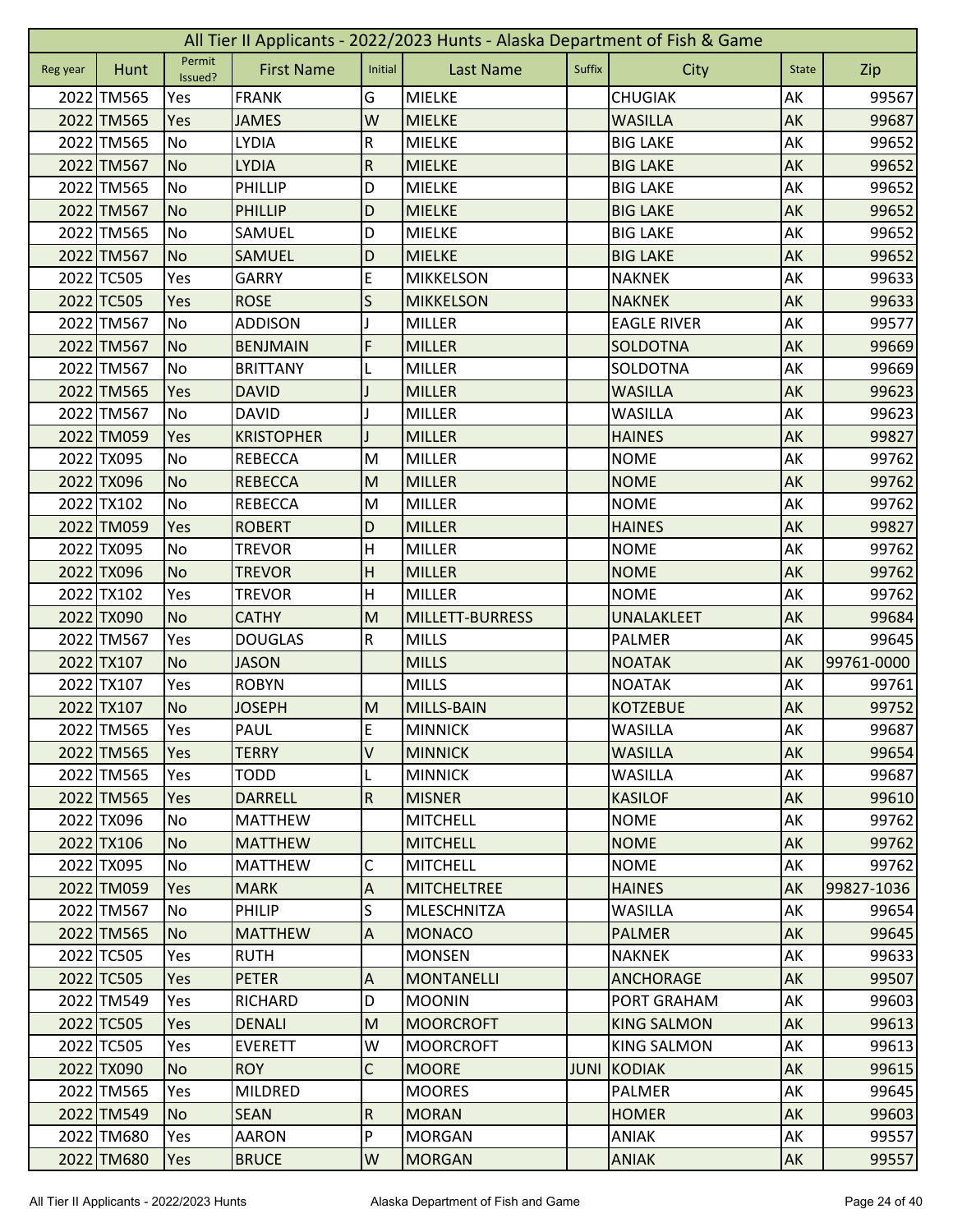|          | All Tier II Applicants - 2022/2023 Hunts - Alaska Department of Fish & Game |                   |                   |                           |                     |             |                      |              |            |  |  |  |
|----------|-----------------------------------------------------------------------------|-------------------|-------------------|---------------------------|---------------------|-------------|----------------------|--------------|------------|--|--|--|
| Reg year | Hunt                                                                        | Permit<br>Issued? | <b>First Name</b> | Initial                   | <b>Last Name</b>    | Suffix      | City                 | <b>State</b> | Zip        |  |  |  |
|          | 2022 TM680                                                                  | Yes               | <b>DONALD</b>     | Α                         | <b>MORGAN</b>       |             | <b>ANIAK</b>         | AK           | 99557      |  |  |  |
|          | 2022 TM680                                                                  | Yes               | <b>EARL</b>       | H                         | <b>MORGAN</b>       |             | <b>LOWER KALSKAG</b> | AK           | 99626      |  |  |  |
|          | 2022 TM680                                                                  | Yes               | <b>ERIC</b>       | P                         | <b>MORGAN</b>       | JUNI        | <b>CHUATHBALUK</b>   | AK           | 99557      |  |  |  |
|          | 2022 TM680                                                                  | Yes               | <b>ERIC</b>       | ${\sf R}$                 | <b>MORGAN</b>       | <b>SR</b>   | <b>CHUATHBALUK</b>   | AK           | 99557      |  |  |  |
|          | 2022 TM680                                                                  | Yes               | <b>HARRY</b>      | $\mathsf{N}$              | <b>MORGAN</b>       | <b>JUNI</b> | <b>ANIAK</b>         | AK           | 99557      |  |  |  |
|          | 2022 TM680                                                                  | Yes               | <b>KENNY</b>      | A                         | <b>MORGAN</b>       |             | <b>KALSKAG</b>       | AK           | 99607      |  |  |  |
|          | 2022 TM680                                                                  | Yes               | <b>LEE</b>        |                           | <b>MORGAN</b>       |             | ANIAK                | AK           | 99557      |  |  |  |
|          | 2022 TM680                                                                  | Yes               | <b>MATT</b>       |                           | <b>MORGAN</b>       |             | <b>ANIAK</b>         | AK           | 99557      |  |  |  |
|          | 2022 TM680                                                                  | Yes               | <b>PATRICK</b>    | A                         | <b>MORGAN</b>       |             | <b>ANIAK</b>         | AK           | 99557      |  |  |  |
|          | 2022 TM680                                                                  | Yes               | <b>ROBERT</b>     | T                         | <b>MORGAN</b>       |             | <b>ANIAK</b>         | AK           | 99557      |  |  |  |
|          | 2022 TM680                                                                  | Yes               | <b>SHANE</b>      | ${\sf R}$                 | <b>MORGAN</b>       |             | <b>BETHEL</b>        | AK           | 99559-2507 |  |  |  |
|          | 2022 TM680                                                                  | Yes               | <b>WALTER</b>     | A                         | <b>MORGAN</b>       | <b>JUNI</b> | <b>ANIAK</b>         | AK           | GM680      |  |  |  |
|          | 2022 TM680                                                                  | Yes               | <b>WALTER</b>     | Α                         | <b>MORGAN</b>       | <b>SENI</b> | <b>LOWER KALSKAG</b> | AK           | 99626      |  |  |  |
|          | 2022 TM680                                                                  | Yes               | <b>WAYNE</b>      | A                         | <b>MORGAN</b>       |             | <b>ANIAK</b>         | AK           | 99557      |  |  |  |
|          | 2022 TM680                                                                  | Yes               | <b>ALEXIE</b>     | B                         | <b>MORRIS</b>       | <b>SENI</b> | <b>KWETHLUK</b>      | AK           | 99621      |  |  |  |
|          | 2022 TM567                                                                  | <b>No</b>         | <b>JOHN</b>       | T                         | <b>MORRIS</b>       |             | <b>KENAI</b>         | AK           | 99611      |  |  |  |
|          | 2022 TM569                                                                  | Yes               | <b>JOHN</b>       | Τ                         | <b>MORRIS</b>       |             | <b>KENAI</b>         | AK           | 99611      |  |  |  |
|          | 2022 TM680                                                                  | Yes               | <b>ROBERT</b>     | Z                         | <b>MORRIS</b>       |             | <b>ANIAK</b>         | AK           | 99557      |  |  |  |
|          | 2022 TC505                                                                  | Yes               | <b>GRAHAM</b>     |                           | <b>MORRISON</b>     |             | <b>KING SALMON</b>   | AK           | 99613      |  |  |  |
|          | 2022 TM680                                                                  | Yes               | <b>KORY</b>       | $\mathsf C$               | <b>MORROW</b>       |             | <b>ANIAK</b>         | AK           | 99557      |  |  |  |
|          | 2022 TX105                                                                  | No                | <b>KENNETH</b>    |                           | <b>MORTON</b>       |             | <b>NOME</b>          | AK           | 99762      |  |  |  |
|          | 2022 TX095                                                                  | <b>No</b>         | <b>KENNETH</b>    | M                         | <b>MORTON</b>       |             | <b>NOME</b>          | AK           | 99762      |  |  |  |
|          | 2022 TX096                                                                  | No                | <b>KENNETH</b>    | M                         | <b>MORTON</b>       |             | <b>NOME</b>          | AK           | 99762      |  |  |  |
|          | 2022 TX102                                                                  | <b>No</b>         | <b>KENNETH</b>    | M                         | <b>MORTON</b>       |             | <b>NOME</b>          | AK           | 99762      |  |  |  |
|          | 2022 TM567                                                                  | Yes               | <b>TIMOTHY</b>    | E                         | <b>MOSLEY</b>       | <b>SENI</b> | <b>ANCHORAGE</b>     | AK           | 99507-2494 |  |  |  |
|          | 2022 TC505                                                                  | Yes               | <b>DANIEL</b>     | E                         | <b>MOSS</b>         |             | <b>KING SALMON</b>   | AK           | 99613      |  |  |  |
|          | 2022 TM567                                                                  | No                | <b>BRETT</b>      | D                         | <b>MULLER</b>       |             | ANCHORAGE            | AK           | 99517      |  |  |  |
|          | 2022 TM059                                                                  | Yes               | <b>CHERYL</b>     |                           | <b>MULLINS</b>      |             | <b>HAINES</b>        | AK           | 99827      |  |  |  |
|          | 2022 TC505                                                                  | Yes               | <b>CONNOR</b>     | $\perp$                   | <b>MURPHY</b>       |             | <b>KODIAK</b>        | AK           | 99615      |  |  |  |
|          | 2022 TC505                                                                  | <b>Yes</b>        | <b>MEESHA</b>     | E                         | <b>MURPHY</b>       |             | <b>KODIAK</b>        | AK           | 99615      |  |  |  |
|          | 2022 TX095                                                                  | No                | <b>PATRICIA</b>   |                           | <b>MURPHY</b>       |             | <b>NOME</b>          | AK           | 99762      |  |  |  |
|          | 2022 TX096                                                                  | No                | <b>PATRICIA</b>   |                           | <b>MURPHY</b>       |             | <b>NOME</b>          | AK           | 99762      |  |  |  |
|          | 2022 TC505                                                                  | Yes               | <b>ROBERT</b>     |                           | <b>MURPHY</b>       |             | <b>KODIAK</b>        | AK           | 99615      |  |  |  |
|          | 2022 TM567                                                                  | Yes               | <b>CHARLES</b>    | M                         | <b>MUSCHANY</b>     |             | <b>ANCHORAGE</b>     | AK           | 99502      |  |  |  |
|          | 2022 TM569                                                                  | No                | <b>CHARLES</b>    | M                         | <b>MUSCHANY</b>     |             | ANCHORAGE            | AK           | 99502      |  |  |  |
|          | 2022 TX096                                                                  | <b>No</b>         | <b>JAMES</b>      | $\mathsf D$               | <b>MUSICH</b>       |             | <b>NOME</b>          | AK           | 99762-1023 |  |  |  |
|          | 2022 TC505                                                                  | Yes               | <b>DALE</b>       | С                         | <b>MYERS</b>        |             | <b>KING SALMON</b>   | AK           | 99613      |  |  |  |
|          | 2022 TC505                                                                  | Yes               | <b>KATHLEEN</b>   | A                         | <b>MYERS</b>        |             | <b>KING SALMON</b>   | AK           | 99613      |  |  |  |
|          | 2022 TC505                                                                  | <b>Yes</b>        | <b>TAYLOR</b>     | M                         | <b>MYERS</b>        |             | <b>KING SALMON</b>   | AK           | 99613      |  |  |  |
|          | 2022 TM059                                                                  | <b>No</b>         | <b>CHRISTINE</b>  | $\mathsf C$               | <b>NAGY</b>         |             | <b>HAINES</b>        | AK           | 99827      |  |  |  |
|          | 2022 TX090                                                                  | Yes               | <b>WASSAQ E</b>   | E                         | <b>NANOUK JONES</b> |             | UNALAKLEET           | AK           | 99684      |  |  |  |
|          | 2022 TM059                                                                  | Yes               | <b>DONALD</b>     | G                         | <b>NARUM</b>        |             | <b>HAINES</b>        | AK           | 99827      |  |  |  |
|          | 2022 TM059                                                                  | Yes               | <b>DONALD</b>     | L                         | <b>NASH</b>         |             | <b>HAINES</b>        | AK           | 99827      |  |  |  |
|          | 2022 TC505                                                                  | Yes               | <b>ROBERT</b>     | W                         | <b>NASH</b>         |             | <b>PALMER</b>        | AK           | 99645      |  |  |  |
|          | 2022 TM567                                                                  | No                | <b>ROBERT</b>     | W                         | <b>NASH</b>         |             | PALMER               | AK           | 99645      |  |  |  |
|          | 2022 TC505                                                                  | Yes               | <b>CALDON</b>     | $\boldsymbol{\mathsf{A}}$ | <b>NASHOOKPUK</b>   |             | <b>DILLINGHAM</b>    | AK           | 99576      |  |  |  |
|          | 2022 TC505                                                                  | Yes               | <b>DEREK</b>      |                           | <b>NASHOOKPUK</b>   |             | ANCHORAGE            | AK           | 99508      |  |  |  |
|          | 2022 TC505                                                                  | Yes               | <b>LESLIE</b>     |                           | <b>NASHOOKPUK</b>   |             | <b>NAKNEK</b>        | AK           | 99633      |  |  |  |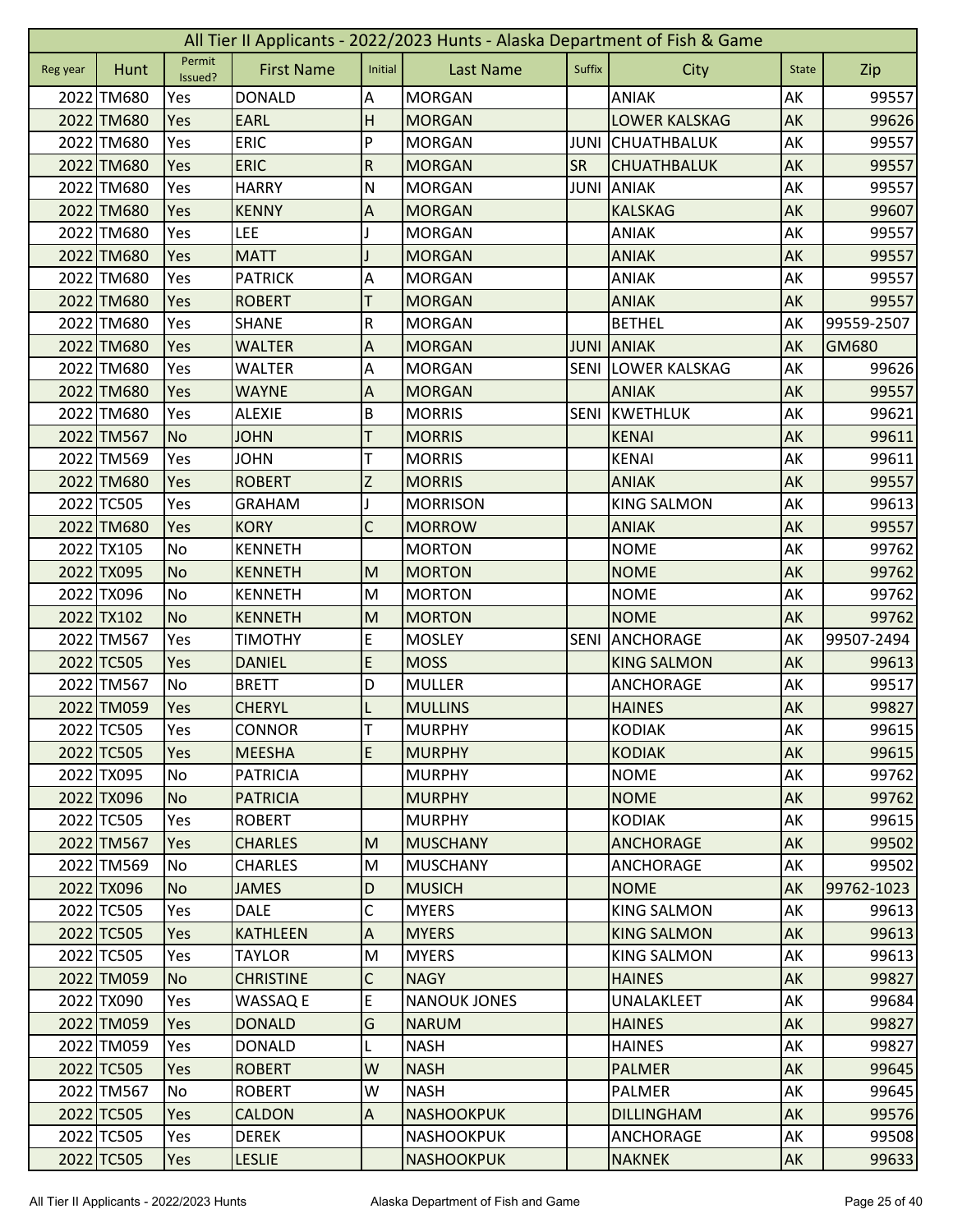|          | All Tier II Applicants - 2022/2023 Hunts - Alaska Department of Fish & Game |                   |                    |              |                     |             |                      |              |            |  |  |  |
|----------|-----------------------------------------------------------------------------|-------------------|--------------------|--------------|---------------------|-------------|----------------------|--------------|------------|--|--|--|
| Reg year | Hunt                                                                        | Permit<br>Issued? | <b>First Name</b>  | Initial      | <b>Last Name</b>    | Suffix      | City                 | <b>State</b> | Zip        |  |  |  |
|          | 2022 TC505                                                                  | Yes               | <b>RHONDA</b>      |              | <b>NASHOOKUK</b>    |             | <b>NAKNEK</b>        | AK           | 99633      |  |  |  |
|          | 2022 TX104                                                                  | <b>No</b>         | <b>SETH</b>        |              | <b>NAYOKPUK</b>     |             | <b>SHISHMAREF</b>    | AK           | 99772      |  |  |  |
|          | 2022 TX090                                                                  | No                | LARRY              |              | <b>NEFF</b>         |             | <b>NOME</b>          | AK           | 99762      |  |  |  |
|          | 2022 TX095                                                                  | <b>No</b>         | <b>LARRY</b>       |              | <b>NEFF</b>         |             | <b>NOME</b>          | AK           | 99762-1395 |  |  |  |
|          | 2022 TX096                                                                  | <b>No</b>         | LARRY              |              | <b>NEFF</b>         |             | <b>NOME</b>          | AK           | 99762-1395 |  |  |  |
|          | 2022 TX102                                                                  | <b>No</b>         | <b>LARRY</b>       |              | <b>NEFF</b>         |             | <b>NOME</b>          | AK           | 99762-1395 |  |  |  |
|          | 2022 TX103                                                                  | <b>No</b>         | LARRY              |              | <b>NEFF</b>         |             | <b>NOME</b>          | AK           | 99762-1395 |  |  |  |
|          | 2022 TX105                                                                  | <b>No</b>         | <b>LARRY</b>       |              | <b>NEFF</b>         |             | <b>NOME</b>          | AK           | 99762      |  |  |  |
|          | 2022 TM059                                                                  | Yes               | <b>ANDREA</b>      | L            | <b>NELSON</b>       |             | <b>HAINES</b>        | AK           | 99827      |  |  |  |
|          | 2022 TM569                                                                  | Yes               | <b>BRIAN</b>       | W            | <b>NELSON</b>       |             | <b>ANCHORAGE</b>     | AK           | 99516      |  |  |  |
|          | 2022 TM680                                                                  | Yes               | CASE               | Η            | <b>NELSON</b>       | <b>SENI</b> | <b>ANIAK</b>         | AK           | 99557      |  |  |  |
|          | 2022 TX090                                                                  | Yes               | <b>TIMOTHY</b>     | D            | <b>NELSON</b>       |             | UNALAKLEET           | AK           | 99684      |  |  |  |
|          | 2022 TM059                                                                  | Yes               | <b>JOHN</b>        | P            | <b>NETTLETON</b>    |             | <b>HAINES</b>        | АK           | 99827      |  |  |  |
|          | 2022 TM567                                                                  | Yes               | <b>DAVID</b>       | $\sf B$      | <b>NEWLON</b>       |             | <b>WILLOW</b>        | AK           | 99688      |  |  |  |
|          | 2022 TM680                                                                  | Yes               | <b>JAMES</b>       | А            | <b>NICHOLAI</b>     |             | <b>NAPASKIAK</b>     | AK           | 99559-9999 |  |  |  |
|          | 2022 TM680                                                                  | Yes               | <b>PHILLIP</b>     | G            | <b>NICHOLAI</b>     | <b>JUNI</b> | <b>BETHEL</b>        | AK           | 99559      |  |  |  |
|          | 2022 TM680                                                                  | Yes               | <b>MARCO</b>       | A            | <b>NICHOLSON</b>    |             | <b>ANIAK</b>         | AK           | 99557      |  |  |  |
|          | 2022 TM680                                                                  | <b>No</b>         | <b>MARTIN</b>      | Z            | <b>NICK</b>         |             | <b>BETHEL</b>        | AK           | 99559      |  |  |  |
|          | 2022 TM569                                                                  | Yes               | <b>TIMOTHY</b>     |              | <b>NICOLA</b>       |             | <b>ANCHORAGE</b>     | AK           | 99502-3128 |  |  |  |
|          | 2022 TM680                                                                  | Yes               | <b>CHRIS</b>       | D            | <b>NICOLAI</b>      |             | <b>BETHEL</b>        | AK           | 99559      |  |  |  |
|          | 2022 TM680                                                                  | Yes               | <b>JOHN</b>        | Y            | <b>NICOLAI</b>      |             | <b>KWETHLUK</b>      | AK           | 99621      |  |  |  |
|          | 2022 TM680                                                                  | Yes               | <b>JENNY</b>       | M            | <b>NICOLI</b>       |             | <b>ANIAK</b>         | AK           | 99557      |  |  |  |
|          | 2022 TM680                                                                  | Yes               | <b>NICKIE</b>      |              | <b>NICOLIE</b>      |             | <b>ANIAK</b>         | AK           | 99557-0175 |  |  |  |
|          | 2022 TM680                                                                  | Yes               | <b>JAMES</b>       | M            | <b>NICORI</b>       |             | <b>KWETHLUK</b>      | AK           | 99621      |  |  |  |
|          | 2022 TC505                                                                  | Yes               | PAULA              | J            | NIEDERMEYER         |             | <b>KING SALMON</b>   | AK           | 99613      |  |  |  |
|          | 2022 TX104                                                                  | <b>No</b>         | <b>WARREN</b>      |              | <b>NINGEULOOK</b>   |             | <b>SHISHMAREF</b>    | AK           | 99772      |  |  |  |
|          | 2022 TM567                                                                  | Yes               | <b>PAMELA</b>      | Т            | <b>NOLCINI</b>      |             | <b>WASILLA</b>       | AK           | 99623      |  |  |  |
|          | 2022 TM549                                                                  | Yes               | <b>PATRICK</b>     | $\mathsf{N}$ | <b>NORMAN</b>       |             | PORT GRAHAM          | AK           | 99603      |  |  |  |
|          | 2022 TM565                                                                  | Yes               | <b>KEVIN</b>       | $\mathsf I$  | <b>NORTON</b>       |             | ANCHORAGE            | AK           | 99516      |  |  |  |
|          | 2022 TM565                                                                  | <b>No</b>         | <b>SHAWN</b>       | F            | <b>NORTON</b>       |             | <b>ANCHORAGE</b>     | AK           | 99504      |  |  |  |
|          | 2022 TC505                                                                  | Yes               | <b>FRANK</b>       | S            | <b>NOSKA</b>        |             | <b>WASILLA</b>       | AK           | 99687      |  |  |  |
|          | 2022 TX095                                                                  | <b>No</b>         | <b>JOHN</b>        | J            | <b>NOVAK</b>        |             | <b>FOURANCHORAGE</b> | AK           | 99516      |  |  |  |
|          | 2022 TX096                                                                  | No                | <b>JOHN</b>        |              | <b>NOVAK</b>        |             | <b>FOURANCHORAGE</b> | AK           | 99516      |  |  |  |
|          | 2022 TM059                                                                  | Yes               | <b>JOHN</b>        | C            | <b>NOWAK</b>        |             | <b>HAINES</b>        | AK           | 99827      |  |  |  |
|          | 2022 TM565                                                                  | No                | <b>CHRISTOPHER</b> | P            | <b>NUGENT</b>       |             | <b>WASILLA</b>       | АK           | 99687      |  |  |  |
|          | 2022 TM059                                                                  | <b>No</b>         | <b>WILLIAM</b>     | F            | O'BRIEN             | <b>JUNI</b> | <b>HAINES</b>        | AK           | 99827      |  |  |  |
|          | 2022 TC505                                                                  | Yes               | <b>ARIANNA</b>     | M            | <b>ODOMIN</b>       |             | <b>KING SALMON</b>   | AK           | 99613      |  |  |  |
|          | 2022 TC505                                                                  | Yes               | <b>JONI</b>        | К            | <b>ODOMIN</b>       |             | <b>KING SALMON</b>   | AK           | 99613      |  |  |  |
|          | 2022 TC505                                                                  | Yes               | OLAF               | J            | <b>ODOMIN</b>       |             | <b>KING SALMON</b>   | АK           | 99613      |  |  |  |
|          | 2022 TC505                                                                  | Yes               | ANDREW             |              | O'DOMIN             |             | PERRYVILLE           | AK           | 99648      |  |  |  |
|          | 2022 TC505                                                                  | Yes               | <b>AUDREY</b>      | ${\sf N}$    | O'DOMIN             |             | PERRYVILLE           | AK           | 99648      |  |  |  |
|          | 2022 TC505                                                                  | Yes               | <b>BERNICE</b>     |              | O'DOMIN             |             | PERRYVILLE           | AK           | 99648      |  |  |  |
|          | 2022 TC505                                                                  | Yes               | <b>CLYDE</b>       | т            | O'DOMIN             |             | <b>PORT HEIDEN</b>   | AK           | 99549      |  |  |  |
|          | 2022 TC505                                                                  | Yes               | <b>MELISSA</b>     |              | O'DOMIN             |             | <b>PORT HEIDEN</b>   | AK           | 99549      |  |  |  |
|          | 2022 TC505                                                                  | Yes               | SHALENE            | К            | O'DOMIN             |             | <b>CHIGNIK LAKE</b>  | AK           | 99548      |  |  |  |
|          | 2022 TC505                                                                  | Yes               | <b>TOM</b>         |              | O'DOMIN             |             | <b>CHIGNIK LAKE</b>  | AK           | 99548      |  |  |  |
|          | 2022 TX096                                                                  | No                | <b>RICHARD</b>     | B            | <b>OEATERRITTER</b> |             | <b>NOME</b>          | АK           | 99762      |  |  |  |
|          | 2022 TM567                                                                  | Yes               | <b>ALTON</b>       | ${\sf M}$    | <b>OGARD</b>        |             | <b>ANCHORAGE</b>     | AK           | 99504      |  |  |  |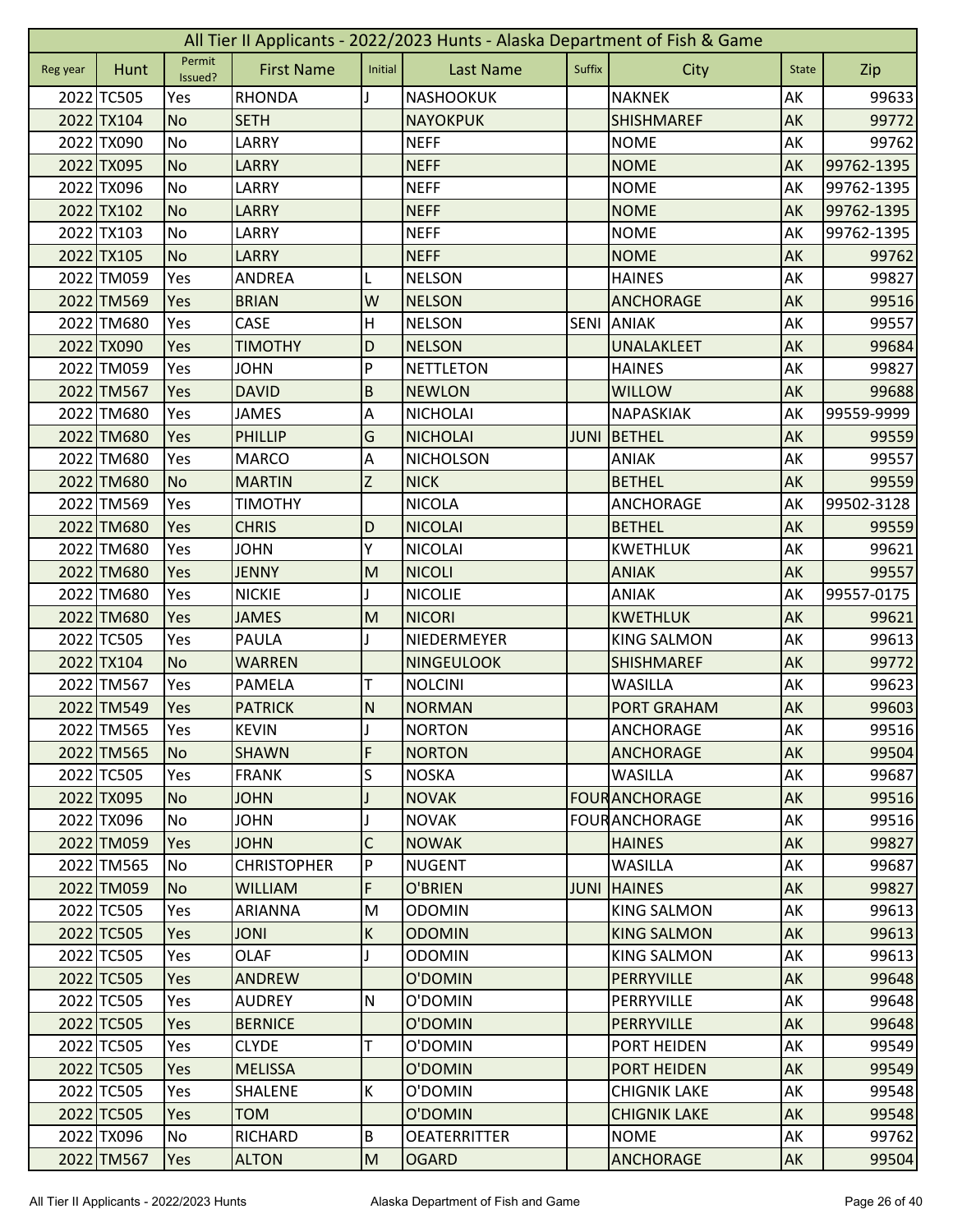|          | All Tier II Applicants - 2022/2023 Hunts - Alaska Department of Fish & Game |                   |                    |                |                  |             |                       |              |            |  |  |  |
|----------|-----------------------------------------------------------------------------|-------------------|--------------------|----------------|------------------|-------------|-----------------------|--------------|------------|--|--|--|
| Reg year | Hunt                                                                        | Permit<br>Issued? | <b>First Name</b>  | Initial        | <b>Last Name</b> | Suffix      | City                  | <b>State</b> | Zip        |  |  |  |
|          | 2022 TM059                                                                  | No                | <b>MICHAEL</b>     |                | <b>OGBORN</b>    |             | <b>HAINES</b>         | AK           | 99827      |  |  |  |
|          | 2022 TX095                                                                  | <b>No</b>         | <b>ALEX</b>        |                | <b>OGREN</b>     |             | <b>NOME</b>           | AK           | 99762      |  |  |  |
|          | 2022 TX096                                                                  | No                | <b>ALEX</b>        |                | <b>OGREN</b>     |             | <b>NOME</b>           | AK           | 99762      |  |  |  |
|          | 2022 TX102                                                                  | <b>No</b>         | <b>ALEX</b>        |                | <b>OGREN</b>     |             | <b>NOME</b>           | AK           | 99762      |  |  |  |
|          | 2022 TX095                                                                  | No                | DANYELLE           | К              | <b>OGREN</b>     |             | <b>NOME</b>           | AK           | 99762      |  |  |  |
|          | 2022 TX096                                                                  | <b>No</b>         | <b>DANYELLE</b>    | $\sf K$        | <b>OGREN</b>     |             | <b>NOME</b>           | AK           | 99762      |  |  |  |
|          | 2022 TX102                                                                  | No                | DANYELLE           | К              | <b>OGREN</b>     |             | <b>NOME</b>           | AK           | 99762      |  |  |  |
|          | 2022 TC505                                                                  | Yes               | <b>IVY</b>         | $\overline{R}$ | <b>OGUINN</b>    |             | <b>SOLDOTNA</b>       | AK           | 99669      |  |  |  |
|          | 2022 TX102                                                                  | Yes               | <b>WINFRED</b>     |                | <b>OLANNA</b>    | <b>JUNI</b> | <b>BREVIG MISSION</b> | AK           | 99785      |  |  |  |
|          | 2022 TM059                                                                  | Yes               | <b>CHARLOTTE</b>   | $\sf K$        | <b>OLERUD</b>    |             | <b>HAINES</b>         | AK           | 99827      |  |  |  |
|          | 2022 TM680                                                                  | Yes               | <b>MAX</b>         | D              | <b>OLICK</b>     | <b>SENI</b> | <b>KWETHLUK</b>       | AK           | 99621      |  |  |  |
|          | 2022 TM059                                                                  | Yes               | <b>CHRISTOPHER</b> | D              | <b>OLSEN</b>     |             | <b>HAINES</b>         | AK           | 99827      |  |  |  |
|          | 2022 TM059                                                                  | Yes               | <b>DEAN</b>        | M              | <b>OLSEN</b>     |             | <b>HAINES</b>         | AK           | 99827      |  |  |  |
|          | 2022 TM565                                                                  | Yes               | <b>CORY</b>        | ${\sf R}$      | <b>OLSON</b>     |             | <b>SKWENTNA</b>       | AK           | 99667      |  |  |  |
|          | 2022 TX090                                                                  | No                | <b>KANE</b>        |                | <b>OLSON</b>     |             | ANCHORAGE             | АK           | 99507      |  |  |  |
|          | 2022 TX095                                                                  | <b>No</b>         | <b>KANE</b>        |                | <b>OLSON</b>     |             | <b>ANCHORAGE</b>      | AK           | 99507      |  |  |  |
|          | 2022 TX096                                                                  | No                | <b>KANE</b>        |                | <b>OLSON</b>     |             | <b>ANCHORAGE</b>      | AK           | 99507      |  |  |  |
|          | 2022 TX102                                                                  | <b>No</b>         | <b>KANE</b>        |                | <b>OLSON</b>     |             | <b>ANCHORAGE</b>      | AK           | 99507      |  |  |  |
|          | 2022 TX103                                                                  | No                | <b>KANE</b>        |                | <b>OLSON</b>     |             | <b>ANCHORAGE</b>      | AK           | 99507      |  |  |  |
|          | 2022 TX104                                                                  | <b>No</b>         | <b>KANE</b>        |                | <b>OLSON</b>     |             | <b>ANCHORAGE</b>      | AK           | 99507      |  |  |  |
|          | 2022 TX105                                                                  | No                | <b>KANE</b>        |                | <b>OLSON</b>     |             | ANCHORAGE             | AK           | 99507      |  |  |  |
|          | 2022 TX106                                                                  | <b>No</b>         | <b>KANE</b>        |                | <b>OLSON</b>     |             | <b>ANCHORAGE</b>      | AK           | 99507      |  |  |  |
|          | 2022 TX107                                                                  | No                | <b>KANE</b>        |                | <b>OLSON</b>     |             | ANCHORAGE             | AK           | 99507      |  |  |  |
|          | 2022 TM567                                                                  | Yes               | <b>RONNIE</b>      | E              | <b>OLSON</b>     |             | <b>PALMER</b>         | AK           | 99645      |  |  |  |
|          | 2022 TC505                                                                  | Yes               | <b>LYDIA</b>       | Α              | <b>OLYMPIC</b>   |             | <b>NAKNEK</b>         | AK           | 99633      |  |  |  |
|          | 2022 TM059                                                                  | Yes               | <b>GARY</b>        | W              | <b>OQUINN</b>    |             | <b>HAINES</b>         | AK           | 99827      |  |  |  |
|          | 2022 TC505                                                                  | Yes               | <b>JEFFERY</b>     |                | <b>ORLOFF</b>    |             | PORT HEIDEN           | AK           | 99549      |  |  |  |
|          | 2022 TC505                                                                  | Yes               | <b>KADEN</b>       |                | <b>ORLOFF</b>    |             | <b>PORT HEIDEN</b>    | AK           | 99549      |  |  |  |
|          | 2022 TC505                                                                  | Yes               | LARISSA            |                | <b>ORLOFF</b>    |             | PORT HEIDEN           | AK           | 99549      |  |  |  |
|          | 2022 TC505                                                                  | <b>Yes</b>        | <b>NEFUTI</b>      |                | <b>ORLOFF</b>    |             | <b>PORT HEIDEN</b>    | AK           | 99549      |  |  |  |
|          | 2022 TC505                                                                  | Yes               | <b>RUTH</b>        | A              | <b>ORLOFF</b>    |             | <b>PORT HEIDEN</b>    | AK           | 99549      |  |  |  |
|          | 2022 TX106                                                                  | No                | <b>CHRISTIE</b>    |                | <b>OSBURN</b>    |             | <b>KOTZEBUE</b>       | AK           | 99752      |  |  |  |
|          | 2022 TX107                                                                  | No                | <b>CHRISTIE</b>    |                | <b>OSBURN</b>    |             | <b>KOTZEBUE</b>       | AK           | 99752      |  |  |  |
|          | 2022 TC505                                                                  | Yes               | <b>CHRISTOPHER</b> |                | <b>OSOWSKI</b>   |             | <b>ANCHORAGE</b>      | AK           | 99507      |  |  |  |
|          | 2022 TM567                                                                  | Yes               | <b>CHRISTOPHER</b> |                | <b>OSOWSKI</b>   |             | ANCHORAGE             | AK           | 99507      |  |  |  |
|          | 2022 TM567                                                                  | Yes               | <b>JENNIFER</b>    | L              | <b>OSOWSKI</b>   |             | <b>ANCHORAGE</b>      | <b>AK</b>    | 99659      |  |  |  |
|          | 2022 TM567                                                                  | No                | <b>JOHN</b>        |                | <b>OSOWSKI</b>   |             | ANCHORAGE             | AK           | 99507      |  |  |  |
|          | 2022 TX105                                                                  | No                | <b>HELENA</b>      |                | <b>OTTON</b>     |             | <b>KOYUK</b>          | AK           | 99753      |  |  |  |
|          | 2022 TX105                                                                  | <b>Yes</b>        | SAMUEL             | M              | <b>OTTON</b>     |             | <b>KOYUK</b>          | AK           | 99753      |  |  |  |
|          | 2022 TM680                                                                  | Yes               | <b>SAMUEL</b>      |                | <b>OVERTON</b>   |             | <b>ANIAK</b>          | AK           | 99557-0008 |  |  |  |
|          | 2022 TX107                                                                  | No                | <b>JOEL</b>        | E              | <b>OYOUMICK</b>  |             | SOLDOTNA              | AK           | 99669      |  |  |  |
|          | 2022 TC505                                                                  | Yes               | <b>BRYCIN</b>      | W              | <b>PACHECO</b>   |             | <b>NAKNEK</b>         | AK           | 99633      |  |  |  |
|          | 2022 TC505                                                                  | Yes               | <b>BRYDIN</b>      |                | <b>PACHECO</b>   |             | <b>NAKNEK</b>         | AK           | 99633      |  |  |  |
|          | 2022 TM059                                                                  | N <sub>o</sub>    | <b>PAUL</b>        |                | <b>PAJAK</b>     |             | <b>HAINES</b>         | AK           | 99827      |  |  |  |
|          | 2022 TM567                                                                  | No                | <b>HOWARD</b>      | S              | <b>PALMER</b>    |             | ANCHORAGE             | AK           | 99504      |  |  |  |
|          | 2022 TM680                                                                  | <b>No</b>         | <b>TROY</b>        | E              | <b>PALMER</b>    |             | <b>BETHEL</b>         | AK           | 99559      |  |  |  |
|          | 2022 TM059                                                                  | Yes               | <b>GREGORY</b>     |                | PALMIERI         |             | <b>HAINES</b>         | AK           | 99827      |  |  |  |
|          | 2022 TM059                                                                  | Yes               | <b>PETER</b>       |                | <b>PAQUET</b>    |             | <b>HAINES</b>         | AK           | 99827      |  |  |  |
|          |                                                                             |                   |                    |                |                  |             |                       |              |            |  |  |  |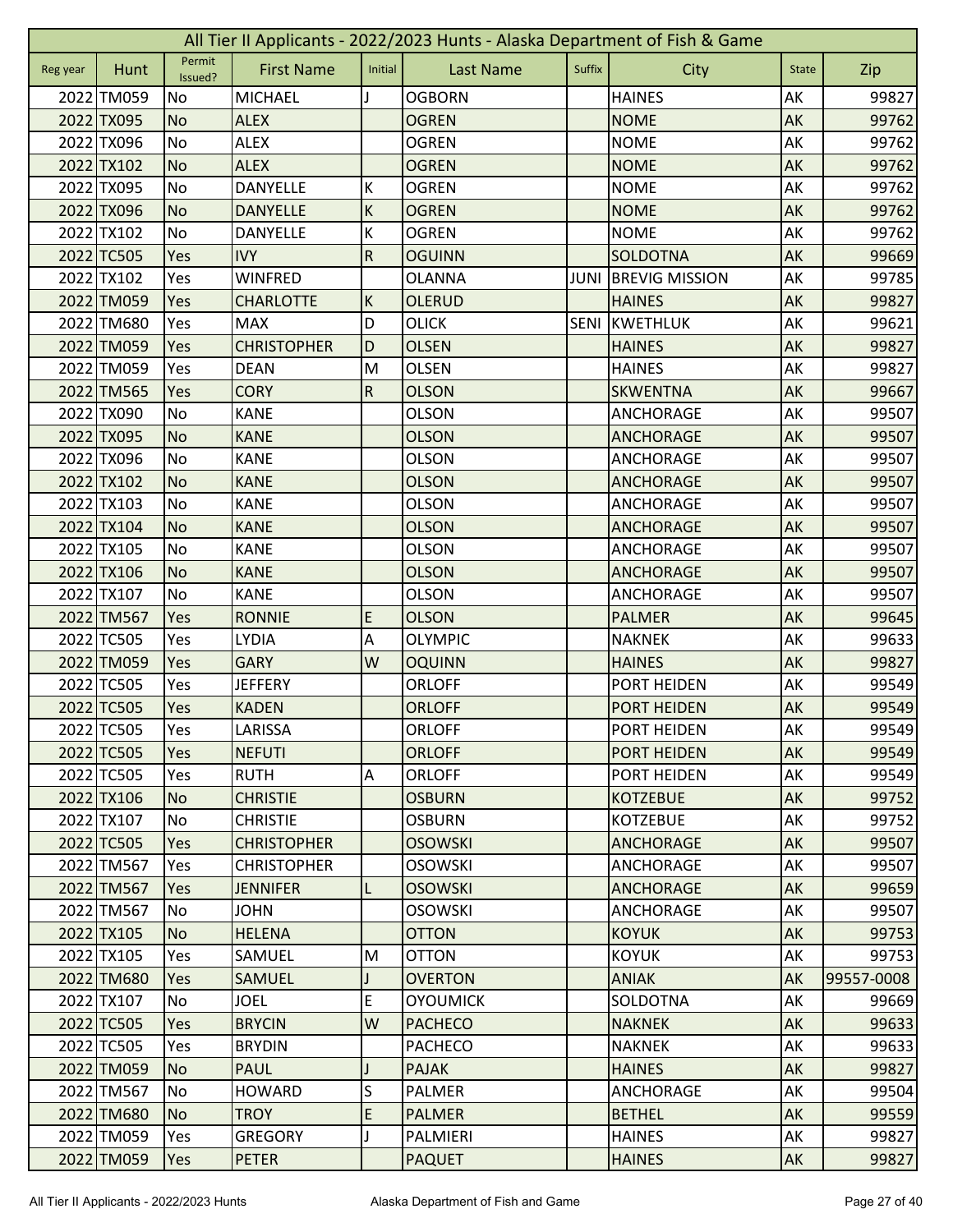|          | All Tier II Applicants - 2022/2023 Hunts - Alaska Department of Fish & Game |                   |                   |                           |                  |             |                       |              |        |  |  |  |
|----------|-----------------------------------------------------------------------------|-------------------|-------------------|---------------------------|------------------|-------------|-----------------------|--------------|--------|--|--|--|
| Reg year | Hunt                                                                        | Permit<br>Issued? | <b>First Name</b> | Initial                   | <b>Last Name</b> | Suffix      | City                  | <b>State</b> | Zip    |  |  |  |
|          | 2022 TM680                                                                  | Yes               | <b>LORRAINE</b>   |                           | <b>PARENT</b>    |             | <b>CROOKED CREEK</b>  | AK           | 99575  |  |  |  |
|          | 2022 TX095                                                                  | <b>No</b>         | <b>MARVIN</b>     |                           | <b>PARK</b>      |             | <b>KENAI</b>          | AK           | 99611  |  |  |  |
|          | 2022 TX096                                                                  | No                | <b>MARVIN</b>     |                           | <b>PARK</b>      |             | <b>NOME</b>           | AK           | 99762  |  |  |  |
|          | 2022 TM680                                                                  | Yes               | <b>JOHN</b>       | D                         | <b>PARKA</b>     |             | <b>ANIAK</b>          | AK           | 99557  |  |  |  |
|          | 2022 TC505                                                                  | Yes               | <b>FRANK</b>      | J                         | <b>PARKER</b>    |             | <b>ANCHORAGE</b>      | AK           | 99516  |  |  |  |
|          | 2022 TC505                                                                  | Yes               | <b>BRIAN</b>      | т                         | <b>PARKINSON</b> |             | <b>KING SALMON</b>    | AK           | 99613  |  |  |  |
|          | 2022 TM567                                                                  | Yes               | <b>KENNETH</b>    | E                         | <b>PARMENTER</b> |             | ANCHORAGE             | AK           | 99502  |  |  |  |
|          | 2022 TX095                                                                  | <b>No</b>         | <b>BRYNN</b>      |                           | <b>PARR</b>      |             | <b>NOME</b>           | AK           | 99762  |  |  |  |
|          | 2022 TX096                                                                  | No                | <b>BRYNN</b>      |                           | <b>PARR</b>      |             | <b>NOME</b>           | AK           | 99762  |  |  |  |
|          | 2022 TX102                                                                  | <b>No</b>         | <b>BRYNN</b>      |                           | <b>PARR</b>      |             | <b>NOME</b>           | AK           | 99762  |  |  |  |
|          | 2022 TX103                                                                  | No                | <b>BRYNN</b>      |                           | <b>PARR</b>      |             | <b>NOME</b>           | AK           | 99762  |  |  |  |
|          | 2022 TX104                                                                  | <b>No</b>         | <b>BRYNN</b>      |                           | <b>PARR</b>      |             | <b>NOME</b>           | AK           | 99762  |  |  |  |
|          | 2022 TX105                                                                  | No                | <b>BRYNN</b>      |                           | <b>PARR</b>      |             | <b>NOME</b>           | AK           | 99762  |  |  |  |
|          | 2022 TM680                                                                  | Yes               | <b>HENRY</b>      | E                         | <b>PASITNAK</b>  |             | <b>AKIACHAK</b>       | AK           | 99551  |  |  |  |
|          | 2022 TM680                                                                  | Yes               | <b>JAMES</b>      |                           | PAUL             | JUNI        | NAPASKIAK             | АK           | 99559  |  |  |  |
|          | 2022 TM680                                                                  | Yes               | <b>DEANNA</b>     |                           | <b>PAVIL</b>     |             | <b>BETHEL</b>         | AK           | 99559  |  |  |  |
|          | 2022 TM680                                                                  | <b>No</b>         | <b>JONATHAN</b>   |                           | <b>PAVILA</b>    |             | <b>TUNTUTULIAK</b>    | AK           | 99680  |  |  |  |
|          | 2022 TX095                                                                  | <b>No</b>         | <b>HEATHER</b>    |                           | <b>PAYENNA</b>   |             | <b>NOME</b>           | AK           | 99762  |  |  |  |
|          | 2022 TX096                                                                  | <b>No</b>         | <b>HEATHER</b>    |                           | <b>PAYENNA</b>   |             | <b>NOME</b>           | AK           | 99762  |  |  |  |
|          | 2022 TX102                                                                  | <b>No</b>         | <b>HEATHER</b>    |                           | <b>PAYENNA</b>   |             | <b>NOME</b>           | AK           | 99762  |  |  |  |
|          | 2022 TX095                                                                  | No                | <b>SCOTT</b>      | т                         | <b>PAYENNA</b>   |             | <b>NOME</b>           | AK           | 99762  |  |  |  |
|          | 2022 TX096                                                                  | <b>No</b>         | <b>SCOTT</b>      | T                         | <b>PAYENNA</b>   |             | <b>NOME</b>           | AK           | 99762  |  |  |  |
|          | 2022 TX102                                                                  | No                | <b>SCOTT</b>      | т                         | <b>PAYENNA</b>   |             | <b>NOME</b>           | AK           | 99762  |  |  |  |
|          | 2022 TX103                                                                  | <b>No</b>         | <b>SCOTT</b>      | Τ                         | <b>PAYENNA</b>   |             | <b>NOME</b>           | AK           | 99762  |  |  |  |
|          | 2022 TX104                                                                  | No                | <b>SCOTT</b>      | т                         | <b>PAYENNA</b>   |             | <b>NOME</b>           | AK           | 99762  |  |  |  |
|          | 2022 TX105                                                                  | <b>No</b>         | <b>SCOTT</b>      | T                         | <b>PAYENNA</b>   |             | <b>NOME</b>           | AK           | 99762  |  |  |  |
|          | 2022 TX106                                                                  | No                | <b>SCOTT</b>      | T                         | <b>PAYENNA</b>   |             | <b>NOME</b>           | AK           | 99762  |  |  |  |
|          | 2022 TM565                                                                  | Yes               | <b>DANIEL</b>     | S                         | <b>PAYNE</b>     |             | <b>PALMER</b>         | AK           | 99645  |  |  |  |
|          | 2022 TM565                                                                  | Yes               | <b>DAVID</b>      | IJ                        | <b>PAYNE</b>     |             | <b>EAGLE RIVER</b>    | AK           | 99577  |  |  |  |
|          | 2022 TM565                                                                  | <b>Yes</b>        | <b>DIANNE</b>     |                           | <b>PAYTON</b>    |             | <b>WASILLA</b>        | AK           | 99654  |  |  |  |
|          | 2022 TM565                                                                  | Yes               | <b>ISRAEL</b>     | P                         | <b>PAYTON</b>    |             | <b>WASILLA</b>        | AK           | 99623  |  |  |  |
|          | 2022 TX090                                                                  | No                | LAHKA             |                           | <b>PEACOCK</b>   |             | <b>NOME</b>           | AK           | 999762 |  |  |  |
|          | 2022 TX095                                                                  | No                | LAHKA             |                           | <b>PEACOCK</b>   |             | <b>NOME</b>           | AK           | 999762 |  |  |  |
|          | 2022 TX096                                                                  | No                | <b>LAHKA</b>      |                           | <b>PEACOCK</b>   |             | <b>NOME</b>           | AK           | 999762 |  |  |  |
|          | 2022 TM059                                                                  | Yes               | <b>CLAYTON</b>    | К                         | <b>PEARSON</b>   |             | <b>SITKA</b>          | AK           | 99835  |  |  |  |
|          | 2022 TC505                                                                  | <b>Yes</b>        | <b>AUGUST</b>     | M                         | <b>PEDERSEN</b>  | <b>JUNI</b> | <b>CHIGNIK LAGOON</b> | <b>AK</b>    | 99565  |  |  |  |
|          | 2022 TM565                                                                  | No                | <b>DEBRA</b>      | L                         | <b>PEMPEK</b>    |             | <b>WASILLA</b>        | AK           | 99687  |  |  |  |
|          | 2022 TM567                                                                  | Yes               | <b>DEBRA</b>      | L                         | <b>PEMPEK</b>    |             | <b>WASILLA</b>        | AK           | 99687  |  |  |  |
|          | 2022 TC505                                                                  | <b>Yes</b>        | DANIEL            |                           | <b>PEPIN</b>     |             | <b>KING SALMON</b>    | AK           | 99613  |  |  |  |
|          | 2022 TC505                                                                  | Yes               | <b>ESTHER</b>     | $\boldsymbol{\mathsf{A}}$ | <b>PEPIN</b>     |             | <b>KING SALMON</b>    | AK           | 99613  |  |  |  |
|          | 2022 TM680                                                                  | Yes               | <b>MICHAEL</b>    | D                         | PEPPERLING       | THIR        | <b>CROOKED CREEK</b>  | AK           | 99575  |  |  |  |
|          | 2022 TM680                                                                  | Yes               | <b>DANIEL</b>     | $\mathsf C$               | <b>PERKINS</b>   |             | <b>CHUATHBALUK</b>    | AK           | 99557  |  |  |  |
|          | 2022 TX103                                                                  | Yes               | <b>WESLEY</b>     |                           | <b>PERKINS</b>   |             | <b>NOME</b>           | AK           | 99762  |  |  |  |
|          | 2022 TX095                                                                  | <b>No</b>         | <b>WESLEY</b>     | S                         | <b>PERKINS</b>   |             | <b>NOME</b>           | AK           | 99762  |  |  |  |
|          | 2022 TX096                                                                  | No                | <b>WESLEY</b>     | S                         | <b>PERKINS</b>   |             | <b>NOME</b>           | AK           | 99762  |  |  |  |
|          | 2022 TX102                                                                  | <b>No</b>         | <b>WESLEY</b>     | $\mathsf{S}$              | <b>PERKINS</b>   |             | <b>NOME</b>           | AK           | 99762  |  |  |  |
|          | 2022 TX105                                                                  | No                | WESLEY            | S                         | <b>PERKINS</b>   |             | <b>NOME</b>           | AK           | 99762  |  |  |  |
|          | 2022 TM680                                                                  | No                | <b>PHILLIP</b>    | L                         | <b>PERRY</b>     |             | <b>BETHEL</b>         | AK           | 99559  |  |  |  |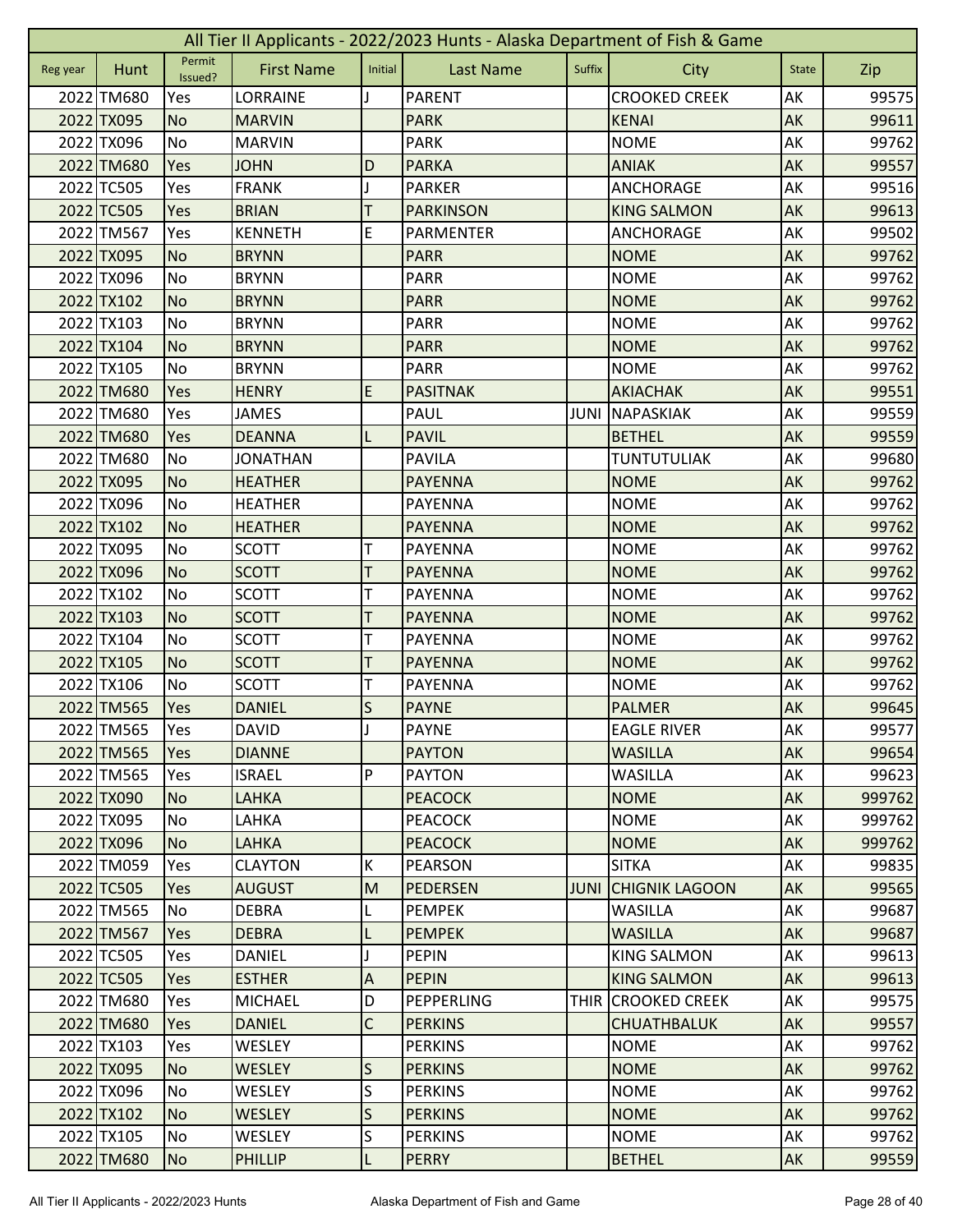|          | All Tier II Applicants - 2022/2023 Hunts - Alaska Department of Fish & Game |                   |                   |                           |                    |             |                      |              |       |  |  |  |
|----------|-----------------------------------------------------------------------------|-------------------|-------------------|---------------------------|--------------------|-------------|----------------------|--------------|-------|--|--|--|
| Reg year | Hunt                                                                        | Permit<br>Issued? | <b>First Name</b> | Initial                   | <b>Last Name</b>   | Suffix      | City                 | <b>State</b> | Zip   |  |  |  |
|          | 2022 TM680                                                                  | Yes               | <b>BONNIE</b>     | Α                         | <b>PERSSON</b>     |             | <b>KALSKAG</b>       | AK           | 99607 |  |  |  |
|          | 2022 TM565                                                                  | <b>No</b>         | <b>DOUGLAS</b>    | E                         | <b>PERUCCA</b>     |             | <b>WASILLA</b>       | AK           | 99654 |  |  |  |
|          | 2022 TM567                                                                  | No                | <b>DOUGLAS</b>    | E                         | <b>PERUCCA</b>     |             | WASILLA              | AK           | 99654 |  |  |  |
|          | 2022 TM569                                                                  | Yes               | <b>DOUGLAS</b>    | E                         | <b>PERUCCA</b>     |             | <b>WASILLA</b>       | AK           | 99654 |  |  |  |
|          | 2022 TM684                                                                  | Yes               | <b>JEREK</b>      | S                         | <b>PETE</b>        |             | <b>BETHEL</b>        | AK           | 99559 |  |  |  |
|          | 2022 TM680                                                                  | Yes               | <b>MITCHELL</b>   | L                         | <b>PETE</b>        |             | <b>BETHEL</b>        | AK           | 99559 |  |  |  |
|          | 2022 TC505                                                                  | Yes               | <b>JACKSON</b>    | B                         | <b>PETERS</b>      |             | <b>NAKNEK</b>        | AK           | 99633 |  |  |  |
|          | 2022 TC505                                                                  | Yes               | <b>KYLE</b>       | M                         | <b>PETERS</b>      |             | <b>NAKNEK</b>        | AK           | 99633 |  |  |  |
|          | 2022 TC505                                                                  | Yes               | <b>JACOB</b>      | ${\sf R}$                 | PETERSEN           |             | <b>SOUTH NAKNEK</b>  | AK           | 99670 |  |  |  |
|          | 2022 TM565                                                                  | <b>No</b>         | <b>ALIE</b>       |                           | <b>PETERSON</b>    |             | <b>KENAI</b>         | AK           | 99611 |  |  |  |
|          | 2022 TM567                                                                  | No                | <b>ALIE</b>       |                           | <b>PETERSON</b>    |             | <b>KENAI</b>         | AK           | 99611 |  |  |  |
|          | 2022 TM680                                                                  | Yes               | <b>CHARLES</b>    | $\sf B$                   | <b>PETERSON</b>    |             | <b>ANIAK</b>         | AK           | 99557 |  |  |  |
|          | 2022 TM680                                                                  | Yes               | <b>EMILY</b>      | ${\sf R}$                 | <b>PETERSON</b>    |             | <b>ANIAK</b>         | AK           | 99557 |  |  |  |
|          | 2022 TM680                                                                  | Yes               | <b>GEORGE</b>     | S                         | <b>PETERSON</b>    |             | <b>JUNI ANIAK</b>    | AK           | 99557 |  |  |  |
|          | 2022 TX105                                                                  | No                | <b>JASON</b>      | ${\sf R}$                 | <b>PETERSON</b>    |             | ANCHORAGE            | AK           | 99507 |  |  |  |
|          | 2022 TM680                                                                  | Yes               | <b>JERRY</b>      | L                         | <b>PETERSON</b>    |             | <b>CHUATHBALUK</b>   | AK           | 99557 |  |  |  |
|          | 2022 TX090                                                                  | No                | <b>JORY</b>       | D                         | <b>PETERSON</b>    |             | UNALAKLEET           | AK           | 99684 |  |  |  |
|          | 2022 TM680                                                                  | Yes               | <b>OLGA</b>       |                           | <b>PETERSON</b>    |             | <b>ANIAK</b>         | AK           | 99557 |  |  |  |
|          | 2022 TM680                                                                  | No                | <b>WILLIAM</b>    | C                         | PETERSON           |             | <b>THIR KASIGLUK</b> | AK           | 99609 |  |  |  |
|          | 2022 TM567                                                                  | No                | <b>ZACHARY</b>    | H                         | <b>PETERSON</b>    |             | <b>KENAI</b>         | AK           | 99611 |  |  |  |
|          | 2022 TM680                                                                  | Yes               | SAMUEL            | A                         | <b>PETERSON SR</b> | <b>SENI</b> | <b>ANIAK</b>         | AK           | 99557 |  |  |  |
|          | 2022 TM567                                                                  | <b>No</b>         | <b>MICHAEL</b>    | $\boldsymbol{\mathsf{A}}$ | <b>PETRIE</b>      |             | <b>CHUGIAK</b>       | AK           | 99567 |  |  |  |
|          | 2022 TX095                                                                  | No                | ANDREW            | W                         | <b>PETTA</b>       |             | <b>NOME</b>          | AK           | 99762 |  |  |  |
|          | 2022 TX102                                                                  | <b>No</b>         | <b>ANDREW</b>     | W                         | <b>PETTA</b>       |             | <b>NOME</b>          | <b>AK</b>    | 99762 |  |  |  |
|          | 2022 TC505                                                                  | Yes               | <b>RUSSELL</b>    | C                         | <b>PHELPS</b>      |             | <b>NAKNEK</b>        | AK           | 99633 |  |  |  |
|          | 2022 TC505                                                                  | Yes               | <b>ALEC</b>       | N                         | <b>PHILLIPS</b>    | <b>JUNI</b> | PERRYVILLE           | AK           | 99648 |  |  |  |
|          | 2022 TM680                                                                  | Yes               | <b>CALVIN</b>     | D                         | <b>PHILLIPS</b>    |             | ANIAK                | AK           | 99557 |  |  |  |
|          | 2022 TM059                                                                  | Yes               | <b>DON</b>        | $\boldsymbol{\mathsf{A}}$ | <b>PHILLIPS</b>    |             | <b>HAINES</b>        | AK           | 99827 |  |  |  |
|          | 2022 TM680                                                                  | Yes               | <b>ELENA</b>      | M                         | <b>PHILLIPS</b>    |             | <b>CROOKED CREEK</b> | AK           | 99575 |  |  |  |
|          | 2022 TM680                                                                  | <b>Yes</b>        | <b>KATHERINE</b>  | N                         | <b>PHILLIPS</b>    |             | <b>CHUATHBALUK</b>   | AK           | 99557 |  |  |  |
|          | 2022 TM680                                                                  | Yes               | <b>NICHOLI</b>    | C                         | PHILLIPS           |             | <b>BETHEL</b>        | AK           | 99559 |  |  |  |
|          | 2022 TM565                                                                  | <b>Yes</b>        | <b>ROGER</b>      | L                         | <b>PHILLIPS</b>    |             | <b>SKWENTNA</b>      | AK           | 99667 |  |  |  |
|          | 2022 TM059                                                                  | Yes               | <b>PATRICK</b>    |                           | PHILPOTT           |             | <b>HAINES</b>        | AK           | 99827 |  |  |  |
|          | 2022 TX107                                                                  | No                | <b>BRETT</b>      |                           | PIETILA            |             | <b>NOATAK</b>        | AK           | 99761 |  |  |  |
|          | 2022 TX107                                                                  | No                | <b>OREN</b>       |                           | PIETILA            |             | <b>NOATAK</b>        | AK           | 99761 |  |  |  |
|          | 2022 TC505                                                                  | <b>Yes</b>        | <b>FRED</b>       | W                         | <b>PIKE</b>        |             | <b>NAKNEK</b>        | <b>AK</b>    | 99633 |  |  |  |
|          | 2022 TM565                                                                  | Yes               | <b>BRUCE</b>      | M                         | <b>PINKSTON</b>    |             | <b>TRAPPERCREEK</b>  | AK           | 99683 |  |  |  |
|          | 2022 TM059                                                                  | Yes               | <b>COREY</b>      |                           | <b>PIPER</b>       |             | <b>HAINES</b>        | <b>AK</b>    | 99827 |  |  |  |
|          | 2022 TM059                                                                  | Yes               | <b>NATHAN</b>     | R                         | <b>PIPER</b>       |             | <b>HAINES</b>        | АK           | 99827 |  |  |  |
|          | 2022 TM059                                                                  | Yes               | <b>ROBERT</b>     |                           | <b>PIPER</b>       |             | <b>HAINES</b>        | AK           | 99827 |  |  |  |
|          | 2022 TM940                                                                  | Yes               | <b>DOUGLAS</b>    | W                         | <b>PITKA</b>       | <b>JUNI</b> | ANCHORAGE            | AK           | 99515 |  |  |  |
|          | 2022 TM940                                                                  | Yes               | <b>DOUGLAS</b>    | W                         | <b>PITKA</b>       | <b>SENI</b> | <b>FAIRBANKS</b>     | AK           | 99707 |  |  |  |
|          | 2022 TM940                                                                  | Yes               | <b>JULIA</b>      | Α                         | <b>PITKA</b>       |             | PALMER               | AK           | 99645 |  |  |  |
|          | 2022 TM940                                                                  | Yes               | <b>RHONDA</b>     | $\overline{O}$            | <b>PITKA</b>       |             | <b>BEAVER</b>        | AK           | 99724 |  |  |  |
|          | 2022 TM059                                                                  | Yes               | <b>DEREK</b>      |                           | <b>POINSETTE</b>   |             | <b>HAINES</b>        | AK           | 99827 |  |  |  |
|          | 2022 TM680                                                                  | Yes               | <b>EVERETT</b>    | $\mathsf A$               | <b>POLLOCK</b>     |             | <b>BETHEL</b>        | AK           | 99559 |  |  |  |
|          | 2022 TM059                                                                  | Yes               | <b>ROBERT</b>     | G                         | <b>POLLOCK</b>     | <b>JUNI</b> | <b>HAINES</b>        | AK           | 99827 |  |  |  |
|          | 2022 TX102                                                                  | <b>No</b>         | <b>JACOB</b>      |                           | <b>POMERANZ</b>    |             | ANCHORAGE            | AK           | 99507 |  |  |  |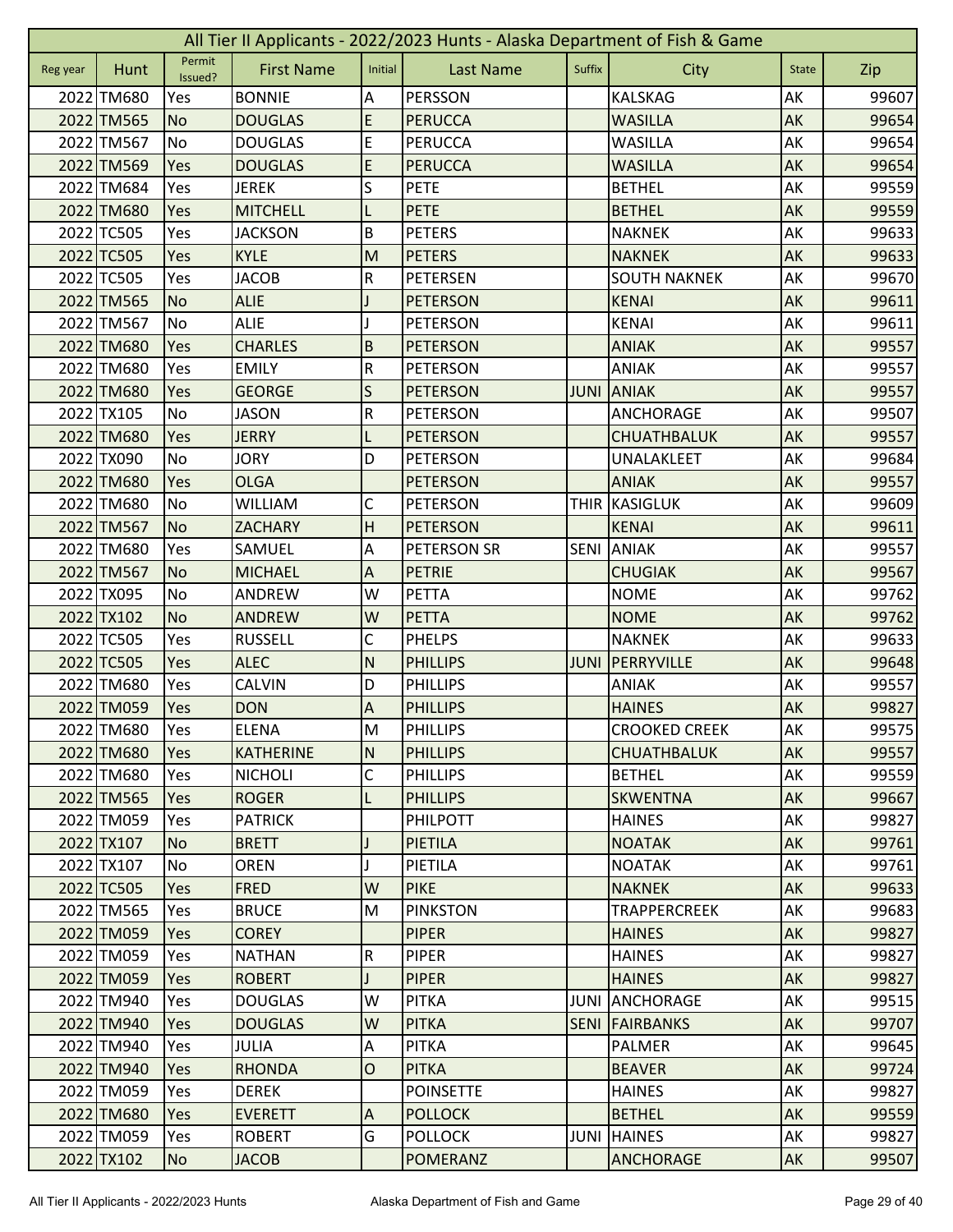| All Tier II Applicants - 2022/2023 Hunts - Alaska Department of Fish & Game |            |                   |                   |                |                     |             |                     |              |       |  |  |
|-----------------------------------------------------------------------------|------------|-------------------|-------------------|----------------|---------------------|-------------|---------------------|--------------|-------|--|--|
| Reg year                                                                    | Hunt       | Permit<br>Issued? | <b>First Name</b> | Initial        | <b>Last Name</b>    | Suffix      | City                | <b>State</b> | Zip   |  |  |
|                                                                             | 2022 TX105 | No                | <b>JACOB</b>      |                | <b>POMERANZ</b>     |             | <b>ANCHORAGE</b>    | AK           | 99507 |  |  |
|                                                                             | 2022 TM569 | Yes               | <b>AARON</b>      | D              | <b>POMEROY</b>      |             | <b>CHUGIAK</b>      | AK           | 99567 |  |  |
|                                                                             | 2022 TM059 | Yes               | <b>WILLIAM</b>    | К              | <b>PONSFORD</b>     |             | <b>HAINES</b>       | AK           | 99827 |  |  |
|                                                                             | 2022 TC505 | Yes               | <b>WHITNEY</b>    | $\overline{B}$ | <b>POOL</b>         |             | <b>SOUTH NAKNEK</b> | AK           | 99670 |  |  |
|                                                                             | 2022 TX095 | <b>No</b>         | <b>ARDYTH</b>     | P              | <b>POTTER</b>       |             | <b>NOME</b>         | AK           | 99762 |  |  |
|                                                                             | 2022 TX096 | <b>No</b>         | <b>ARDYTH</b>     | $\mathsf{P}$   | <b>POTTER</b>       |             | <b>NOME</b>         | AK           | 99762 |  |  |
|                                                                             | 2022 TX102 | No                | ARDYTH            | P              | <b>POTTER</b>       |             | <b>NOME</b>         | AK           | 99762 |  |  |
|                                                                             | 2022 TX095 | <b>No</b>         | <b>WILLIAM</b>    | E              | <b>POTTER</b>       |             | <b>NOME</b>         | AK           | 99762 |  |  |
|                                                                             | 2022 TX096 | No                | <b>WILLIAM</b>    | E              | <b>POTTER</b>       |             | <b>NOME</b>         | AK           | 99762 |  |  |
|                                                                             | 2022 TX102 | <b>No</b>         | <b>WILLIAM</b>    | $\mathsf E$    | <b>POTTER</b>       |             | <b>NOME</b>         | AK           | 99762 |  |  |
|                                                                             | 2022 TC505 | Yes               | <b>RILEY</b>      | К              | <b>POWERS</b>       |             | <b>KENAI</b>        | AK           | 99611 |  |  |
|                                                                             | 2022 TM059 | Yes               | <b>BRYCE</b>      | ${\sf R}$      | <b>POWLISON</b>     |             | <b>HAINES</b>       | AK           | 99827 |  |  |
|                                                                             | 2022 TM565 | Yes               | SARAH             | B              | <b>POYNTER</b>      |             | <b>SKWENTNA</b>     | AK           | 99667 |  |  |
|                                                                             | 2022 TM567 | <b>No</b>         | <b>ALEXANDER</b>  |                | <b>PRESTEGARD</b>   |             | <b>ANCHORAGE</b>    | AK           | 99502 |  |  |
|                                                                             | 2022 TM567 | Yes               | <b>KENNETH</b>    | A              | PRESTEGARD          |             | ANCHORAGE           | AK           | 99516 |  |  |
|                                                                             | 2022 TM059 | Yes               | <b>WILLIAM</b>    | $\overline{R}$ | PRISCIANDARO        |             | <b>HAINES</b>       | AK           | 99827 |  |  |
|                                                                             | 2022 TX102 | No                | PHILLIP           |                | PRYZMONT            |             | <b>NOME</b>         | AK           | 99762 |  |  |
|                                                                             | 2022 TX104 | <b>No</b>         | <b>PHILLIP</b>    |                | <b>PRYZMONT</b>     |             | <b>NOME</b>         | AK           | 99762 |  |  |
|                                                                             | 2022 TM565 | Yes               | <b>DONNA</b>      |                | PULLIAM             |             | <b>CHUGIAK</b>      | AK           | 99567 |  |  |
|                                                                             | 2022 TX107 | <b>No</b>         | <b>JOHN</b>       | ${\sf R}$      | <b>RAE</b>          | <b>SENI</b> | KOTZEBUE            | AK           | 99752 |  |  |
|                                                                             | 2022 TM059 | Yes               | <b>TODD</b>       |                | <b>RAINING BIRD</b> |             | <b>HAINES</b>       | AK           | 99827 |  |  |
|                                                                             | 2022 TM680 | Yes               | <b>KATHRINE</b>   | H              | <b>RAMOS</b>        |             | <b>BETHEL</b>       | AK           | 99559 |  |  |
|                                                                             | 2022 TM059 | Yes               | <b>GREGORY</b>    | $\sf B$        | RASMUSSEN           |             | <b>HAINES</b>       | AK           | 99827 |  |  |
|                                                                             | 2022 TM059 | Yes               | <b>LUKE</b>       | T              | <b>RAUSCHER</b>     |             | <b>SKAGWAY</b>      | <b>AK</b>    | 99840 |  |  |
|                                                                             | 2022 TM059 | Yes               | <b>JOSHUA</b>     |                | <b>RAY</b>          |             | <b>HAINES</b>       | AK           | 99827 |  |  |
|                                                                             | 2022 TX095 | <b>No</b>         | <b>ROSE</b>       |                | <b>REALE</b>        |             | <b>NOME</b>         | AK           | 99762 |  |  |
|                                                                             | 2022 TX096 | <b>No</b>         | <b>ROSE</b>       |                | <b>REALE</b>        |             | <b>NOME</b>         | AK           | 99762 |  |  |
|                                                                             | 2022 TX102 | <b>No</b>         | <b>ROSE</b>       |                | <b>REALE</b>        |             | <b>NOME</b>         | AK           | 99762 |  |  |
|                                                                             | 2022 TX103 | No                | <b>ROSE</b>       |                | <b>REALE</b>        |             | <b>NOME</b>         | AK           | 99762 |  |  |
|                                                                             | 2022 TX104 | <b>No</b>         | <b>ROSE</b>       |                | <b>REALE</b>        |             | <b>NOME</b>         | AK           | 99762 |  |  |
|                                                                             | 2022 TX105 | No                | <b>ROSE</b>       |                | <b>REALE</b>        |             | <b>NOME</b>         | AK           | 99762 |  |  |
|                                                                             | 2022 TX090 | <b>No</b>         | <b>DAVID</b>      | L              | <b>REBISCHKE</b>    |             | <b>ANCHORAGE</b>    | AK           | 99516 |  |  |
|                                                                             | 2022 TX095 | No                | <b>DAVID</b>      |                | <b>REBISCHKE</b>    |             | ANCHORAGE           | AK           | 99516 |  |  |
|                                                                             | 2022 TX096 | No                | <b>DAVID</b>      | L              | <b>REBISCHKE</b>    |             | <b>ANCHORAGE</b>    | AK           | 99516 |  |  |
|                                                                             | 2022 TX105 | No                | <b>DAVID</b>      | L              | <b>REBISCHKE</b>    |             | ANCHORAGE           | AK           | 99516 |  |  |
|                                                                             | 2022 TC505 | <b>Yes</b>        | <b>RUSTON</b>     | $\sf K$        | <b>RECER</b>        |             | <b>PALMER</b>       | <b>AK</b>    | 99645 |  |  |
|                                                                             | 2022 TM567 | No                | <b>MICHAEL</b>    | P              | <b>REDDEN</b>       |             | ANCHORAGE           | AK           | 99509 |  |  |
|                                                                             | 2022 TM565 | Yes               | <b>JOEL</b>       | H              | <b>REEVES</b>       |             | <b>ANCHORAGE</b>    | <b>AK</b>    | 99507 |  |  |
|                                                                             | 2022 TM059 | Yes               | <b>RAYMOND</b>    |                | <b>REEVES</b>       |             | <b>HAINES</b>       | AK           | 99827 |  |  |
|                                                                             | 2022 TC505 | Yes               | <b>WILLIAM</b>    | B              | <b>REGAN</b>        | <b>JUNI</b> | <b>NAKNEK</b>       | AK           | 99633 |  |  |
|                                                                             | 2022 TC505 | Yes               | <b>ARCHIE</b>     |                | REID                |             | PORT HEIDEN         | AK           | 99549 |  |  |
|                                                                             | 2022 TC505 | Yes               | <b>CARLA</b>      |                | <b>REID</b>         |             | <b>PORT HEIDEN</b>  | AK           | 99549 |  |  |
|                                                                             | 2022 TM565 | No                | <b>BRIAN</b>      | E              | <b>REISHUS</b>      |             | ANCHORAGE           | AK           | 99517 |  |  |
|                                                                             | 2022 TM567 | IN <sub>O</sub>   | <b>BRIAN</b>      | $\mathsf E$    | <b>REISHUS</b>      |             | ANCHORAGE           | AK           | 99517 |  |  |
|                                                                             | 2022 TC505 | Yes               | <b>FREDERICK</b>  | A              | <b>REYNOLDS</b>     |             | PILOT POINT         | AK           | 99649 |  |  |
|                                                                             | 2022 TM565 | Yes               | <b>JAMES</b>      | $\mathsf E$    | <b>REYNOLDS</b>     |             | <b>ANCHORAGE</b>    | AK           | 99507 |  |  |
|                                                                             | 2022 TM567 | No                | JAMES             | E              | <b>REYNOLDS</b>     |             | ANCHORAGE           | AK           | 99507 |  |  |
|                                                                             | 2022 TX095 | <b>No</b>         | <b>TYLER</b>      |                | <b>RHODES</b>       |             | <b>NOME</b>         | AK           | 99762 |  |  |
|                                                                             |            |                   |                   |                |                     |             |                     |              |       |  |  |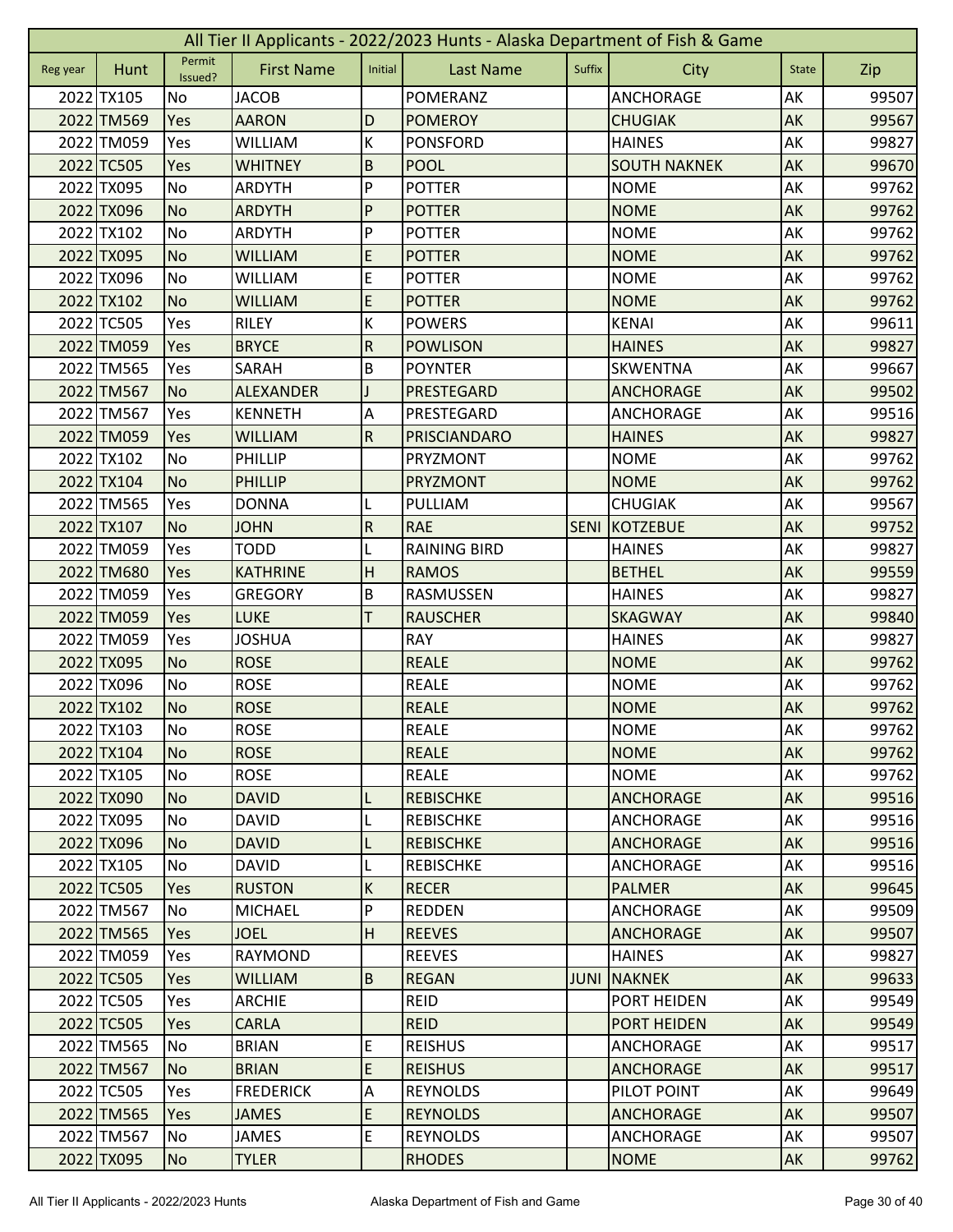|          | All Tier II Applicants - 2022/2023 Hunts - Alaska Department of Fish & Game |                   |                   |                           |                   |             |                      |              |       |  |  |  |
|----------|-----------------------------------------------------------------------------|-------------------|-------------------|---------------------------|-------------------|-------------|----------------------|--------------|-------|--|--|--|
| Reg year | Hunt                                                                        | Permit<br>Issued? | <b>First Name</b> | Initial                   | <b>Last Name</b>  | Suffix      | City                 | <b>State</b> | Zip   |  |  |  |
|          | 2022 TX096                                                                  | No                | <b>TYLER</b>      |                           | <b>RHODES</b>     |             | <b>NOME</b>          | AK           | 99762 |  |  |  |
|          | 2022 TX102                                                                  | <b>No</b>         | <b>TYLER</b>      |                           | <b>RHODES</b>     |             | <b>NOME</b>          | AK           | 99762 |  |  |  |
|          | 2022 TX103                                                                  | No                | <b>TYLER</b>      |                           | <b>RHODES</b>     |             | <b>NOME</b>          | AK           | 99762 |  |  |  |
|          | 2022 TC505                                                                  | Yes               | <b>JOHN</b>       |                           | <b>RHYSHEK</b>    |             | <b>KING SALMON</b>   | AK           | 99613 |  |  |  |
|          | 2022 TX104                                                                  | No                | <b>DARYL</b>      | D                         | <b>RICE</b>       |             | <b>SITKA</b>         | AK           | 99835 |  |  |  |
|          | 2022 TM569                                                                  | Yes               | <b>RONALD</b>     |                           | <b>RICE</b>       |             | <b>ANCHORAGE</b>     | AK           | 99508 |  |  |  |
|          | 2022 TM567                                                                  | Yes               | <b>PETER</b>      | G                         | <b>RICHARDS</b>   |             | <b>BIG LAKE</b>      | AK           | 99652 |  |  |  |
|          | 2022 TX090                                                                  | Yes               | <b>DOMINIC</b>    | $\overline{R}$            | <b>RICHARDSON</b> |             | <b>SAINT MICHAEL</b> | AK           | 99659 |  |  |  |
|          | 2022 TM059                                                                  | Yes               | <b>HARRY</b>      |                           | RIETZE            |             | <b>HAINES</b>        | AK           | 99827 |  |  |  |
|          | 2022 TM059                                                                  | Yes               | <b>HUGH</b>       |                           | <b>RIETZE</b>     |             | <b>HAINES</b>        | AK           | 99827 |  |  |  |
|          | 2022 TM569                                                                  | Yes               | <b>JAMES</b>      | С                         | <b>RIGGS</b>      |             | <b>WASILLA</b>       | AK           | 99623 |  |  |  |
|          | 2022 TC505                                                                  | Yes               | <b>ALBERT</b>     | A                         | <b>RING</b>       |             | <b>NAKNEK</b>        | AK           | 99633 |  |  |  |
|          | 2022 TM680                                                                  | No                | <b>RICHARD</b>    |                           | <b>ROBB</b>       |             | <b>BETHEL</b>        | AK           | 99559 |  |  |  |
|          | 2022 TM684                                                                  | Yes               | <b>RICHARD</b>    |                           | <b>ROBB</b>       |             | <b>BETHEL</b>        | AK           | 99559 |  |  |  |
|          | 2022 TM680                                                                  | No                | <b>TIMOTHY</b>    | G                         | <b>ROBB</b>       |             | <b>BETHEL</b>        | AK           | 99559 |  |  |  |
|          | 2022 TM684                                                                  | Yes               | <b>TIMOTHY</b>    | G                         | <b>ROBB</b>       |             | <b>BETHEL</b>        | AK           | 99559 |  |  |  |
|          | 2022 TM680                                                                  | Yes               | <b>MICHAEL</b>    | S                         | <b>ROBINSON</b>   |             | <b>ANIAK</b>         | AK           | 99557 |  |  |  |
|          | 2022 TC505                                                                  | Yes               | <b>RYAN</b>       | M                         | <b>ROBLES</b>     |             | <b>KING SALMON</b>   | AK           | 99613 |  |  |  |
|          | 2022 TM680                                                                  | Yes               | <b>CHARLES</b>    | D                         | <b>RODGERS</b>    | <b>SENI</b> | BETHEL               | AK           | 99559 |  |  |  |
|          | 2022 TM680                                                                  | Yes               | <b>STANLEY</b>    | C                         | <b>RODGERS</b>    | <b>SENI</b> | BETHEL               | AK           | 99559 |  |  |  |
|          | 2022 TC505                                                                  | Yes               | <b>JOHN</b>       | B                         | <b>ROEHL</b>      |             | <b>NAKNEK</b>        | AK           | 99633 |  |  |  |
|          | 2022 TX107                                                                  | <b>No</b>         | <b>ETHAN</b>      |                           | <b>ROETMAN</b>    |             | <b>KOTZEBUE</b>      | AK           | 99752 |  |  |  |
|          | 2022 TC505                                                                  | Yes               | <b>BRIANA</b>     | ${\sf N}$                 | <b>ROGERS</b>     |             | CHARLESTON           | VA           | 22556 |  |  |  |
|          | 2022 TM059                                                                  | Yes               | <b>MANUEL</b>     | $\mathsf{S}$              | <b>ROGERS</b>     |             | <b>HAINES</b>        | AK           | 99827 |  |  |  |
|          | 2022 TM059                                                                  | Yes               | PAUL              | M                         | <b>ROGERS</b>     |             | <b>HAINES</b>        | AK           | 99827 |  |  |  |
|          | 2022 TM059                                                                  | <b>No</b>         | <b>JASON</b>      | S                         | <b>ROMAN</b>      |             | <b>SKAGWAY</b>       | AK           | 99840 |  |  |  |
|          | 2022 TM565                                                                  | <b>No</b>         | <b>KELSEY</b>     |                           | <b>ROMIG</b>      |             | ANCHORAGE            | AK           | 99517 |  |  |  |
|          | 2022 TM565                                                                  | No                | <b>KEITH</b>      | $\boldsymbol{\mathsf{A}}$ | <b>ROMINSKE</b>   |             | <b>WASILLA</b>       | AK           | 99654 |  |  |  |
|          | 2022 TX106                                                                  | Yes               | <b>KRISTOFER</b>  | D                         | <b>ROSE</b>       |             | <b>KOTZEBUE</b>      | AK           | 99752 |  |  |  |
|          | 2022 TX095                                                                  | <b>No</b>         | <b>RUSSELL</b>    | J                         | <b>ROWE</b>       |             | <b>NOME</b>          | AK           | 99762 |  |  |  |
|          | 2022 TX096                                                                  | No                | <b>RUSSELL</b>    |                           | <b>ROWE</b>       |             | <b>NOME</b>          | AK           | 99762 |  |  |  |
|          | 2022 TX102                                                                  | No                | <b>RUSSELL</b>    |                           | <b>ROWE</b>       |             | <b>NOME</b>          | AK           | 99762 |  |  |  |
|          | 2022 TX103                                                                  | No                | <b>RUSSELL</b>    |                           | <b>ROWE</b>       |             | <b>NOME</b>          | AK           | 99762 |  |  |  |
|          | 2022 TX105                                                                  | <b>No</b>         | <b>RUSSELL</b>    |                           | <b>ROWE</b>       |             | <b>NOME</b>          | AK           | 99762 |  |  |  |
|          | 2022 TM059                                                                  | Yes               | <b>COLTON</b>     | ${\sf N}$                 | <b>ROWLEY</b>     |             | <b>HAINES</b>        | AK           | 99827 |  |  |  |
|          | 2022 TM565                                                                  | <b>No</b>         | <b>JAMES</b>      | $\overline{P}$            | <b>RUBY</b>       |             | <b>PALMER</b>        | <b>AK</b>    | 99645 |  |  |  |
|          | 2022 TM567                                                                  | No                | <b>JAMES</b>      | P                         | <b>RUBY</b>       |             | PALMER               | AK           | 99645 |  |  |  |
|          | 2022 TM569                                                                  | Yes               | <b>JAMES</b>      | P                         | <b>RUBY</b>       |             | <b>PALMER</b>        | AK           | 99645 |  |  |  |
|          | 2022 TM567                                                                  | No                | <b>DARREN</b>     | M                         | <b>RUDOLPH</b>    |             | <b>WASILLA</b>       | AK           | 99654 |  |  |  |
|          | 2022 TM567                                                                  | Yes               | <b>DAVID</b>      | T                         | <b>RUSH</b>       | <b>JUNI</b> | <b>WASILLA</b>       | AK           | 99654 |  |  |  |
|          | 2022 TC505                                                                  | Yes               | <b>CHARLES</b>    | W                         | <b>RUSSELL</b>    |             | <b>KODIAK</b>        | AK           | 99615 |  |  |  |
|          | 2022 TM565                                                                  | Yes               | <b>DAVID</b>      | S                         | <b>RUTZ</b>       |             | <b>CHUGIAK</b>       | <b>AK</b>    | 99567 |  |  |  |
|          | 2022 TM059                                                                  | Yes               | <b>BRAD</b>       |                           | <b>RYAN</b>       |             | SKAGWAY              | AK           | 99840 |  |  |  |
|          | 2022 TC505                                                                  | Yes               | <b>CAROLYN</b>    |                           | <b>RYAN</b>       |             | <b>WASILLA</b>       | AK           | 99623 |  |  |  |
|          | 2022 TC505                                                                  | Yes               | <b>JUSTIN</b>     | ${\sf R}$                 | <b>RYAN</b>       |             | <b>KING SALMON</b>   | AK           | 99613 |  |  |  |
|          | 2022 TX105                                                                  | <b>No</b>         | <b>THOMAS</b>     | D                         | <b>SACCHEUS</b>   |             | <b>ELIM</b>          | AK           | 99739 |  |  |  |
|          | 2022 TM059                                                                  | Yes               | JAMES             | $\mathsf C$               | SAGE              |             | <b>HAINES</b>        | AK           | 99827 |  |  |  |
|          | 2022 TM680                                                                  | Yes               | <b>CAROL</b>      | M                         | <b>SAKAR</b>      |             | <b>CROOKED CREEK</b> | AK           | 99575 |  |  |  |
|          |                                                                             |                   |                   |                           |                   |             |                      |              |       |  |  |  |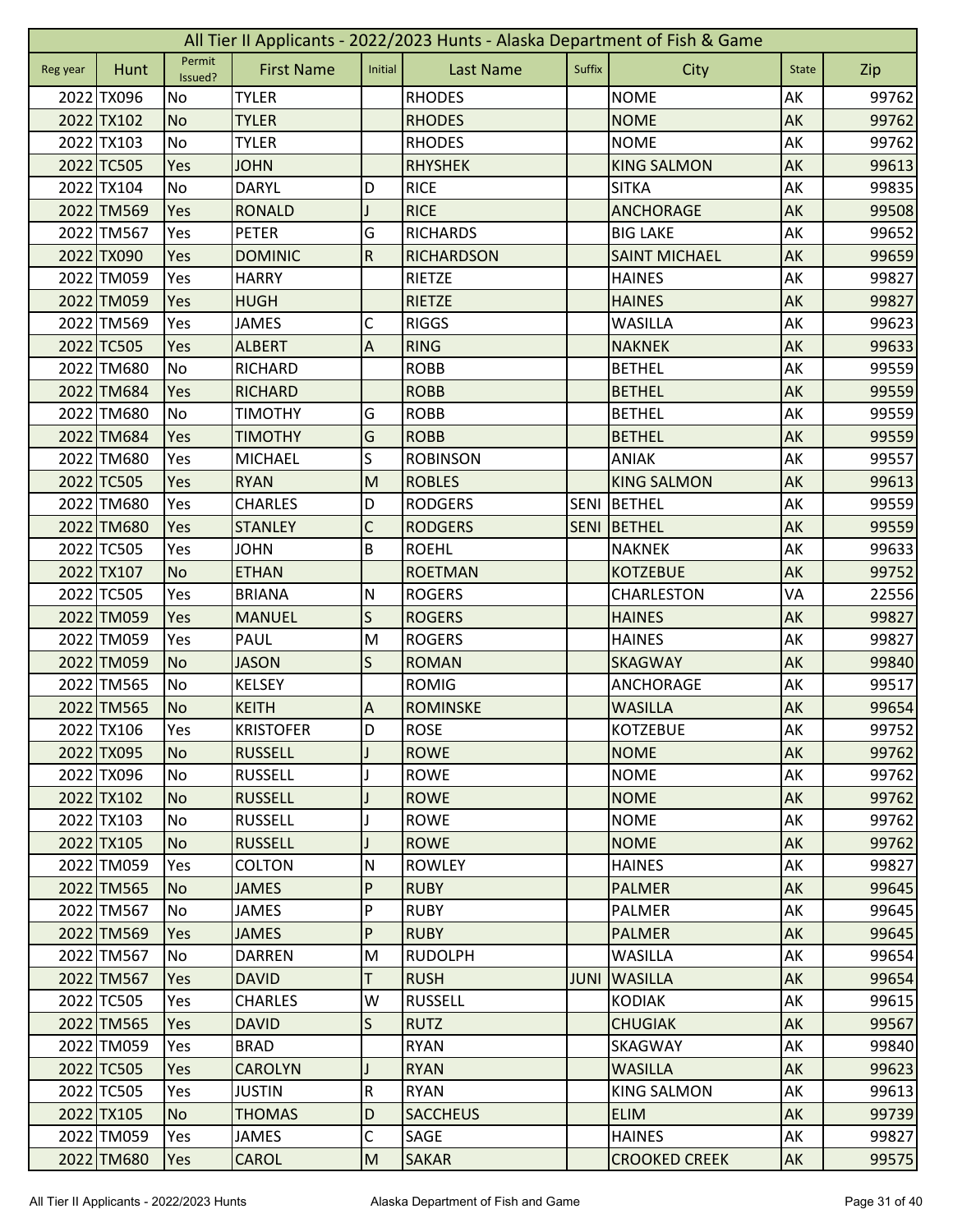|          | All Tier II Applicants - 2022/2023 Hunts - Alaska Department of Fish & Game |                   |                   |                           |                   |        |                      |              |            |  |  |
|----------|-----------------------------------------------------------------------------|-------------------|-------------------|---------------------------|-------------------|--------|----------------------|--------------|------------|--|--|
| Reg year | Hunt                                                                        | Permit<br>Issued? | <b>First Name</b> | Initial                   | <b>Last Name</b>  | Suffix | City                 | <b>State</b> | Zip        |  |  |
|          | 2022 TM680                                                                  | Yes               | <b>JOHNNY</b>     | 0                         | <b>SAKAR</b>      |        | ANIAK                | AK           | 99557      |  |  |
|          | 2022 TM680                                                                  | Yes               | <b>MICHAEL</b>    | N                         | <b>SAKAR</b>      |        | <b>CHUATHBALUK</b>   | AK           | 99557      |  |  |
|          | 2022 TM680                                                                  | Yes               | <b>PURSILLA</b>   |                           | <b>SAKAR</b>      |        | <b>CROOKED CREEK</b> | AK           | 99575      |  |  |
|          | 2022 TM680                                                                  | <b>No</b>         | <b>SCOTT</b>      | G                         | <b>SAKAR</b>      |        | <b>ANIAK</b>         | AK           | 99557      |  |  |
|          | 2022 TM680                                                                  | <b>No</b>         | <b>TAMARA</b>     | L                         | <b>SAKAR</b>      |        | <b>ANIAK</b>         | AK           | 99557      |  |  |
|          | 2022 TM680                                                                  | Yes               | <b>WASSILY</b>    | M                         | <b>SAKAR</b>      |        | <b>CROOKED CREEK</b> | AK           | 99575      |  |  |
|          | 2022 TM940                                                                  | Yes               | <b>DARREL</b>     | E                         | <b>SALMON</b>     |        | <b>BEAVER</b>        | AK           | 99724      |  |  |
|          | 2022 TM059                                                                  | Yes               | <b>RYAN</b>       |                           | <b>SALMON</b>     |        | <b>HAINES</b>        | AK           | 99827      |  |  |
|          | 2022 TM680                                                                  | No                | LEA               | Α                         | SALZBRUN          |        | <b>BETHEL</b>        | AK           | 99559      |  |  |
|          | 2022 TM680                                                                  | Yes               | <b>MICHAEL</b>    | A                         | SALZBRUN          |        | <b>BETHEL</b>        | AK           | 99559-1207 |  |  |
|          | 2022 TM680                                                                  | No                | <b>WYATT</b>      |                           | SALZBRUN          |        | <b>BETHEL</b>        | AK           | 99559      |  |  |
|          | 2022 TM940                                                                  | Yes               | <b>ALEX</b>       | E                         | <b>SAMUELSON</b>  |        | <b>WASILLA</b>       | AK           | 99623      |  |  |
|          | 2022 TM680                                                                  | Yes               | <b>DIANA</b>      | A                         | SAMUELSON         |        | <b>KALSKAG</b>       | AK           | 99607      |  |  |
|          | 2022 TM059                                                                  | <b>No</b>         | <b>ASANTI</b>     |                           | <b>SANBORNE</b>   |        | <b>HAINES</b>        | AK           | 99827      |  |  |
|          | 2022 TM567                                                                  | Yes               | <b>KIRK</b>       | ${\sf R}$                 | SANDERSON         |        | <b>PALMER</b>        | AK           | 99645      |  |  |
|          | 2022 TC505                                                                  | Yes               | <b>HUNTER</b>     | ${\sf R}$                 | <b>SASSER</b>     |        | <b>PALMER</b>        | AK           | 99645      |  |  |
|          | 2022 TC505                                                                  | Yes               | <b>OLIVER</b>     | O                         | SASSER            |        | PALMER               | AK           | 99645      |  |  |
|          | 2022 TC505                                                                  | Yes               | <b>THOMAS</b>     | M                         | <b>SASSER</b>     |        | <b>PALMER</b>        | AK           | 99645      |  |  |
|          | 2022 TM059                                                                  | Yes               | <b>GARY</b>       | L                         | <b>SAUPE</b>      |        | <b>HAINES</b>        | AK           | 99827      |  |  |
|          | 2022 TM569                                                                  | <b>No</b>         | <b>JOSEPH</b>     | S                         | <b>SCAROLA</b>    |        | <b>ANCHORAGE</b>     | AK           | 99695      |  |  |
|          | 2022 TM569                                                                  | Yes               | <b>KAYDEE</b>     | C                         | <b>SCAROLA</b>    |        | <b>ANCHORAGE</b>     | AK           | 99695      |  |  |
|          | 2022 TM569                                                                  | <b>No</b>         | <b>LUKE</b>       | $\pmb{\mathsf{X}}$        | <b>SCAROLA</b>    |        | <b>ANCHORAGE</b>     | AK           | 99695      |  |  |
|          | 2022 TM569                                                                  | <b>No</b>         | <b>SABIN</b>      |                           | <b>SCAROLA</b>    |        | <b>ANCHORAGE</b>     | AK           | 99695      |  |  |
|          | 2022 TM569                                                                  | <b>No</b>         | <b>SHAPHIN</b>    | $\overline{\mathsf{x}}$   | <b>SCAROLA</b>    |        | <b>ANCHORAGE</b>     | AK           | 99695      |  |  |
|          | 2022 TM567                                                                  | No                | <b>JOHN</b>       | M                         | <b>SCHACHLE</b>   |        | <b>WASILLA</b>       | AK           | 99654      |  |  |
|          | 2022 TM569                                                                  | Yes               | <b>JOHN</b>       | M                         | <b>SCHACHLE</b>   |        | <b>WASILLA</b>       | AK           | 99654      |  |  |
|          | 2022 TM567                                                                  | No                | <b>KEITH</b>      |                           | <b>SCHACHLE</b>   |        | <b>WASILLA</b>       | AK           | 99654      |  |  |
|          | 2022 TM569                                                                  | Yes               | <b>KEITH</b>      |                           | <b>SCHACHLE</b>   |        | <b>WASILLA</b>       | AK           | 99654      |  |  |
|          | 2022 TM567                                                                  | No                | SUSAN             |                           | <b>SCHACHLE</b>   |        | WILLOW               | AK           | 99688      |  |  |
|          | 2022 TM567                                                                  | <b>No</b>         | <b>TED</b>        | $\overline{A}$            | <b>SCHACHLE</b>   |        | <b>WILLIOW</b>       | AK           | 99688      |  |  |
|          | 2022 TM569                                                                  | Yes               | <b>TED</b>        | $\overline{A}$            | <b>SCHACHLE</b>   |        | <b>WILLIOW</b>       | AK           | 99688      |  |  |
|          | 2022 TM569                                                                  | N <sub>o</sub>    | <b>TRENT</b>      |                           | <b>SCHACHLE</b>   |        | <b>WASILLA</b>       | AK           | 99654      |  |  |
|          | 2022 TM567                                                                  | Yes               | <b>TRENT</b>      | Α                         | <b>SCHACHLE</b>   |        | <b>WASILLA</b>       | AK           | 99654      |  |  |
|          | 2022 TM565                                                                  | N <sub>o</sub>    | <b>VERNON</b>     | $\mathsf E$               | <b>SCHACHLE</b>   |        | <b>WASILLA</b>       | AK           | 99687      |  |  |
|          | 2022 TM567                                                                  | No                | <b>VERNON</b>     | E                         | <b>SCHACHLE</b>   |        | <b>WASILLA</b>       | AK           | 99687      |  |  |
|          | 2022 TM567                                                                  | <b>No</b>         | <b>WADE</b>       | M                         | <b>SCHACHLE</b>   |        | <b>WASILLA</b>       | <b>AK</b>    | 99654      |  |  |
|          | 2022 TM569                                                                  | Yes               | <b>WADE</b>       | M                         | <b>SCHACHLE</b>   |        | <b>WASILLA</b>       | AK           | 99654      |  |  |
|          | 2022 TX106                                                                  | No                | <b>CHARLES</b>    | $\overline{A}$            | <b>SCHAEFFER</b>  |        | <b>KOTZEBUE</b>      | AK           | 99752      |  |  |
|          | 2022 TX107                                                                  | No                | <b>CHARLES</b>    | A                         | <b>SCHAEFFER</b>  |        | <b>KOTZEBUE</b>      | AK           | 99752      |  |  |
|          | 2022 TM059                                                                  | <b>Yes</b>        | <b>GREGORY</b>    |                           | <b>SCHLACHTER</b> |        | <b>HAINES</b>        | AK           | 99827      |  |  |
|          | 2022 TX095                                                                  | No                | SAMUEL            |                           | <b>SCHMIDT</b>    |        | <b>NOME</b>          | AK           | 99762      |  |  |
|          | 2022 TX096                                                                  | <b>No</b>         | <b>SAMUEL</b>     |                           | <b>SCHMIDT</b>    |        | <b>NOME</b>          | AK           | 99762-0924 |  |  |
|          | 2022 TX102                                                                  | No                | SAMUEL            |                           | <b>SCHMIDT</b>    |        | <b>NOME</b>          | AK           | 99762      |  |  |
|          | 2022 TX105                                                                  | <b>No</b>         | <b>SAMUEL</b>     |                           | <b>SCHMIDT</b>    |        | <b>NOME</b>          | AK           | 99762      |  |  |
|          | 2022 TM059                                                                  | Yes               | <b>ROGER</b>      |                           | <b>SCHNABEL</b>   |        | <b>HAINES</b>        | AK           | 99827      |  |  |
|          | 2022 TM940                                                                  | <b>Yes</b>        | <b>MATTHEW</b>    | $\boldsymbol{\mathsf{A}}$ | <b>SCHNEIDER</b>  |        | <b>BEAVER</b>        | AK           | 99724      |  |  |
|          | 2022 TX095                                                                  | No                | <b>MYRA</b>       | C                         | <b>SCHOLZE</b>    |        | <b>NOME</b>          | AK           | 99762      |  |  |
|          | 2022 TX096                                                                  | <b>No</b>         | <b>MYRA</b>       | $\overline{C}$            | <b>SCHOLZE</b>    |        | <b>NOME</b>          | AK           | 99762      |  |  |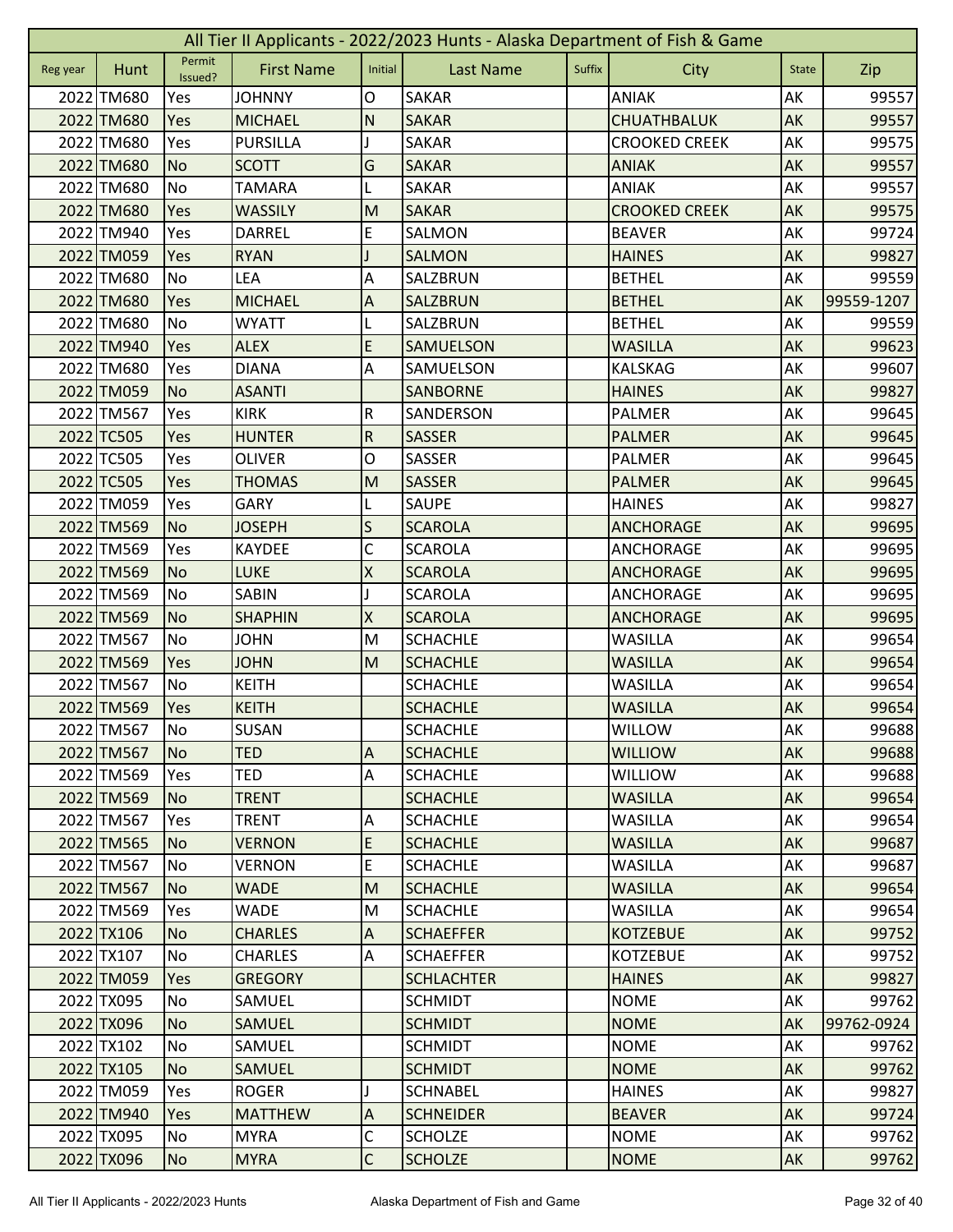|          | All Tier II Applicants - 2022/2023 Hunts - Alaska Department of Fish & Game |                   |                   |                |                        |             |                       |              |       |  |  |  |
|----------|-----------------------------------------------------------------------------|-------------------|-------------------|----------------|------------------------|-------------|-----------------------|--------------|-------|--|--|--|
| Reg year | Hunt                                                                        | Permit<br>Issued? | <b>First Name</b> | Initial        | <b>Last Name</b>       | Suffix      | City                  | <b>State</b> | Zip   |  |  |  |
|          | 2022 TC505                                                                  | Yes               | <b>BILLIE</b>     |                | <b>SCHRAFFENBERGER</b> |             | PORT HEIDEN           | AK           | 99549 |  |  |  |
|          | 2022 TC505                                                                  | Yes               | <b>DEREK</b>      | P              | <b>SCHRAFFENBERGER</b> | <b>JUNI</b> | <b>PORT HEIDEN</b>    | AK           | 99549 |  |  |  |
|          | 2022 TM940                                                                  | Yes               | <b>NOLAN</b>      |                | <b>SCHUBERT</b>        |             | <b>WASILLA</b>        | AK           | 99654 |  |  |  |
|          | 2022 TM059                                                                  | Yes               | <b>DARREN</b>     | D              | <b>SCHWEINEFUS</b>     |             | <b>HAINES</b>         | AK           | 99827 |  |  |  |
|          | 2022 TM059                                                                  | Yes               | <b>HEATH</b>      |                | <b>SCOTT</b>           |             | <b>HAINES</b>         | AK           | 99827 |  |  |  |
|          | 2022 TM565                                                                  | <b>No</b>         | <b>NICHOLAS</b>   | Т              | <b>SCOTT</b>           |             | <b>WASILLA</b>        | AK           | 99623 |  |  |  |
|          | 2022 TX102                                                                  | No                | CARL              | ${\sf N}$      | <b>SEETOT</b>          |             | <b>BREVIG MISSION</b> | AK           | 99785 |  |  |  |
|          | 2022 TX102                                                                  | Yes               | <b>ELMER</b>      | $\sf K$        | <b>SEETOT</b>          | <b>THIR</b> | <b>BREVIG MISSION</b> | AK           | 99785 |  |  |  |
|          | 2022 TM567                                                                  | No                | <b>CRAIG</b>      | C              | <b>SEIME</b>           |             | <b>WASILLA</b>        | AK           | 99623 |  |  |  |
|          | 2022 TM567                                                                  | <b>No</b>         | <b>NANCY</b>      | G              | <b>SEIME</b>           |             | <b>WASILLA</b>        | AK           | 99623 |  |  |  |
|          | 2022 TM059                                                                  | Yes               | <b>TERRY</b>      | Α              | <b>SELE</b>            |             | <b>HAINES</b>         | AK           | 99827 |  |  |  |
|          | 2022 TM565                                                                  | <b>No</b>         | <b>KEN</b>        | L              | <b>SELK</b>            |             | <b>WASILLA</b>        | AK           | 99654 |  |  |  |
|          | 2022 TM567                                                                  | No                | <b>DANIEL</b>     | C              | <b>SEREYKO</b>         |             | <b>WASILLA</b>        | АK           | 99623 |  |  |  |
|          | 2022 TM059                                                                  | Yes               | <b>IAN</b>        | A              | <b>SEWARD</b>          |             | <b>HAINES</b>         | AK           | 99827 |  |  |  |
|          | 2022 TM059                                                                  | Yes               | <b>DAVID</b>      | M              | <b>SHACKFORD</b>       |             | <b>HAINES</b>         | АK           | 99827 |  |  |  |
|          | 2022 TC505                                                                  | Yes               | <b>ANDY</b>       |                | <b>SHANGIN</b>         | <b>JUNI</b> | PERRYVILLE            | AK           | 99648 |  |  |  |
|          | 2022 TC505                                                                  | Yes               | <b>AUSTIN</b>     | $\mathsf{N}$   | <b>SHANGIN</b>         |             | PERRYVILLE            | AK           | 99648 |  |  |  |
|          | 2022 TC505                                                                  | Yes               | <b>DYLAN</b>      | F              | <b>SHANGIN</b>         |             | <b>CHIGNIK LAKE</b>   | AK           | 99548 |  |  |  |
|          | 2022 TC505                                                                  | Yes               | <b>ETHAN</b>      | R              | <b>SHANGIN</b>         |             | PERRYVILLE            | AK           | 99648 |  |  |  |
|          | 2022 TC505                                                                  | Yes               | <b>MICHAEL</b>    |                | <b>SHANGIN</b>         |             | PERRYVILLE            | AK           | 99648 |  |  |  |
|          | 2022 TC505                                                                  | Yes               | <b>VINCE</b>      | ${\sf N}$      | <b>SHANGIN</b>         | JUNI        | <b>PORT HEIDEN</b>    | AK           | 99549 |  |  |  |
|          | 2022 TM565                                                                  | Yes               | <b>LOUIE</b>      | H              | <b>SHAW</b>            | <b>JUNI</b> | <b>CHUGIAK</b>        | AK           | 99567 |  |  |  |
|          | 2022 TC505                                                                  | Yes               | <b>PETE</b>       | M              | <b>SHEPARD</b>         |             | <b>WASILLA</b>        | AK           | 99654 |  |  |  |
|          | 2022 TX095                                                                  | <b>No</b>         | <b>MATTHEW</b>    | $\mathsf{P}$   | <b>SHERIDAN</b>        |             | <b>WASILLA</b>        | AK           | 99654 |  |  |  |
|          | 2022 TX096                                                                  | No                | <b>MATTHEW</b>    | P              | SHERIDAN               |             | <b>WASILLA</b>        | АK           | 99654 |  |  |  |
|          | 2022 TX105                                                                  | <b>No</b>         | <b>MATTHEW</b>    | P              | <b>SHERIDAN</b>        |             | <b>WASILLA</b>        | AK           | 99654 |  |  |  |
|          | 2022 TC505                                                                  | Yes               | PHILIP            | L              | SHOEMAKER              |             | <b>KING SALMON</b>    | AK           | 99613 |  |  |  |
|          | 2022 TC505                                                                  | Yes               | <b>TIA</b>        |                | <b>SHOEMAKER</b>       |             | <b>KING SALMON</b>    | AK           | 99613 |  |  |  |
|          | 2022 TM059                                                                  | Yes               | <b>KEVIN</b>      | R              | <b>SHOVE</b>           |             | <b>HAINES</b>         | AK           | 99827 |  |  |  |
|          | 2022 TM565                                                                  | <b>Yes</b>        | <b>MICHAEL</b>    | H              | <b>SHRIEVES</b>        |             | <b>WASILLA</b>        | AK           | 99623 |  |  |  |
|          | 2022 TC505                                                                  | Yes               | <b>JENNIFER</b>   | M              | <b>SHRYOCK</b>         |             | <b>NAKNEK</b>         | AK           | 99633 |  |  |  |
|          | 2022 TC505                                                                  | Yes               | <b>PATRICK</b>    |                | <b>SHRYOCK</b>         | <b>FIRS</b> | <b>NAKNEK</b>         | AK           | 99633 |  |  |  |
|          | 2022 TM680                                                                  | Yes               | <b>ALLEN</b>      | С              | <b>SIMEON</b>          |             | ANIAK                 | AK           | 99557 |  |  |  |
|          | 2022 TM680                                                                  | <b>No</b>         | <b>AMANDA</b>     | $\sf S$        | <b>SIMEON</b>          |             | <b>ANIAK</b>          | AK           | 99557 |  |  |  |
|          | 2022 TM680                                                                  | Yes               | ARNOLD            | P              | <b>SIMEON</b>          | <b>JUNI</b> | <b>CROOKED CREEK</b>  | AK           | 99575 |  |  |  |
|          | 2022 TM680                                                                  | <b>Yes</b>        | <b>BREANNA</b>    | Υ              | <b>SIMEON</b>          |             | <b>ANIAK</b>          | <b>AK</b>    | 99557 |  |  |  |
|          | 2022 TM680                                                                  | Yes               | <b>DAVID</b>      |                | <b>SIMEON</b>          | <b>FIRS</b> | <b>CHUATHBALUK</b>    | AK           | 99557 |  |  |  |
|          | 2022 TM680                                                                  | Yes               | <b>DAVID</b>      |                | <b>SIMEON</b>          |             | SECO BETHEL           | AK           | 99559 |  |  |  |
|          | 2022 TM680                                                                  | Yes               | <b>ELAINE</b>     |                | <b>SIMEON</b>          |             | <b>ANIAK</b>          | AK           | 99557 |  |  |  |
|          | 2022 TM680                                                                  | Yes               | <b>GERALD</b>     | $\overline{A}$ | <b>SIMEON</b>          |             | <b>ANIAK</b>          | AK           | 99557 |  |  |  |
|          | 2022 TM680                                                                  | Yes               | <b>GERALD</b>     | F              | <b>SIMEON</b>          | <b>SENI</b> | <b>ANIAK</b>          | AK           | 99557 |  |  |  |
|          | 2022 TM680                                                                  | Yes               | <b>JASMIN</b>     | D              | <b>SIMEON</b>          |             | <b>ANIAK</b>          | AK           | 99557 |  |  |  |
|          | 2022 TM680                                                                  | Yes               | <b>MORGAN</b>     | Α              | <b>SIMEON</b>          |             | <b>ANIAK</b>          | AK           | 99557 |  |  |  |
|          | 2022 TM680                                                                  | Yes               | <b>RAY</b>        | $\mathsf{S}$   | <b>SIMEON</b>          | <b>SENI</b> | <b>ANIAK</b>          | AK           | 99557 |  |  |  |
|          | 2022 TM680                                                                  | Yes               | <b>STEPHEN</b>    |                | <b>SIMEON</b>          |             | <b>ANIAK</b>          | AK           | 99557 |  |  |  |
|          | 2022 TM680                                                                  | Yes               | <b>TRACY</b>      | M              | <b>SIMEON</b>          |             | <b>CHUATHBALUK</b>    | AK           | 99557 |  |  |  |
|          | 2022 TM680                                                                  | Yes               | <b>TERESA</b>     | M              | SIMEON-HUNTER          |             | CHUATHBALUK           | AK           | 99557 |  |  |  |
|          | 2022 TM680                                                                  | Yes               | <b>NANCY</b>      | M              | SIMEON-MORGAN          |             | <b>ANIAK</b>          | AK           | 99557 |  |  |  |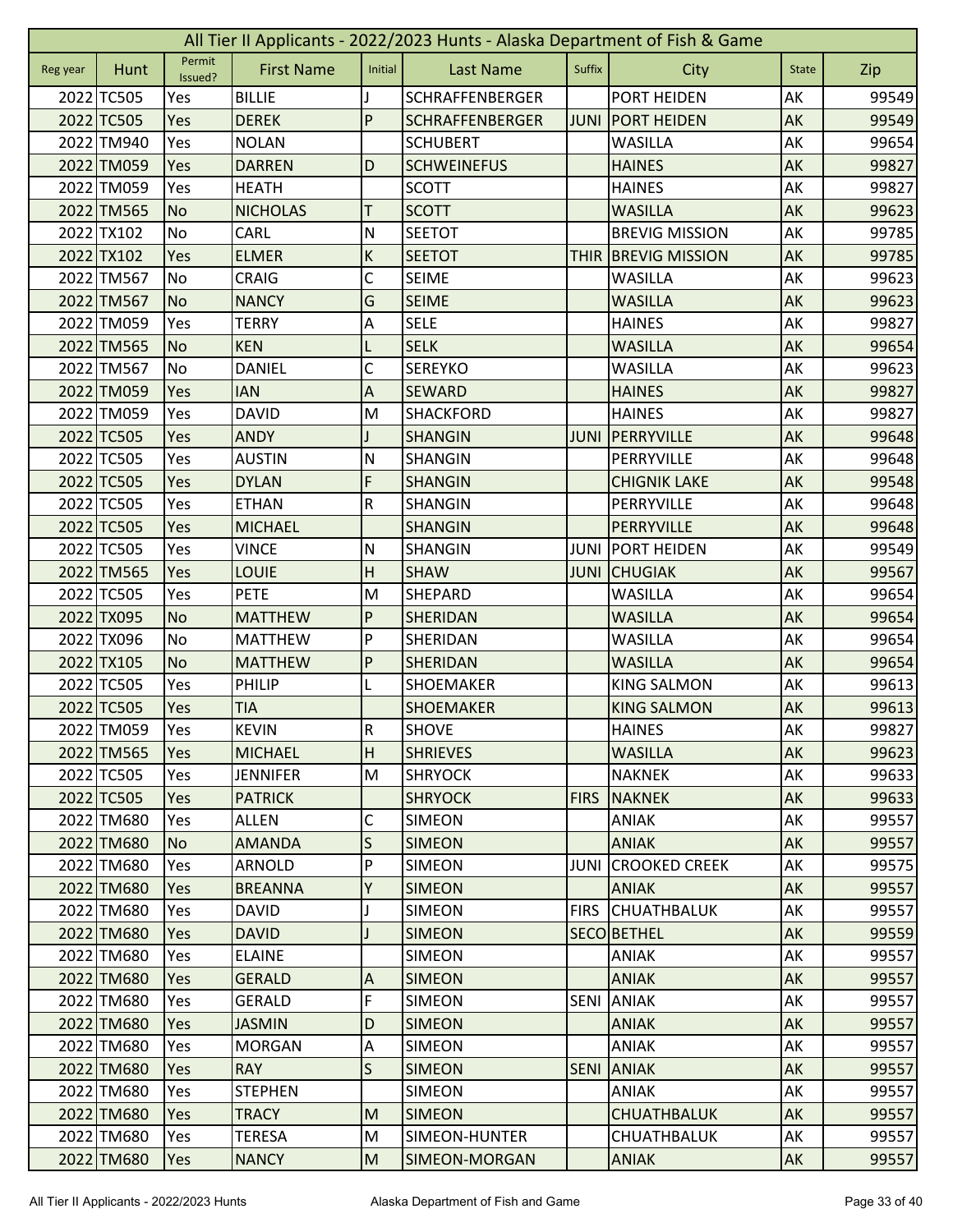|          | All Tier II Applicants - 2022/2023 Hunts - Alaska Department of Fish & Game |                   |                   |                         |                  |             |                    |              |       |  |  |  |
|----------|-----------------------------------------------------------------------------|-------------------|-------------------|-------------------------|------------------|-------------|--------------------|--------------|-------|--|--|--|
| Reg year | Hunt                                                                        | Permit<br>Issued? | <b>First Name</b> | Initial                 | <b>Last Name</b> | Suffix      | City               | <b>State</b> | Zip   |  |  |  |
|          | 2022 TX095                                                                  | No                | <b>TRAVIS</b>     | C                       | <b>SIMONETTI</b> |             | <b>WASILLA</b>     | AK           | 99654 |  |  |  |
|          | 2022 TX105                                                                  | <b>No</b>         | <b>TRAVIS</b>     | C                       | <b>SIMONETTI</b> |             | <b>WASILLA</b>     | AK           | 99654 |  |  |  |
|          | 2022 TM940                                                                  | Yes               | <b>CRAIG</b>      | ${\sf R}$               | <b>SIMPSON</b>   |             | PALMER             | AK           | 99645 |  |  |  |
|          | 2022 TM059                                                                  | Yes               | <b>ZEPHYR</b>     | $\mathsf C$             | <b>SINCERNY</b>  |             | <b>HAINES</b>      | AK           | 99827 |  |  |  |
|          | 2022 TC505                                                                  | Yes               | <b>BYRON</b>      |                         | <b>SINGLEY</b>   |             | <b>NAKNEK</b>      | AK           | 99633 |  |  |  |
|          | 2022 TC505                                                                  | Yes               | <b>BYRON</b>      | C                       | <b>SINGLEY</b>   |             | <b>NAKNEK</b>      | AK           | 99633 |  |  |  |
|          | 2022 TC505                                                                  | Yes               | LEWIS             | D                       | SINGLEY          |             | <b>NAKNEK</b>      | AK           | 99633 |  |  |  |
|          | 2022 TX104                                                                  | Yes               | HELENMARIE        | $\sf B$                 | <b>SINNOK</b>    |             | <b>SHISHMAREF</b>  | AK           | 99772 |  |  |  |
|          | 2022 TC505                                                                  | Yes               | <b>BERTHA</b>     | M                       | <b>SKONBERG</b>  |             | PERRYVILLE         | AK           | 99648 |  |  |  |
|          | 2022 TX095                                                                  | <b>No</b>         | <b>MATTHEW</b>    |                         | <b>SLINGSBY</b>  |             | <b>NOME</b>        | AK           | 99762 |  |  |  |
|          | 2022 TX096                                                                  | No                | <b>MATTHEW</b>    |                         | <b>SLINGSBY</b>  |             | <b>NOME</b>        | AK           | 99762 |  |  |  |
|          | 2022 TX102                                                                  | <b>No</b>         | <b>MATTHEW</b>    |                         | <b>SLINGSBY</b>  |             | <b>NOME</b>        | AK           | 99762 |  |  |  |
|          | 2022 TX103                                                                  | No                | <b>MATTHEW</b>    |                         | <b>SLINGSBY</b>  |             | <b>NOME</b>        | AK           | 99762 |  |  |  |
|          | 2022 TX104                                                                  | <b>No</b>         | <b>MATTHEW</b>    |                         | <b>SLINGSBY</b>  |             | <b>NOME</b>        | AK           | 99762 |  |  |  |
|          | 2022 TM059                                                                  | Yes               | <b>RONALD</b>     | G                       | <b>SLOPER</b>    |             | <b>HAINES</b>      | АK           | 99827 |  |  |  |
|          | 2022 TM059                                                                  | Yes               | <b>BRUCE</b>      | A                       | <b>SMITH</b>     |             | <b>HAINES</b>      | AK           | 99827 |  |  |  |
|          | 2022 TM569                                                                  | Yes               | <b>CLARKE</b>     | A                       | <b>SMITH</b>     |             | <b>BELUGA</b>      | AK           | 99695 |  |  |  |
|          | 2022 TM680                                                                  | Yes               | <b>CLIFTON</b>    | $\overline{\mathsf{R}}$ | <b>SMITH</b>     |             | <b>AKIAK</b>       | AK           | 99552 |  |  |  |
|          | 2022 TM680                                                                  | Yes               | <b>DENNY</b>      | G                       | <b>SMITH</b>     |             | CHUATHBALUK        | AK           | 99557 |  |  |  |
|          | 2022 TM680                                                                  | <b>No</b>         | <b>JAMES</b>      | M                       | <b>SMITH</b>     | M           | <b>CHUATHBALUK</b> | AK           | 99557 |  |  |  |
|          | 2022 TX095                                                                  | No                | <b>JONATHON</b>   | т                       | <b>SMITH</b>     |             | <b>NOME</b>        | AK           | 99762 |  |  |  |
|          | 2022 TX096                                                                  | <b>No</b>         | <b>JONATHON</b>   | T                       | <b>SMITH</b>     |             | <b>NOME</b>        | AK           | 99762 |  |  |  |
|          | 2022 TX102                                                                  | No                | <b>JONATHON</b>   | т                       | <b>SMITH</b>     |             | <b>NOME</b>        | AK           | 99762 |  |  |  |
|          | 2022 TM567                                                                  | <b>No</b>         | <b>JOSEPH</b>     | F                       | <b>SMITH</b>     |             | <b>EAGLE RIVER</b> | AK           | 99577 |  |  |  |
|          | 2022 TM569                                                                  | No                | <b>JOSEPH</b>     | F                       | <b>SMITH</b>     |             | <b>EAGLE RIVER</b> | АK           | 99577 |  |  |  |
|          | 2022 TX095                                                                  | <b>No</b>         | <b>KATHERINE</b>  |                         | <b>SMITH</b>     |             | <b>NOME</b>        | AK           | 99762 |  |  |  |
|          | 2022 TX096                                                                  | No                | KATHERINE         | L                       | <b>SMITH</b>     |             | <b>NOME</b>        | AK           | 99762 |  |  |  |
|          | 2022 TX102                                                                  | <b>No</b>         | <b>KATHERINE</b>  |                         | <b>SMITH</b>     |             | <b>NOME</b>        | AK           | 99762 |  |  |  |
|          | 2022 TX102                                                                  | <b>No</b>         | LESLI             | ${\sf M}$               | <b>SMITH</b>     |             | <b>NOME</b>        | AK           | 99762 |  |  |  |
|          | 2022 TM059                                                                  | <b>Yes</b>        | <b>MARK</b>       | H                       | <b>SMITH</b>     |             | <b>HAINES</b>      | AK           | 99827 |  |  |  |
|          | 2022 TX102                                                                  | <b>No</b>         | <b>MARK</b>       | W                       | <b>SMITH</b>     |             | <b>NOME</b>        | AK           | 99762 |  |  |  |
|          | 2022 TM059                                                                  | Yes               | <b>MARTIN</b>     |                         | <b>SMITH</b>     |             | <b>HAINES</b>      | AK           | 99827 |  |  |  |
|          | 2022 TM680                                                                  | Yes               | <b>OLGA</b>       |                         | <b>SMITH</b>     | F           | <b>CHUATHBALUK</b> | AK           | 99557 |  |  |  |
|          | 2022 TM567                                                                  | <b>No</b>         | <b>SHERYL</b>     | L                       | <b>SMITH</b>     |             | <b>EAGLE RIVER</b> | AK           | 99577 |  |  |  |
|          | 2022 TM569                                                                  | Yes               | SHERYL            | L                       | <b>SMITH</b>     |             | <b>EAGLE RIVER</b> | AK           | 99577 |  |  |  |
|          | 2022 TM565                                                                  | <b>Yes</b>        | <b>STEVE</b>      | F                       | <b>SMITH</b>     |             | <b>WASILLA</b>     | <b>AK</b>    | 99687 |  |  |  |
|          | 2022 TX095                                                                  | No                | <b>STEVEN</b>     | $\overline{\mathsf{R}}$ | <b>SMITH</b>     |             | <b>NOME</b>        | AK           | 99762 |  |  |  |
|          | 2022 TX096                                                                  | Yes               | <b>STEVEN</b>     | $\overline{R}$          | <b>SMITH</b>     |             | <b>NOME</b>        | AK           | 99762 |  |  |  |
|          | 2022 TX102                                                                  | No                | <b>STEVEN</b>     | $\overline{\mathsf{R}}$ | <b>SMITH</b>     |             | <b>NOME</b>        | AK           | 99762 |  |  |  |
|          | 2022 TX107                                                                  | <b>No</b>         | <b>TIMOTHY</b>    | $\mathsf S$             | <b>SMITH</b>     |             | <b>KOTZEBUE</b>    | AK           | 99752 |  |  |  |
|          | 2022 TC505                                                                  | Yes               | <b>WILLIAM</b>    | S                       | <b>SMITH</b>     |             | <b>KING SALMON</b> | AK           | 99613 |  |  |  |
|          | 2022 TM565                                                                  | <b>No</b>         | <b>GERALD</b>     | M                       | <b>SNOOZY</b>    |             | <b>PALMER</b>      | AK           | 99645 |  |  |  |
|          | 2022 TM567                                                                  | No                | <b>GERALD</b>     | M                       | SNOOZY           |             | PALMER             | AK           | 99645 |  |  |  |
|          | 2022 TM569                                                                  | Yes               | <b>GERALD</b>     | M                       | <b>SNOOZY</b>    |             | <b>PALMER</b>      | AK           | 99645 |  |  |  |
|          | 2022 TX107                                                                  | No                | <b>JACKSON</b>    | ${\sf N}$               | <b>SNYDER</b>    |             | <b>KOTZEBUE</b>    | AK           | 99752 |  |  |  |
|          | 2022 TM565                                                                  | Yes               | <b>MATTHEW</b>    | L                       | <b>SOMMER</b>    |             | <b>EAGLE RIVER</b> | AK           | 99577 |  |  |  |
|          | 2022 TM565                                                                  | Yes               | JAMES             | T                       | <b>SPAIN</b>     | <b>JUNI</b> | <b>WASILLA</b>     | AK           | 99654 |  |  |  |
|          | 2022 TM940                                                                  | Yes               | <b>JOSEPH</b>     | H                       | <b>SPANN</b>     |             | <b>ESTER</b>       | AK           | 99725 |  |  |  |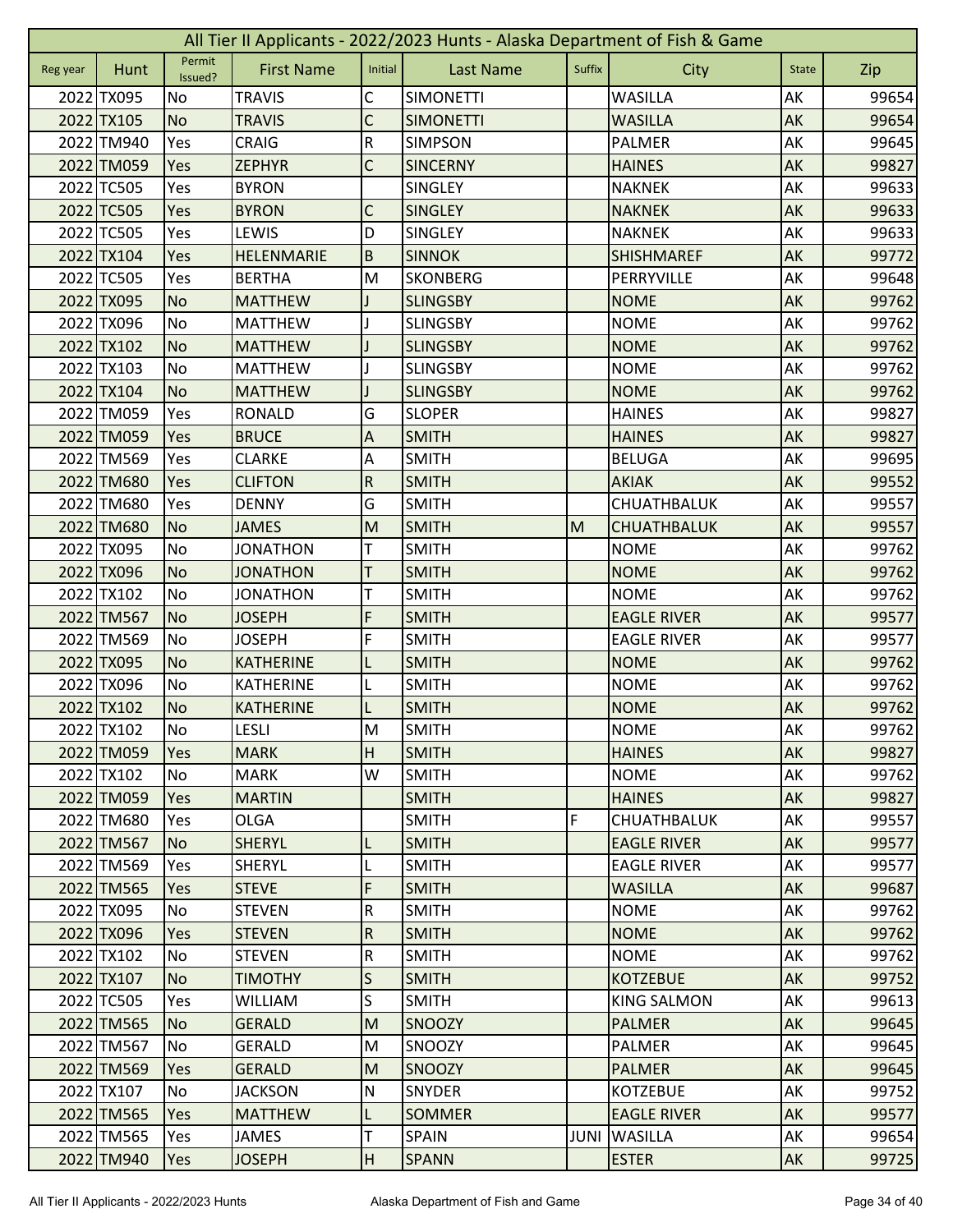|          | All Tier II Applicants - 2022/2023 Hunts - Alaska Department of Fish & Game |                   |                   |                |                  |             |                    |              |       |  |  |  |
|----------|-----------------------------------------------------------------------------|-------------------|-------------------|----------------|------------------|-------------|--------------------|--------------|-------|--|--|--|
| Reg year | Hunt                                                                        | Permit<br>Issued? | <b>First Name</b> | Initial        | <b>Last Name</b> | Suffix      | City               | <b>State</b> | Zip   |  |  |  |
|          | 2022 TC505                                                                  | Yes               | <b>BRAD</b>       |                | <b>SPARKS</b>    |             | <b>EAGLE RIVER</b> | AK           | 99577 |  |  |  |
|          | 2022 TX095                                                                  | <b>No</b>         | <b>THOMAS</b>     | S              | <b>SPARKS</b>    |             | <b>NOME</b>        | AK           | 99762 |  |  |  |
|          | 2022 TX096                                                                  | No                | <b>THOMAS</b>     | S              | <b>SPARKS</b>    |             | <b>NOME</b>        | AK           | 99762 |  |  |  |
|          | 2022 TX102                                                                  | <b>No</b>         | <b>THOMAS</b>     | S              | <b>SPARKS</b>    |             | <b>NOME</b>        | AK           | 99762 |  |  |  |
|          | 2022 TM567                                                                  | Yes               | LEONA             | M              | <b>SPRINKLE</b>  |             | <b>ANCHORAGE</b>   | AK           | 99504 |  |  |  |
|          | 2022 TM059                                                                  | Yes               | <b>CHARLIE</b>    | D              | <b>SPUD</b>      | <b>JUNI</b> | <b>HAINES</b>      | AK           | 99827 |  |  |  |
|          | 2022 TM059                                                                  | Yes               | <b>GINETTE</b>    | M              | <b>ST CLAIR</b>  |             | <b>HAINES</b>      | AK           | 99827 |  |  |  |
|          | 2022 TM059                                                                  | Yes               | <b>WILLIAM</b>    | L              | <b>STACY</b>     |             | <b>HAINES</b>      | AK           | 99827 |  |  |  |
|          | 2022 TM569                                                                  | Yes               | <b>DONALD</b>     |                | <b>STANDIFER</b> | JUNI        | <b>TYONEK</b>      | AK           | 99682 |  |  |  |
|          | 2022 TM059                                                                  | Yes               | <b>COLEMAN</b>    |                | <b>STANFORD</b>  |             | <b>HAINES</b>      | AK           | 99827 |  |  |  |
|          | 2022 TX095                                                                  | No                | <b>DANIEL</b>     |                | <b>STANG</b>     |             | <b>NOME</b>        | AK           | 99762 |  |  |  |
|          | 2022 TX096                                                                  | <b>No</b>         | <b>DANIEL</b>     |                | <b>STANG</b>     |             | <b>NOME</b>        | AK           | 99762 |  |  |  |
|          | 2022 TX105                                                                  | Yes               | <b>DANIEL</b>     |                | <b>STANG</b>     |             | <b>NOME</b>        | AK           | 99762 |  |  |  |
|          | 2022 TX095                                                                  | <b>No</b>         | <b>DANIEL</b>     |                | <b>STANG</b>     |             | <b>NOME</b>        | AK           | 99762 |  |  |  |
|          | 2022 TX096                                                                  | No                | DANIEL            |                | <b>STANG</b>     |             | <b>NOME</b>        | AK           | 99762 |  |  |  |
|          | 2022 TX105                                                                  | <b>No</b>         | <b>DANIEL</b>     |                | <b>STANG</b>     |             | <b>NOME</b>        | AK           | 99762 |  |  |  |
|          | 2022 TX095                                                                  | No                | <b>EDWARD</b>     |                | <b>STANG</b>     |             | <b>NOME</b>        | AK           | 99762 |  |  |  |
|          | 2022 TX096                                                                  | <b>No</b>         | <b>EDWARD</b>     |                | <b>STANG</b>     |             | <b>NOME</b>        | AK           | 99762 |  |  |  |
|          | 2022 TX105                                                                  | No                | <b>EDWARD</b>     |                | <b>STANG</b>     |             | <b>NOME</b>        | AK           | 99762 |  |  |  |
|          | 2022 TX096                                                                  | <b>No</b>         | <b>STEPHANIE</b>  |                | <b>STANG</b>     |             | <b>NOME</b>        | AK           | 99762 |  |  |  |
|          | 2022 TX102                                                                  | No                | <b>STEPHANIE</b>  |                | <b>STANG</b>     |             | <b>NOME</b>        | AK           | 99762 |  |  |  |
|          | 2022 TX103                                                                  | <b>No</b>         | <b>STEPHANIE</b>  |                | <b>STANG</b>     |             | <b>NOME</b>        | AK           | 99762 |  |  |  |
|          | 2022 TM567                                                                  | Yes               | <b>JOHN</b>       | Α              | <b>STARK</b>     |             | <b>BIG LAKE</b>    | AK           | 99652 |  |  |  |
|          | 2022 TM059                                                                  | Yes               | <b>RAYMOND</b>    | F              | <b>STASKA</b>    |             | <b>HAINES</b>      | AK           | 99827 |  |  |  |
|          | 2022 TM059                                                                  | Yes               | <b>BRIAN</b>      | E              | <b>STAURSETH</b> |             | <b>HAINES</b>      | AK           | 99827 |  |  |  |
|          | 2022 TM680                                                                  | Yes               | <b>RALPH</b>      | C              | <b>STEEVES</b>   | <b>THIR</b> | <b>ANIAK</b>       | AK           | 99557 |  |  |  |
|          | 2022 TM569                                                                  | Yes               | <b>DOUGLAS</b>    | ${\sf R}$      | <b>STEINER</b>   |             | ANCHORAGE          | AK           | 99518 |  |  |  |
|          | 2022 TM940                                                                  | Yes               | <b>JOSEPH</b>     | D              | <b>STEINER</b>   |             | <b>SOLDOTNA</b>    | AK           | 99669 |  |  |  |
|          | 2022 TM569                                                                  | Yes               | <b>HERMAN</b>     |                | <b>STENGA</b>    |             | SOLDOTNA           | AK           | 99669 |  |  |  |
|          | 2022 TM569                                                                  | <b>Yes</b>        | <b>JAMES</b>      |                | <b>STENGA</b>    |             | <b>SOLDOTNA</b>    | AK           | 99669 |  |  |  |
|          | 2022 TM940                                                                  | Yes               | <b>BENJAMIN</b>   |                | <b>STEVENS</b>   |             | <b>FAIRBANKS</b>   | AK           | 99709 |  |  |  |
|          | 2022 TM565                                                                  | Yes               | <b>JERALD</b>     |                | <b>STEVENS</b>   |             | <b>TALKEETNA</b>   | AK           | 99676 |  |  |  |
|          | 2022 TM565                                                                  | Yes               | <b>MICHELE</b>    |                | <b>STEVENS</b>   |             | <b>TALKEETNA</b>   | AK           | 99676 |  |  |  |
|          | 2022 TM680                                                                  | Yes               | <b>HARLAN</b>     |                | <b>STEWART</b>   | <b>SENI</b> | KALSKAG            | AK           | 99607 |  |  |  |
|          | 2022 TM680                                                                  | Yes               | <b>HARLAN</b>     |                | <b>STEWART</b>   | <b>SENI</b> | <b>KALSKAG</b>     | AK           | 99607 |  |  |  |
|          | 2022 TM680                                                                  | <b>Yes</b>        | <b>JACK</b>       | M              | <b>STEWART</b>   |             | THIR KALSKAG       | <b>AK</b>    | 99607 |  |  |  |
|          | 2022 TC505                                                                  | Yes               | <b>BENJAMAN</b>   | E              | <b>STICHLER</b>  |             | <b>KING SALMON</b> | AK           | 99613 |  |  |  |
|          | 2022 TC505                                                                  | Yes               | <b>TANYA</b>      | L              | <b>STICHLER</b>  |             | <b>KING SALMON</b> | AK           | 99613 |  |  |  |
|          | 2022 TM059                                                                  | Yes               | <b>DANIEL</b>     |                | <b>STICKLER</b>  |             | <b>HAINES</b>      | AK           | 99827 |  |  |  |
|          | 2022 TM059                                                                  | Yes               | <b>DAVID</b>      | W              | <b>STICKLER</b>  |             | <b>HAINES</b>      | AK           | 99827 |  |  |  |
|          | 2022 TM059                                                                  | Yes               | <b>ROBERT</b>     | P              | <b>STICKLER</b>  | JUNI        | <b>HAINES</b>      | AK           | 99827 |  |  |  |
|          | 2022 TM059                                                                  | Yes               | <b>WAYNE</b>      |                | <b>STICKLER</b>  |             | <b>HAINES</b>      | AK           | 99827 |  |  |  |
|          | 2022 TM567                                                                  | Yes               | <b>DAVID</b>      | W              | <b>STODDARD</b>  |             | ANCHORAGE          | AK           | 99515 |  |  |  |
|          | 2022 TM059                                                                  | Yes               | <b>KEVIN</b>      | F              | <b>STODDARD</b>  |             | <b>HAINES</b>      | AK           | 99827 |  |  |  |
|          | 2022 TM567                                                                  | Yes               | <b>ROY</b>        | D              | <b>STODDARD</b>  |             | ANCHORAGE          | AK           | 99515 |  |  |  |
|          | 2022 TM565                                                                  | Yes               | <b>CORY</b>       | N              | <b>STONE</b>     |             | <b>WASILLA</b>     | AK           | 99866 |  |  |  |
|          | 2022 TC505                                                                  | Yes               | <b>SCOTT</b>      | $\mathsf E$    | <b>STROEDE</b>   |             | <b>KING SALMON</b> | AK           | 99613 |  |  |  |
|          | 2022 TC505                                                                  | Yes               | <b>TAMMI</b>      | $\overline{A}$ | <b>STROEDE</b>   |             | <b>KING SALMON</b> | AK           | 99613 |  |  |  |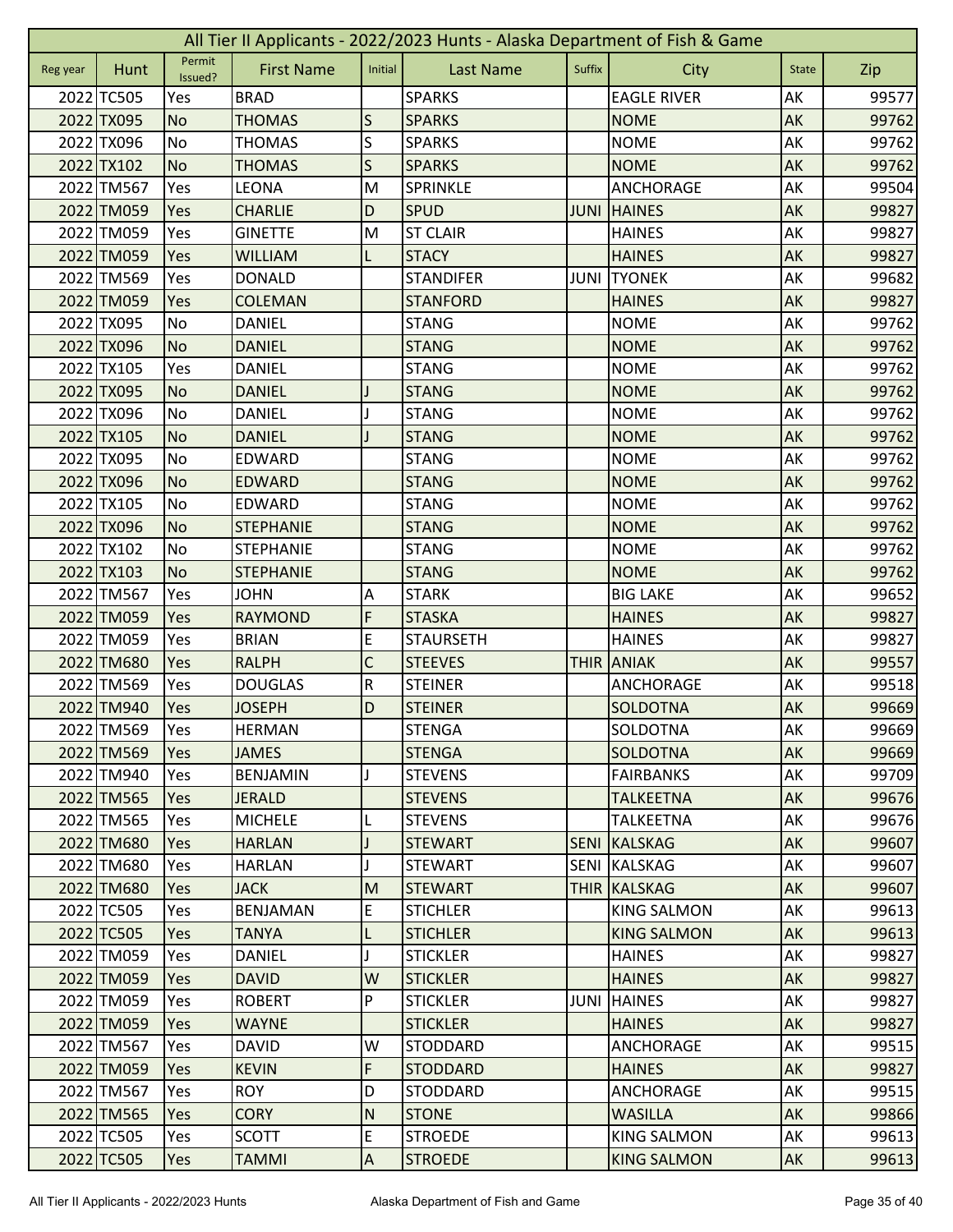|          | All Tier II Applicants - 2022/2023 Hunts - Alaska Department of Fish & Game |                   |                    |                           |                   |             |                    |              |            |  |  |  |
|----------|-----------------------------------------------------------------------------|-------------------|--------------------|---------------------------|-------------------|-------------|--------------------|--------------|------------|--|--|--|
| Reg year | Hunt                                                                        | Permit<br>Issued? | <b>First Name</b>  | Initial                   | <b>Last Name</b>  | Suffix      | City               | <b>State</b> | Zip        |  |  |  |
|          | 2022 TM059                                                                  | Yes               | <b>DAKOTA</b>      |                           | <b>STRONG</b>     |             | <b>HAINES</b>      | AK           | 99827      |  |  |  |
|          | 2022 TM059                                                                  | Yes               | <b>DEANNA</b>      |                           | <b>STRONG</b>     |             | <b>HAINES</b>      | AK           | 99827      |  |  |  |
|          | 2022 TM059                                                                  | Yes               | <b>HENRY</b>       | W                         | <b>STRONG</b>     |             | <b>HAINES</b>      | AK           | 99827      |  |  |  |
|          | 2022 TM059                                                                  | Yes               | <b>KIMBERLEY</b>   | $\boldsymbol{\mathsf{A}}$ | <b>STRONG</b>     |             | <b>HAINES</b>      | AK           | 99827      |  |  |  |
|          | 2022 TM059                                                                  | Yes               | <b>RICHARD</b>     |                           | <b>STRONG</b>     |             | <b>HAINES</b>      | AK           | 99827      |  |  |  |
|          | 2022 TM569                                                                  | Yes               | <b>DANIEL</b>      |                           | <b>SUDANO</b>     |             | <b>WASILLA</b>     | AK           | 99623      |  |  |  |
|          | 2022 TM567                                                                  | Yes               | <b>RICHARD</b>     | L                         | <b>SUDANO</b>     |             | CORDOVA            | AK           | 99574      |  |  |  |
|          | 2022 TM565                                                                  | Yes               | <b>JOEY</b>        | L                         | <b>SUMMERS</b>    |             | <b>SKWENTNA</b>    | AK           | 99667-9800 |  |  |  |
|          | 2022 TC505                                                                  | Yes               | <b>JORDAN</b>      |                           | <b>SUMMERS</b>    |             | <b>ANCHORAGE</b>   | AK           | 99517      |  |  |  |
|          | 2022 TM565                                                                  | <b>No</b>         | <b>KASSY</b>       | G                         | <b>SUMMERS</b>    |             | <b>HOUSTON</b>     | AK           | 99695      |  |  |  |
|          | 2022 TM059                                                                  | Yes               | <b>SCOTT</b>       | S                         | <b>SUNDBERG</b>   |             | <b>HAINES</b>      | AK           | 99827      |  |  |  |
|          | 2022 TM059                                                                  | <b>No</b>         | <b>ROBERT</b>      | F                         | <b>SUNDSTROM</b>  |             | <b>HAINES</b>      | AK           | 99827      |  |  |  |
|          | 2022 TM565                                                                  | Yes               | <b>GREGORY</b>     | ${\sf R}$                 | <b>SVENDSEN</b>   |             | ANCHORAGE          | AK           | 99516      |  |  |  |
|          | 2022 TM569                                                                  | Yes               | <b>ERIC</b>        | D                         | <b>SWAN</b>       |             | <b>BIG LAKE</b>    | AK           | 99652      |  |  |  |
|          | 2022 TM565                                                                  | No                | <b>KARL</b>        | ${\sf R}$                 | SWANSON           |             | <b>TALKEETNA</b>   | AK           | 99676      |  |  |  |
|          | 2022 TX095                                                                  | <b>No</b>         | <b>KARL</b>        | ${\sf R}$                 | SWANSON           |             | <b>TALKEETNA</b>   | AK           | 99676      |  |  |  |
|          | 2022 TM059                                                                  | Yes               | LAWRENCE           |                           | <b>SWEET</b>      | <b>SENI</b> | <b>HAINES</b>      | AK           | 99827      |  |  |  |
|          | 2022 TM567                                                                  | <b>No</b>         | <b>CARL</b>        | $\overline{R}$            | <b>SWENSON</b>    |             | <b>BIG LAKE</b>    | AK           | 99652      |  |  |  |
|          | 2022 TM059                                                                  | Yes               | <b>PAUL</b>        | $\mathsf{H}$              | <b>SWIFT</b>      |             | <b>HAINES</b>      | AK           | 99827      |  |  |  |
|          | 2022 TM059                                                                  | Yes               | <b>DYLAN</b>       | $\sf K$                   | <b>SWINTON</b>    |             | <b>HAINES</b>      | AK           | 99827      |  |  |  |
|          | 2022 TM059                                                                  | Yes               | <b>RALPH</b>       | W                         | <b>SWINTON</b>    |             | <b>HAINES</b>      | AK           | 99827      |  |  |  |
|          | 2022 TM059                                                                  | Yes               | <b>TYLER</b>       |                           | <b>SWINTON</b>    |             | <b>HAINES</b>      | AK           | 99827      |  |  |  |
|          | 2022 TM059                                                                  | Yes               | <b>NICHOLAS</b>    | B                         | <b>SZATKOWSKI</b> |             | <b>HAINES</b>      | AK           | 99827      |  |  |  |
|          | 2022 TX096                                                                  | <b>No</b>         | <b>CHRISTOPHER</b> | D                         | <b>TA</b>         |             | <b>NOME</b>        | AK           | 99762      |  |  |  |
|          | 2022 TX102                                                                  | No                | <b>CHRISTOPHER</b> | D                         | TA                |             | <b>NOME</b>        | AK           | 99762      |  |  |  |
|          | 2022 TX105                                                                  | <b>No</b>         | <b>CHRISTOPHER</b> | D                         | <b>TA</b>         |             | <b>NOME</b>        | AK           | 99762      |  |  |  |
|          | 2022 TM549                                                                  | No                | <b>KEVIN</b>       | B                         | <b>TANAPE</b>     | <b>FIRS</b> | <b>PORT GRAHAM</b> | AK           | 99603      |  |  |  |
|          | 2022 TM059                                                                  | Yes               | <b>OLE</b>         |                           | <b>TAUG</b>       |             | <b>THIR HAINES</b> | AK           | 99827      |  |  |  |
|          | 2022 TM059                                                                  | Yes               | <b>JEFFREY</b>     |                           | <b>TAYLOR</b>     |             | <b>HAINES</b>      | AK           | 99827      |  |  |  |
|          | 2022 TM567                                                                  | <b>No</b>         | <b>LANE</b>        | $\overline{R}$            | <b>TAYLOR</b>     |             | <b>WASILLA</b>     | AK           | 99623      |  |  |  |
|          | 2022 TM567                                                                  | Yes               | <b>WENDY</b>       | L                         | <b>TAYLOR</b>     |             | <b>WASILLA</b>     | AK           | 99623      |  |  |  |
|          | 2022 TM059                                                                  | Yes               | <b>JOHN</b>        |                           | <b>TERENZI</b>    |             | <b>HAINES</b>      | AK           | 99827      |  |  |  |
|          | 2022 TX106                                                                  | No                | <b>SUSAN</b>       |                           | <b>TESSIER</b>    |             | <b>KOTZEBUE</b>    | AK           | 99752      |  |  |  |
|          | 2022 TX107                                                                  | No                | <b>SUSAN</b>       |                           | <b>TESSIER</b>    |             | <b>KOTZEBUE</b>    | AK           | 99752      |  |  |  |
|          | 2022 TM567                                                                  | Yes               | <b>DANIEL</b>      | $\mathsf R$               | <b>THISTLE</b>    |             | <b>WASILLA</b>     | AK           | 99623      |  |  |  |
|          | 2022 TM569                                                                  | Yes               | <b>JUAN</b>        | M                         | <b>THISTLE</b>    |             | <b>ANCHORAGE</b>   | AK           | 99623      |  |  |  |
|          | 2022 TM569                                                                  | Yes               | LEVI               | $\mathsf E$               | <b>THISTLE</b>    |             | <b>WASILLA</b>     | AK           | 99629      |  |  |  |
|          | 2022 TM567                                                                  | Yes               | <b>RICHARD</b>     |                           | <b>THISTLE</b>    |             | <b>WASILLA</b>     | AK           | 99623      |  |  |  |
|          | 2022 TM565                                                                  | No                | AARON              |                           | THOMAS            |             | WASILLA            | AK           | 99654      |  |  |  |
|          | 2022 TM059                                                                  | <b>Yes</b>        | <b>GABRIEL</b>     | $\overline{A}$            | <b>THOMAS</b>     |             | <b>HAINES</b>      | AK           | 99827      |  |  |  |
|          | 2022 TM059                                                                  | Yes               | SAGE               |                           | <b>THOMAS</b>     |             | <b>HAINES</b>      | AK           | 99827      |  |  |  |
|          | 2022 TC505                                                                  | Yes               | <b>EVERETT</b>     | L                         | <b>THOMPSON</b>   |             | <b>NAKNEK</b>      | AK           | 99633      |  |  |  |
|          | 2022 TM680                                                                  | Yes               | <b>JACOB</b>       |                           | THOMPSON          |             | BETHEL             | AK           | 99559      |  |  |  |
|          | 2022 TM565                                                                  | <b>Yes</b>        | <b>LOWELL</b>      | J                         | <b>THOMPSON</b>   |             | <b>PALMER</b>      | AK           | 99645      |  |  |  |
|          | 2022 TX102                                                                  | No                | <b>ROGER</b>       | E                         | <b>THOMPSON</b>   |             | <b>NOME</b>        | AK           | 99762      |  |  |  |
|          | 2022 TX103                                                                  | <b>No</b>         | <b>ROGER</b>       | $\mathsf E$               | THOMPSON          |             | <b>NOME</b>        | AK           | 99762      |  |  |  |
|          | 2022 TM059                                                                  | Yes               | <b>KARL</b>        | C                         | <b>THOMSEN</b>    |             | <b>HAINES</b>      | AK           | 99827      |  |  |  |
|          | 2022 TC505                                                                  | Yes               | <b>GEORGE</b>      | G                         | <b>TIBBETTS</b>   |             | <b>NAKNEK</b>      | AK           | 99633      |  |  |  |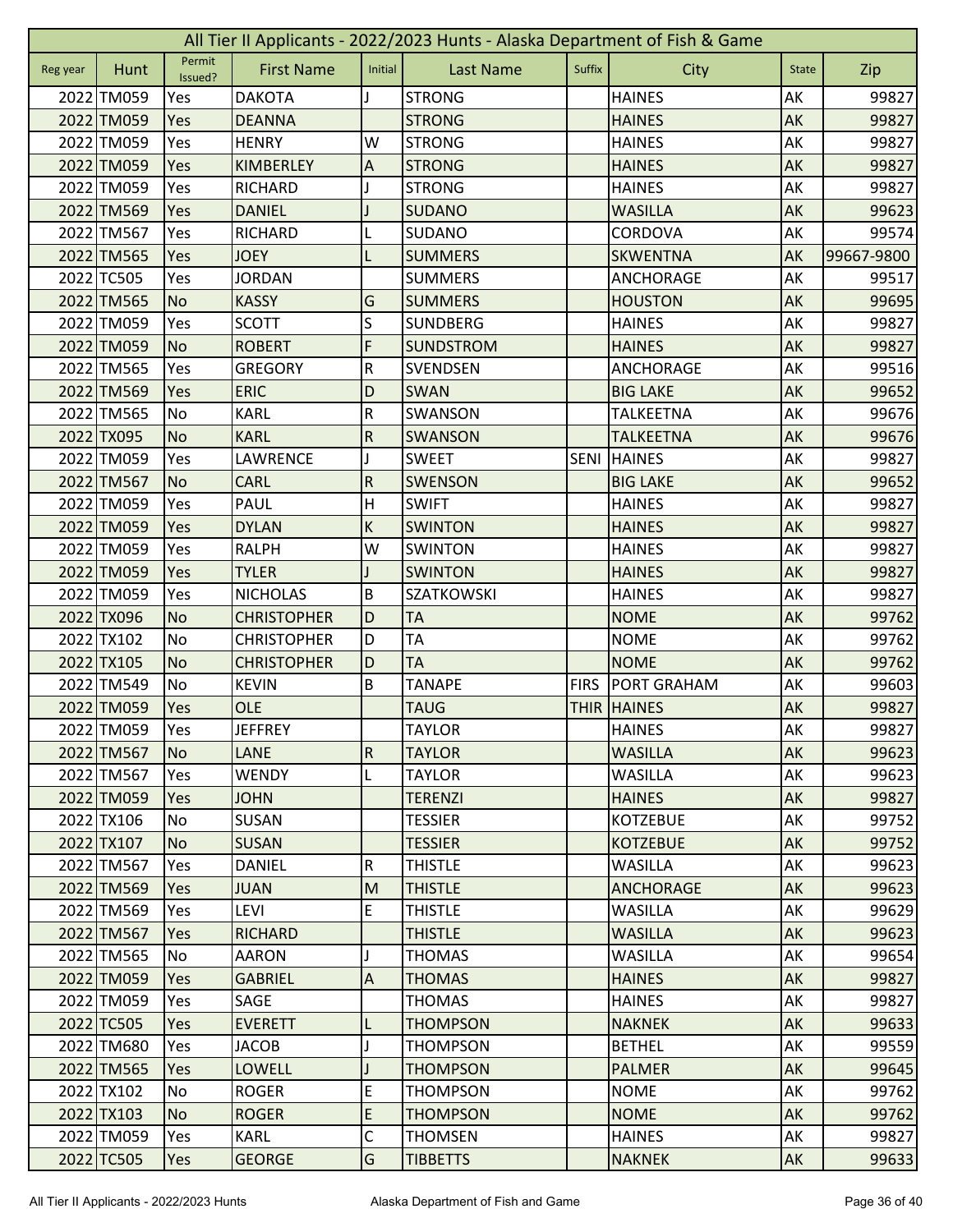| All Tier II Applicants - 2022/2023 Hunts - Alaska Department of Fish & Game |            |                   |                    |                           |                  |             |                       |              |       |
|-----------------------------------------------------------------------------|------------|-------------------|--------------------|---------------------------|------------------|-------------|-----------------------|--------------|-------|
| Reg year                                                                    | Hunt       | Permit<br>Issued? | <b>First Name</b>  | Initial                   | <b>Last Name</b> | Suffix      | City                  | <b>State</b> | Zip   |
|                                                                             | 2022 TC505 | Yes               | <b>MARY</b>        |                           | <b>TIBBETTS</b>  |             | <b>NAKNEK</b>         | AK           | 99633 |
|                                                                             | 2022 TM059 | Yes               | <b>PIOTER</b>      | W                         | <b>TIPIKIN</b>   |             | <b>HAINES</b>         | AK           | 99827 |
|                                                                             | 2022 TX105 | No                | <b>JON</b>         | ${\sf R}$                 | <b>TODD</b>      |             | <b>WHITE MOUNTAIN</b> | AK           | 99784 |
|                                                                             | 2022 TC505 | Yes               | <b>WITHERS</b>     | V                         | <b>TOLBERT</b>   | <b>JUNI</b> | <b>KING SALMON</b>    | AK           | 99613 |
|                                                                             | 2022 TX102 | <b>No</b>         | <b>NATHAN</b>      | D                         | <b>TOPKOK</b>    |             | <b>TELLER</b>         | AK           | 99778 |
|                                                                             | 2022 TX103 | Yes               | <b>NATHAN</b>      | D                         | <b>TOPKOK</b>    |             | <b>TELLER</b>         | AK           | 99778 |
|                                                                             | 2022 TM059 | Yes               | <b>HAYNES</b>      | L                         | <b>TORMEY</b>    |             | <b>SECO HAINES</b>    | AK           | 99827 |
|                                                                             | 2022 TX090 | <b>No</b>         | <b>CLARENCE</b>    |                           | <b>TOWARAK</b>   |             | <b>UNALAKLEET</b>     | AK           | 99684 |
|                                                                             | 2022 TX090 | No                | <b>DONALD</b>      | С                         | <b>TOWARAK</b>   |             | UNALAKLEET            | AK           | 99684 |
|                                                                             | 2022 TM565 | <b>No</b>         | <b>LESLIE</b>      | $\mathsf{S}$              | <b>TOWNSLEY</b>  |             | <b>ANCHORAGE</b>      | AK           | 99502 |
|                                                                             | 2022 TM567 | <b>No</b>         | <b>LESLIE</b>      | S                         | <b>TOWNSLEY</b>  |             | ANCHORAGE             | AK           | 99502 |
|                                                                             | 2022 TM565 | <b>No</b>         | <b>GREGORY</b>     | L                         | <b>TRANSUE</b>   |             | <b>ANCHORAGE</b>      | AK           | 99507 |
|                                                                             | 2022 TM059 | Yes               | <b>VINCENT</b>     |                           | TRAUDT           |             | <b>HAINES</b>         | AK           | 99827 |
|                                                                             | 2022 TM567 | <b>No</b>         | <b>JOSHUA</b>      | D                         | <b>TRAVIS</b>    |             | <b>ANCHORAGE</b>      | AK           | 99515 |
|                                                                             | 2022 TC505 | Yes               | <b>MELODY</b>      |                           | <b>TREFON</b>    |             | PORT HEIDEN           | AK           | 99549 |
|                                                                             | 2022 TM565 | Yes               | <b>TERRENCE</b>    | E                         | <b>TRIBBLE</b>   |             | <b>ANCHORAGE</b>      | AK           | 99507 |
|                                                                             | 2022 TM569 | Yes               | <b>JEFFREY</b>     | E                         | <b>TUBBS</b>     |             | <b>KASILOF</b>        | AK           | 99610 |
|                                                                             | 2022 TM567 | Yes               | <b>SHAUN</b>       | G                         | <b>TUCKER</b>    |             | <b>ANCHORAGE</b>      | AK           | 99507 |
|                                                                             | 2022 TM059 | Yes               | <b>RODGER</b>      | $\mathsf{H}$              | <b>TUENGE</b>    |             | <b>HAINES</b>         | AK           | 99827 |
|                                                                             | 2022 TM059 | Yes               | <b>CHRISTOPHER</b> | L                         | <b>TURNER</b>    |             | <b>HAINES</b>         | AK           | 99827 |
|                                                                             | 2022 TM680 | Yes               | <b>CURTIS</b>      |                           | <b>TURNER</b>    |             | ANIAK                 | AK           | 99557 |
|                                                                             | 2022 TM059 | Yes               | <b>DONALD</b>      |                           | <b>TURNER</b>    | <b>JUNI</b> | <b>HAINES</b>         | AK           | 99827 |
|                                                                             | 2022 TM059 | Yes               | <b>DONALD</b>      | W                         | <b>TURNER</b>    | <b>THIR</b> | <b>HAINES</b>         | AK           | 99827 |
|                                                                             | 2022 TM680 | Yes               | <b>FREDERICK</b>   | G                         | <b>TURNER</b>    |             | <b>KALSKAG</b>        | AK           | 99607 |
|                                                                             | 2022 TM059 | Yes               | <b>SHELINA</b>     | M                         | <b>TURNER</b>    |             | ANCHORAGE             | AK           | 99504 |
|                                                                             | 2022 TX102 | <b>No</b>         | <b>BRUCE</b>       | H                         | <b>TWEET</b>     |             | <b>NOME</b>           | AK           | 99762 |
|                                                                             | 2022 TM680 | Yes               | <b>RONALD</b>      | ${\sf N}$                 | <b>UNDERWOOD</b> |             | <b>ANIAK</b>          | AK           | 99557 |
|                                                                             | 2022 TC505 | Yes               | <b>NELS</b>        | G                         | <b>URE</b>       |             | <b>NAKNEK</b>         | AK           | 99633 |
|                                                                             | 2022 TX096 | <b>No</b>         | ABE                | $\overline{R}$            | <b>VADEN</b>     |             | <b>NOME</b>           | AK           | 99762 |
|                                                                             | 2022 TX102 | <b>No</b>         | <b>ABE</b>         | $\overline{R}$            | <b>VADEN</b>     |             | <b>NOME</b>           | AK           | 99762 |
|                                                                             | 2022 TX096 | No                | <b>BLAIR</b>       | $\overline{\mathsf{R}}$   | <b>VADEN</b>     |             | <b>NOME</b>           | AK           | 99762 |
|                                                                             | 2022 TX102 | No                | <b>BLAIR</b>       | ${\sf R}$                 | <b>VADEN</b>     |             | <b>NOME</b>           | AK           | 99762 |
|                                                                             | 2022 TX096 | No                | <b>NIKKI</b>       | G                         | VADEN            |             | <b>NOME</b>           | AK           | 99762 |
|                                                                             | 2022 TX102 | <b>No</b>         | <b>NIKKI</b>       | G                         | <b>VADEN</b>     |             | <b>NOME</b>           | AK           | 99762 |
|                                                                             | 2022 TX096 | No                | <b>THOMAS</b>      | H                         | VADEN            |             | <b>NOME</b>           | AK           | 99762 |
|                                                                             | 2022 TX102 | Yes               | <b>THOMAS</b>      | $\boldsymbol{\mathsf{H}}$ | <b>VADEN</b>     |             | <b>NOME</b>           | <b>AK</b>    | 99762 |
|                                                                             | 2022 TM680 | Yes               | <b>JOSEPH</b>      |                           | VALCARCE         |             | <b>BETHEL</b>         | AK           | 99559 |
|                                                                             | 2022 TM059 | Yes               | <b>ELIZABETH</b>   | G                         | <b>VAN BURGH</b> |             | <b>HAINES</b>         | <b>AK</b>    | 99827 |
|                                                                             | 2022 TM059 | Yes               | ALEXANDER          | S                         | VAN WYHE         |             | <b>HAINES</b>         | AK           | 99827 |
|                                                                             | 2022 TM680 | <b>Yes</b>        | <b>RONNIE</b>      |                           | VANDERPOOL       |             | <b>ANIAK</b>          | AK           | 99557 |
|                                                                             | 2022 TM940 | Yes               | <b>RANDY</b>       | E.                        | VANDYKE          |             | <b>FT.YUKON</b>       | AK           | 99740 |
|                                                                             | 2022 TX105 | Yes               | <b>GYULA</b>       |                           | VARGA            |             | <b>GOLIVIN</b>        | AK           | 99762 |
|                                                                             | 2022 TM680 | Yes               | <b>RUTH</b>        | E                         | VASKA            |             | <b>ANIAK</b>          | AK           | 99557 |
|                                                                             | 2022 TC505 | <b>Yes</b>        | <b>TIM</b>         | $\sf S$                   | <b>VEAL</b>      |             | <b>KENAI</b>          | AK           | 99611 |
|                                                                             | 2022 TM569 | Yes               | TIM                | S                         | <b>VEAL</b>      |             | <b>KENAI</b>          | AK           | 99611 |
|                                                                             | 2022 TM569 | Yes               | <b>DANIEL</b>      | $\overline{R}$            | <b>VERKUILEN</b> |             | <b>KENAI</b>          | AK           | 99611 |
|                                                                             | 2022 TM059 | No                | <b>EVELYNA</b>     | M                         | <b>VIGNOLA</b>   |             | <b>HAINES</b>         | AK           | 99827 |
|                                                                             | 2022 TM059 | Yes               | <b>SCOTT</b>       | M                         | <b>VISSCHER</b>  |             | <b>HAINES</b>         | AK           | 99827 |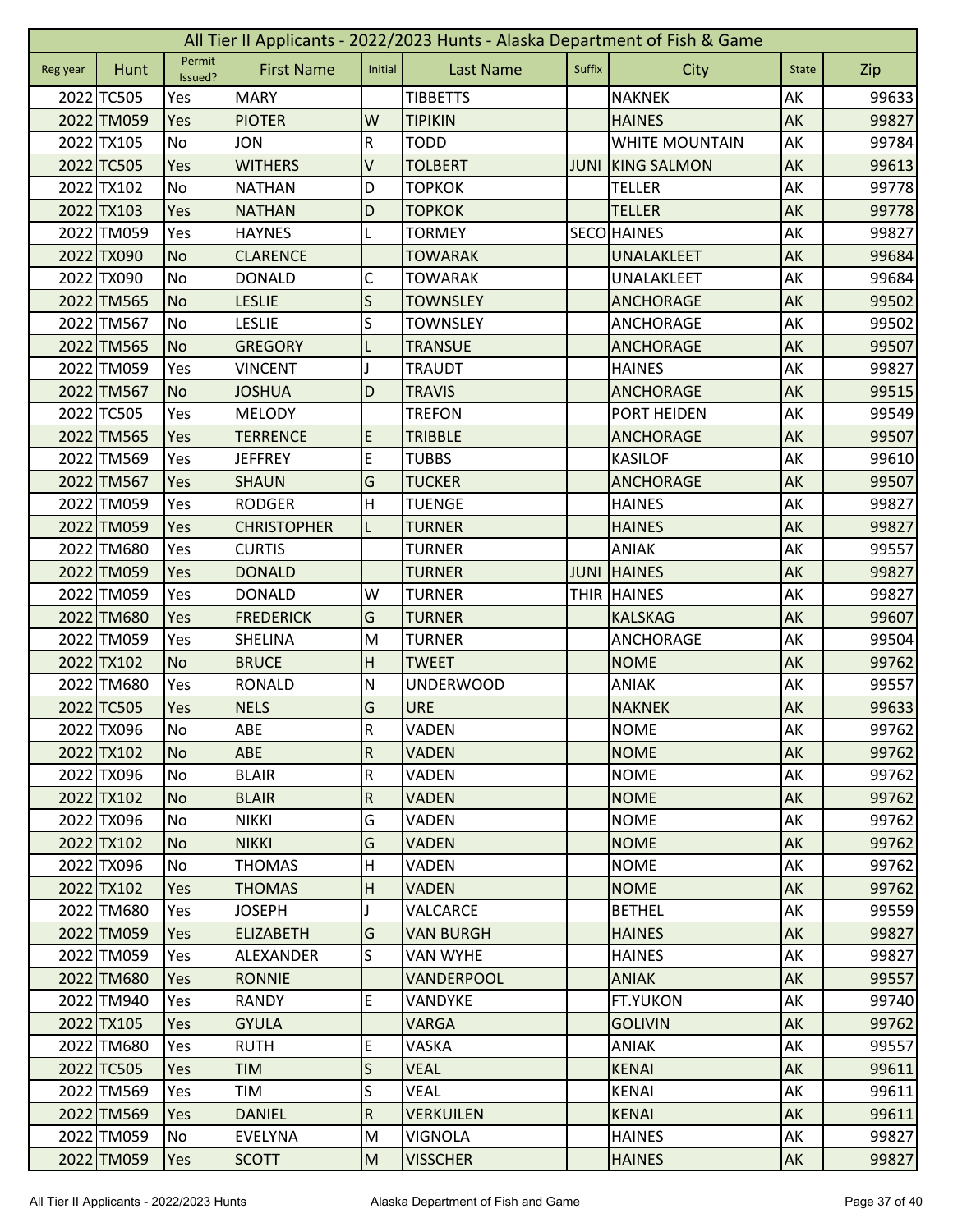| All Tier II Applicants - 2022/2023 Hunts - Alaska Department of Fish & Game |            |                   |                   |                         |                    |        |                          |              |            |
|-----------------------------------------------------------------------------|------------|-------------------|-------------------|-------------------------|--------------------|--------|--------------------------|--------------|------------|
| Reg year                                                                    | Hunt       | Permit<br>Issued? | <b>First Name</b> | Initial                 | <b>Last Name</b>   | Suffix | City                     | <b>State</b> | Zip        |
|                                                                             | 2022 TM059 | No                | <b>TESLYN</b>     |                         | <b>VISSCHER</b>    |        | <b>HAINES</b>            | AK           | 99827      |
|                                                                             | 2022 TM680 | <b>No</b>         | <b>DOUGLAS</b>    |                         | <b>WADE</b>        |        | <b>BETHEL</b>            | AK           | 99559      |
|                                                                             | 2022 TM680 | No                | <b>GEORGINA</b>   | M                       | <b>WADE</b>        |        | <b>BETHEL</b>            | AK           | 99559      |
|                                                                             | 2022 TX095 | <b>No</b>         | <b>JOHN</b>       | C                       | <b>WADE</b>        |        | <b>NOME</b>              | AK           | 99762      |
|                                                                             | 2022 TX096 | Yes               | <b>JOHN</b>       | $\mathsf C$             | <b>WADE</b>        |        | <b>NOME</b>              | AK           | 99762      |
|                                                                             | 2022 TX095 | <b>No</b>         | <b>MIKE</b>       | L                       | <b>WADE</b>        |        | <b>NOME</b>              | AK           | 99762      |
|                                                                             | 2022 TX096 | No                | <b>MIKE</b>       |                         | <b>WADE</b>        |        | <b>NOME</b>              | AK           | 99762      |
|                                                                             | 2022 TX102 | <b>No</b>         | <b>MIKE</b>       |                         | <b>WADE</b>        |        | <b>NOME</b>              | AK           | 99762      |
|                                                                             | 2022 TX103 | No                | <b>MIKE</b>       |                         | <b>WADE</b>        |        | <b>NOME</b>              | AK           | 99762      |
|                                                                             | 2022 TX105 | <b>No</b>         | <b>MIKE</b>       |                         | <b>WADE</b>        |        | <b>NOME</b>              | AK           | 99762      |
|                                                                             | 2022 TM059 | Yes               | <b>MICHAEL</b>    |                         | <b>WALD</b>        |        | <b>HAINES</b>            | AK           | 99827      |
|                                                                             | 2022 TM565 | Yes               | <b>ROBERT</b>     | L                       | <b>WALDEN</b>      |        | <b>WASILLA</b>           | AK           | 99654      |
|                                                                             | 2022 TM059 | Yes               | <b>KENNETH</b>    | E                       | <b>WALDO</b>       |        | <b>HAINES</b>            | AK           | 99827      |
|                                                                             | 2022 TM059 | Yes               | <b>JENNIFER</b>   | F                       | <b>WALSH</b>       |        | <b>HAINES</b>            | AK           | 99827      |
|                                                                             | 2022 TM567 | No                | <b>JUSTIN</b>     | R                       | <b>WALTON</b>      |        | ANCHORAGE                | АK           | 99516      |
|                                                                             | 2022 TM059 | Yes               | <b>JEANINE</b>    | M                       | <b>WARD</b>        |        | <b>HAINES</b>            | AK           | 99827      |
|                                                                             | 2022 TM680 | Yes               | <b>JON</b>        | M                       | <b>WARD</b>        |        | <b>ANIAK</b>             | AK           | 99557      |
|                                                                             | 2022 TM059 | Yes               | <b>TIMOTHY</b>    | $\sf B$                 | <b>WARD</b>        |        | <b>HAINES</b>            | AK           | 99827      |
|                                                                             | 2022 TM680 | Yes               | <b>AGGIE</b>      | A                       | <b>WASKEY</b>      |        | <b>CROOKED CREEK</b>     | AK           | 99575      |
|                                                                             | 2022 TM680 | Yes               | <b>MALFA</b>      | M                       | <b>WASKEY</b>      |        | <b>CROOKED CREEK</b>     | AK           | 99575      |
|                                                                             | 2022 TC505 | Yes               | <b>JAXON</b>      |                         | WASSILLIE          |        | <b>NAKNEK</b>            | AK           | 99633      |
|                                                                             | 2022 TC505 | Yes               | <b>KAITLYN</b>    | G                       | <b>WASSILLIE</b>   |        | <b>NAKNEK</b>            | AK           | 99633      |
|                                                                             | 2022 TM059 | Yes               | <b>JOANNE</b>     | ${\sf N}$               | WATERMAN           |        | <b>HAINES</b>            | AK           | 99827      |
|                                                                             | 2022 TM680 | Yes               | <b>RAYMOND</b>    |                         | <b>WATSON</b>      |        | <b>BETHEL</b>            | AK           | 99559      |
|                                                                             | 2022 TC505 | Yes               | <b>HARMONY</b>    |                         | WAYNER             |        | ANCHORAGE                | AK           | 99511      |
|                                                                             | 2022 TC505 | Yes               | <b>PAUL</b>       | S                       | <b>WAYNER</b>      |        | <b>ANCHORAGE</b>         | AK           | 99511      |
|                                                                             | 2022 TC505 | Yes               | <b>RHONDA</b>     | Α                       | <b>WAYNER</b>      |        | ANCHORAGE                | AK           | 99511      |
|                                                                             | 2022 TC505 | Yes               | <b>WILLIAM</b>    | W                       | <b>WEATHERBY</b>   |        | <b>KING SALMON</b>       | AK           | 99613      |
|                                                                             | 2022 TM567 | No                | <b>ROBERT</b>     | B                       | <b>WEBB</b>        |        | PALMER                   | AK           | 99645      |
|                                                                             | 2022 TM569 | <b>Yes</b>        | <b>ROBERT</b>     | B                       | <b>WEBB</b>        |        | <b>PALMER</b>            | AK           | 99645      |
|                                                                             | 2022 TX095 | <b>No</b>         | <b>JARED</b>      | W                       | WEBBER             |        | <b>NORTH POLE</b>        | AK           | 99705      |
|                                                                             | 2022 TX090 | <b>No</b>         | <b>BRADLEY</b>    | E                       | <b>WEBSTER</b>     |        | UNALAKLEET               | AK           | 99684-0062 |
|                                                                             | 2022 TM940 | Yes               | <b>JEFFREY</b>    |                         | <b>WEBSTER</b>     |        | <b>STERLING</b>          | AK           | 99672      |
|                                                                             | 2022 TM940 | Yes               | <b>SHANE</b>      |                         | <b>WEBSTER</b>     |        | <b>SOLDOTNA</b>          | AK           | 99669      |
|                                                                             | 2022 TM569 | Yes               | <b>PATRICK</b>    | ${\sf N}$               | <b>WEEKS</b>       |        | ANCHORAGE                | AK           | 99516      |
|                                                                             | 2022 TM059 | <b>Yes</b>        | <b>NISHAN</b>     |                         | <b>WEERASINGHE</b> |        | <b>HAINES</b>            | <b>AK</b>    | 99827      |
|                                                                             | 2022 TX104 | No                | <b>SHARI</b>      |                         | WEISS              |        | <b>WASILLA</b>           | AK           | 99687      |
|                                                                             | 2022 TX096 | Yes               | <b>JAMES</b>      | D                       | <b>WEST</b>        | THIR   | <b>NOME</b>              | AK           | 99762      |
|                                                                             | 2022 TX102 | No                | <b>JEROME</b>     | L                       | WEST               |        | <b>NOME</b>              | AK           | 99762      |
|                                                                             | 2022 TX103 | <b>No</b>         | <b>JEROME</b>     | L                       | <b>WEST</b>        |        | <b>NOME</b>              | AK           | 99762      |
|                                                                             | 2022 TX105 | No                | <b>JEROME</b>     | L                       | WEST               |        | <b>NOME</b>              | AK           | 99762      |
|                                                                             | 2022 TX107 | <b>No</b>         | <b>JARED</b>      |                         | <b>WESTLAKE</b>    |        | <b>NOATAK</b>            | AK           | 99761-0000 |
|                                                                             | 2022 TX107 | No                | <b>QUINTIN</b>    |                         | WESTLAKE           |        | <b>NOATAK</b>            | AK           | 99761-0000 |
|                                                                             | 2022 TM567 | No                | <b>JOSEPH</b>     | L                       | <b>WHALEN</b>      |        | <b>CHUGIAK</b>           | AK           | 99567      |
|                                                                             | 2022 TM569 | Yes               | <b>JOSEPH</b>     | L                       | WHALEN             |        | <b>CHUGIAK</b>           | AK           | 99567      |
|                                                                             | 2022 TM059 | Yes               | <b>BRADLEY</b>    | D                       | <b>WHEELER</b>     |        | <b>HAINES</b>            | AK           | 99827      |
|                                                                             | 2022 TM680 | No                | <b>FREDERICK</b>  | $\overline{\mathsf{R}}$ | <b>WHEELER</b>     |        | THIR BETHEL ALASKA 99559 | AK           | 99559      |
|                                                                             | 2022 TM565 | <b>No</b>         | <b>BRYAN</b>      | M                       | <b>WHITE</b>       |        | <b>WASILLA</b>           | AK           | 99654      |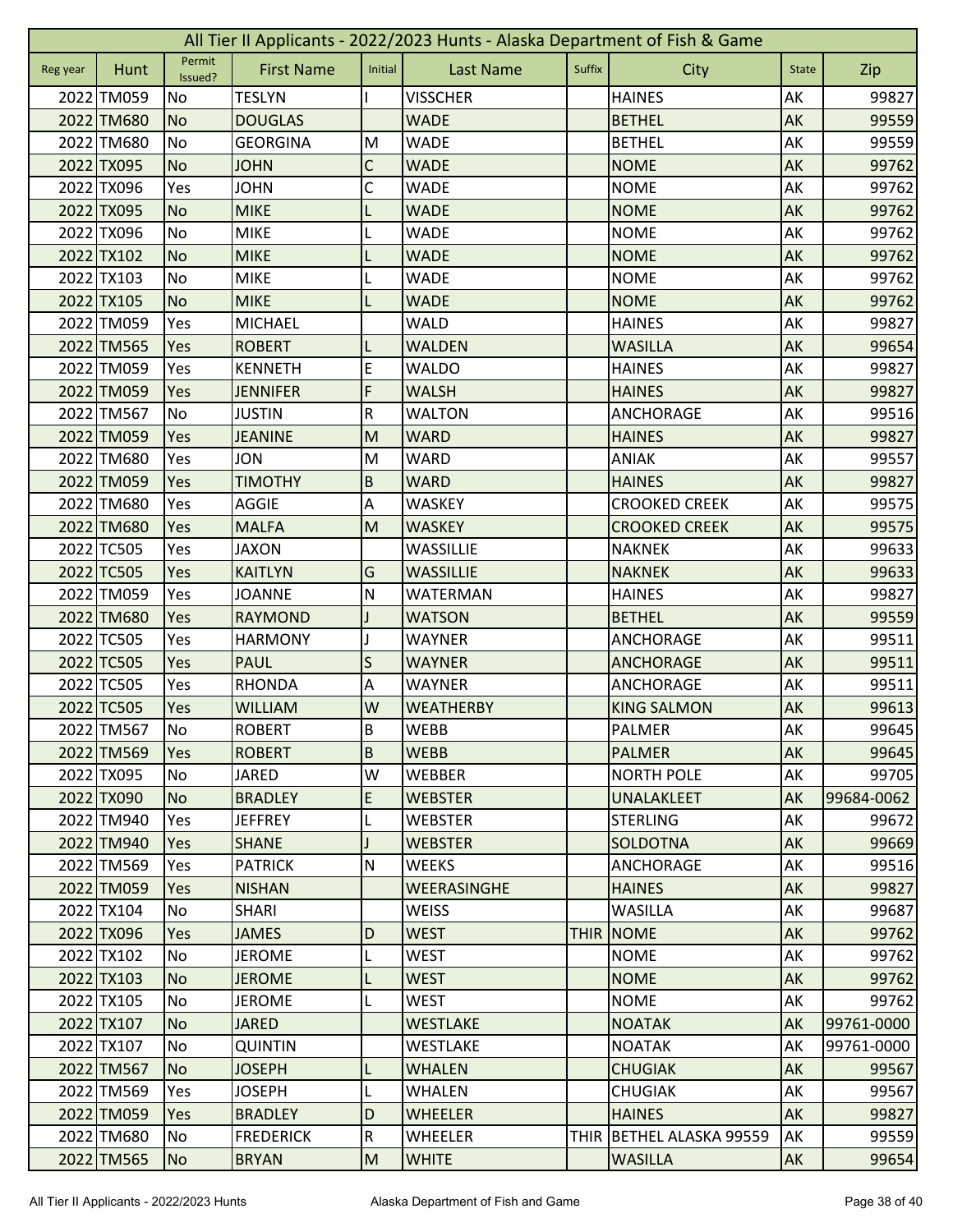| All Tier II Applicants - 2022/2023 Hunts - Alaska Department of Fish & Game |            |                   |                    |                |                   |             |                      |              |       |
|-----------------------------------------------------------------------------|------------|-------------------|--------------------|----------------|-------------------|-------------|----------------------|--------------|-------|
| Reg year                                                                    | Hunt       | Permit<br>Issued? | <b>First Name</b>  | Initial        | <b>Last Name</b>  | Suffix      | City                 | <b>State</b> | Zip   |
|                                                                             | 2022 TM680 | Yes               | LUDWIG             | N              | <b>WHITE</b>      |             | LOWER KALSKAG        | AK           | 99626 |
|                                                                             | 2022 TX107 | Yes               | <b>ALEXANDER</b>   | V              | <b>WHITING</b>    |             | <b>KOTZEBUE</b>      | AK           | 99752 |
|                                                                             | 2022 TM940 | Yes               | <b>CLINTON</b>     | V              | <b>WIEHL</b>      | <b>SENI</b> | <b>BEAVER</b>        | AK           | 99724 |
|                                                                             | 2022 TX106 | <b>No</b>         | <b>WILHELM</b>     | L              | <b>WIESE</b>      |             | <b>KOTZEBUE</b>      | AK           | 99752 |
|                                                                             | 2022 TX107 | <b>No</b>         | <b>WILHELM</b>     | L              | <b>WIESE</b>      |             | <b>KOTZEBUE</b>      | AK           | 99752 |
|                                                                             | 2022 TM565 | Yes               | <b>ELEANOR</b>     | L              | <b>WILDE</b>      |             | <b>WASILLA</b>       | AK           | 99687 |
|                                                                             | 2022 TM567 | No                | <b>ELEANOR</b>     |                | <b>WILDE</b>      |             | <b>WASILLA</b>       | AK           | 99687 |
|                                                                             | 2022 TM565 | <b>No</b>         | <b>ROBERT</b>      | W              | <b>WILDE</b>      |             | <b>WASILLA</b>       | AK           | 99687 |
|                                                                             | 2022 TM567 | <b>No</b>         | <b>ROBERT</b>      | W              | <b>WILDE</b>      |             | <b>WASILLA</b>       | AK           | 99687 |
|                                                                             | 2022 TM565 | Yes               | <b>JAMES</b>       | S              | <b>WILES</b>      |             | <b>SEWARD</b>        | AK           | 99664 |
|                                                                             | 2022 TM567 | Yes               | <b>DAVID</b>       | $\sf B$        | <b>WILKS</b>      |             | ANCHORAGE            | AK           | 99508 |
|                                                                             | 2022 TM059 | <b>No</b>         | <b>LUKE</b>        |                | <b>WILLIAMS</b>   |             | <b>HAINES</b>        | AK           | 99827 |
|                                                                             | 2022 TM569 | Yes               | <b>MELISSA</b>     | Α              | <b>WILLIAMS</b>   |             | PALMER               | AK           | 99645 |
|                                                                             | 2022 TM680 | Yes               | <b>MICHAEL</b>     | P              | <b>WILLIAMS</b>   | <b>JUNI</b> | <b>AKIAK</b>         | AK           | 99552 |
|                                                                             | 2022 TM680 | Yes               | <b>MICHAEL</b>     | P              | <b>WILLIAMS</b>   | <b>SENI</b> | <b>AKIAK</b>         | АK           | 99552 |
|                                                                             | 2022 TM567 | Yes               | <b>MICHAEL</b>     | W              | <b>WILLIAMS</b>   |             | <b>ANCHORAGE</b>     | AK           | 99503 |
|                                                                             | 2022 TM059 | Yes               | <b>THOMAS</b>      | B              | <b>WILLIAMS</b>   | <b>JUNI</b> | <b>HAINES</b>        | AK           | 99827 |
|                                                                             | 2022 TX107 | <b>No</b>         | <b>STEVEN</b>      | $\mathsf Q$    | <b>WILLIAMSON</b> |             | <b>KOTZEBUE</b>      | AK           | 99752 |
|                                                                             | 2022 TM680 | Yes               | <b>ALBERT</b>      | A              | <b>WILLIS</b>     | <b>JUNI</b> | <b>CROOKED CREEK</b> | AK           | 99575 |
|                                                                             | 2022 TM680 | Yes               | <b>WILBUR</b>      | E              | <b>WILLIS</b>     |             | <b>CROOKED CREEK</b> | AK           | 99575 |
|                                                                             | 2022 TC505 | Yes               | <b>CHESTER</b>     | т              | <b>WILSON</b>     |             | <b>JUNI NAKNEK</b>   | AK           | 99633 |
|                                                                             | 2022 TC505 | Yes               | <b>FLOYD</b>       |                | <b>WILSON</b>     |             | <b>KING SALMON</b>   | AK           | 99613 |
|                                                                             | 2022 TC505 | Yes               | <b>GEORGE</b>      | V              | <b>WILSON</b>     | <b>JUNI</b> | NAKNEK               | AK           | 99633 |
|                                                                             | 2022 TC505 | Yes               | <b>GEORGE</b>      | V              | <b>WILSON</b>     | <b>SENI</b> | <b>NAKNEK</b>        | AK           | 99633 |
|                                                                             | 2022 TC505 | Yes               | <b>JACOB</b>       | С              | <b>WILSON</b>     |             | <b>NAKNEK</b>        | AK           | 99633 |
|                                                                             | 2022 TM059 | Yes               | <b>JAMES</b>       | A              | <b>WILSON</b>     |             | <b>HAINES</b>        | AK           | 99827 |
|                                                                             | 2022 TM567 | No                | LARKIN             | S              | <b>WILSON</b>     |             | <b>WASILLA</b>       | AK           | 99654 |
|                                                                             | 2022 TM567 | Yes               | LOU                | A              | <b>WILSON</b>     |             | <b>WILLOW</b>        | AK           | 99688 |
|                                                                             | 2022 TC505 | Yes               | RICHARD            | J              | <b>WILSON</b>     |             | <b>NAKNEK</b>        | AK           | 99633 |
|                                                                             | 2022 TC505 | <b>Yes</b>        | <b>SHARON</b>      | $\mathsf{S}$   | <b>WILSON</b>     |             | <b>NAKNEK</b>        | AK           | 99633 |
|                                                                             | 2022 TC505 | Yes               | <b>TATIANA</b>     | ${\sf R}$      | <b>WILSON</b>     |             | <b>KING SALMON</b>   | AK           | 99613 |
|                                                                             | 2022 TM565 | No                | <b>KYLE</b>        |                | <b>WIMMER</b>     |             | <b>WASILLA</b>       | AK           | 99623 |
|                                                                             | 2022 TM565 | <b>No</b>         | <b>WILLIAM</b>     | H              | <b>WIMMER</b>     |             | <b>TRAPPER CREEK</b> | AK           | 99683 |
|                                                                             | 2022 TX090 | <b>No</b>         | <b>MATTHEW</b>     | C              | <b>WIRTH</b>      |             | UNALAKLEET           | AK           | 99684 |
|                                                                             | 2022 TM567 | Yes               | <b>ROBERT</b>      | A              | <b>WITT</b>       | JUNI        | ANCHORAGE            | AK           | 99516 |
|                                                                             | 2022 TM567 | <b>No</b>         | <b>WAYNE</b>       | T              | <b>WOLD</b>       |             | <b>WASILLA</b>       | <b>AK</b>    | 99654 |
|                                                                             | 2022 TM569 | Yes               | <b>WAYNE</b>       | т              | <b>WOLD</b>       |             | <b>WASILLA</b>       | AK           | 99654 |
|                                                                             | 2022 TM680 | Yes               | <b>RICHARD</b>     | A              | <b>WOLF</b>       | <b>JUNI</b> | <b>CHUATHBALUK</b>   | AK           | 99557 |
|                                                                             | 2022 TM680 | Yes               | <b>RICHARD</b>     | A              | <b>WOLF</b>       | <b>SENI</b> | <b>ANIAK</b>         | AK           | 99557 |
|                                                                             | 2022 TM059 | Yes               | <b>ELIZABETH</b>   |                | <b>WOLFE</b>      |             | <b>HAINES</b>        | AK           | 99827 |
|                                                                             | 2022 TM565 | Yes               | <b>ROBERT</b>      | L              | WOOLSEY JR.       | JUNI        | <b>PALMER</b>        | AK           | 99645 |
|                                                                             | 2022 TM059 | <b>No</b>         | <b>JOHN</b>        | $\overline{R}$ | <b>WOOTON</b>     |             | <b>HAINES</b>        | AK           | 99827 |
|                                                                             | 2022 TM565 | No                | <b>NATHAN</b>      | $\sf B$        | <b>WORMINGTON</b> |             | ANCHORAGE            | AK           | 99501 |
|                                                                             | 2022 TC505 | Yes               | <b>VICTOR</b>      | L              | YAGIE             |             | PERRYVILLE           | AK           | 99648 |
|                                                                             | 2022 TM680 | Yes               | AMANDA             | A              | YAKO              |             | <b>CROOKED CREEK</b> | AK           | 99575 |
|                                                                             | 2022 TM680 | Yes               | <b>PATRICIA</b>    | $\sf K$        | YASKA             |             | <b>CHUATHBALUK</b>   | AK           | 99557 |
|                                                                             | 2022 TM059 | Yes               | <b>NORMAN</b>      | $\mathsf C$    | <b>YODER</b>      |             | <b>HAINES</b>        | AK           | 99827 |
|                                                                             | 2022 TC505 | Yes               | <b>CHRISTOPHER</b> | K              | <b>YOUNG</b>      |             | <b>NAKNEK</b>        | AK           | 99633 |